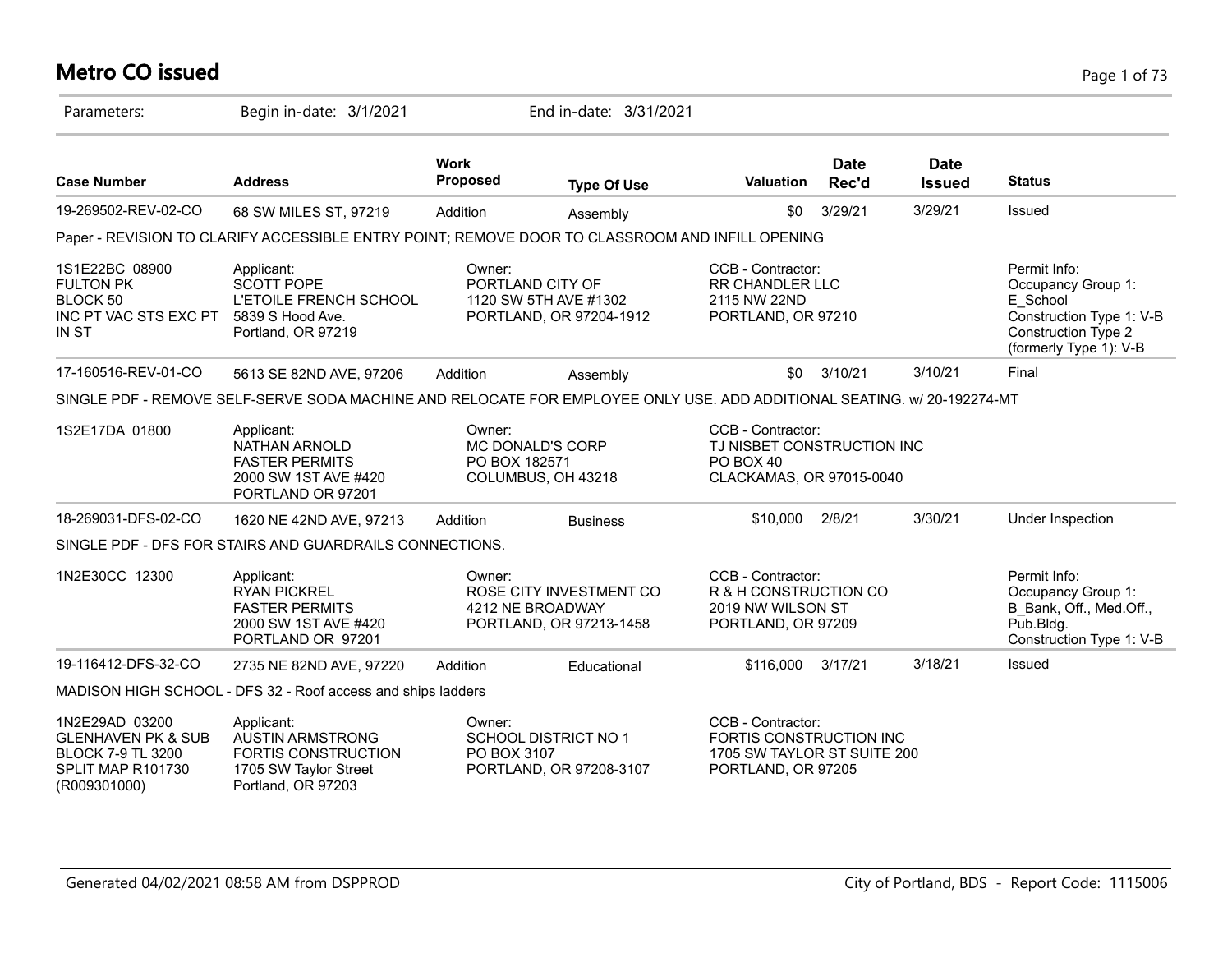# **Metro CO issued** Page 2 of 73

| Parameters:                                                                                                      | Begin in-date: 3/1/2021                                                                                                                                 |                                | End in-date: 3/31/2021                                 |                                                                                                   |                      |                              |                                                                                                                                    |
|------------------------------------------------------------------------------------------------------------------|---------------------------------------------------------------------------------------------------------------------------------------------------------|--------------------------------|--------------------------------------------------------|---------------------------------------------------------------------------------------------------|----------------------|------------------------------|------------------------------------------------------------------------------------------------------------------------------------|
| <b>Case Number</b>                                                                                               | <b>Address</b>                                                                                                                                          | <b>Work</b><br><b>Proposed</b> | <b>Type Of Use</b>                                     | <b>Valuation</b>                                                                                  | <b>Date</b><br>Rec'd | <b>Date</b><br><b>Issued</b> | <b>Status</b>                                                                                                                      |
| 19-116412-DFS-31-CO                                                                                              | 2735 NE 82ND AVE, 97220                                                                                                                                 | Addition                       | Educational                                            | \$55,000                                                                                          | 3/2/21               | 3/2/21                       | Issued                                                                                                                             |
|                                                                                                                  | MADISON HIGH SCHOOL - DFS 31 - Ball field aluminum bleachers                                                                                            |                                |                                                        |                                                                                                   |                      |                              |                                                                                                                                    |
| 1N2E29AD 03200<br><b>GLENHAVEN PK &amp; SUB</b><br><b>BLOCK 7-9 TL 3200</b><br>SPLIT MAP R101730<br>(R009301000) | Applicant:<br><b>DANE ARMAND</b><br>FORTIS CONSTRUCTION, INC.<br>1705 SW TAYLOR ST #200<br>PORTLAND OR 97205                                            | Owner:<br>PO BOX 3107          | <b>SCHOOL DISTRICT NO 1</b><br>PORTLAND, OR 97208-3107 | CCB - Contractor:<br>FORTIS CONSTRUCTION INC<br>1705 SW TAYLOR ST SUITE 200<br>PORTLAND, OR 97205 |                      |                              |                                                                                                                                    |
| 19-116412-DFS-34-CO                                                                                              | 2735 NE 82ND AVE, 97220                                                                                                                                 | Addition                       | Educational                                            | \$140,000                                                                                         | 3/4/21               | 3/4/21                       | Issued                                                                                                                             |
| MADISON HIGH SCHOOL - DFS 34 - Precast treads                                                                    |                                                                                                                                                         |                                |                                                        |                                                                                                   |                      |                              |                                                                                                                                    |
| 1N2E29AD 03200<br><b>GLENHAVEN PK &amp; SUB</b><br><b>BLOCK 7-9 TL 3200</b><br>SPLIT MAP R101730<br>(R009301000) | Applicant:<br><b>AUSTIN ARMSTRONG</b><br><b>FORTIS CONSTRUCTION</b><br>1705 SW Taylor Street<br>Portland, OR 97203                                      | Owner:<br>PO BOX 3107          | <b>SCHOOL DISTRICT NO 1</b><br>PORTLAND, OR 97208-3107 | CCB - Contractor:<br>FORTIS CONSTRUCTION INC<br>1705 SW TAYLOR ST SUITE 200<br>PORTLAND, OR 97205 |                      |                              | Permit Info:<br>Occupancy Group 1:<br>E School<br>Construction Type 1: I-B<br><b>Construction Type 2</b><br>(formerly Type 1): I-B |
| 19-116412-REV-07-CO                                                                                              | 2735 NE 82ND AVE, 97220                                                                                                                                 | Addition                       | Educational                                            | \$0                                                                                               | 3/22/21              | 3/22/21                      | <b>Issued</b>                                                                                                                      |
| inches.                                                                                                          | MADISON H.S. - REV 07 - (Revision to DFS 24) - Revision to chainlink fence installation utilizing cored holes and grouting, minimum wall thickness is 8 |                                |                                                        |                                                                                                   |                      |                              |                                                                                                                                    |
| 1N2E29AD 03200<br><b>GLENHAVEN PK &amp; SUB</b><br><b>BLOCK 7-9 TL 3200</b><br>SPLIT MAP R101730<br>(R009301000) | Applicant:<br>DANE ARMAND<br>FORTIS CONSTRUCTION, INC.<br>1705 SW TAYLOR ST #200<br>PORTLAND OR 97205                                                   | Owner:<br>PO BOX 3107          | <b>SCHOOL DISTRICT NO 1</b><br>PORTLAND, OR 97208-3107 | CCB - Contractor:<br>FORTIS CONSTRUCTION INC<br>1705 SW TAYLOR ST SUITE 200<br>PORTLAND, OR 97205 |                      |                              | Permit Info:<br>Occupancy Group 1:<br>E School<br>Construction Type 1: I-B<br><b>Construction Type 2</b>                           |

(formerly Type 1): I-B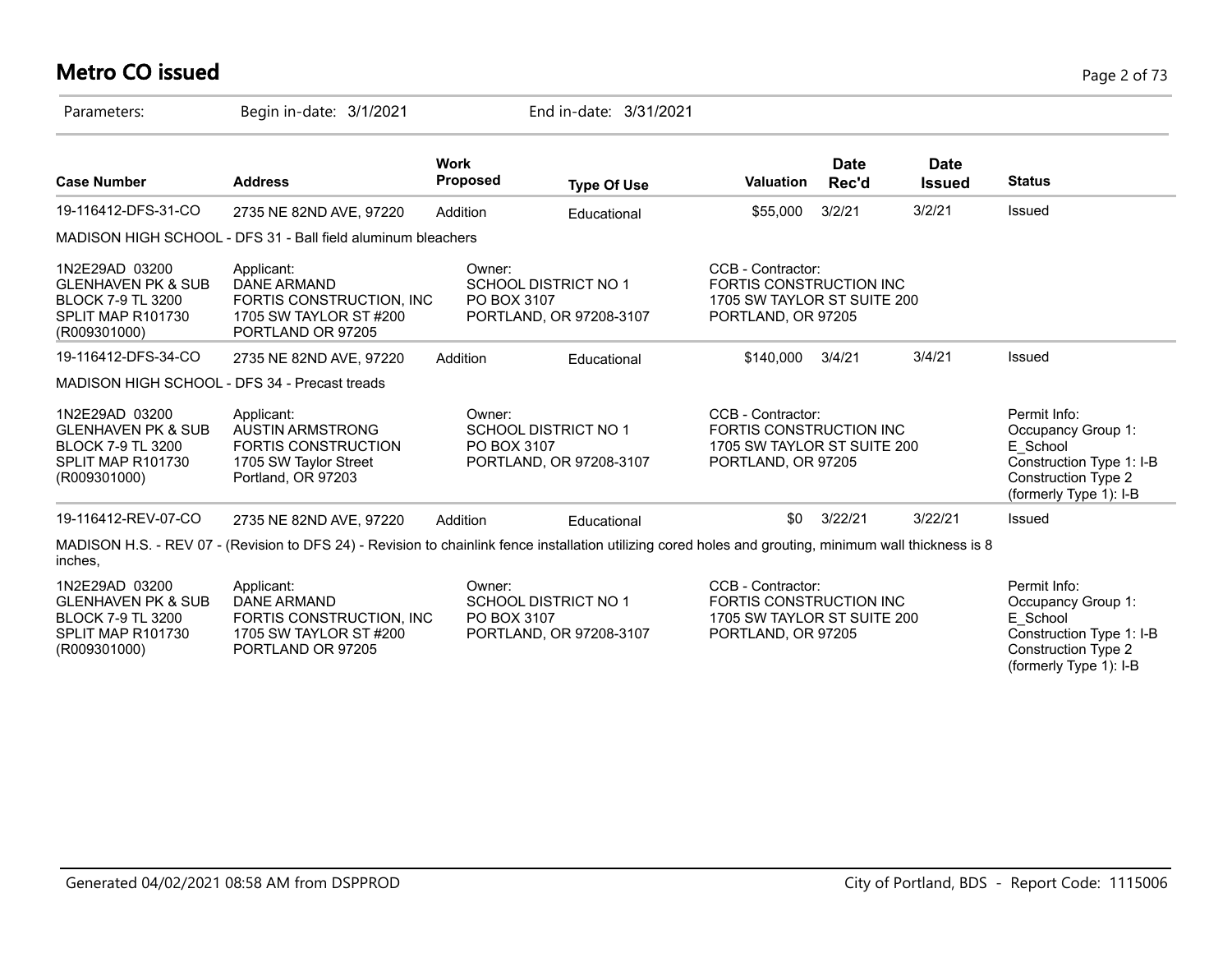# **Metro CO issued** Page 3 of 73

| Parameters:                                                                                                                                                                                                                                                                     | Begin in-date: 3/1/2021                                                                                                                                                                             |                                | End in-date: 3/31/2021                                                                                                                                       |                                                                                                                |                      |                              |                                                                                                                                                                                                                  |
|---------------------------------------------------------------------------------------------------------------------------------------------------------------------------------------------------------------------------------------------------------------------------------|-----------------------------------------------------------------------------------------------------------------------------------------------------------------------------------------------------|--------------------------------|--------------------------------------------------------------------------------------------------------------------------------------------------------------|----------------------------------------------------------------------------------------------------------------|----------------------|------------------------------|------------------------------------------------------------------------------------------------------------------------------------------------------------------------------------------------------------------|
| <b>Case Number</b>                                                                                                                                                                                                                                                              | <b>Address</b>                                                                                                                                                                                      | <b>Work</b><br>Proposed        | <b>Type Of Use</b>                                                                                                                                           | <b>Valuation</b>                                                                                               | <b>Date</b><br>Rec'd | <b>Date</b><br><b>Issued</b> | <b>Status</b>                                                                                                                                                                                                    |
| 19-127418-REV-01-CO                                                                                                                                                                                                                                                             | 7124 N MARINE DR, 97203                                                                                                                                                                             | Addition                       | Factory/Industrial                                                                                                                                           | \$25,000                                                                                                       | 12/21/20             | 3/15/21                      | <b>Issued</b>                                                                                                                                                                                                    |
|                                                                                                                                                                                                                                                                                 | SINGLE PDF - REVISION TO ADD SUPPORT FOR ROOFTOP HVAC SYSTEM. W/ 19-123527-REV-01-MT                                                                                                                |                                |                                                                                                                                                              |                                                                                                                |                      |                              |                                                                                                                                                                                                                  |
| 2N1W25A 00200<br>RIVERGATE INDUSTRIAL Zion Smith<br><b>DIS</b><br><b>BLOCK 27 TL 200</b><br>LAND & IMPS SEE<br>R660328 (R708888589)<br><b>FOR OTHER IMPS &amp;</b><br>R646093 (R708888588)<br>FOR MACH & EQUIP<br><b>ENTERPRISE ZONE,</b><br>POTENTIAL ADDITIONAL<br><b>TAX</b> | Applicant:<br><b>Rekreate Hospitality</b><br>4817 SE 61st Ave<br>Portland OR 97206                                                                                                                  | Owner:<br>Owner:<br><b>INC</b> | AJINOMOTO WINDSOR INC<br>7124 N MARINE DR<br>PORTLAND, OR 97203<br>AJINOMOTO FROZEN FOODS USA                                                                | <b>CCB - Contractor:</b><br>Doug Berger<br>PHI CONSTRUCTION INC<br>4817 SE 61ST AVE<br>PORTLAND, OR 97206-4734 |                      |                              | Permit Info:<br>Occupancy Group 1: F-<br>1 Industrial Plant -<br>Factory, Mod.Hazard<br>Construction Type 1: II-B                                                                                                |
| 20-172805-000-00-CO                                                                                                                                                                                                                                                             | 981 SE 8TH AVE, 97214                                                                                                                                                                               | Addition                       | Storage                                                                                                                                                      | \$250,000                                                                                                      | 8/7/20               | 3/8/21                       | Under Inspection                                                                                                                                                                                                 |
|                                                                                                                                                                                                                                                                                 | SINGLE PDF - CHANGE OF OCCUPANCY FROM S/M/B TO S. ADDITION OF NEW MEZZANINE INSIDE EXISTING WAREHOUSE: RECONFIGURE MAIN<br>FL AND ADD NEW WALLS TO CREATE OFFICES, RESTROOMS, AND ADD TESTING ROOM; |                                |                                                                                                                                                              |                                                                                                                |                      |                              |                                                                                                                                                                                                                  |
| 1S1E02BB 07000                                                                                                                                                                                                                                                                  | Applicant:<br>EDWARD RADULESCU<br><b>EPR DESIGN</b><br>825 NE 20TH AVE SUITE 202<br>PORTLAND OR 97232                                                                                               | Owner:<br>Owner:<br><b>LLC</b> | <b>LAPIN PROPERTIES LLC</b><br>12115 S BREYMAN AVE<br>PORTLAND, OR 97219-8416<br>HOLGATE PROPERTY HOLDINGS<br>12115 S BREYMAN AVE<br>PORTLAND, OR 97219-8416 | CCB - Contractor:<br>PR DESIGN & GENERAL CONTRACTORS<br><b>LLC</b><br>2120 SW CERIS WAY<br>TROUTDALE, OR 97060 |                      |                              | Permit Info:<br>Occupancy Group 1: S-<br>1 Storage - Moderate<br>Hazard, Warehouse<br>Construction Type 1: V-B<br>Construction Type 2<br>(formerly Type 1): V-B<br>Total Square Footage -<br>Display Only: 12105 |
| 18-162600-DFS-22-CO                                                                                                                                                                                                                                                             | 7000 NE AIRPORT WAY,<br>97218                                                                                                                                                                       | Addition                       | Storage                                                                                                                                                      | \$30,000                                                                                                       | 3/18/21              | 3/29/21                      | Issued                                                                                                                                                                                                           |
|                                                                                                                                                                                                                                                                                 | PACR - P1/P2 - DFS-22 - Expanded metal mesh screen system                                                                                                                                           |                                |                                                                                                                                                              |                                                                                                                |                      |                              |                                                                                                                                                                                                                  |
| 1N2E08B 00400<br>SECTION 08 1N 2E<br>TL 400 7.39 ACRES<br>SEE SUB ACCOUNTS                                                                                                                                                                                                      | Applicant:<br>Mike Coyle<br><b>Faster Permits</b><br>2000 SW 1st Avenue, Suite 420<br>Portland, OR 97201                                                                                            | Owner:<br>PO BOX 3529          | PORT OF PORTLAND<br>PORTLAND, OR 97208-3529                                                                                                                  | CCB - Contractor:<br>JE DUNN CONSTRUCTION COMPANY<br>1001 LOCUST<br>KANSAS CITY, MO 64106                      |                      |                              | Permit Info:<br>Occupancy Group 1: A-<br>3 Assembly - General<br>Construction Type 1: II-B<br><b>Construction Type 2</b><br>(formerly Type 1): II-B                                                              |

Generated 04/02/2021 08:58 AM from DSPPROD City of Portland, BDS - Report Code: 1115006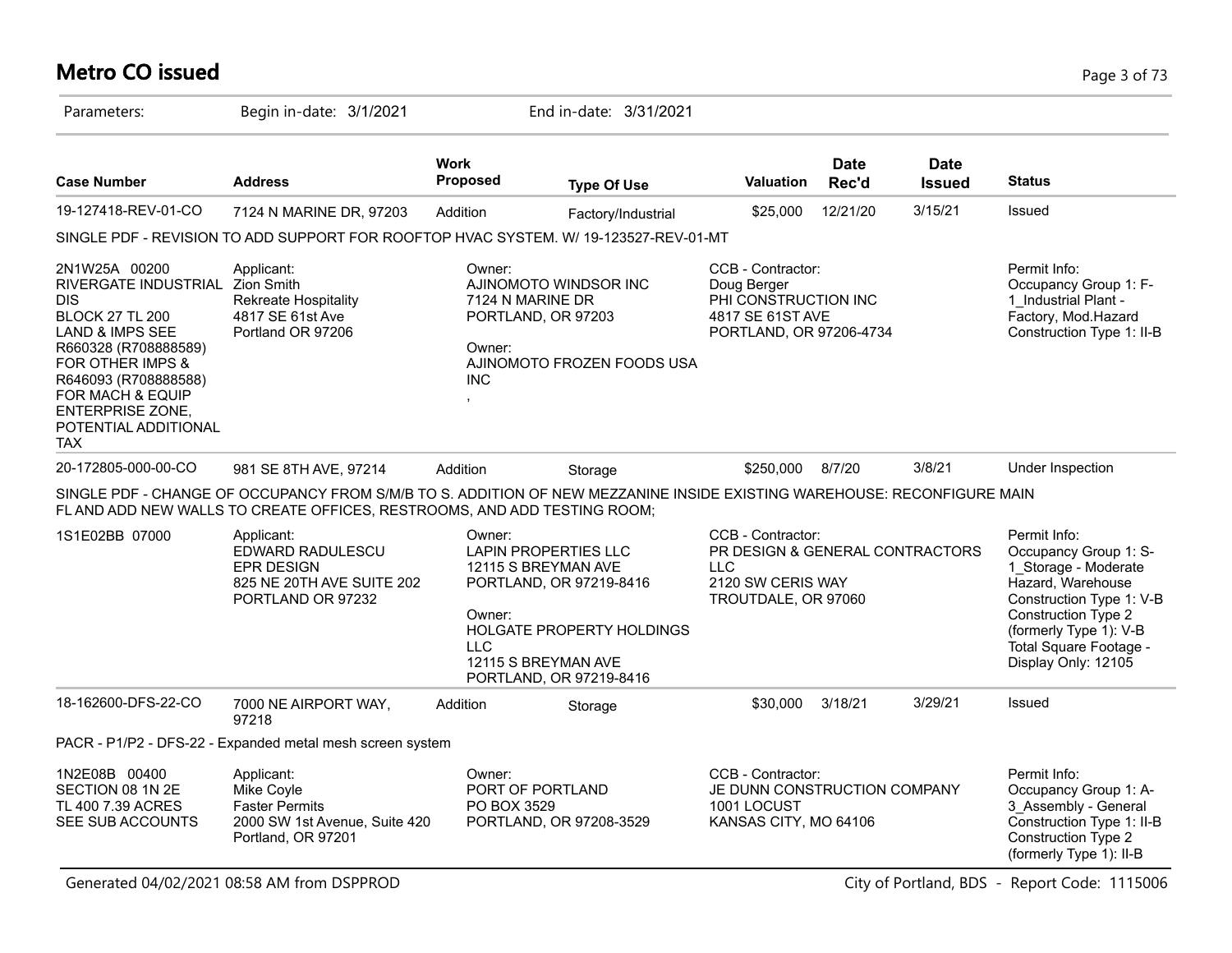#### **Metro CO issued** Page 4 of 73

| Parameters:                                                                       | Begin in-date: 3/1/2021                                                                                                                                                                                                                          |                                                                               | End in-date: 3/31/2021                                                                                            |                                                                                                                                 |                      |                              |                                                                                                                                                      |
|-----------------------------------------------------------------------------------|--------------------------------------------------------------------------------------------------------------------------------------------------------------------------------------------------------------------------------------------------|-------------------------------------------------------------------------------|-------------------------------------------------------------------------------------------------------------------|---------------------------------------------------------------------------------------------------------------------------------|----------------------|------------------------------|------------------------------------------------------------------------------------------------------------------------------------------------------|
| <b>Case Number</b>                                                                | <b>Address</b>                                                                                                                                                                                                                                   | <b>Work</b><br>Proposed                                                       | <b>Type Of Use</b>                                                                                                | Valuation                                                                                                                       | <b>Date</b><br>Rec'd | <b>Date</b><br><b>Issued</b> | <b>Status</b>                                                                                                                                        |
| Total # of CO Addition permits issued: 10                                         |                                                                                                                                                                                                                                                  |                                                                               |                                                                                                                   |                                                                                                                                 |                      |                              | Total valuation of CO Addition permits issued: \$626,000                                                                                             |
| 20-116955-000-00-CO                                                               | 5810 SW BEAVERTON<br>HILLSDALE HWY, 97221                                                                                                                                                                                                        | Alteration                                                                    | Apartments/Condos<br>(3 or more units)                                                                            | \$143,296                                                                                                                       | 2/11/20              | 3/23/21                      | Issued                                                                                                                                               |
| APARTMENTS.                                                                       | PARTIAL CHANGE OF OCCUPANCY. CONVERT PORTION OF OFFICE TO EXERCISE ROOM. CONVERT LOWER APARTMENTS TO 4 ONE BEDROOM                                                                                                                               |                                                                               |                                                                                                                   |                                                                                                                                 |                      |                              |                                                                                                                                                      |
| 1S1E18BD 01100<br><b>WETMORES SUB TR</b><br>LOT 1&2 TL 1100                       | Applicant:<br><b>ZAC HORTON</b><br><b>FASTER PERMITS</b><br>2000 SW 1ST AVE SUITE 420<br>PORTLAND, OR 97201                                                                                                                                      |                                                                               |                                                                                                                   | CCB - Contractor:<br><b>LINDSAY THORNTON</b><br>CREATIVE CONTRACTING INC<br>25027 SE HWY 224<br><b>BORING, OR 97009</b>         |                      |                              | Permit Info:<br>Occupancy Group 1: R-<br>2 Residential Multi-<br>family<br>Construction Type 1: V-B<br>Construction Type 2<br>(formerly Type 1): V-B |
| 20-177768-000-00-CO                                                               | 2824 NW UPSHUR ST, 97210 Alteration                                                                                                                                                                                                              |                                                                               | Apartments/Condos<br>(3 or more units)                                                                            | \$64,500                                                                                                                        | 8/24/20              | 3/30/21                      | Issued                                                                                                                                               |
| CONCRETE FOUNDATION.                                                              | SINGLE PDF - PARTIAL CHANGE OF OCCUPANCY TO FINISH BASEMENT, CREATING (4) ADDITIONAL BEDROOMS, (2) BATHROOMS, AND (2) FAMILY<br>ROOMS AS ADDITIONAL LIVING SPACE FOR UNITS 1 AND 3. NEW EGRESS WINDOWS, VOLUNTARY ANCHORING OF WOOD STRUCTURE TO |                                                                               |                                                                                                                   |                                                                                                                                 |                      |                              |                                                                                                                                                      |
| 1N1E29DC 04600<br><b>WILLAMETTE HTS ADD</b><br><b>BLOCK D</b><br>LOT <sub>5</sub> | Applicant:<br><b>JUDE BAAS</b><br>5125 NE Skidmore St<br>PORTLAND OR 97218                                                                                                                                                                       | Owner:<br><b>JUDE BAAS</b><br>816 SE 35TH AVE<br>PORTLAND, OR 97214<br>Owner: |                                                                                                                   | CCB - Contractor:<br>OLTEAN CONSTRUCTION LLC<br>3825 SE 14TH AVE<br>PORTLAND, OR 97202                                          |                      |                              | Permit Info:<br>Occupancy Group 1: R-<br>2_Residential Multi-<br>family<br>Construction Type 1: V-B                                                  |
|                                                                                   |                                                                                                                                                                                                                                                  | JANE BOYD<br>816 SE 35TH AVE<br>PORTLAND, OR 97214                            |                                                                                                                   |                                                                                                                                 |                      |                              |                                                                                                                                                      |
| 19-198569-REV-02-CO                                                               | 3505 SW BARBUR BLVD,<br>97239                                                                                                                                                                                                                    | Alteration                                                                    | Apartments/Condos<br>(3 or more units)                                                                            | \$0                                                                                                                             | 3/8/21               | 3/8/21                       | Final                                                                                                                                                |
|                                                                                   | SINGLE PDF - REVISION TO CHANGE DECK RAILING SYSTEM FROM GLASS TO PICKET RAILING. W/ 19-198547- REV-02-CO                                                                                                                                        |                                                                               |                                                                                                                   |                                                                                                                                 |                      |                              |                                                                                                                                                      |
| 1S1E10BC 80000<br><b>GENERAL COMMON</b><br><b>ELEMENTS</b>                        | Applicant:<br>MIKE MONTGOMERY<br><b>IBI BUILDING CONSULTANTS</b><br><b>15240 SE 82ND DRIVE</b><br>CLACKAMAS, OR 97015                                                                                                                            | Owner:                                                                        | ASSOCIATION OF UNIT OWNERS<br>OF LAIR HILL HEIGHTS CONDO<br>4380 S MACADAM AVE STE 295<br>PORTLAND, OR 97239-6436 | CCB - Contractor:<br><b>NICK PIATKOFF</b><br><b>I &amp; E CONSTRUCTION INC</b><br>27375 SW PARKWAY AVE<br>WILSONVILLE, OR 97070 |                      |                              |                                                                                                                                                      |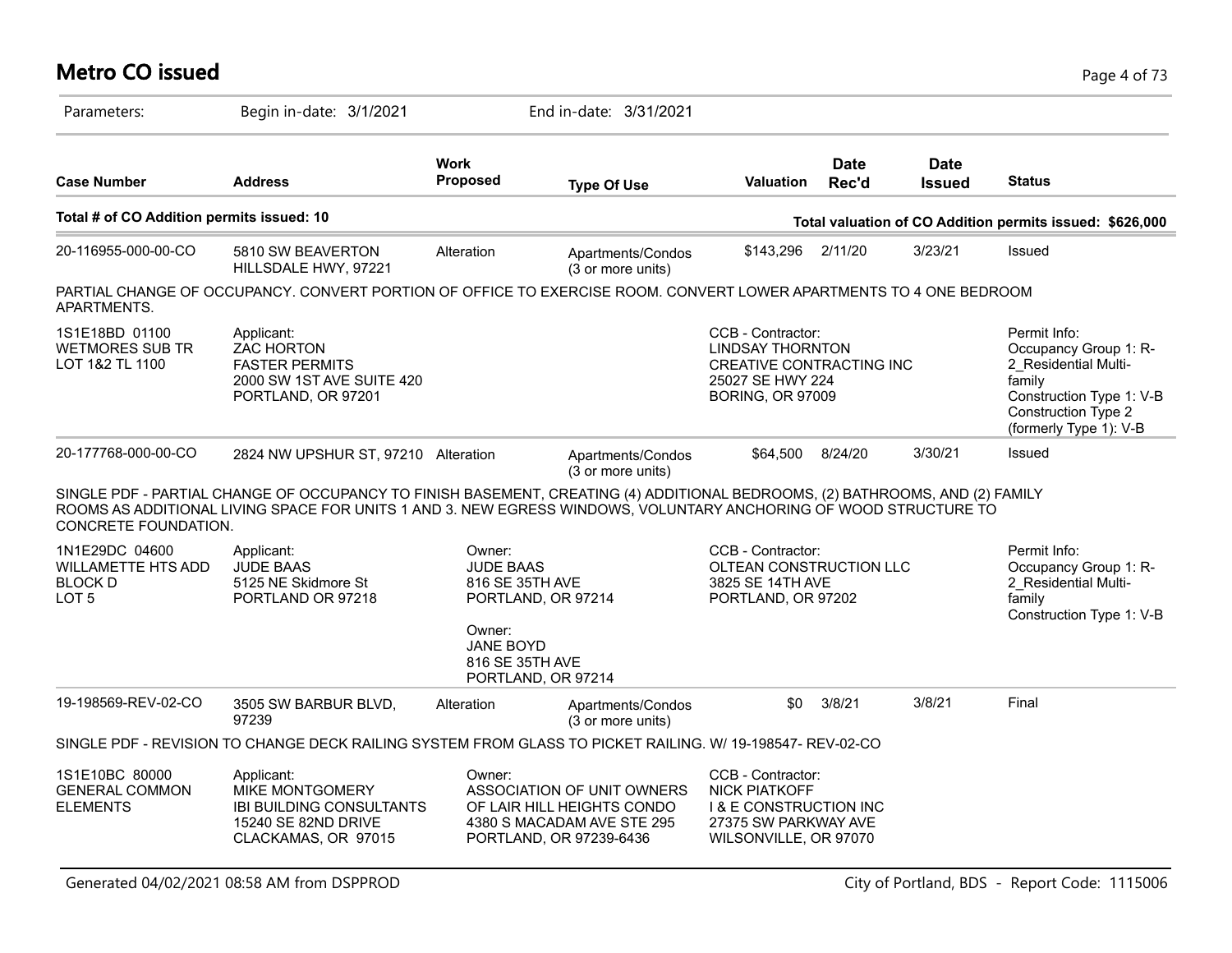# **Metro CO issued** Page 5 of 73

| Parameters:                                                                                        | Begin in-date: 3/1/2021                                                                                                                                                                                                                                                                                             |                                                                              | End in-date: 3/31/2021                                                              |                                                                                                                   |                      |                              |                                                                                                                                                             |
|----------------------------------------------------------------------------------------------------|---------------------------------------------------------------------------------------------------------------------------------------------------------------------------------------------------------------------------------------------------------------------------------------------------------------------|------------------------------------------------------------------------------|-------------------------------------------------------------------------------------|-------------------------------------------------------------------------------------------------------------------|----------------------|------------------------------|-------------------------------------------------------------------------------------------------------------------------------------------------------------|
| <b>Case Number</b>                                                                                 | <b>Address</b>                                                                                                                                                                                                                                                                                                      | <b>Work</b><br><b>Proposed</b>                                               | <b>Type Of Use</b>                                                                  | Valuation                                                                                                         | <b>Date</b><br>Rec'd | <b>Date</b><br><b>Issued</b> | <b>Status</b>                                                                                                                                               |
| 20-221351-000-00-CO                                                                                | 1430 NW HOYT ST, 97209                                                                                                                                                                                                                                                                                              | Alteration                                                                   | Apartments/Condos<br>(3 or more units)                                              | \$284,091                                                                                                         | 12/15/20             | 3/12/21                      | Issued                                                                                                                                                      |
| 20-221757-MT                                                                                       | SINGLE PDF: FINISH OUT 4245 SF OF EXISTING SHELL SPACE INTO OCCUIPABLE LIVE-WORK RESIDENTIAL UNITS ON WEST END OF LEVEL 1. W                                                                                                                                                                                        |                                                                              |                                                                                     |                                                                                                                   |                      |                              |                                                                                                                                                             |
| 1N1E33AD 05200                                                                                     | Applicant:<br><b>Brian Cobb</b><br>SERA ARCHITECTURE AND<br>DESIGN, INC.<br>338 NW Fifth Ave<br>Portland, OR 97209                                                                                                                                                                                                  | Owner:                                                                       | <b>GLISAN APARTMENTS LLC</b><br>500 E BROWARD BLVD #1130<br>FT LAUDERDALE, FL 33394 | CCB - Contractor:<br>David Johnson<br>MCRT PNW CONSTRUCTION LLC<br>220 NW 2ND AVE SUITE 900<br>PORTLAND, OR 97209 |                      |                              | Permit Info:<br>Occupancy Group 1: R-<br>2 Residential Multi-<br>family<br>Construction Type 1: I-A                                                         |
| 20-216563-000-00-CO                                                                                | 7910 SW 31ST AVE, 97219                                                                                                                                                                                                                                                                                             | Alteration                                                                   | Apartments/Condos<br>(3 or more units)                                              | \$297,826                                                                                                         | 11/19/20             | 3/26/21                      | Issued                                                                                                                                                      |
|                                                                                                    | SINGLE PDF - REPLACE SIDING, REPLACE DECK BALCONY SHEATHING, REPLACE RAILINGS WITH NEW ALUMINUM RAILING, INSTALL NEW<br>SIDING AND TRIM AT SOUTH AND WEST ELEVATION BUMP OUTS, REPLACE ENTRY CANOPY SHEET METAL WITH PVC MEMBRANE SYSTEM.<br>INSTALL WATER PROOFING AND FLASHING AROUND EXISTING WINDOWS AND DOORS. |                                                                              |                                                                                     |                                                                                                                   |                      |                              |                                                                                                                                                             |
| 1S1E20DB 70000                                                                                     | Applicant:<br>CHAD WINDHAM<br><b>JR JOHNSON INC</b><br>9425 N Burrage Ave<br>Portland, OR 97217                                                                                                                                                                                                                     | Owner:<br>2105 SE 9TH AVE<br>PORTLAND, OR 97214                              | <b>VILLAGE LOFTS AT MULTNOMAH</b><br><b>CONDOMINIUM ASSOCIATION</b>                 | CCB - Contractor:<br><b>JR JOHNSON LLC</b><br>9425 N BURRAGE AVE<br>PORTLAND, OR 97217                            |                      |                              | Permit Info:<br>Occupancy Group 1: R-<br>2 Residential Multi-<br>family<br>Construction Type 1: V-A<br><b>Construction Type 2</b><br>(formerly Type 1): I-A |
| 20-138844-DFS-01-CO                                                                                | 4619 N MICHIGAN AVE, 97217 Alteration                                                                                                                                                                                                                                                                               |                                                                              | Apartments/Condos<br>(3 or more units)                                              | \$100,000                                                                                                         | 12/10/20             | 3/5/21                       | Issued                                                                                                                                                      |
|                                                                                                    | PATTON HOME - DFS 1 - Adhesive Anchor Testing in URM                                                                                                                                                                                                                                                                |                                                                              |                                                                                     |                                                                                                                   |                      |                              |                                                                                                                                                             |
| 1N1E22BC 02500<br>M PATTONS ADD & 2ND<br>BLOCK <sub>22</sub><br>POTENTIAL ADDITIONAL<br><b>TAX</b> | Applicant:<br><b>ROGER DONG</b><br><b>LMC Construction</b><br>19200 SW TETON AVE<br>TULATIN OR 97062                                                                                                                                                                                                                | Owner:<br>CDP PATTON HOME LP<br>126 NE ALBERTA ST #202<br>PORTLAND, OR 97211 |                                                                                     | CCB - Contractor:<br><b>LMC INC</b><br>19200 SW TETON AVE<br>TUALATIN, OR 97062                                   |                      |                              | Permit Info:<br>Occupancy Group 1: R-<br>2 Residential Multi-<br>family<br>Construction Type 1: III-B                                                       |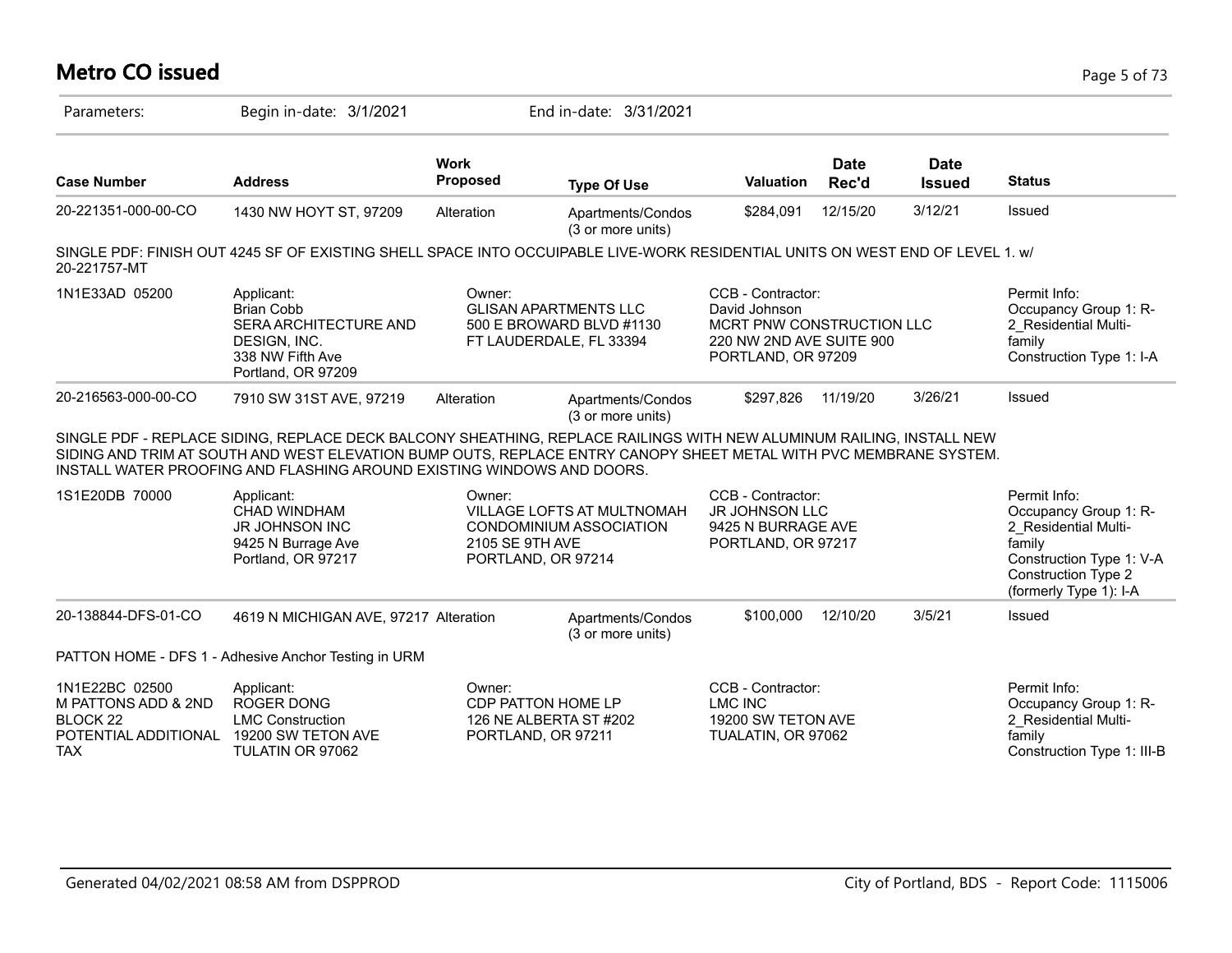# **Metro CO issued** Page 6 of 73

| Parameters:                                                                 | Begin in-date: 3/1/2021                                                                                               |                                | End in-date: 3/31/2021                                                                                            |                                                                                                                                 |                      |                              |                                                                                                     |
|-----------------------------------------------------------------------------|-----------------------------------------------------------------------------------------------------------------------|--------------------------------|-------------------------------------------------------------------------------------------------------------------|---------------------------------------------------------------------------------------------------------------------------------|----------------------|------------------------------|-----------------------------------------------------------------------------------------------------|
| <b>Case Number</b>                                                          | <b>Address</b>                                                                                                        | <b>Work</b><br><b>Proposed</b> | <b>Type Of Use</b>                                                                                                | <b>Valuation</b>                                                                                                                | <b>Date</b><br>Rec'd | <b>Date</b><br><b>Issued</b> | <b>Status</b>                                                                                       |
| 20-192576-000-00-CO                                                         | 1224 SE BELMONT ST, 97214 Alteration                                                                                  |                                | Apartments/Condos<br>(3 or more units)                                                                            | \$1,500                                                                                                                         | 10/14/20             | 3/23/21                      | Final                                                                                               |
|                                                                             | SINGLE PDF: REPLACE STAIRS TO EXISTING DECK IN FRONT OF THE BUILDING TO CORRECT RISER HEIGHT AND TREAD WIDTH.         |                                |                                                                                                                   |                                                                                                                                 |                      |                              |                                                                                                     |
| 1S1E02BA 02800                                                              | Applicant:<br><b>HENRY GALLAGHER</b><br>5230 SE 108TH AVE<br>PORTLAND OR 97266                                        | Owner:                         | MJS PORTLAND PROPERTIES LLC GALLAGHER CONSTRUCTION LLC<br>4336 SE BROOKLYN ST<br>PORTLAND, OR 97206               | CCB - Contractor:<br>5230 SE 108TH AVE<br>PORTLAND, OR 97266                                                                    |                      |                              | Permit Info:<br>Occupancy Group 1: R-<br>2 Residential Multi-<br>family<br>Construction Type 1: V-B |
| 19-198561-REV-02-CO                                                         | 3473 SW BARBUR BLVD,<br>97239                                                                                         | Alteration                     | Apartments/Condos<br>(3 or more units)                                                                            | \$0                                                                                                                             | 3/8/21               | 3/8/21                       | Final                                                                                               |
|                                                                             | SINGLE PDF - REVISION TO CHANGE DECK RAILING SYSTEM FROM GLASS TO PICKET RAILING. W/ 19-198547- REV-02-CO             |                                |                                                                                                                   |                                                                                                                                 |                      |                              |                                                                                                     |
| 1S1E10BC 80000<br><b>GENERAL COMMON</b><br><b>ELEMENTS</b>                  | Applicant:<br><b>MIKE MONTGOMERY</b><br><b>IBI BUILDING CONSULTANTS</b><br>15240 SE 82ND DRIVE<br>CLACKAMAS, OR 97015 | Owner:                         | ASSOCIATION OF UNIT OWNERS<br>OF LAIR HILL HEIGHTS CONDO<br>4380 S MACADAM AVE STE 295<br>PORTLAND, OR 97239-6436 | CCB - Contractor:<br><b>NICK PIATKOFF</b><br><b>I &amp; E CONSTRUCTION INC</b><br>27375 SW PARKWAY AVE<br>WILSONVILLE, OR 97070 |                      |                              |                                                                                                     |
| 21-015834-000-00-CO                                                         | 2031 NW JOHNSON ST, 97209 Alteration                                                                                  |                                | Apartments/Condos<br>(3 or more units)                                                                            |                                                                                                                                 | \$2,000 2/19/21      | 3/22/21                      | Issued                                                                                              |
| SINGLE PDF - FIRE ESCAPE CERTIFICATION                                      |                                                                                                                       |                                |                                                                                                                   |                                                                                                                                 |                      |                              |                                                                                                     |
| 1N1E33BD 03600<br><b>COUCHS ADD</b><br>BLOCK 284<br>W 25' OF LOT 5<br>LOT 8 | Applicant:<br><b>DONIA BRADEN</b><br>NJP RESTORATION<br>PO BOX 3804<br>TUALATIN OR 97062                              | Owner:<br><b>LLC</b>           | OAK VALLEY INVESTMENT GROUP BRADEN ENTERPRISE CORP<br>14364 NW MEADOWRIDGE DR<br>PORTLAND, OR 97229-2371          | CCB - Contractor:<br>PO BOX 3804<br>TUALATIN, OR 97062                                                                          |                      |                              |                                                                                                     |
| 20-228062-000-00-CO                                                         | 3601 S RIVER PKWY - UNIT<br>2703, 97239                                                                               | Alteration                     | Apartments/Condos<br>(3 or more units)                                                                            | \$295,000                                                                                                                       | 1/15/21              | 3/3/21                       | Issued                                                                                              |
|                                                                             | SINGLE PDF - INTERIOR REMODEL TO UNIT 2703.                                                                           |                                |                                                                                                                   |                                                                                                                                 |                      |                              |                                                                                                     |
| 1S1E10DB 90290<br><b>JOHN ROSS</b><br><b>CONDOMINIUMS</b><br>LOT 2703       | Applicant:<br><b>ADAM REED</b><br>CASCADE CONTRACTING<br>7410 SW MACADAM<br>PORTLAND, OR 97219                        | Owner:<br>4726 CHASE CT        | THE SPITZ FAMILY TRUST<br>CARLSBAD, CA 92010                                                                      | CCB - Contractor:<br><b>ADAM REED</b><br>CASCADE CONTRACTING LLC<br>7410 S MACADAM AVE<br>PORTLAND, OR 97219                    |                      |                              | Permit Info:<br>Occupancy Group 1: R-<br>2_Residential Multi-<br>family<br>Construction Type 1: I-B |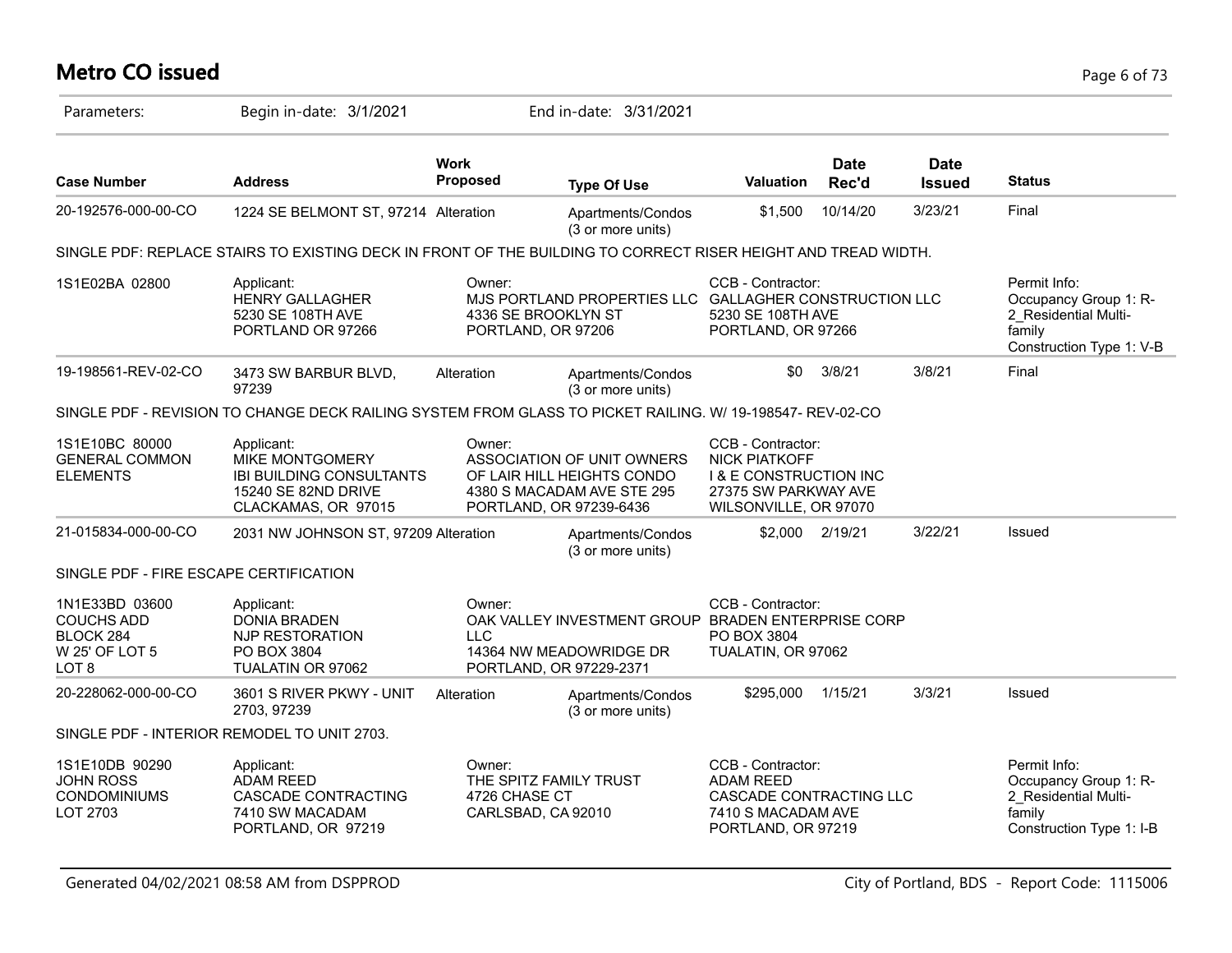# **Metro CO issued** Page 7 of 73

| Parameters:                                                                                       | Begin in-date: 3/1/2021                                                                                                                                                                             |                                | End in-date: 3/31/2021                                                                            |                                                                                     |                      |                              |                                                                                                     |
|---------------------------------------------------------------------------------------------------|-----------------------------------------------------------------------------------------------------------------------------------------------------------------------------------------------------|--------------------------------|---------------------------------------------------------------------------------------------------|-------------------------------------------------------------------------------------|----------------------|------------------------------|-----------------------------------------------------------------------------------------------------|
| <b>Case Number</b>                                                                                | <b>Address</b>                                                                                                                                                                                      | <b>Work</b><br><b>Proposed</b> | <b>Type Of Use</b>                                                                                | <b>Valuation</b>                                                                    | <b>Date</b><br>Rec'd | <b>Date</b><br><b>Issued</b> | <b>Status</b>                                                                                       |
| 19-134241-REV-06-CO                                                                               | 1000 SW VISTA AVE, 97205                                                                                                                                                                            | Alteration                     | Apartments/Condos<br>(3 or more units)                                                            | \$0                                                                                 | 3/26/21              | 3/29/21                      | <b>Issued</b>                                                                                       |
|                                                                                                   | SINGLE PDF: REVISION TO CHANGE TWO PAIRS OF APARTMENTS IN THE PERMITTED SCOPE TO BE SWAPPED WITH A DIFFERENT PAIR OF<br>UNITS (SEE ATTACHED UNIT MATRIX). DUE TO CURRENT APARTMENT TENANT MOVE OUT. |                                |                                                                                                   |                                                                                     |                      |                              |                                                                                                     |
| 1N1E33CD 04200<br>JOHNSONS ADD<br>BLOCK 3<br>LOT 1-12                                             | Applicant:<br><b>CHARLES KIDWELL</b><br>ROBERT S LEEB ARCHITECTS<br>71 SW OAK STREET, STE 200<br>PORTLAND, OR 97204                                                                                 | Owner:                         | VISTA ST CLAIR APARTMENTS LLC R & H CONSTRUCTION CO<br>101 SW MAIN ST #1210<br>PORTLAND, OR 97204 | CCB - Contractor:<br>2019 NW WILSON ST<br>PORTLAND, OR 97209                        |                      |                              | Permit Info:<br>Occupancy Group 1: R-<br>2 Residential Multi-<br>family<br>Construction Type 1: I-A |
| 21-011494-000-00-CO                                                                               | 16124 SE ALDER ST, 97233                                                                                                                                                                            | Alteration                     | Apartments/Condos<br>(3 or more units)                                                            | \$23,000                                                                            | 2/5/21               | 3/25/21                      | <b>Issued</b>                                                                                       |
|                                                                                                   | SINGLE PDF - FIRE DAMAGE REPAIRS TO UNIT 39A ON 2ND FLOOR, INCLUDING SIDING, ROOF SHEATHING, SLIDING GLASS DOOR, BEDROOM<br>WINDOW, FIRE RATED ENTRY DOOR, AND REPLACEMENT OF ROOF TRUSSES.         |                                |                                                                                                   |                                                                                     |                      |                              |                                                                                                     |
| 1S2E01AA 03700<br>RITLOW AC<br><b>BLOCK C</b><br>LOT 5 EXC S 130' & EXC<br>W 270' & EXC PT IN STS | Applicant:<br>RAPHAEL GOODBLATT<br>AHHA ARCHITECT INC<br>6663 SW BEAVERTON<br>HILLSDALE HWY #222<br>PORTLAND, OR 97225                                                                              | Owner:                         | STARK FIRS LIMITED PARTNERSHIPCRAIG A YOUNG<br>14015 SE STARK ST<br>PORTLAND, OR 97233-2145       | CCB - Contractor:<br>PINACLE CONSTRUCTION INC<br>661 SE 162ND<br>PORTLAND, OR 97233 |                      |                              | Permit Info:<br>Occupancy Group 1: R-<br>2 Residential Multi-<br>family<br>Construction Type 1: V-A |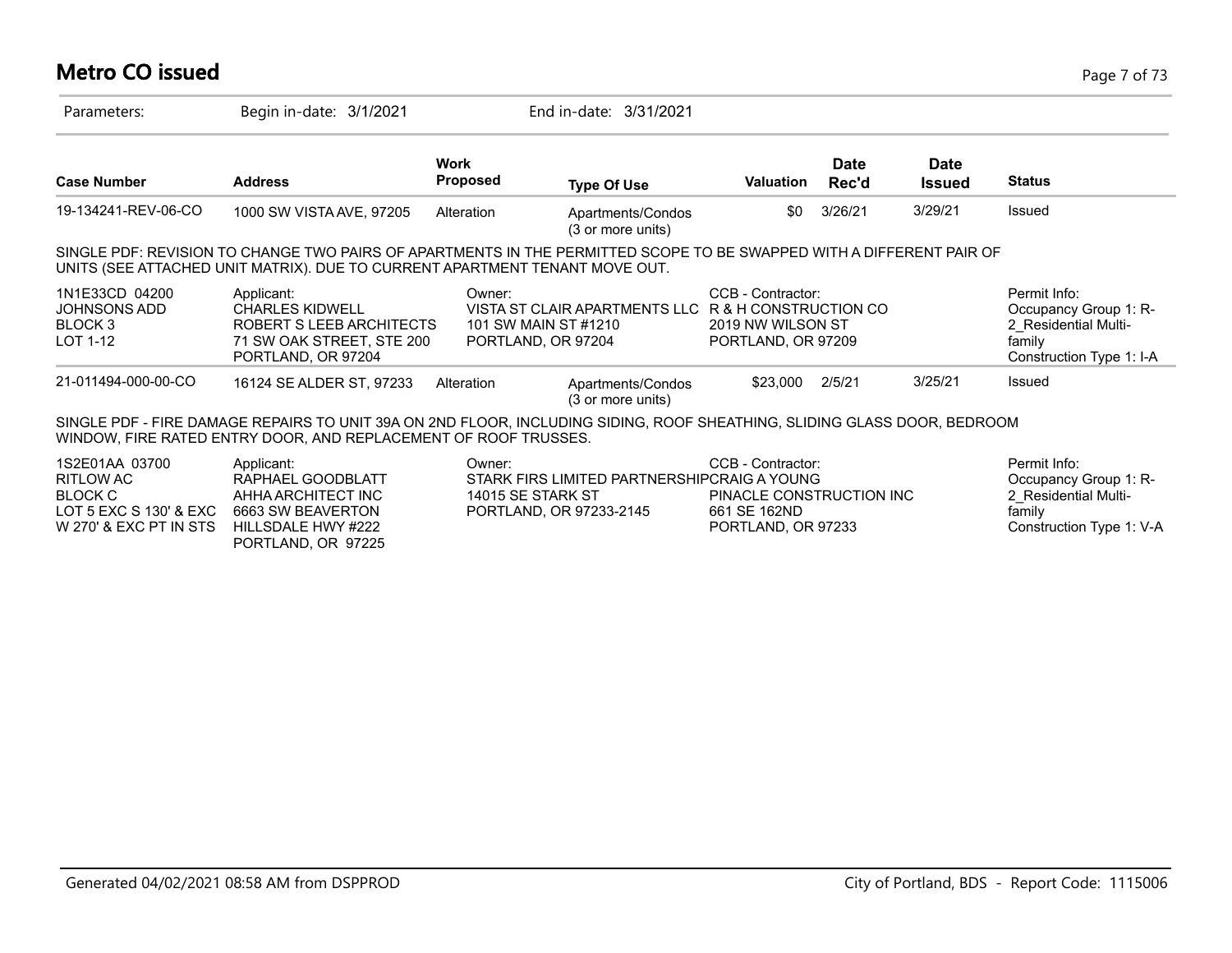# **Metro CO issued** Page 8 of 73

| Parameters:                                                                | Begin in-date: 3/1/2021                                                                                                        |                                                                                               | End in-date: 3/31/2021                                                                    |                                                                                                                       |                      |                              |                                                                                                     |
|----------------------------------------------------------------------------|--------------------------------------------------------------------------------------------------------------------------------|-----------------------------------------------------------------------------------------------|-------------------------------------------------------------------------------------------|-----------------------------------------------------------------------------------------------------------------------|----------------------|------------------------------|-----------------------------------------------------------------------------------------------------|
| <b>Case Number</b>                                                         | <b>Address</b>                                                                                                                 | <b>Work</b><br><b>Proposed</b>                                                                | <b>Type Of Use</b>                                                                        | Valuation                                                                                                             | <b>Date</b><br>Rec'd | <b>Date</b><br><b>Issued</b> | <b>Status</b>                                                                                       |
| 21-014318-000-00-CO                                                        | 1255 NW 9TH AVE - UNIT 411, Alteration<br>97209                                                                                |                                                                                               | Apartments/Condos<br>(3 or more units)                                                    | \$50,000                                                                                                              | 2/16/21              | 3/11/21                      | Issued                                                                                              |
|                                                                            | SINGLE PDF - REMODEL AND COMBINE UNITS 411 AND 413. ** WITH 21-014331 MT**                                                     |                                                                                               |                                                                                           |                                                                                                                       |                      |                              |                                                                                                     |
| 1N1E34BB 70439<br><b>PINNACLE</b><br><b>CONDOMINIUMS</b><br><b>LOT 411</b> | Applicant:<br><b>MARY VALEANT</b><br>VALEANT ARCHITECTURE LLC<br>2318 SW MARKET ST<br>POPRTLAND, OR 97201                      | Owner:<br><b>OWNERS' ASSN</b><br>809 NW 11TH AVE<br>Owner:<br><b>DANIEL LEBARON</b><br>Owner: | PINNACLE CONDOMINIUMS<br>PORTLAND, OR 97209<br>1255 NW 9TH AVE #411<br>PORTLAND, OR 97209 | CCB - Contractor:<br>DLS CONTRACTING INC<br>16401 NE 36TH ST<br>VANCOUVER, WA 98682                                   |                      |                              | Permit Info:<br>Occupancy Group 1: R-<br>2 Residential Multi-<br>family<br>Construction Type 1: I-A |
|                                                                            |                                                                                                                                | ANDREA LEBARON                                                                                | 1255 NW 9TH AVE #411<br>PORTLAND, OR 97209                                                |                                                                                                                       |                      |                              |                                                                                                     |
| 21-024935-000-00-CO                                                        | 646 SE 60TH AVE, 97215                                                                                                         | Alteration                                                                                    | Apartments/Condos<br>(3 or more units)                                                    | \$2,000                                                                                                               | 3/16/21              | 3/30/21                      | Issued                                                                                              |
|                                                                            | SINGLE PDF - FIRE ESCAPE LOAD TESTING FOR CERTIFICATION.                                                                       |                                                                                               |                                                                                           |                                                                                                                       |                      |                              |                                                                                                     |
| 1S2E06AA 06100<br>MT TABOR CENTRAL TR<br><b>BLOCK 2</b><br><b>LOT 14</b>   | Applicant:<br>ED NUKALA<br><b>INCOME PROPERTY</b><br><b>MANAGEMENT</b><br>1800 SW 1ST AVE Suite 220<br>PORTLAND, OR 97201      | Owner:                                                                                        | TABOR VIEW APARTMENTS LLC<br>1800 SW 1ST AVE #220<br>PORTLAND, OR 97201                   | CCB - Contractor:<br><b>ED NUKALA</b><br>INCOME PROPERTY MANAGEMENT CO<br>1800 SW 1ST SUITE 220<br>PORTLAND, OR 97201 |                      |                              |                                                                                                     |
| 19-225086-REV-04-CO                                                        | 929 SW SALMON ST, 97205                                                                                                        | Alteration                                                                                    | Apartments/Condos<br>(3 or more units)                                                    | \$15,000                                                                                                              | 3/23/21              | 3/24/21                      | Issued                                                                                              |
|                                                                            | Revision to BRB braces approved under DFS-01 to address changes in the 5th floor brace height due to existing site conditions. |                                                                                               |                                                                                           |                                                                                                                       |                      |                              |                                                                                                     |
| 1S1E04AA 01600                                                             | Applicant:<br>Clayton Parrish<br>Lorentz Bruun Construction<br>3611 SE 20th Ave., #300                                         | Owner:<br>FP <sub>2</sub> LP<br>135 SW ASH ST                                                 | PORTLAND, OR 97204                                                                        | CCB - Contractor:<br>LORENTZ BRUUN CO INC<br>3611 SE 20TH AVE STE 300<br>PORTLAND, OR 97202                           |                      |                              |                                                                                                     |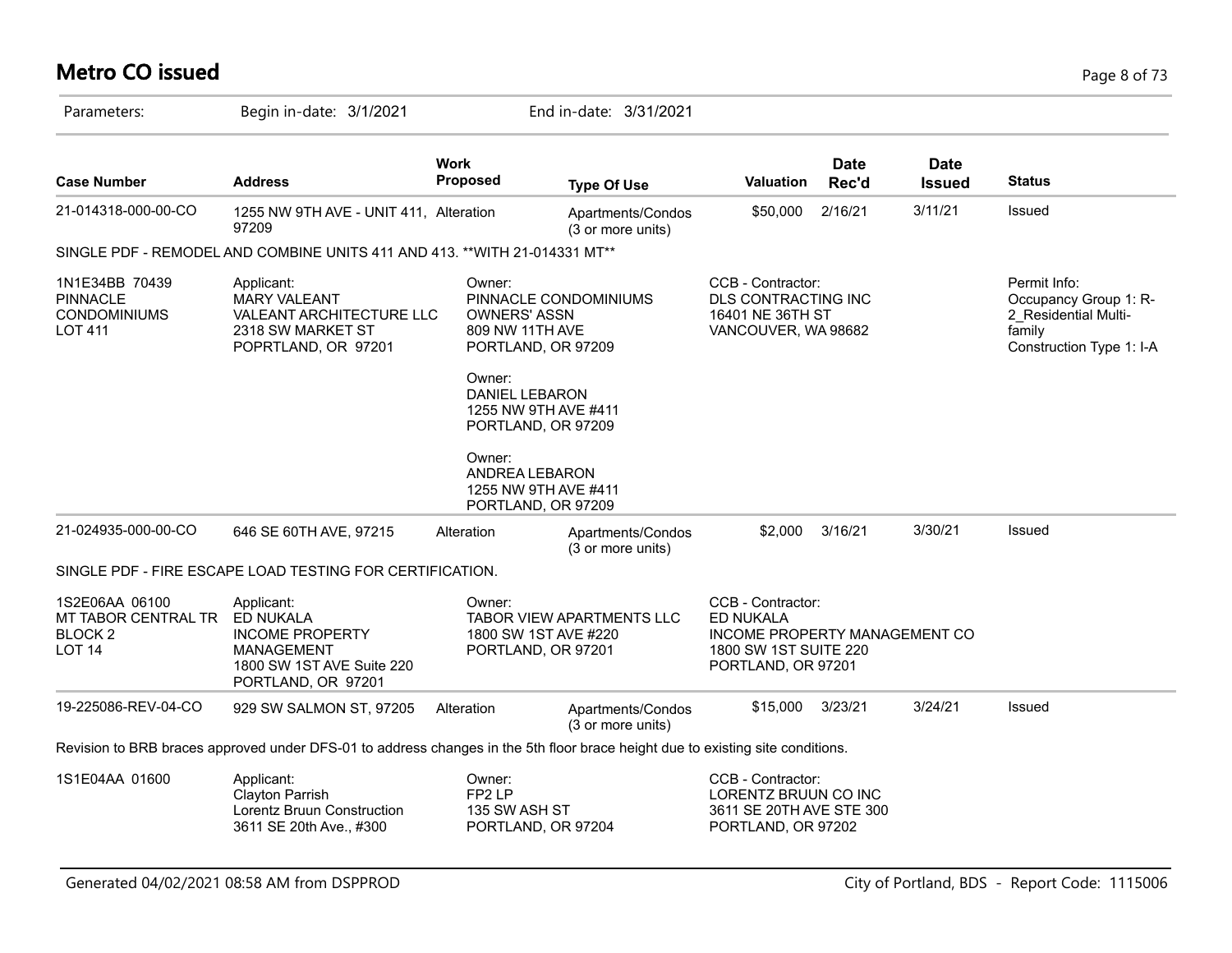# **Metro CO issued** Page 9 of 73

| Parameters:                                                       | Begin in-date: 3/1/2021                                                                                                   |                                                   | End in-date: 3/31/2021                                                                                             |                                                                                                                       |                      |                              |               |  |
|-------------------------------------------------------------------|---------------------------------------------------------------------------------------------------------------------------|---------------------------------------------------|--------------------------------------------------------------------------------------------------------------------|-----------------------------------------------------------------------------------------------------------------------|----------------------|------------------------------|---------------|--|
| <b>Case Number</b>                                                | <b>Address</b>                                                                                                            | <b>Work</b><br><b>Proposed</b>                    | <b>Type Of Use</b>                                                                                                 | <b>Valuation</b>                                                                                                      | <b>Date</b><br>Rec'd | <b>Date</b><br><b>Issued</b> | <b>Status</b> |  |
| 20-172355-DFS-01-CO                                               | 1516 NE HANCOCK ST, 97212 Alteration                                                                                      |                                                   | Apartments/Condos<br>(3 or more units)                                                                             | \$5,000                                                                                                               | 2/17/21              | 3/15/21                      | Issued        |  |
|                                                                   | SINGLE PDF - DFS FOR INTUMESCENT PAINT ON STEEL MEMBERS.                                                                  |                                                   |                                                                                                                    |                                                                                                                       |                      |                              |               |  |
| 1N1E26DC 10800<br><b>HOLLADAYS ADD</b><br>BLOCK 260<br>LOT 1&2    | Applicant:<br><b>DAVID MULLENS</b><br>SK HOFF CONSTRUCTION<br>735 SW 158TH AVE<br>BEAVERTON, OR 97006                     | Owner:<br><b>LLC</b>                              | <b>IRVINGTON GARDEN APARTMENTS SK HOFF CONSTRUCTION LLC</b><br>13467 NW COUNTRYVIEW WAY<br>PORTLAND, OR 97229-4467 | CCB - Contractor:<br>735 SW 158TH AVE<br>BEAVERTON, OR 97006                                                          |                      |                              |               |  |
| 21-018985-000-00-CO                                               | 1126 SW 12TH AVE, 97205                                                                                                   | Alteration                                        | Apartments/Condos<br>(3 or more units)                                                                             | \$2,000                                                                                                               | 3/18/21              | 3/18/21                      | Issued        |  |
|                                                                   | SINGLE PDF - FIRE ESCAPE LOAD TESTING FOR CERTIFICATION.                                                                  |                                                   |                                                                                                                    |                                                                                                                       |                      |                              |               |  |
| 1S1E04AA 05000                                                    | Applicant:<br>ED NUKALA<br><b>INCOME PROPERTY</b><br><b>MANAGEMENT</b><br>1800 SW 1ST AVE Suite 220<br>PORTLAND, OR 97201 | Owner:<br>DORICOURT LIMITED<br><b>PARTNERSHIP</b> | 3662 SW TUNNELWOOD ST<br>PORTLAND, OR 97221-4147                                                                   | CCB - Contractor:<br><b>ED NUKALA</b><br>INCOME PROPERTY MANAGEMENT CO<br>1800 SW 1ST SUITE 220<br>PORTLAND, OR 97201 |                      |                              |               |  |
| 21-001449-000-00-CO                                               | 2075 NW GLISAN ST, 97209                                                                                                  | Alteration                                        | Apartments/Condos<br>(3 or more units)                                                                             | \$2,000                                                                                                               | 1/12/21              | 3/31/21                      | Issued        |  |
| SINGLE PDF - FIRE ESCAPE TESTING                                  |                                                                                                                           |                                                   |                                                                                                                    |                                                                                                                       |                      |                              |               |  |
| 1N1E33CA 00100<br>KINGS 2ND ADD<br>BLOCK 19<br>E 1/2 OF LOT 17&18 | Applicant:<br><b>DONIA BRADEN</b><br>NJP CONSTRUCTION, LLC<br>PO BOX 3804<br>TUALATIN, OR 97062                           | Owner:<br><b>LLC</b><br>1425 LAKE FRONT RD        | <b>CARSON FAMILY INVESTMENTS</b><br>LAKE OSWEGO, OR 97034                                                          | CCB - Contractor:<br><b>BRADEN ENTERPRISE CORP</b><br>PO BOX 3804<br>TUALATIN, OR 97062                               |                      |                              |               |  |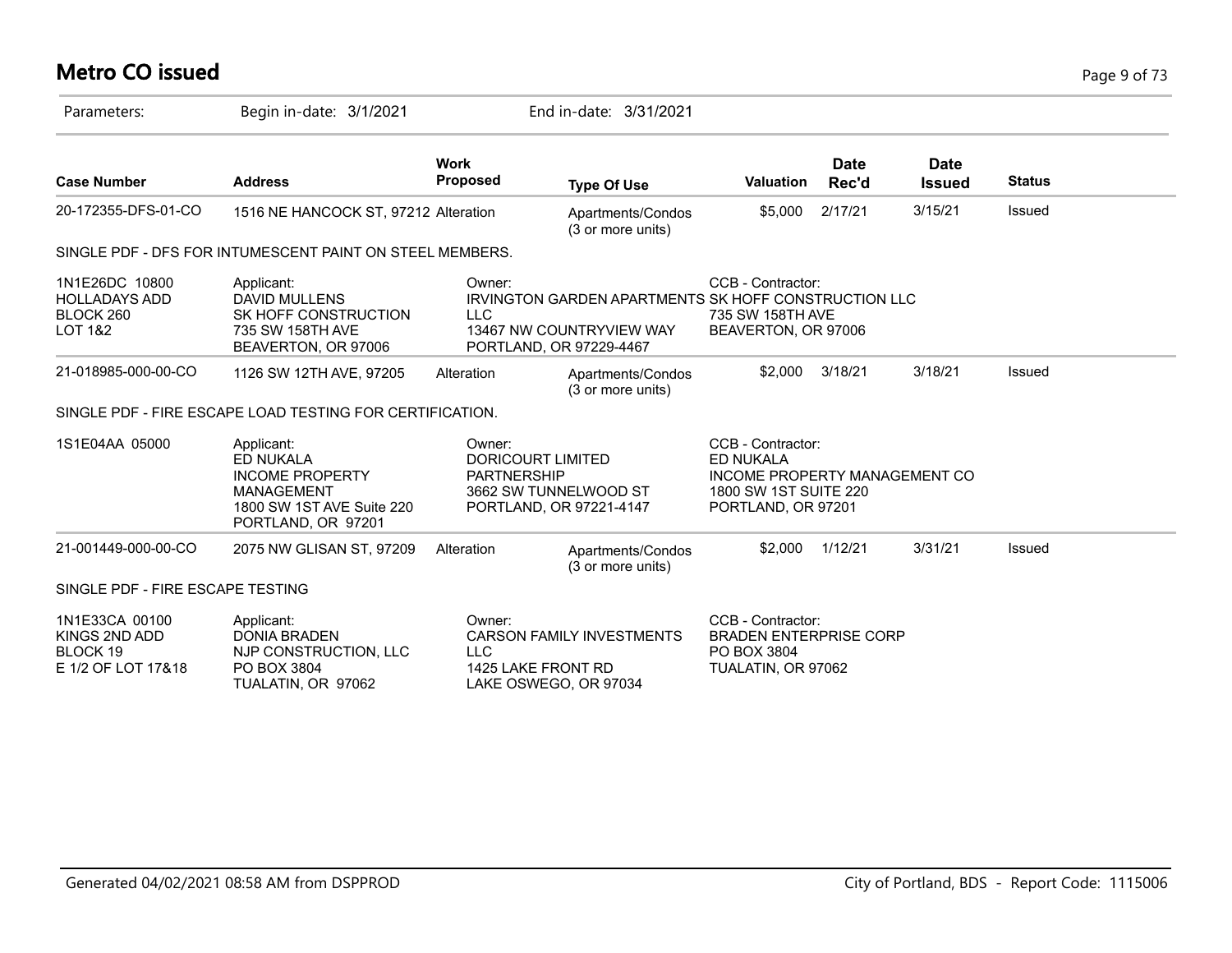# **Metro CO issued** Page 10 of 73

| Parameters:                                                                     | Begin in-date: 3/1/2021                                                                                                                                                                                                   |                                                                               | End in-date: 3/31/2021                                |                                                              |                      |                              |                                                                                                     |
|---------------------------------------------------------------------------------|---------------------------------------------------------------------------------------------------------------------------------------------------------------------------------------------------------------------------|-------------------------------------------------------------------------------|-------------------------------------------------------|--------------------------------------------------------------|----------------------|------------------------------|-----------------------------------------------------------------------------------------------------|
| <b>Case Number</b>                                                              | <b>Address</b>                                                                                                                                                                                                            | <b>Work</b><br><b>Proposed</b>                                                | <b>Type Of Use</b>                                    | <b>Valuation</b>                                             | <b>Date</b><br>Rec'd | <b>Date</b><br><b>Issued</b> | <b>Status</b>                                                                                       |
| 21-017961-000-00-CO                                                             | 5630 S RIVERSIDE LN - UNIT Alteration<br>12, 97239                                                                                                                                                                        |                                                                               | Apartments/Condos<br>(3 or more units)                | \$20,000                                                     | 2/25/21              | 3/23/21                      | Under Inspection                                                                                    |
|                                                                                 | SINGLE PDF - REMOVE INTERIOR WALLS IN CONDO UNIT 12, STRENGTHEN EXISTING BEAM.                                                                                                                                            |                                                                               |                                                       |                                                              |                      |                              |                                                                                                     |
| 1S1E15CA 90063<br><b>WILLAMETTE SHORES</b><br>CONDOMINIUM<br><b>LOT 17</b>      | Applicant:<br><b>JOHN BRILES</b><br>THE JOHN N BRILES<br><b>REVOCABLE TRUST</b><br>455 S HAMILTON CT #602<br>PORTLAND, OR 97239                                                                                           | Owner:<br><b>JOHN BRILES</b><br><b>TRUST</b><br>PORTLAND, OR 97239            | THE JOHN N BRILES REVOCABLE<br>455 S HAMILTON CT #602 |                                                              |                      |                              | Permit Info:<br>Occupancy Group 1: R-<br>2 Residential Multi-<br>family<br>Construction Type 1: V-A |
| 19-134241-REV-05-CO                                                             | 1000 SW VISTA AVE, 97205                                                                                                                                                                                                  | Alteration                                                                    | Apartments/Condos<br>(3 or more units)                | \$0                                                          | 2/10/21              | 3/9/21                       | Issued                                                                                              |
|                                                                                 | SINGLE PDF: REVISION TO CHANGE ONE PAIR OF APARTMENTS IN THE PERMITTED SCOPE TO BE SWAPPED WITH A DIFFERENT PAIR OF UNITS<br>NOT CURRENTLY INCLUDED (SEE ATTACHED UNIT MATRIX). DUE TO CURRENT APARTMENT TENANT MOVE OUT. |                                                                               |                                                       |                                                              |                      |                              |                                                                                                     |
| 1N1E33CD 04200<br><b>JOHNSONS ADD</b><br>BLOCK <sub>3</sub><br>LOT 1-12         | Applicant:<br><b>CHARLES KIDWELL</b><br>ROBERT S LEEB ARCHITECTS<br>71 SW OAK STREET, STE 200<br>PORTLAND, OR 97204                                                                                                       | Owner:<br>101 SW MAIN ST #1210<br>PORTLAND, OR 97204                          | VISTA ST CLAIR APARTMENTS LLC R & H CONSTRUCTION CO   | CCB - Contractor:<br>2019 NW WILSON ST<br>PORTLAND, OR 97209 |                      |                              | Permit Info:<br>Occupancy Group 1: R-<br>2 Residential Multi-<br>family<br>Construction Type 1: I-A |
| 21-015640-000-00-CO                                                             | 1631 NW EVERETT ST - UNIT Alteration<br>106, 97209                                                                                                                                                                        |                                                                               | Apartments/Condos<br>(3 or more units)                | \$10,000                                                     | 2/18/21              | 3/26/21                      | Issued                                                                                              |
| ROOM AREAS.                                                                     | SINGLE PDF - INTERIOR REMODEL OF CONDO UNIT # 106, RECONFIGURE INTERIOR WALLS AT EXISTING BATHROOM, LAUNDRY, AND LIVING                                                                                                   |                                                                               |                                                       |                                                              |                      |                              |                                                                                                     |
| 1N1E33DB 99007<br><b>CARLTON COURT</b><br><b>CONDOMINIUMS</b><br><b>LOT 106</b> | Applicant:<br><b>DON TITUS</b><br>RESIDENTIAL DESIGNER LLC<br>5138 SE 115TH AVE<br>PORTLAND OR 97266                                                                                                                      | Owner:<br><b>BRYCE NIELSEN</b><br>3519 NE 15TH AVE #390<br>PORTLAND, OR 97212 |                                                       |                                                              |                      |                              | Permit Info:<br>Occupancy Group 1: R-<br>2 Residential Multi-<br>family                             |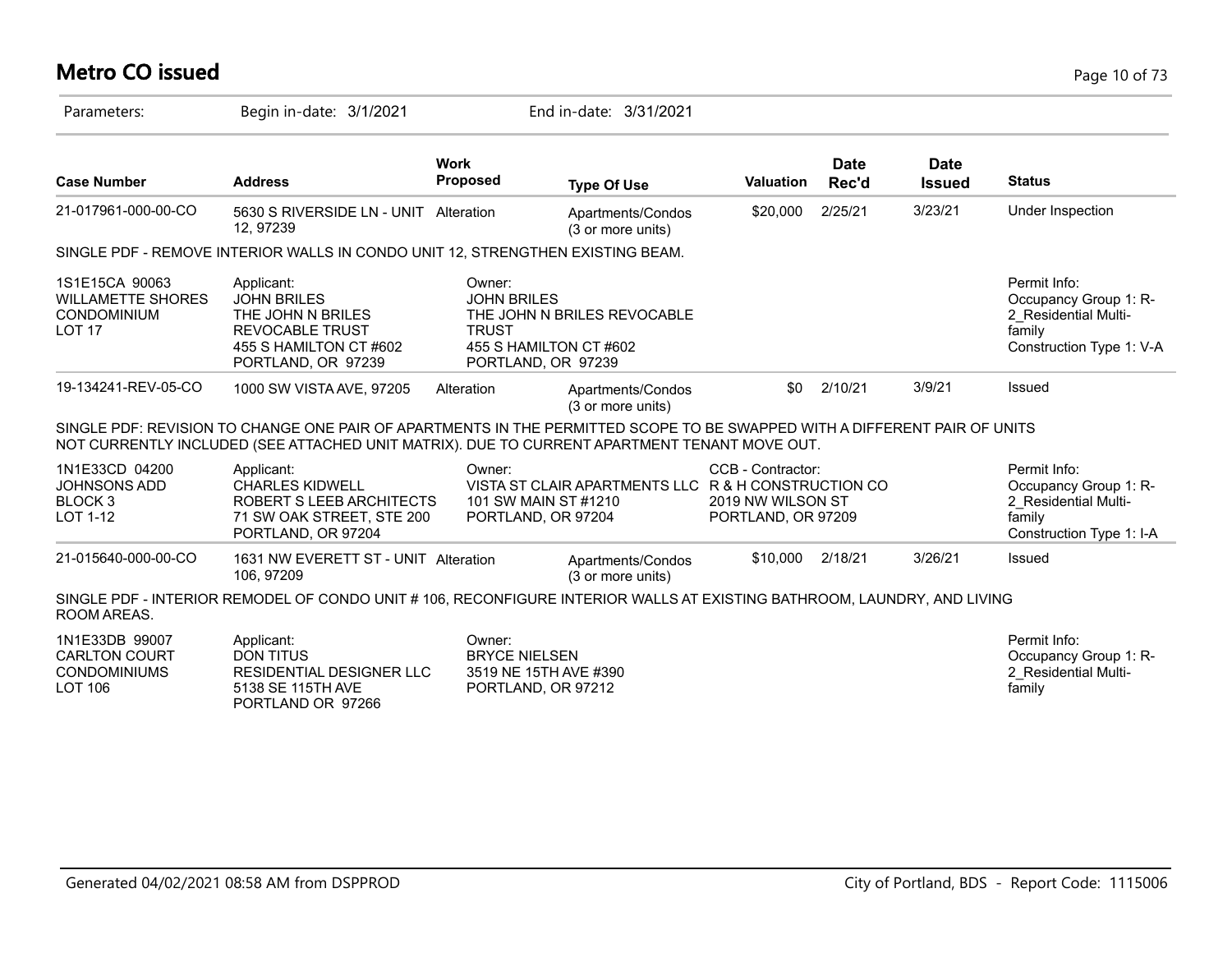# **Metro CO issued** Page 11 of 73

| Parameters:                                                                        | Begin in-date: 3/1/2021                                                                                              |                                                                                                                                                     | End in-date: 3/31/2021                                                      |                                                                                                                           |                      |                              |                                                                                                        |
|------------------------------------------------------------------------------------|----------------------------------------------------------------------------------------------------------------------|-----------------------------------------------------------------------------------------------------------------------------------------------------|-----------------------------------------------------------------------------|---------------------------------------------------------------------------------------------------------------------------|----------------------|------------------------------|--------------------------------------------------------------------------------------------------------|
| <b>Case Number</b>                                                                 | <b>Address</b>                                                                                                       | <b>Work</b><br><b>Proposed</b>                                                                                                                      | <b>Type Of Use</b>                                                          | <b>Valuation</b>                                                                                                          | <b>Date</b><br>Rec'd | <b>Date</b><br><b>Issued</b> | <b>Status</b>                                                                                          |
| 21-005165-000-00-CO                                                                | 4155 SE IVON ST, 97206                                                                                               | Alteration                                                                                                                                          | Apartments/Condos<br>(3 or more units)                                      | \$500                                                                                                                     | 2/1/21               | 3/10/21                      | Final                                                                                                  |
|                                                                                    | SINGLE PDF - 12.96KW ROOF TOP MOUNTED SOLAR PV SYSTEM: PRESCRIPTIVE                                                  |                                                                                                                                                     |                                                                             |                                                                                                                           |                      |                              |                                                                                                        |
| 1S2E07BB 14500                                                                     | Applicant:<br><b>CHRISTINE STAMPER</b><br><b>ELEMENTAL ENERGY</b><br>1339 SE 8TH AVE, SUITE B<br>PORTLAND, OR 97214  | Owner:<br><b>JANICE SNYDER</b><br>4155 SE IVON ST<br>PORTLAND, OR 97202<br>Owner:<br><b>BRIAN FLETCHER</b><br>4155 SE IVON ST<br>PORTLAND, OR 97202 |                                                                             | CCB - Contractor:<br>ELEMENTAL ENERGY LLC<br>1339 SE 8TH AVE #B<br>PORTLAND, OR 97214                                     |                      |                              | Permit Info:<br>Occupancy Group 1: R-<br>2 Residential Multi-<br>family<br>Construction Type 1: V-B    |
|                                                                                    |                                                                                                                      | Owner:<br><b>BERNARD SANDERS</b><br>4155 SE IVON ST<br>PORTLAND, OR 97202                                                                           |                                                                             |                                                                                                                           |                      |                              |                                                                                                        |
| 20-227850-000-00-CO                                                                | 1221 SW 10TH AVE - UNIT<br>210.97205                                                                                 | Alteration                                                                                                                                          | Apartments/Condos<br>(3 or more units)                                      | \$1,500                                                                                                                   | 1/13/21              | 3/15/21                      | Under Inspection                                                                                       |
|                                                                                    | SINGLE PDF - DRYWALL REPAIR TO FIRE RATED ASSEMBLIES, DUE TO WATER DAMAGE.                                           |                                                                                                                                                     |                                                                             |                                                                                                                           |                      |                              |                                                                                                        |
| 1S1E04AA 70023<br><b>ELIOT TOWER</b><br><b>CONDOMINIUMS</b><br><b>LOT 210</b>      | Applicant:<br><b>DAVID GERBER</b><br><b>KENNEDY RESTORATION</b><br>13909 NE AIRPORT WAY<br>PORTLAND OR 97230         | Owner:<br><b>KAVIYAAN KHALIL</b><br>1221 SW 10TH AVE #210<br>PORTLAND, OR 97205                                                                     |                                                                             | CCB - Contractor:<br><b>JOSH SMITH</b><br>STANLEY C KENNEDY ENTERPRISES INC<br>13909 NE AIRPORT WAY<br>PORTLAND, OR 97230 |                      |                              | Permit Info:<br>Occupancy Group 1: R-<br>2 Residential Multi-<br>family<br>Construction Type 1: I-A    |
| 20-119843-000-00-CO                                                                | 1409 NE WEIDLER ST, 97232 Alteration                                                                                 |                                                                                                                                                     | Assembly                                                                    | \$5,000                                                                                                                   | 3/26/21              | 3/26/21                      | Issued                                                                                                 |
|                                                                                    | TI FOR NEW TENANT; DEMO INTERIOR PARTITIONS AND ADD NEW WALLS TO SEPARATE COFFEE AREA AND KITCHEN FROM SEATING AREA; |                                                                                                                                                     |                                                                             |                                                                                                                           |                      |                              |                                                                                                        |
| 1N1E26DC 13400<br><b>HOLLADAYS ADD</b><br>BLOCK 227<br>LOT 3<br>LOT 4 EXC PT IN ST | Applicant:<br><b>SHU YAO</b><br>QIAO'S NOODLE HOUSE<br>19305 NE 13TH ST<br><b>CAMAS WA 98607</b>                     | Owner:                                                                                                                                              | NE BROADWAY PARTNERS<br>200 INTERNATIONAL WAY<br>SPRINGFIELD, OR 97477-1186 | CCB - Contractor:<br>JEM CONSTRUCTION LLC<br>3044 SE 115TH AVE<br>PORTLAND, OR 97266                                      |                      |                              | Permit Info:<br>Occupancy Group 1:<br>B_Bank, Off., Med.Off.,<br>Pub.Bldg.<br>Construction Type 1: V-B |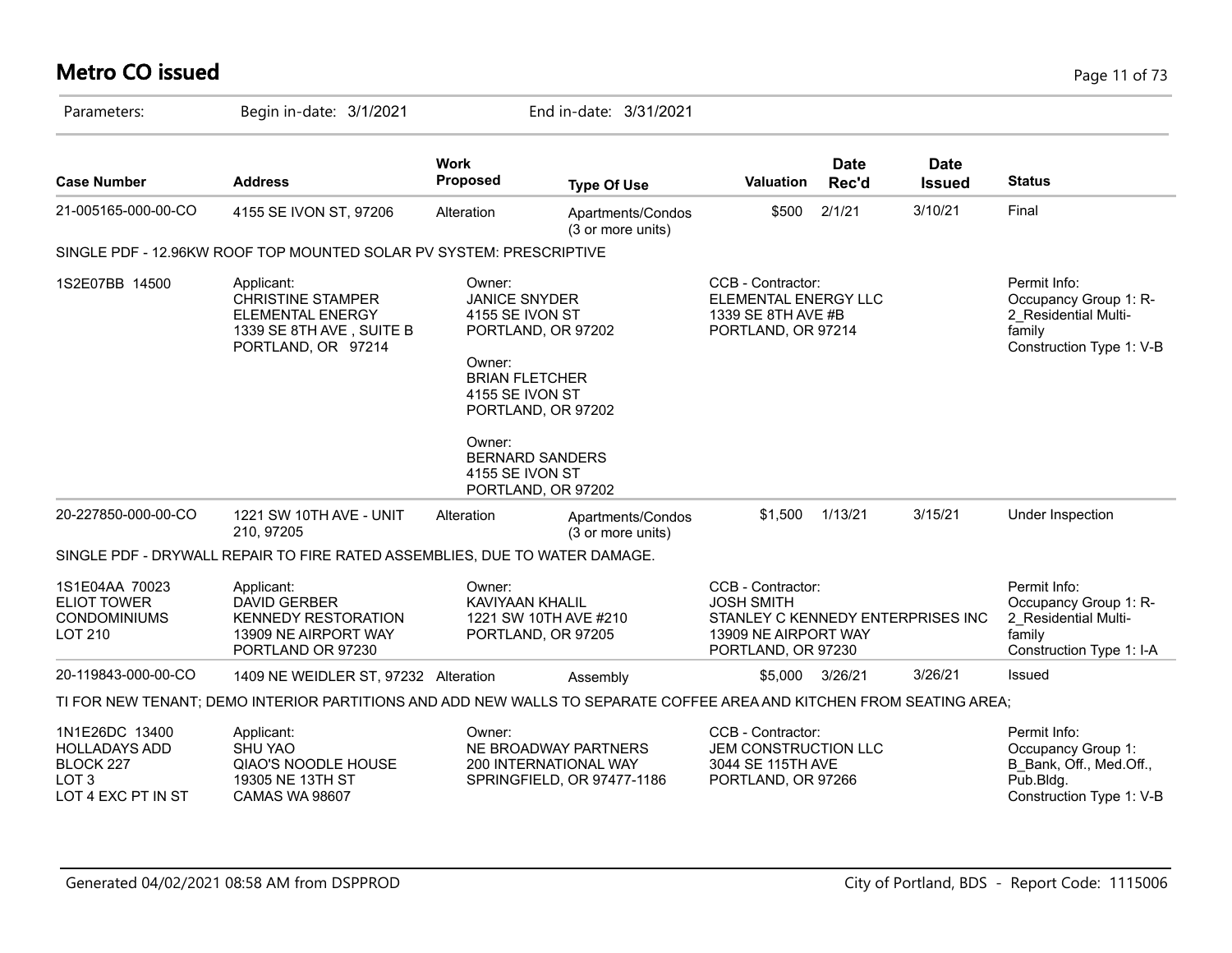#### **Metro CO issued** Page 12 of 73 Parameters: Begin in-date: 3/1/2021 End in-date: 3/31/2021 **Work Case Number Address Proposed Type Of Use Valuation Status Date Rec'd Date Issued** 20-161782-000-00-CO 411 NW FLANDERS ST - UNIT 100, 97209 Alteration Assembly \$5,000 7/9/20 3/5/21 Final SINGLE PDF - TI FOR EXISTING TENANT; NO CHANGE OF OCCUPANCY; REPLACE (2) STOREFRONT DOORS. SEE 19-260377-LU. SEE 19-255295-CO FOR MAIN. 1N1E34CA 80015 OLD TOWN LOFTS CONDOMINIUM LOT 100 Permit Info: Occupancy Group 1: A-3\_Assembly - General Construction Type 1: II-A CCB - Contractor: maurice rahming ONEILL CONSTRUCTION GROUP INC 4444 SE 27TH AVE PORTLAND, OR 97202 Owner: PROSPER PORTLAND 121 NW 2ND AVE PORTLAND, OR 97209 Applicant: BRIAN KIMURA CLIMATE ARCHITECTURE LLC 3934 NE MLK JR BLVD SUITE 205A PORTLAND, OR 97212 20-186732-000-00-CO 15205 NE SAN RAFAEL ST, 97230 Alteration Assembly \$400,000 10/23/20 3/16/21 Issued PDOX PS - REPLACE SIDING LIKE FOR LIKE: ROOFING CURRENTLY SLATE TILE REPLACING WITH ASPHALT COMPOSITION; REPLACE BIG DECK 1N2E25CA 12200 SUMMERPLACE LOT A Permit Info: Occupancy Group 1: A-2\_Restaurant Construction Type 1: V-A CCB - Contractor: NICK PIATKOFF I & E CONSTRUCTION INC 27375 SW PARKWAY AVE WILSONVILLE, OR 97070 Owner: SUMMERPLACE HOMEOWNERS ASSN 2020 NE 150TH AVE PORTLAND, OR 97230 Applicant: NATHAN ARNOLD FASTER PERMITS 2000 SW 1ST AVE #420 PORTLAND OR 97201 19-263085-REV-01-CO 5700 SW TERWILLIGER BLVD, 97239 Alteration Assembly 50 12/11/20 3/4/21 Issued SINGLE PDF - REVISION TO RECONFIGURE PAD VAULT FOR GREASE INTERCEPTOR (GI). A LADDER WAS ADDED TO ACCESS THE VAULT. STEEL WAS REMOVED FROM PROJECT AND VAULT LOWERED DUE TO SLOPE OF THE PIPES. BES HAS APPROVED THROUGH A VARIANCE. 1S1E16AD 03900 SECTION 16 1S 1E TL 3900 0.49 ACRES CCB - Contractor: BROCKAMP & JAEGER INC 15796 S BOARDWALK ST OREGON CITY, OR 97045-1196 Owner: CHLN INC 1900 DALROCK RD ROWLETT, TX 75088 Applicant: REBECCA KERR CIDA INC. 15895 SW 72ND AVE #200 PORTLAND OR 97224 20-212430-000-00-CO 1489 NE ALBERTA ST, 97211 Alteration Assembly \$80,000 11/7/20 3/24/21 Issued SINGLE PDF: FIRST TIME TI TO ESTABLISH OCCUPANCY for FOR SUITE B. ADD INTERIOR WALL TO CREATE KITCHEN/SERVICE AREA WITH COUNTER AND 1 RESTROOM. 1N1E23AB 23901 Permit Info: Occupancy Group 1: B\_Bank, Off., Med.Off., Pub.Bldg. Construction Type 1: V-A CCB - Contractor: GARRETT PFAFF SOLTERRA CAPITAL INC 2910 1ST AVE S #201 SEATTLE, WA 98134 Applicant: KAO KHAMPHILAVONG TEA & TEA, INC. 2445 DEBOK RD WEST LINN, OR 97068

Generated 04/02/2021 08:58 AM from DSPPROD City of Portland, BDS - Report Code: 1115006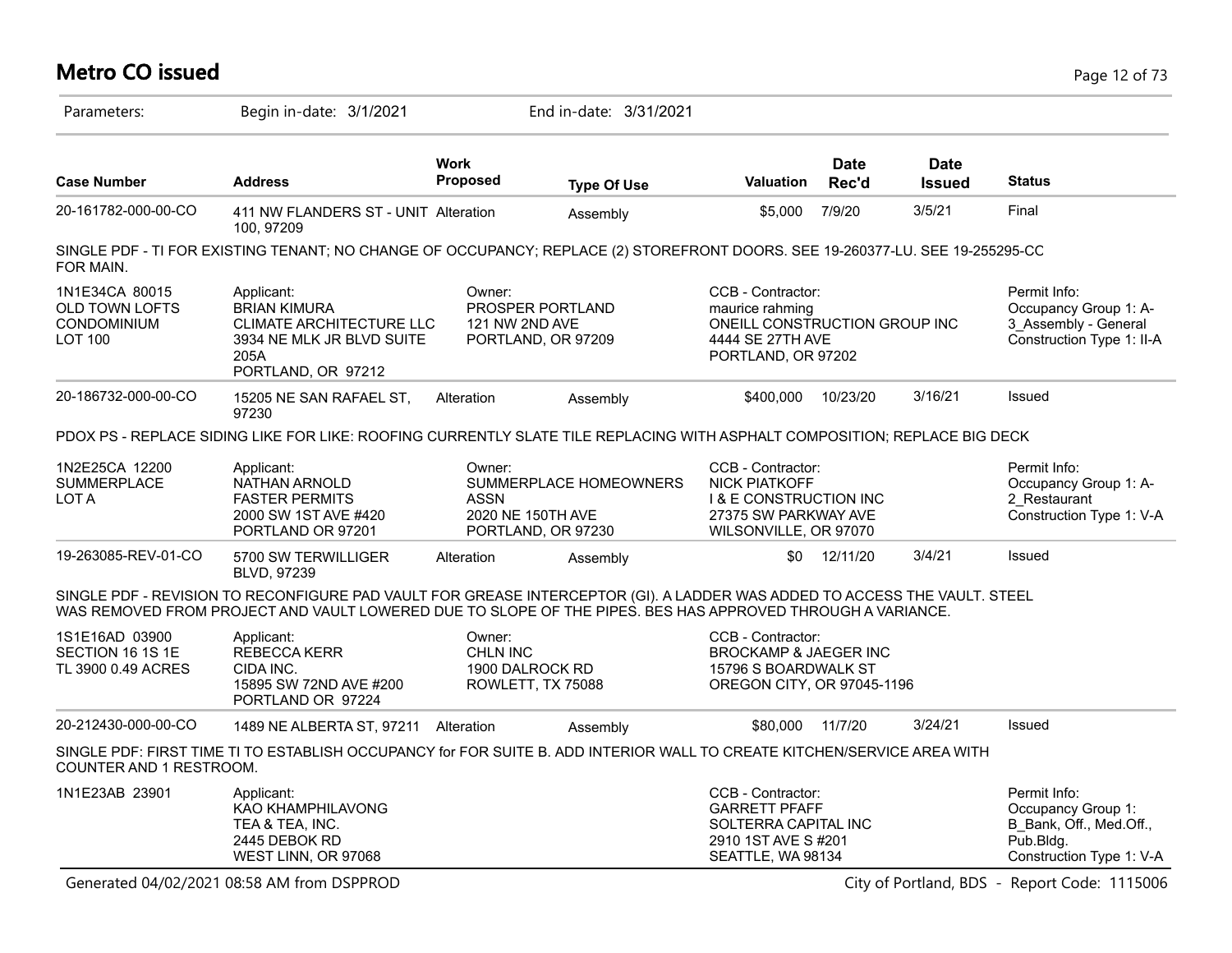# **Metro CO issued** Page 13 of 73

| Parameters:                                                                                                                                     | Begin in-date: 3/1/2021                                                                                                                                                            |                                | End in-date: 3/31/2021                                                                         |                                                                                                       |                      |                              |               |
|-------------------------------------------------------------------------------------------------------------------------------------------------|------------------------------------------------------------------------------------------------------------------------------------------------------------------------------------|--------------------------------|------------------------------------------------------------------------------------------------|-------------------------------------------------------------------------------------------------------|----------------------|------------------------------|---------------|
| <b>Case Number</b>                                                                                                                              | <b>Address</b>                                                                                                                                                                     | <b>Work</b><br><b>Proposed</b> | <b>Type Of Use</b>                                                                             | <b>Valuation</b>                                                                                      | <b>Date</b><br>Rec'd | <b>Date</b><br><b>Issued</b> | <b>Status</b> |
| 20-146115-REV-01-CO                                                                                                                             | 2400 NE BROADWAY, 97232                                                                                                                                                            | Alteration                     | Assembly                                                                                       | \$25,000                                                                                              | 3/5/21               | 3/25/21                      | Issued        |
|                                                                                                                                                 | SINGLE PDF - VALUE-ADDED REVISION TO ADD NEW FOOTINGS AND PEDESTRIAN RAMP AT NE CORNER OF BUILDING. RAMP NOT FOR EGRESS<br>OR ACCESSIBILITY. RELOCATION OF TRASH ROOM IN BASEMENT. |                                |                                                                                                |                                                                                                       |                      |                              |               |
| 1N1E25CC 14300<br>CARTERS ADD TO E P<br>BLOCK <sub>2</sub><br>W 1' OF LOT 2 EXC PT IN 208 NW 21ST AVE #201<br><b>ST</b><br>LOT 3&4 EXC PT IN ST | Applicant:<br>REBECCA MORELLO<br>OPEN CONCEPT ARCHITECTURE PO BOX 18098<br>PORTLAND OR 97209                                                                                       | Owner:<br>HARDER DAY LLC       | PORTLAND, OR 97218                                                                             | CCB - Contractor:<br>SWINERTON BUILDERS INC<br>2001 CLAYTON ROAD 7TH FLOOR LEGAL<br>CONCORD, CA 94520 |                      |                              |               |
| 19-258114-DFS-01-CO                                                                                                                             | 3905 SE 91ST AVE, 97266                                                                                                                                                            | Alteration                     | Assembly                                                                                       | \$59,518                                                                                              | 1/26/21              | 3/11/21                      | Issued        |
| SINGLE PDF - DFS ACCESSIBLE RAMPS                                                                                                               |                                                                                                                                                                                    |                                |                                                                                                |                                                                                                       |                      |                              |               |
| 1S2E09 00200<br>SECTION 09 1S 2E<br>TL 200 23.86 ACRES                                                                                          | Applicant:<br>NICHOLAS SUKKAU<br>PORTLAND PUBLIC SCHOOLS<br>501 N DIXON ST<br>PORTLAND OR 97227                                                                                    | Owner:<br>PO BOX 3107          | SCHOOL DISTRICT NO 1<br>PORTLAND, OR 97208-3107                                                | CCB - Contractor:<br>TODD HESS BUILDING CO<br>9414 SW BARBUR BLVD STE 150<br>PORTLAND, OR 97219       |                      |                              |               |
| 21-022272-000-00-CO                                                                                                                             | 3435 SE 112TH AVE, 97266                                                                                                                                                           | Alteration                     | Assembly                                                                                       | \$2,500                                                                                               | 3/10/21              | 3/10/21                      | Issued        |
|                                                                                                                                                 | Paper - REPLACE 2 EXISTING WINDOWS WITH DOUBLE DOORS IN MEETING ROOM                                                                                                               |                                |                                                                                                |                                                                                                       |                      |                              |               |
| 1S2E10B 02700<br><b>MULTNOMAH BERRY</b><br><b>RANCH</b><br>LOT 2 TL 2700                                                                        | Applicant:<br><b>CHARLES MOE</b><br>3435 SE 112th<br>Portland, OR 97266                                                                                                            | Owner:                         | POWELLHURST BAPTIST CHURCH JHC CONSTRUCTION CO<br>3435 SE 112TH AVE<br>PORTLAND, OR 97266-1707 | CCB - Contractor:<br>12402 SE STEELE ST<br>PORTLAND, OR 97236                                         |                      |                              |               |
| 20-165016-DFS-01-CO                                                                                                                             | 2055 NW SAVIER ST, 97209                                                                                                                                                           | Alteration                     | Assembly                                                                                       | \$80,000                                                                                              | 1/27/21              | 3/4/21                       | Issued        |
|                                                                                                                                                 | Single PDF - DFS FOR EXTERIOR METAL PANELS/CLADDING                                                                                                                                |                                |                                                                                                |                                                                                                       |                      |                              |               |
| 1N1E28CD 02300<br><b>COUCHS ADD</b><br><b>BLOCK 293 TL 2300</b>                                                                                 | Applicant:<br><b>MAX KING</b><br><b>FORTIS CONSTRUCTION</b><br>1705 SW TAYLOR STREET<br>PORTLAND OR                                                                                | Owner:<br>1215 4TH AVE #600    | UCP 2055 NW SAVIER LLC<br>SEATTLE, WA 98161-1084                                               | CCB - Contractor:<br>FORTIS CONSTRUCTION INC<br>1705 SW TAYLOR ST SUITE 200<br>PORTLAND, OR 97205     |                      |                              |               |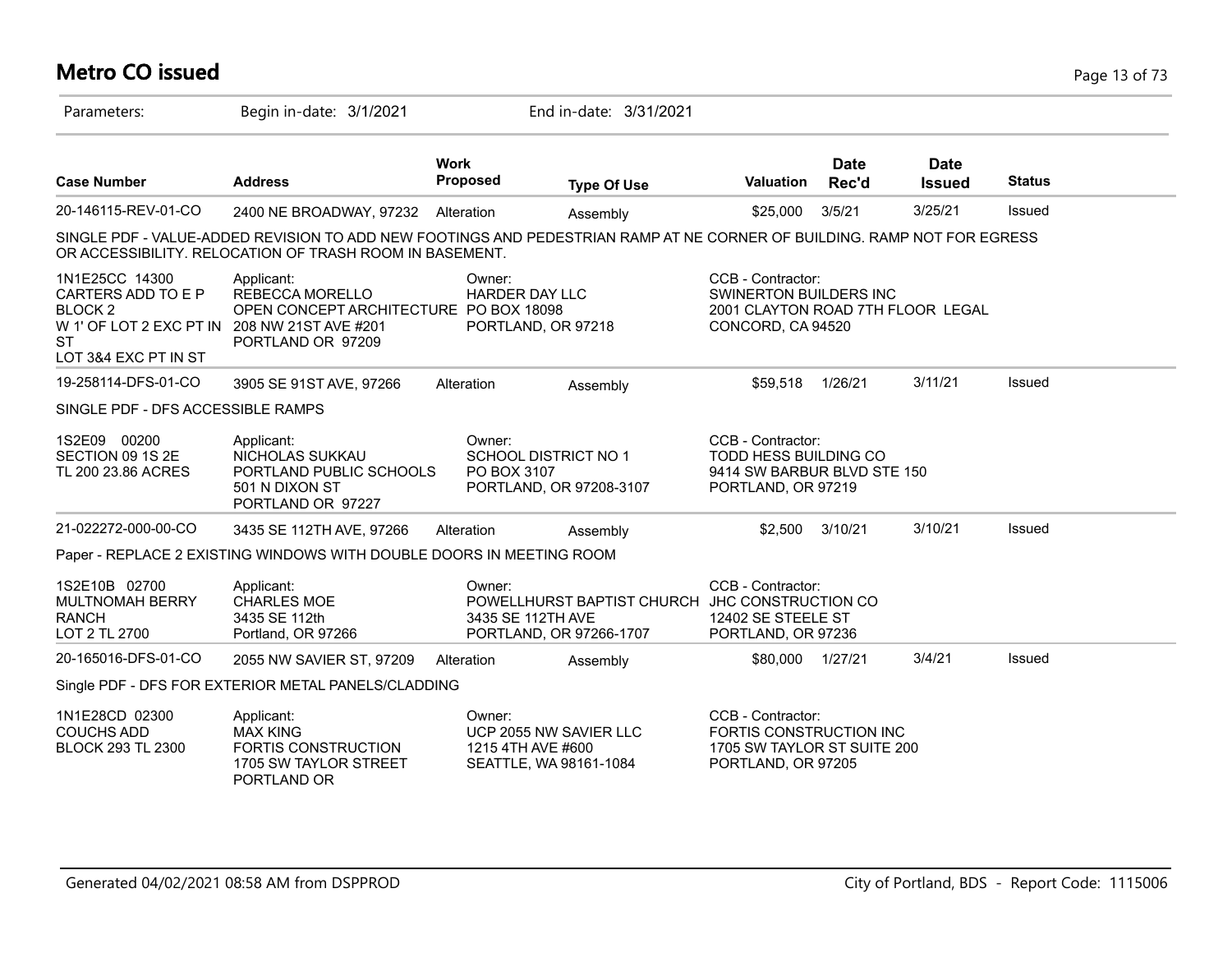# **Metro CO issued** Page 14 of 73

| Parameters:                                                                                           | Begin in-date: 3/1/2021                                                                                                                                                                                                                                                                       |                                 | End in-date: 3/31/2021                                                                                     |                                                                                                                    |                      |                              |                                                                                                          |
|-------------------------------------------------------------------------------------------------------|-----------------------------------------------------------------------------------------------------------------------------------------------------------------------------------------------------------------------------------------------------------------------------------------------|---------------------------------|------------------------------------------------------------------------------------------------------------|--------------------------------------------------------------------------------------------------------------------|----------------------|------------------------------|----------------------------------------------------------------------------------------------------------|
| <b>Case Number</b>                                                                                    | <b>Address</b>                                                                                                                                                                                                                                                                                | <b>Work</b><br>Proposed         | <b>Type Of Use</b>                                                                                         | <b>Valuation</b>                                                                                                   | <b>Date</b><br>Rec'd | <b>Date</b><br><b>Issued</b> | <b>Status</b>                                                                                            |
| 20-112427-DFS-01-CO                                                                                   | 3310 SW US VETERANS<br>HOSPITAL RD - Unit PP, 97201                                                                                                                                                                                                                                           | Alteration                      | Assembly                                                                                                   | \$800,000                                                                                                          | 2/25/21              | 3/15/21                      | Issued                                                                                                   |
|                                                                                                       | SINGLE PDF - DFS FOR METAL PANEL AND ATTACHMENTS.                                                                                                                                                                                                                                             |                                 |                                                                                                            |                                                                                                                    |                      |                              |                                                                                                          |
| 1S1E09<br>00200                                                                                       | Applicant:<br><b>RYAN HILL</b><br>HOFFMAN CONSTRUCTION<br>805 SW BROADWAY, STE 2100<br>PORTLAND, OR 97205                                                                                                                                                                                     | Owner:                          | OREGON STATE BOARD OF<br><b>HIGHER EDUCATION</b><br>3181 SW SAM JACKSON PARK RD<br>PORTLAND, OR 97239-3011 | CCB - Contractor:<br>HOFFMAN CONSTRUCTION COMPANY<br>OF OREGON<br>805 SW BROADWAY SUITE 2100<br>PORTLAND, OR 97205 |                      |                              | Permit Info:<br>Occupancy Group 1: I-<br>2 Hospital<br>Construction Type 1: II-A                         |
| 19-258079-DFS-01-CO                                                                                   | 1151 SW VERMONT ST, 97219 Alteration                                                                                                                                                                                                                                                          |                                 | Assembly                                                                                                   | \$23,132 2/23/21                                                                                                   |                      | 3/16/21                      | Issued                                                                                                   |
|                                                                                                       | SINGLE PDF - DFS FOR GRANDSTAND ADA DECK AND RAILING INSTALLATIONS.                                                                                                                                                                                                                           |                                 |                                                                                                            |                                                                                                                    |                      |                              |                                                                                                          |
| 1S1E16CD 03800<br>SECTION 16 1S 1E<br>TL 3800 4.50 ACRES                                              | Applicant:<br>Nicholas Sukkau<br><b>Portland Public Schools</b><br>501 N Dixon Street<br>Portland, OR 97227                                                                                                                                                                                   | Owner:<br>PO BOX 3107           | SCHOOL DISTRICT NO 1<br>PORTLAND, OR 97208-3107                                                            | CCB - Contractor:<br>TODD HESS BUILDING CO<br>9414 SW BARBUR BLVD STE 150<br>PORTLAND, OR 97219                    |                      |                              |                                                                                                          |
| 20-153098-REV-01-CO                                                                                   | 1610 NE MULTNOMAH ST,<br>97232                                                                                                                                                                                                                                                                | Alteration                      | Assembly                                                                                                   | \$0                                                                                                                | 2/11/21              | 3/9/21                       | Issued                                                                                                   |
|                                                                                                       | SINGLE PDF - REVISION TO CHANGE SOME OF THE CLUBHOUSE WALL LAYOUTS TO SIMPLIFY AND REDUCE STRUCTURAL IMPACTS TO THE<br>FOUNDATIONS AND FOOTINGS. W/ 20-153098/131/103/133/137/139/140/142-REV-01-CO                                                                                           |                                 |                                                                                                            |                                                                                                                    |                      |                              |                                                                                                          |
| 1N1E35A 00100<br><b>HOLLADAYS ADD</b><br><b>BLOCK</b><br>180&181&192&193 TL<br>100                    | Applicant:<br><b>CHARLES KIDWELL</b><br><b>LEEB ARCHITECTS</b><br>308 SW FIRST AVE #200<br>PORTLAND OR 97204                                                                                                                                                                                  | Owner:<br><b>GPAI RIDGE LLC</b> | 4582 S ULSTER ST PKWY #1200<br>DENVER, CO 80237-2639                                                       | CCB - Contractor:<br><b>LMC INC</b><br>19200 SW TETON AVE<br>TUALATIN, OR 97062                                    |                      |                              | Permit Info:<br>Occupancy Group 1: A-<br>3 Assembly - General<br>Construction Type 1: V-B                |
| 20-178475-000-00-CO                                                                                   | 523 SE 9TH AVE, 97214                                                                                                                                                                                                                                                                         | Alteration                      | <b>Business</b>                                                                                            | \$91,108                                                                                                           | 8/25/20              | 3/26/21                      | Issued                                                                                                   |
|                                                                                                       | SINGLE PDF - TI AND PARTIAL CHANGE OF OCCUPANCY, DEMO INTERIOR WALLS, NEW WALLS TO CREATE ACCESSIBLE BATHROOM,<br>CONFERENCE ROOM, OFFICE AREAS, KITCHENETTE AND BREAK ROOM ON MAIN LEVEL. EXISTING OFFICE AND STORAGE TO REMAIN ON<br>LOWER LEVEL. RESTRIPE PARKING AND REPLACE ENTRY DOORS. |                                 |                                                                                                            |                                                                                                                    |                      |                              |                                                                                                          |
| 1S1E02BB 00200<br><b>EAST PORTLAND</b><br>BLOCK 181<br>E 1/2 OF LOT 5<br>S 38.7' OF E 1/2 OF LOT<br>6 | Applicant:<br><b>JORDAN ALLEN</b><br><b>CASEWORK LLC</b><br>2636 NE SANDY BLVD STE B<br>PORTLAND, OR 97232                                                                                                                                                                                    | Owner:                          | DOUBLE HONEY LLC<br>3514 N VANCOUVER AVE #330<br>PORTLAND, OR 97227                                        | CCB - Contractor:<br><b>GREEN RABBET BUILDERS LLC</b><br>4243 SE ALDER ST<br>PORTLAND, OR 97215                    |                      |                              | Permit Info:<br>Occupancy Group 1:<br>B Bank, Off., Med.Off.,<br>Pub.Bldg.<br>Construction Type 1: III-B |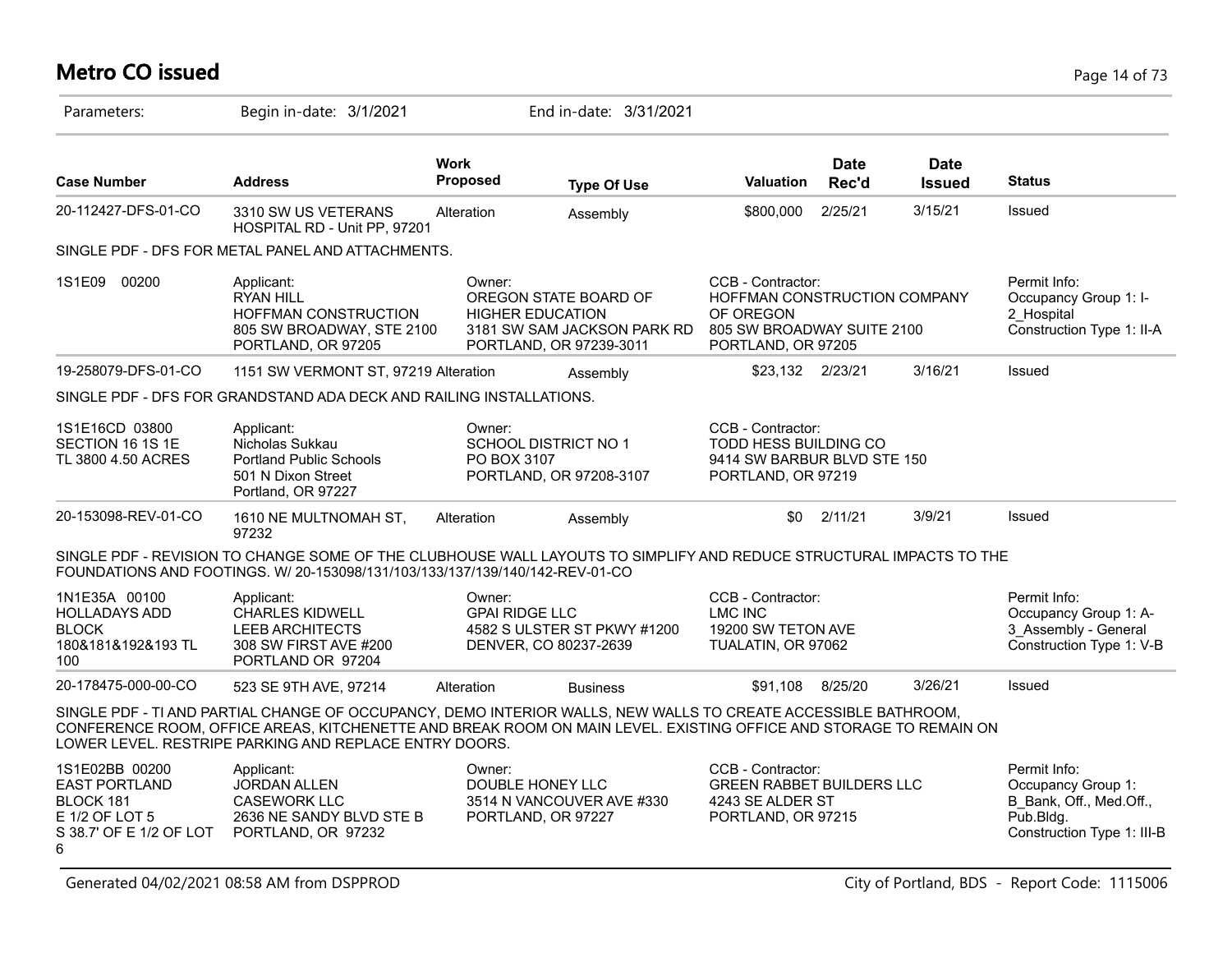# **Metro CO issued** Page 15 of 73

| Parameters:                                                                            | Begin in-date: 3/1/2021                                                                                                                                   |                             | End in-date: 3/31/2021                                                         |                                                                                                                                                             |                      |                              |                                                                                                                  |
|----------------------------------------------------------------------------------------|-----------------------------------------------------------------------------------------------------------------------------------------------------------|-----------------------------|--------------------------------------------------------------------------------|-------------------------------------------------------------------------------------------------------------------------------------------------------------|----------------------|------------------------------|------------------------------------------------------------------------------------------------------------------|
| <b>Case Number</b>                                                                     | <b>Address</b>                                                                                                                                            | <b>Work</b><br>Proposed     | <b>Type Of Use</b>                                                             | Valuation                                                                                                                                                   | <b>Date</b><br>Rec'd | <b>Date</b><br><b>Issued</b> | <b>Status</b>                                                                                                    |
| 20-181094-000-00-CO                                                                    | 7700 NE AMBASSADOR PL,<br>97220                                                                                                                           | Alteration                  | <b>Business</b>                                                                | \$56,000                                                                                                                                                    | 8/21/20              | 3/29/21                      | Issued                                                                                                           |
|                                                                                        | SINGLE PDF - TENANT IMPROVEMENT, EXPAND TENANT SPACE WITH NEW CONFERENCE ROOM WITH OPERABLE PARTITION.                                                    |                             |                                                                                |                                                                                                                                                             |                      |                              |                                                                                                                  |
| 1N2E09C 01200<br>PORTLAND INT'L<br><b>CENTER</b><br>LOT 1&2 TL 1200                    | Applicant:<br><b>BRANDON PARKS</b><br>HUE ARCHITECTURE<br>20 NW THIRD ST<br>GRESHAM, OR 97030                                                             | Owner:                      | PORT OF PORTLAND<br>200 SW MARKET ST #200<br>PORTLAND, OR 97201                | CCB - Contractor:<br><b>CHRIS PALAMARIS</b><br>CPC & SONS INC<br>12200 SW FAIRFIELD ST<br>BEAVERTON, OR 97005-1436                                          |                      |                              | Permit Info:<br>Occupancy Group 1:<br>B Bank, Off., Med.Off.,<br>Pub.Bldg.<br>Construction Type 1: II-B          |
| 20-225970-000-00-CO                                                                    | 5001 N LAGOON AVE, 97217 Alteration                                                                                                                       |                             | <b>Business</b>                                                                |                                                                                                                                                             | \$70.000 12/22/20    | 3/5/21                       | <b>Issued</b>                                                                                                    |
| TO WAREHOUSE.                                                                          | SINGLE PDF - SHELL, PARTIAL CHANGE OF OCCUPANCY FROM B TO F. INTERIOR DEMOLITION OF PARTITION WALLS TO CHANGE OFFICE SPACE                                |                             |                                                                                |                                                                                                                                                             |                      |                              |                                                                                                                  |
| 1N1E20A 00700<br>SECTION 20 1N 1E<br>TL 700 2.67 ACRES                                 | Applicant:<br>MICHELLE SCHULZ<br><b>GBD ARCHITECTS INC</b><br>1120 NW COUCH STREET, SUITE LAKE OSWEGO, OR 97034<br>300<br>PORTLAND OR 97209<br><b>USA</b> | Owner:                      | ESTEY, JOHN R TR<br>13363 GOODALL RD                                           | CCB - Contractor:<br>MILLENNIUM BUILDING SERVICES INC<br>5909 N CUTTER CIRCLE<br>PORTLAND, OR 97217                                                         |                      |                              | Permit Info:<br>Occupancy Group 1: F-<br>1 Industrial Plant -<br>Factory, Mod.Hazard<br>Construction Type 1: V-B |
| 18-267134-DFS-01-CO                                                                    | 107 SE GRAND AVE, 97214                                                                                                                                   | Alteration                  | <b>Business</b>                                                                | \$65,483                                                                                                                                                    | 12/28/20             | 3/24/21                      | Under Inspection                                                                                                 |
|                                                                                        | SINGLE PDF; DEFERRED SUBMITTAL FOR STOREFRONT GLAZING                                                                                                     |                             |                                                                                |                                                                                                                                                             |                      |                              |                                                                                                                  |
| 1N1E35CC 03300<br><b>EAST PORTLAND</b><br>BLOCK 105<br>LOT 1-4<br>LOT 5-8 EXC PT IN ST | Applicant:<br><b>TAYLOR LARSON</b><br>R & H CONSTRUCTION<br>2019 NW WILSON ST<br>PORTLAND OR 97209                                                        | Owner:<br><b>PO BOX 726</b> | OB PORTLAND PROPERTIES II LLC R & H CONSTRUCTION CO<br>BELLEVUE, WA 98009-0726 | CCB - Contractor:<br>2019 NW WILSON ST<br>PORTLAND, OR 97209                                                                                                |                      |                              |                                                                                                                  |
| 20-209764-000-00-CO                                                                    | 135 SW ASH ST, 97204                                                                                                                                      | Alteration                  | <b>Business</b>                                                                | \$98,000                                                                                                                                                    | 11/9/20              | 3/3/21                       | Under Inspection                                                                                                 |
| 6TH. DESK ALTERATION ONLY ON 1ST FLOOR.                                                | SINGLE PDF: ADD NEW RECEPTION DESKS, DOORS AND WALL FOR SECURITY AROUND RECEPTION LOBBY AREA ON FLOORS 3RD,4TH,5TH AND                                    |                             |                                                                                |                                                                                                                                                             |                      |                              |                                                                                                                  |
| 1N1E34DC 01200                                                                         | Applicant:<br><b>AMY PROVOST</b><br><b>MERRYMAN BARNES</b><br><b>ARCHITECTS</b><br>4713 N ALBINA AVE, SUITE 403<br>PORTLAND, OR 97217                     | Owner:<br><b>PORTLAND</b>   | <b>HOUSING AUTHORITY OF</b><br>135 SW ASH ST #500<br>PORTLAND, OR 97204-3540   | CCB - Contractor:<br><b>ISRAEL RODRIGUEZ</b><br><b>FULCRUM CONSTRUCTION AND</b><br><b>BUILDING SERVICES LLC</b><br><b>PO BOX 706</b><br>BEAVERTON, OR 97075 |                      |                              | Permit Info:<br>Occupancy Group 1:<br>B Bank, Off., Med.Off.,<br>Pub.Bldg.<br>Construction Type 1: III-B         |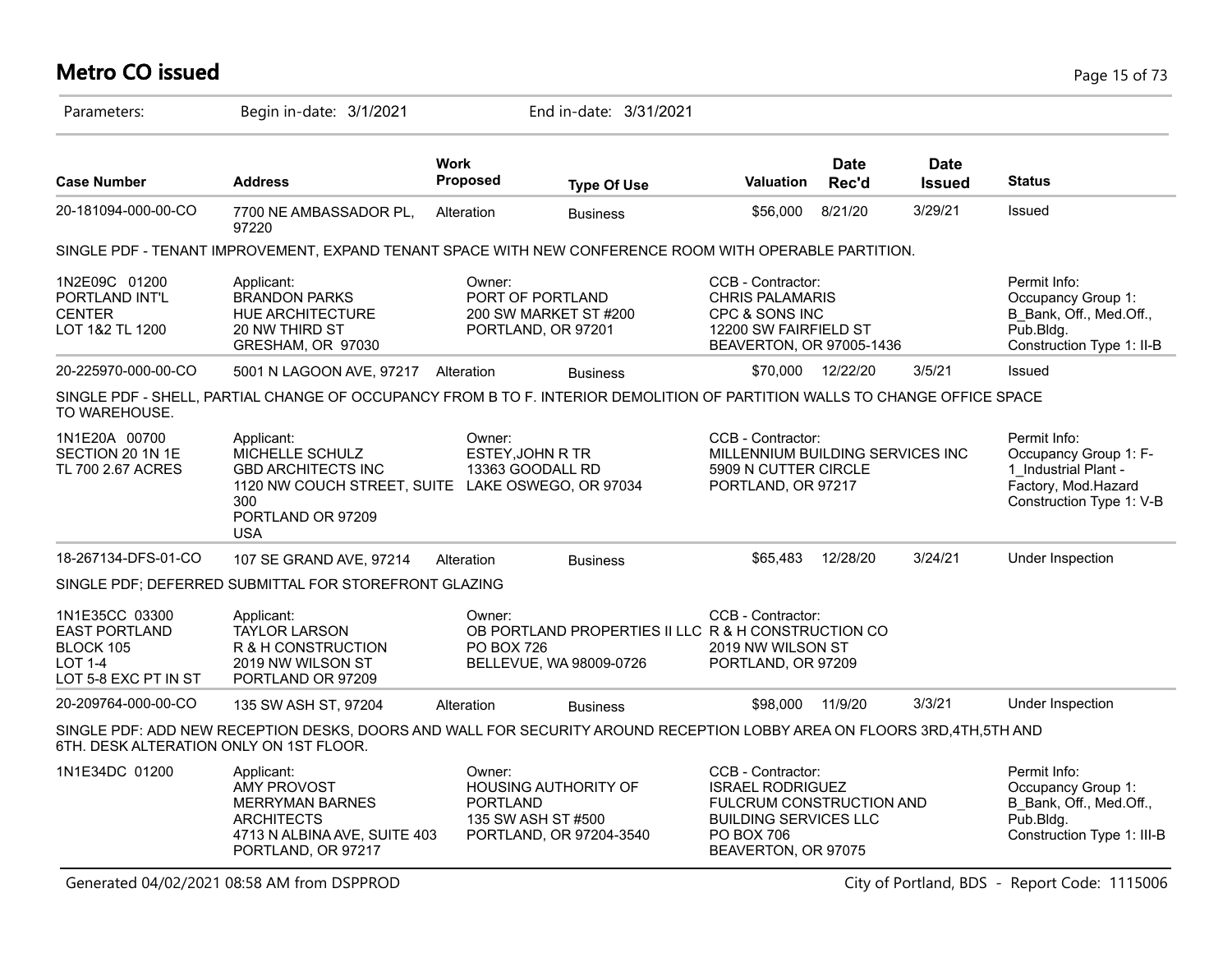# **Metro CO issued** Page 16 of 73

| Parameters:                                                               | Begin in-date: 3/1/2021                                                                                                   |                                                                                | End in-date: 3/31/2021                                                 |                                                                                                                        |                      |                              |                                                                                                         |
|---------------------------------------------------------------------------|---------------------------------------------------------------------------------------------------------------------------|--------------------------------------------------------------------------------|------------------------------------------------------------------------|------------------------------------------------------------------------------------------------------------------------|----------------------|------------------------------|---------------------------------------------------------------------------------------------------------|
| <b>Case Number</b>                                                        | <b>Address</b>                                                                                                            | <b>Work</b><br>Proposed                                                        | <b>Type Of Use</b>                                                     | <b>Valuation</b>                                                                                                       | <b>Date</b><br>Rec'd | <b>Date</b><br><b>Issued</b> | <b>Status</b>                                                                                           |
| 20-134204-DFS-03-CO                                                       | 7150 NE AIRPORT WAY,<br>97218                                                                                             | Alteration                                                                     | <b>Business</b>                                                        | \$50,000                                                                                                               | 11/2/20              | 3/16/21                      | <b>Issued</b>                                                                                           |
|                                                                           | PDX - PACR - RCC - DFS-03 - Kinetic ceiling system                                                                        |                                                                                |                                                                        |                                                                                                                        |                      |                              |                                                                                                         |
| 1N2E08<br>00300                                                           | Applicant:<br><b>AUSTIN CHEADLE</b><br><b>FASTER PERMITS</b><br>2000 SW 1ST AVE SUITE 420<br>PORTLAND, OR 97201           | Owner:<br>PO BOX 3529                                                          | PORT OF PORTLAND<br>PORTLAND, OR 97208-3529                            | CCB - Contractor:<br>JE DUNN CONSTRUCTION COMPANY<br>1001 LOCUST<br>KANSAS CITY, MO 64106                              |                      |                              | Permit Info:<br>Occupancy Group 1:<br>B Bank, Off., Med.Off.,<br>Pub.Bldg.<br>Construction Type 1: II-B |
| 20-210771-000-00-CO                                                       | 225 N KILLINGSWORTH ST,<br>97217                                                                                          | Alteration                                                                     | <b>Business</b>                                                        | \$10,000                                                                                                               | 11/4/20              | 3/12/21                      | Issued                                                                                                  |
| 210776-MT                                                                 | SINGLE PDF: ADD WINDOW TO EXISTING PORCH TO ENCLOSE AND MOVE EXISTING HEAT PUMP FROM PORCH TO ADJACENT ROOF, W/20-        |                                                                                |                                                                        |                                                                                                                        |                      |                              |                                                                                                         |
| 1N1E15DC 15000<br><b>PIEDMONT</b><br>BLOCK <sub>8</sub><br>W 89' OF LOT 1 | Applicant:<br><b>DAVE SPITZER</b><br><b>DMS ARCHITECTS</b><br>2325 NE 19TH AVE<br>PORTLAND OR 97212                       | Owner:<br><b>DIVERSITY INC</b><br><b>PO BOX 710</b><br><b>TUCSON, AZ 85701</b> | CENTER FOR BIOLOGICAL                                                  | CCB - Contractor:<br><b>JEFF ODAM</b><br><b>RJR CONSTRUCTION INC</b><br>PO BOX 1347<br>GRESHAM, OR 97030               |                      |                              | Permit Info:<br>Occupancy Group 1:<br>B Bank, Off., Med.Off.,<br>Pub.Bldg.<br>Construction Type 1: V-B  |
| 20-222762-000-00-CO                                                       | 2204 SE 82ND AVE, 97216                                                                                                   | Alteration                                                                     | <b>Business</b>                                                        | \$142,000                                                                                                              | 12/30/20             | 3/8/21                       | Under Inspection                                                                                        |
|                                                                           | SINGLE PDF: REPLACE FIRE DAMAGE ON ROOF.                                                                                  |                                                                                |                                                                        |                                                                                                                        |                      |                              |                                                                                                         |
| 1S2E04CC 08400<br>SECTION 04 1S 2E<br>TL 8400 0.58 ACRES                  | Applicant:<br><b>BARRY MASLEN</b><br>MILLER CONSULTING<br><b>ENGINEERS</b><br>9600 SW OAK ST STE 400<br>PORTLAND OR 97223 | Owner:<br><b>ANA LAM</b><br>4528 SE 84TH AVE<br>Owner:<br>4528 SE 84TH AVE     | PORTLAND, OR 97266<br><b>CAPITAL FORTUNE LLC</b><br>PORTLAND, OR 97266 | CCB - Contractor:<br>MCBRIDE CONSTRUCTION RESOURCES<br><b>INC</b><br><b>15100 8TH AVESW</b><br><b>BURIEN, WA 98166</b> |                      |                              | Permit Info:<br>Occupancy Group 1: A-<br>2 Restaurant<br>Construction Type 1: V-B                       |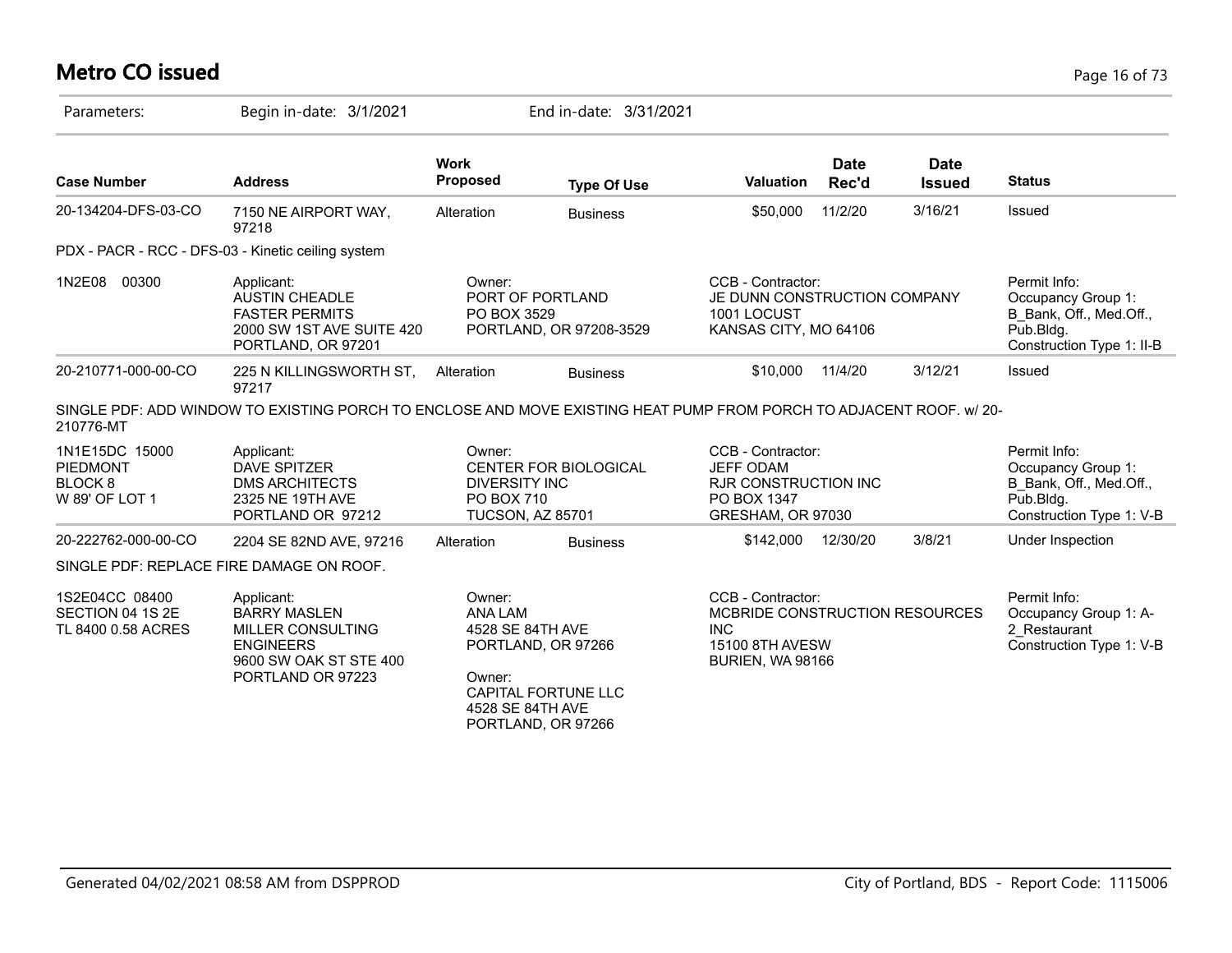#### **Metro CO issued** Page 17 of 73

| Parameters:                                                                                              | Begin in-date: 3/1/2021                                                                                                                                                                                                                          |                                                 | End in-date: 3/31/2021                                                             |                                                                                                                                                                  |                      |                              |                                                                                                        |
|----------------------------------------------------------------------------------------------------------|--------------------------------------------------------------------------------------------------------------------------------------------------------------------------------------------------------------------------------------------------|-------------------------------------------------|------------------------------------------------------------------------------------|------------------------------------------------------------------------------------------------------------------------------------------------------------------|----------------------|------------------------------|--------------------------------------------------------------------------------------------------------|
| <b>Case Number</b>                                                                                       | <b>Address</b>                                                                                                                                                                                                                                   | <b>Work</b><br>Proposed                         | <b>Type Of Use</b>                                                                 | <b>Valuation</b>                                                                                                                                                 | <b>Date</b><br>Rec'd | <b>Date</b><br><b>Issued</b> | <b>Status</b>                                                                                          |
| 20-124368-REV-01-CO                                                                                      | 121 NW 6TH AVE, 97209                                                                                                                                                                                                                            | Alteration                                      | <b>Business</b>                                                                    | \$0                                                                                                                                                              | 10/7/20              | 3/10/21                      | Final                                                                                                  |
| SINGLE PDF - RE-CALC SDC FORM FOR REFUND.                                                                |                                                                                                                                                                                                                                                  |                                                 |                                                                                    |                                                                                                                                                                  |                      |                              |                                                                                                        |
| 1N1E34CA 06500                                                                                           | Applicant:<br><b>NICOLE WUDTKE</b><br><b>LRS ARCHITECTS</b><br>720 NW DAVIS STREET SUITE<br>300<br>PORTLAND OR 97209                                                                                                                             | Owner:<br>605 NW COUCH ST<br>PORTLAND, OR 97209 | <b>MACDONALD WEST LP</b>                                                           | CCB - Contractor:<br><b>MACKENZIE THAMES</b><br>TEAM CONSTRUCTION LLC A LIMITED<br>LIABILITY COMPANY OF WASHINGTON<br>6701 NE 42ND STREET<br>VANCOUVER, WA 98661 |                      |                              |                                                                                                        |
| 20-216005-000-00-CO                                                                                      | 2680 NW THURMAN ST,<br>97210                                                                                                                                                                                                                     | Alteration                                      | <b>Business</b>                                                                    | \$169,296                                                                                                                                                        | 11/19/20             | 3/26/21                      | Issued                                                                                                 |
|                                                                                                          | SINGLE PDF - TENANT IMPROVEMENT, DEMO INTERIOR WALLS AND CEILINGS, NEW WALLS, DOORS, CEILING TO CREATE EXAM ROOMS,<br>CLOSET, AND HALL. RECONFIGURE EXISTING RESTROOM TO MEET ADA CODE.                                                          |                                                 |                                                                                    |                                                                                                                                                                  |                      |                              |                                                                                                        |
| 1N1E29DD 13000<br><b>BALCHS ADD</b><br>BLOCK 320<br>LOT 10&11                                            | Applicant:<br><b>JENNIFER PHANG</b><br>11416 98TH AVE STE 200<br>KIRKLAND, WA 98033                                                                                                                                                              | Owner:                                          | <b>QUALITY BUILDING LLC</b><br>4800 S MACADAM AVE #120<br>PORTLAND, OR 97239-3929  | CCB - Contractor:<br><b>ALAN VOLM</b><br>PACIFIC CREST STRUCTURES INC<br>17750 SW UPPER BOONES FRY RD 190<br>DURHAM, OR 97224                                    |                      |                              | Permit Info:<br>Occupancy Group 1:<br>B Bank, Off., Med.Off.,<br>Pub.Bldg.<br>Construction Type 1: V-B |
| 20-129072-REV-01-CO                                                                                      | 4001 NE HALSEY ST, 97232                                                                                                                                                                                                                         | Alteration                                      | <b>Business</b>                                                                    | \$9.750                                                                                                                                                          | 12/11/20             | 3/12/21                      | Issued                                                                                                 |
| . SEE LETTER FOR DETAILS.                                                                                | SINGLE PDF - REVISION TO RELOCATE VAN ACCESSIBLE PARKING STALL AND ACCESS RAMP, REMOVE ONE PARKING STALL, ADD SMALL<br>PLANTER AREA, WIDEN WALK IN FRONT OF THE DOOR BY 3 FT, INFILL PORTIONS OF WEST WALL & REPLACE EXISTING WINDOWS WITH 7 NEW |                                                 |                                                                                    |                                                                                                                                                                  |                      |                              |                                                                                                        |
| 1N1E25DD 11700<br><b>RALSTONS ADD</b><br>BLOCK 4<br>LOT 21 EXC PT IN ST<br>LOT 22-24, S 1/2 OF LOT<br>25 | Applicant:<br><b>JOHN MACKINNON</b><br>NORTHWEST ARCHITECTURE &<br><b>DESIGN</b><br>515 NW SALTZMAN RD #727<br>PORTLAND OR 97229                                                                                                                 | Owner:                                          | <b>CLAVIEN HOLDINGS LLC</b><br>13848 SE DIAMOND RIDGE RD<br>HAPPY VALLEY, OR 97086 | CCB - Contractor:<br><b>J &amp; L HOME RENEWAL INC</b><br>10615 SE LEXINGTON ST<br>PORTLAND, OR 97266                                                            |                      |                              | Permit Info:<br>Occupancy Group 1:<br>B_Bank, Off., Med.Off.,<br>Pub.Bldg.<br>Construction Type 1: V-B |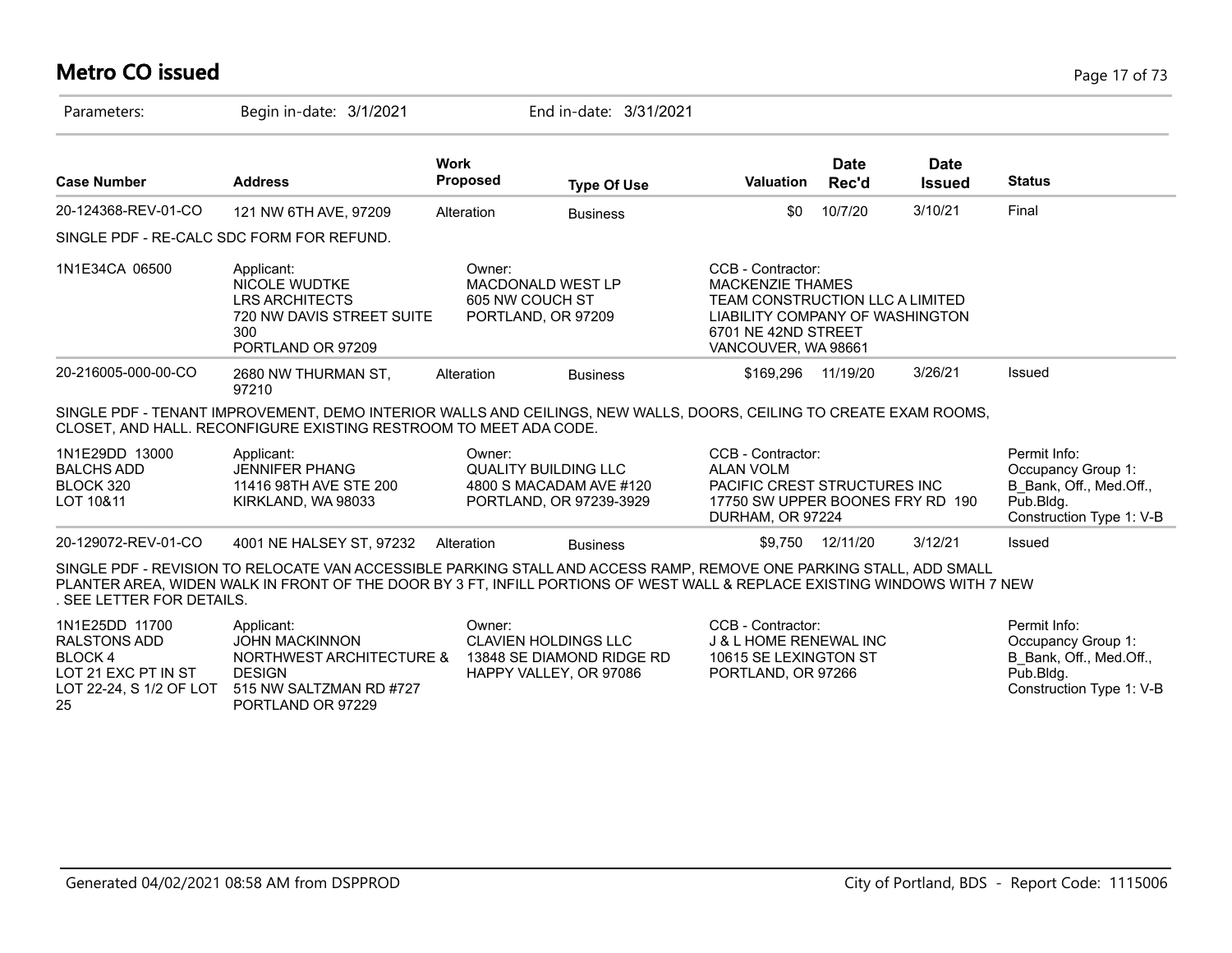| <b>Metro CO issued</b>                                                |                                                                                                                                                                                                                                                    |                                          |                                                                                                          |                                                                                                        |                      |                              | Page 18 of 73                                                                                          |
|-----------------------------------------------------------------------|----------------------------------------------------------------------------------------------------------------------------------------------------------------------------------------------------------------------------------------------------|------------------------------------------|----------------------------------------------------------------------------------------------------------|--------------------------------------------------------------------------------------------------------|----------------------|------------------------------|--------------------------------------------------------------------------------------------------------|
| Parameters:                                                           | Begin in-date: 3/1/2021                                                                                                                                                                                                                            |                                          | End in-date: 3/31/2021                                                                                   |                                                                                                        |                      |                              |                                                                                                        |
| <b>Case Number</b>                                                    | <b>Address</b>                                                                                                                                                                                                                                     | <b>Work</b><br>Proposed                  | <b>Type Of Use</b>                                                                                       | Valuation                                                                                              | <b>Date</b><br>Rec'd | <b>Date</b><br><b>Issued</b> | <b>Status</b>                                                                                          |
| 19-253286-REV-01-CO                                                   | 1150 NW 17TH AVE, 97209                                                                                                                                                                                                                            | Alteration                               | <b>Business</b>                                                                                          | \$20,000                                                                                               | 11/11/20             | 3/3/21                       | Issued                                                                                                 |
| <b>VIA FUTURE MT PERMIT.</b>                                          | SINGLE PDF - VALUE ADDED REVISION TO REVISE FRAMING ABOVE BATHROOMS AND AT ROOF TOP LEVEL TO ALLOW FOR INSTALLATION OF<br>MECHANICAL FURNACE/FAN COIL UNITS AND CONDENSING UNITS. UNITS TO BE INSTALLED AT THIS TIME BUT WILL BE CONNECTED FOR USE |                                          |                                                                                                          |                                                                                                        |                      |                              |                                                                                                        |
| 1N1E33AB 00700<br><b>COUCHS ADD</b><br>BLOCK 206<br>N 44.83' OF LOT 7 | Applicant:<br><b>MIKE COYLE</b><br><b>FASTER PERMITS</b><br>2000 SW 1ST AVE, STE 420<br>PORTLAND, OR 97201                                                                                                                                         | Owner:<br><b>LLC</b><br>1116 NW 17TH AVE | NORTHRUP STREET PROPERTIES<br>PORTLAND, OR 97209-2403                                                    | CCB - Contractor:<br>WHITE DOG CONSTRUCTION INC<br>1225 NE RUSSET ST<br>PORTLAND, OR 97211             |                      |                              |                                                                                                        |
| 20-208279-000-00-CO                                                   | 1304 N SKIDMORE ST, 97217 Alteration                                                                                                                                                                                                               |                                          | <b>Business</b>                                                                                          | \$65,000 3/1/21                                                                                        |                      | 3/2/21                       | Under Inspection                                                                                       |
| ROOM, AND RESTROOM                                                    | TI FOR FIRST TIME TENANT; CHANGE OF OCCUPANCY FROM 'M' TO 'B'; DEMO INTERIOR WALL AND ADD NEW WALLS TO CREATE LOBBY, UTILITY                                                                                                                       |                                          |                                                                                                          |                                                                                                        |                      |                              |                                                                                                        |
| 1N1E22CB 07300                                                        | Applicant:<br><b>WILLIAM MILLER</b><br>2728 N. JESSUP ST<br>PORTLAND OR 97217                                                                                                                                                                      | Owner:                                   | 1332 SKIDMORE APARTMENTS LLC ALK CONSTRUCTION LLC<br>1741 VILLAGE CENTER CIR<br>LAS VEGAS, NV 89134-6303 | CCB - Contractor:<br>6595 SW ELM AVE<br>BEAVERTON, OR 97005                                            |                      |                              | Permit Info:<br>Occupancy Group 1:<br>B Bank, Off., Med.Off.,<br>Pub.Bldg.<br>Construction Type 1: I-A |
| 20-217905-000-00-CO                                                   | 9738 SE WASHINGTON ST,<br>97216                                                                                                                                                                                                                    | Alteration                               | <b>Business</b>                                                                                          | \$104.455                                                                                              | 11/24/20             | 3/19/21                      | Under Inspection                                                                                       |
| PURPOSE FOR UNIT Q.                                                   | SINGLE PDF: TI FOR NEW TENANT. INCLUDES RELOCATING INTERIOR WALLS AND FIXTURES AND EXTENDING RESTROOM TO ACCESSIBLE                                                                                                                                |                                          |                                                                                                          |                                                                                                        |                      |                              |                                                                                                        |
| 1S2E04A 01300                                                         | Applicant:<br><b>JENNIFER TINER</b><br>POWERHOUSE RETAIL SERVICE<br>812 S CROWLEY ROAD                                                                                                                                                             | Owner:                                   | 205 PLACE ASSOCIATES LLC<br>19767 SW 72ND AVE #100<br><b>TUALATIN, OR 97062-8352</b>                     | CCB - Contractor:<br>POWERHOUSE RETAIL SERVICES LLC<br>812 SOUTH CROWLEY RD STE A<br>CROWLEY, TX 76036 |                      |                              | Permit Info:<br>Occupancy Group 1:<br>B Bank, Off., Med.Off.,<br>Pub.Blda.                             |

CROWLEY TX 76036

Construction Type 1: V-B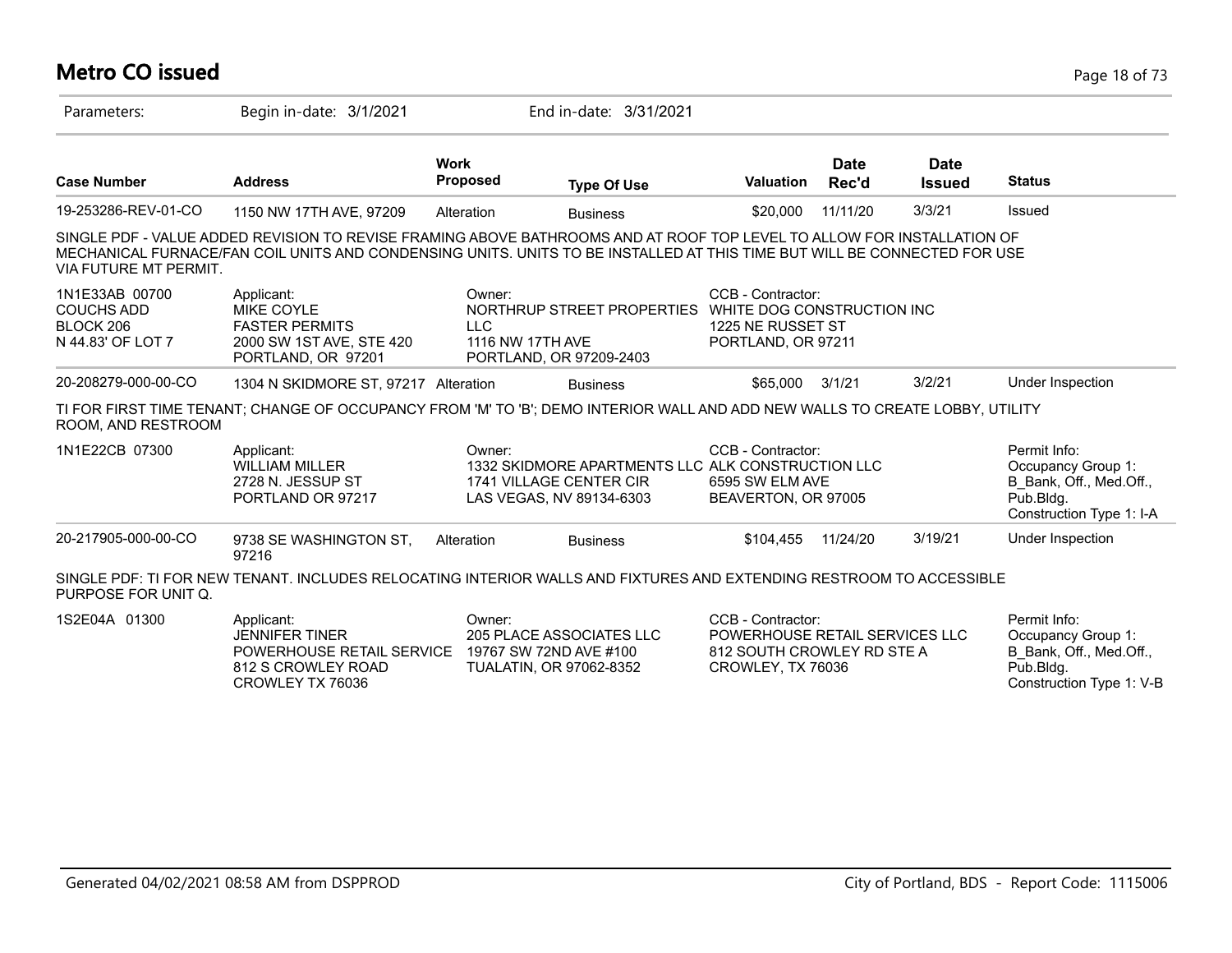| <b>Metro CO issued</b>                                                |                                                                                                                                                                                                                                              |                                                  |                                                                               |                                                                                                                              |                      |                              | Page 19 of 73                                                                                             |
|-----------------------------------------------------------------------|----------------------------------------------------------------------------------------------------------------------------------------------------------------------------------------------------------------------------------------------|--------------------------------------------------|-------------------------------------------------------------------------------|------------------------------------------------------------------------------------------------------------------------------|----------------------|------------------------------|-----------------------------------------------------------------------------------------------------------|
| Parameters:                                                           | Begin in-date: 3/1/2021                                                                                                                                                                                                                      |                                                  | End in-date: 3/31/2021                                                        |                                                                                                                              |                      |                              |                                                                                                           |
| <b>Case Number</b>                                                    | <b>Address</b>                                                                                                                                                                                                                               | <b>Work</b><br>Proposed                          | <b>Type Of Use</b>                                                            | <b>Valuation</b>                                                                                                             | <b>Date</b><br>Rec'd | <b>Date</b><br><b>Issued</b> | <b>Status</b>                                                                                             |
| 20-211914-000-00-CO                                                   | 5440 SW WESTGATE DR,<br>97221                                                                                                                                                                                                                | Alteration                                       | <b>Business</b>                                                               | \$250,000                                                                                                                    | 11/9/20              | 3/23/21                      | Issued                                                                                                    |
| AND ADD NEW. NO EXTERIOR WORK.                                        | SINGLE PDF: TI TO CONSOLIDATE THREE EXISTING SUITES TO ONE IN MEDICAL OFFICE BUILDING. WORK INCLUDES DEMO OF NON-<br>STRUCTURAL INTERIOR WALLS, DOORS, FRAMES, CASEWORK, PLUMBING FIXTURES, GLAZING, SUSPENDED CEILING AND LIGHTING FIXTURES |                                                  |                                                                               |                                                                                                                              |                      |                              |                                                                                                           |
| 1S1E06DB 03900<br>SECTION 06 1S 1E<br>TL 3900 1.75 ACRES              | Applicant:<br>DRE CORDOVA<br>PROFESSIONAL GROUNDS<br><b>MANAGEMENT</b><br>PO BOX 25618<br>PORTLAND OR 97298                                                                                                                                  | Owner:                                           | AMERICAN INDUSTRIES INC<br>1750 NW NAITO PKWY #106<br>PORTLAND, OR 97209-2532 | CCB - Contractor:<br>R & H CONSTRUCTION CO<br>2019 NW WILSON ST<br>PORTLAND, OR 97209                                        |                      |                              | Permit Info:<br>Occupancy Group 1:<br>B Bank, Off., Med.Off.,<br>$P$ ub.Bldg.<br>Construction Type 1: V-A |
| 20-212075-000-00-CO                                                   | 126 NE 11TH AVE, 97232                                                                                                                                                                                                                       | Alteration                                       | <b>Business</b>                                                               | \$92,923                                                                                                                     | 11/6/20              | 3/23/21                      | Issued                                                                                                    |
|                                                                       | SINGLE PDF: MANDATORY SEISMIC UPGRADE AND ALTERATION TO EXISTING ONE STORY BUILDING. INCLUDES CHANGE OF OCCUPANCY FROM<br>F TO B; DEMO EXISTING RESTROOM, INTERIOR PARTION WALLS AND PROVIDE NEW ACCESSIBLE RESTROOM AND NEW ENTRY DOOR.     |                                                  |                                                                               |                                                                                                                              |                      |                              |                                                                                                           |
| 1N1E35CA 03600<br><b>EAST PORTLAND</b><br>BLOCK 235<br>S 34' OF LOT 2 | Applicant:<br><b>MATTHEW LILLARD</b><br><b>BAYSINGER PARTNERS</b><br><b>ARCHITECTURE</b><br>1006 SE GRAND AVE SUITE 300<br>PORTLAND OR 97214                                                                                                 | Owner:                                           | RALL PROPERTIES LLC<br>745 SW STEPHENSON CT<br>PORTLAND, OR 97219             | CCB - Contractor:<br><b>BGC INC</b><br>5224 NE 42ND AVE<br>PORTLAND, OR 97218                                                |                      |                              | Permit Info:<br>Occupancy Group 1:<br>B Bank, Off., Med.Off.,<br>Pub.Bldg.<br>Construction Type 1: V-B    |
| 20-222160-000-00-CO                                                   | 905 NW 12TH AVE, 97209                                                                                                                                                                                                                       | Alteration                                       | <b>Business</b>                                                               | \$135,000                                                                                                                    | 12/9/20              | 3/11/21                      | Issued                                                                                                    |
|                                                                       | SINGLE PDF - REMOVE BACKUP GENERATOR, DEMO EXTERIOR WALLS TO REMOVE GENERATOR AND BUILD BACK WALLS AND GLAZING.                                                                                                                              |                                                  |                                                                               |                                                                                                                              |                      |                              |                                                                                                           |
| 1N1E33AD 00100<br><b>COUCHS ADD</b><br>BLOCK 143<br><b>LOT 1-8</b>    | Applicant:<br><b>MATT FITZGERALD</b><br><b>GBD ARCHITECTS</b><br>1120 NW Couch, #1200<br>PORTLAND, OR 97209                                                                                                                                  | Owner:<br>1215 4TH AVE #600<br>SEATTLE, WA 98161 | UNICO BOP RIVERTEC LLC                                                        | CCB - Contractor:<br><b>WILLAMETTE CONSTRUCTION</b><br><b>SERVICES INC</b><br>8823 NORTH HARBORGATE ST<br>PORTLAND, OR 97203 |                      |                              | Permit Info:<br>Occupancy Group 1:<br>B Bank, Off., Med.Off.,<br>Pub.Bldg.<br>Construction Type 1: III-B  |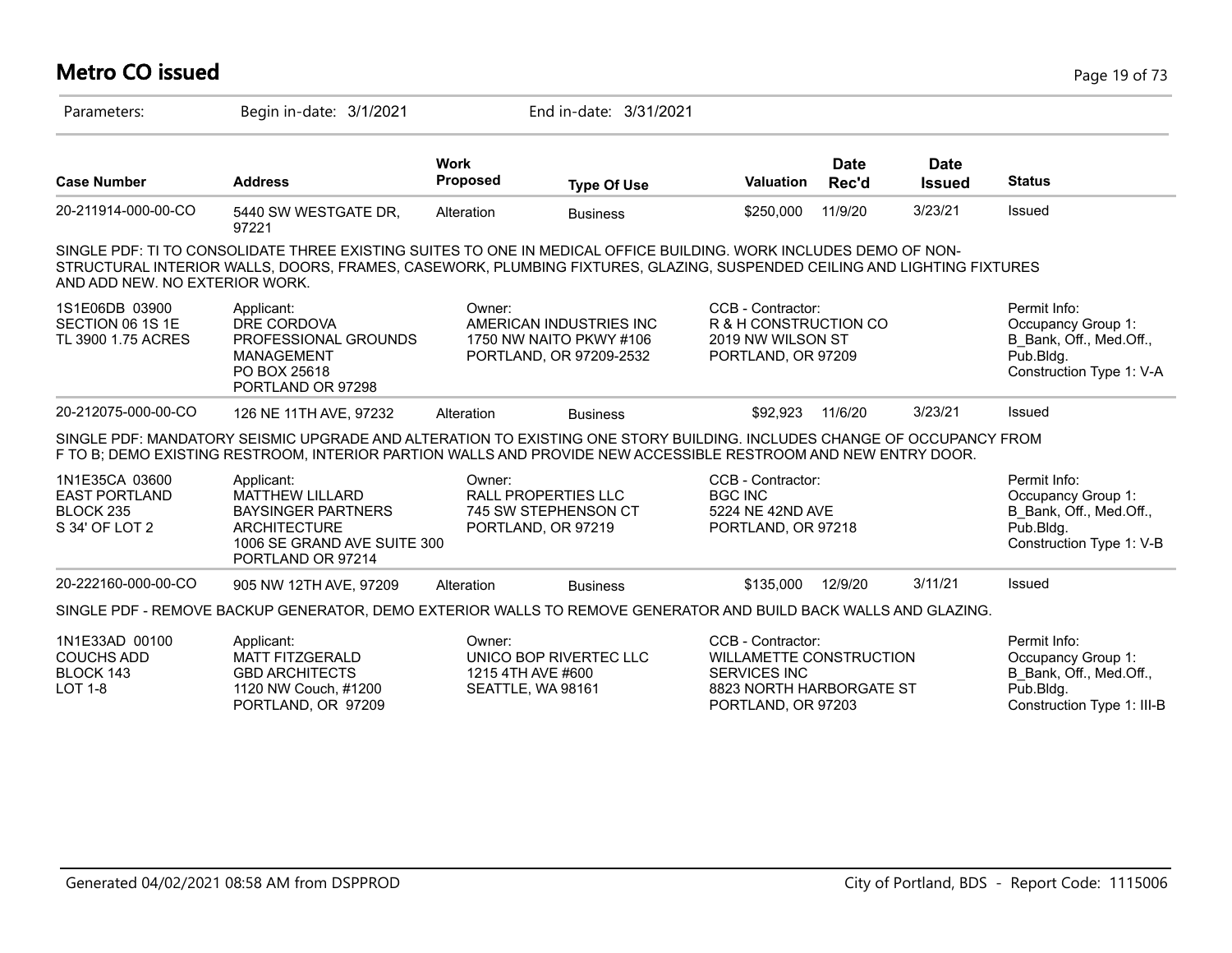# **Metro CO issued** Page 20 of 73

| Parameters:                                                                                                        | Begin in-date: 3/1/2021                                                                                                    |                                                            | End in-date: 3/31/2021                                                           |                                                                                                       |                      |                              |                                                                                                        |
|--------------------------------------------------------------------------------------------------------------------|----------------------------------------------------------------------------------------------------------------------------|------------------------------------------------------------|----------------------------------------------------------------------------------|-------------------------------------------------------------------------------------------------------|----------------------|------------------------------|--------------------------------------------------------------------------------------------------------|
| <b>Case Number</b>                                                                                                 | <b>Address</b>                                                                                                             | <b>Work</b><br>Proposed                                    | <b>Type Of Use</b>                                                               | <b>Valuation</b>                                                                                      | <b>Date</b><br>Rec'd | <b>Date</b><br><b>Issued</b> | <b>Status</b>                                                                                          |
| 20-224029-000-00-CO                                                                                                | 13908 SE STARK ST, 97233                                                                                                   | Alteration                                                 | <b>Business</b>                                                                  | \$59,500                                                                                              | 12/16/20             | 3/9/21                       | Under Inspection                                                                                       |
| <b>VERTICAL BARS TO EXISTING RESTROOMS</b>                                                                         | SINGLE PDF - TI FOR NEW TENANT: INTERIOR RENOVATION OF OFFICE SPACE: ADD PARTITION WALLS TO CREATE PRIVATE OFFICES AND ADD |                                                            |                                                                                  |                                                                                                       |                      |                              |                                                                                                        |
| 1S2E02AA 07800<br><b>HOOD ACRES &amp; PLAT 2</b><br>& 3<br>BLOCK <sub>2</sub><br>LOT 17&20 EXC PT IN<br><b>STS</b> | Applicant:<br><b>RYAN PICKREL</b><br><b>FASTER PERMITS</b><br>2000 SW 1ST AVE #420<br>PORTLAND OR 97201                    | Owner:<br>11082 SE OAK ST                                  | W UNDERWOOD STARK LLC ET AL ILLUME PROPERTY PARTNERS LLC<br>MILWAUKIE, OR 97222  | CCB - Contractor:<br>415 CENTER ST SUITE 100<br>OREGON CITY, OR 97045                                 |                      |                              | Permit Info:<br>Occupancy Group 1:<br>B_Bank, Off., Med.Off.,<br>Pub.Bldg.<br>Construction Type 1: V-B |
| 20-223780-000-00-CO                                                                                                | 5015 SW 59TH AVE, 97221                                                                                                    | Alteration                                                 | <b>Business</b>                                                                  | \$22,000                                                                                              | 12/14/20             | 3/23/21                      | Under Inspection                                                                                       |
|                                                                                                                    | SINGLE PDF - VOLUNTARY REPAIR TO EXISTING FOUNDATION                                                                       |                                                            |                                                                                  |                                                                                                       |                      |                              |                                                                                                        |
| 1S1E18BA 04700<br><b>B P CARDWELL TR</b><br>LOT 8 TL 4700                                                          | Applicant:<br><b>KELSEA ROSSOW</b><br><b>RAM JACK WEST</b><br>PO BOX 11701<br>EUGENE OR 97440                              | Owner:<br><b>AUBREY HOLT</b><br>Owner:<br><b>ALAN HOLT</b> | 4125 SW DOSCH RD<br>PORTLAND, OR 97239<br>4125 SW DOSCH RD<br>PORTLAND, OR 97239 | CCB - Contractor:<br>Abby Drummond<br><b>KEM LLC</b><br>PO BOX 11701<br>EUGENE, OR 97440              |                      |                              | Permit Info:<br>Occupancy Group 1:<br>B Bank, Off., Med.Off.,<br>Pub.Bldg.<br>Construction Type 1: V-B |
| 19-252870-DFS-04-CO                                                                                                | 710 NE HOLLADAY ST, 97232 Alteration                                                                                       |                                                            | <b>Business</b>                                                                  | \$150,000                                                                                             | 2/24/21              | 3/30/21                      | Issued                                                                                                 |
| SINGLE PDF - DFS Aluminum Storefront                                                                               |                                                                                                                            |                                                            |                                                                                  |                                                                                                       |                      |                              |                                                                                                        |
| 1N1E35BC 00200<br><b>HOLLADAYS ADD</b><br>BLOCK 91&102 TL 200<br>DEFERRED ADDITIONAL<br><b>TAX LIABILITY</b>       | Applicant:<br><b>NATHAN CLARK</b><br><b>SWINERTON</b><br>PORTLAND OR<br><b>USA</b>                                         | Owner:                                                     | AAT LLOYD DISTRICT LLC<br>3420 CARMEL MOUNTAIN RD #100<br>SAN DIEGO, CA 92121    | CCB - Contractor:<br>SWINERTON BUILDERS INC<br>2001 CLAYTON ROAD 7TH FLOOR LEGAL<br>CONCORD, CA 94520 |                      |                              |                                                                                                        |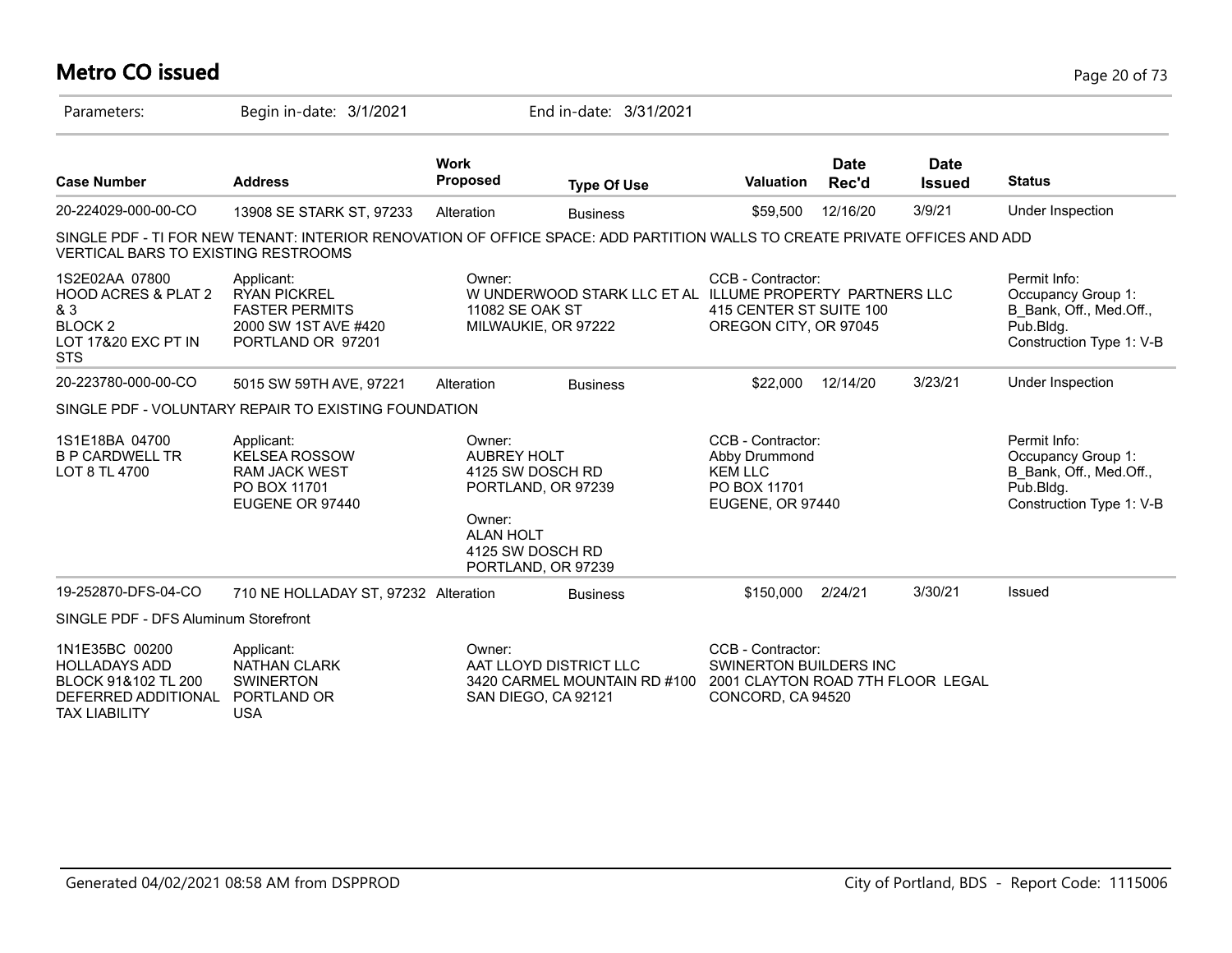# **Metro CO issued** Page 21 of 73

| Parameters:                                                                                                  | Begin in-date: 3/1/2021                                                                                                                                                                                   |                                | End in-date: 3/31/2021                                                        |                                                                                                              |                      |                              |                                                                                                        |
|--------------------------------------------------------------------------------------------------------------|-----------------------------------------------------------------------------------------------------------------------------------------------------------------------------------------------------------|--------------------------------|-------------------------------------------------------------------------------|--------------------------------------------------------------------------------------------------------------|----------------------|------------------------------|--------------------------------------------------------------------------------------------------------|
| <b>Case Number</b>                                                                                           | <b>Address</b>                                                                                                                                                                                            | <b>Work</b><br><b>Proposed</b> | <b>Type Of Use</b>                                                            | <b>Valuation</b>                                                                                             | <b>Date</b><br>Rec'd | <b>Date</b><br><b>Issued</b> | <b>Status</b>                                                                                          |
| 20-134204-REV-05-CO                                                                                          | 7150 NE AIRPORT WAY,<br>97218                                                                                                                                                                             | Alteration                     | <b>Business</b>                                                               | \$0                                                                                                          | 3/3/21               | 3/3/21                       | Issued                                                                                                 |
|                                                                                                              | PDX - PACR - RCC - REV-05 to DFS-09 - Additional curb information, calculations, and details for HVAC seismic restraints                                                                                  |                                |                                                                               |                                                                                                              |                      |                              |                                                                                                        |
| 1N2E08 00300                                                                                                 | Applicant:<br><b>AUSTIN CHEADLE</b><br><b>FASTER PERMITS</b><br>2000 SW 1ST AVE SUITE 420<br>PORTLAND, OR 97201                                                                                           | Owner:<br>PO BOX 3529          | PORT OF PORTLAND<br>PORTLAND, OR 97208-3529                                   | CCB - Contractor:<br>JE DUNN CONSTRUCTION COMPANY<br>1001 LOCUST<br>KANSAS CITY, MO 64106                    |                      |                              |                                                                                                        |
| 20-153103-REV-01-CO                                                                                          | 1712 NE MULTNOMAH ST,<br>97232                                                                                                                                                                            | Alteration                     | <b>Business</b>                                                               | \$0                                                                                                          | 2/11/21              | 3/9/21                       | Issued                                                                                                 |
|                                                                                                              | SINGLE PDF - REVISION TO CHANGE SOME OF THE CABANA BUILDING WALL LAYOUTS TO SIMPLIFY AND REDUCE STRUCTURAL IMPACTS TO<br>THE FOUNDATIONS AND FOOTINGS. W/ 20-153098/131/103/133/137/139/140/142-REV-01-CO |                                |                                                                               |                                                                                                              |                      |                              |                                                                                                        |
| 1N1E35A 00100                                                                                                | Applicant:<br><b>CHARLES KIDWELL</b><br><b>LEEB ARCHITECTS</b><br>308 SW FIRST AVE #200<br>PORTLAND OR 97204                                                                                              | Owner:                         | <b>GPAI RIDGE LLC</b><br>4582 S ULSTER ST PKWY #1200<br>DENVER, CO 80237-2639 | CCB - Contractor:<br>LMC INC<br>19200 SW TETON AVE<br>TUALATIN, OR 97062                                     |                      |                              | Permit Info:<br>Occupancy Group 1:<br>B Bank, Off., Med.Off.,<br>Pub.Bldg.<br>Construction Type 1: V-B |
| 19-252870-DFS-05-CO                                                                                          | 710 NE HOLLADAY ST, 97232 Alteration                                                                                                                                                                      |                                | <b>Business</b>                                                               | \$30,000                                                                                                     | 3/8/21               | 3/30/21                      | Issued                                                                                                 |
|                                                                                                              | SINGLE PDF - DFS FOR CONCRETE FIBER REINFORCED POLYMERS.                                                                                                                                                  |                                |                                                                               |                                                                                                              |                      |                              |                                                                                                        |
| 1N1E35BC 00200<br><b>HOLLADAYS ADD</b><br>BLOCK 91&102 TL 200<br>DEFERRED ADDITIONAL<br><b>TAX LIABILITY</b> | Applicant:<br><b>NATHAN CLARK</b><br><b>SWINERTON</b><br>PORTLAND OR<br><b>USA</b>                                                                                                                        | Owner:                         | AAT LLOYD DISTRICT LLC<br>3420 CARMEL MOUNTAIN RD #100<br>SAN DIEGO, CA 92121 | CCB - Contractor:<br><b>SWINERTON BUILDERS INC</b><br>2001 CLAYTON ROAD 7TH FLOOR LEGAL<br>CONCORD, CA 94520 |                      |                              |                                                                                                        |
| 20-192422-REV-01-CO                                                                                          | 703 NE HANCOCK ST, 97212 Alteration                                                                                                                                                                       |                                | <b>Business</b>                                                               | \$0                                                                                                          | 3/8/21               | 3/22/21                      | Issued                                                                                                 |
|                                                                                                              | SINGLE PDF - STRUCTURAL INFORMATION AND CALCULATIONS FOR FOLDING INTERIOR DOOR.                                                                                                                           |                                |                                                                               |                                                                                                              |                      |                              |                                                                                                        |
| 1N1E26CC 01600<br><b>HOLLADAYS ADD</b><br>BLOCK 271<br>FRACTIONAL LOT 1<br>$LOT 2-4$                         | Applicant:<br><b>MICHAEL FLOWERS</b><br><b>MFA ARCHITECTURE &amp;</b><br><b>PLANNING</b><br>107 SE WASHINGTON ST., SUITE<br>227<br>PORTLAND OR 97214                                                      | Owner:                         | <b>GULSONS HANCOCK LLC</b><br>307 LEWERS ST 6TH FLOOR<br>HONOLULU, HI 96815   | CCB - Contractor:<br>SUMMIT INDUSTRIES INC<br>PO BOX 10345<br>PORTLAND, OR 97296-0345                        |                      |                              | Permit Info:<br>Occupancy Group 1:<br>B Bank, Off., Med.Off.,<br>Pub.Bldg.<br>Construction Type 1: V-B |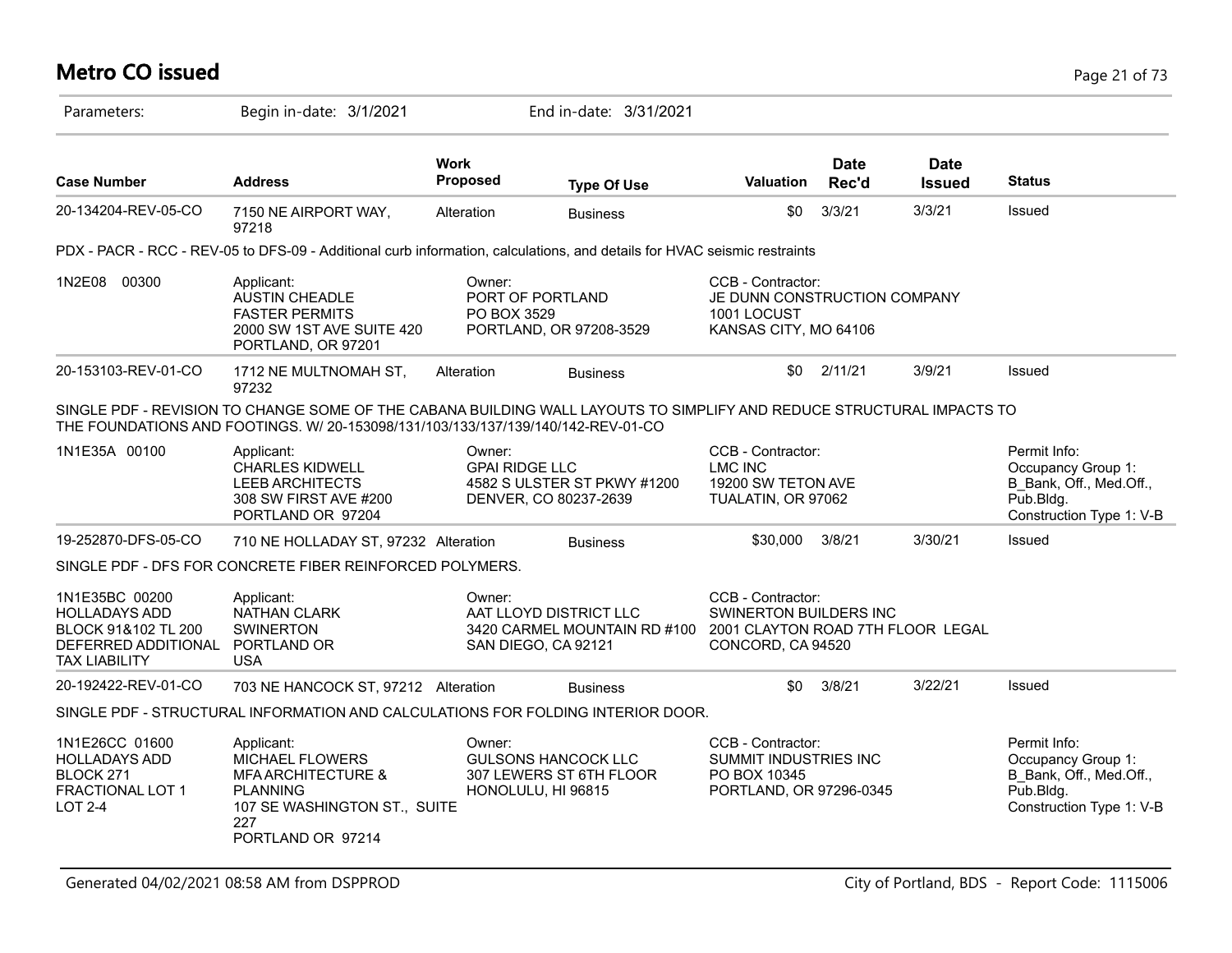#### **Metro CO issued** Page 22 of 73

| Parameters:                                                                                                                                                                                                            | Begin in-date: 3/1/2021                                                                                                                                                                                       |                                          | End in-date: 3/31/2021                                                        |                                                                                                              |                      |                              |                                                                                                        |
|------------------------------------------------------------------------------------------------------------------------------------------------------------------------------------------------------------------------|---------------------------------------------------------------------------------------------------------------------------------------------------------------------------------------------------------------|------------------------------------------|-------------------------------------------------------------------------------|--------------------------------------------------------------------------------------------------------------|----------------------|------------------------------|--------------------------------------------------------------------------------------------------------|
| <b>Case Number</b>                                                                                                                                                                                                     | <b>Address</b>                                                                                                                                                                                                | <b>Work</b><br><b>Proposed</b>           | <b>Type Of Use</b>                                                            | <b>Valuation</b>                                                                                             | <b>Date</b><br>Rec'd | <b>Date</b><br><b>Issued</b> | <b>Status</b>                                                                                          |
| 19-252870-DFS-03-CO                                                                                                                                                                                                    | 710 NE HOLLADAY ST, 97232 Alteration                                                                                                                                                                          |                                          | <b>Business</b>                                                               | \$7,000                                                                                                      | 2/24/21              | 3/15/21                      | Issued                                                                                                 |
| SINGLE PDF - DFS - LADDER                                                                                                                                                                                              |                                                                                                                                                                                                               |                                          |                                                                               |                                                                                                              |                      |                              |                                                                                                        |
| 1N1E35BC 00200<br><b>HOLLADAYS ADD</b><br>BLOCK 91&102 TL 200<br>DEFERRED ADDITIONAL<br><b>TAX LIABILITY</b>                                                                                                           | Applicant:<br><b>NATHAN CLARK</b><br><b>SWINERTON</b><br>PORTLAND OR<br><b>USA</b>                                                                                                                            | Owner:                                   | AAT LLOYD DISTRICT LLC<br>3420 CARMEL MOUNTAIN RD #100<br>SAN DIEGO, CA 92121 | CCB - Contractor:<br><b>SWINERTON BUILDERS INC</b><br>2001 CLAYTON ROAD 7TH FLOOR LEGAL<br>CONCORD, CA 94520 |                      |                              |                                                                                                        |
| 20-227646-000-00-CO                                                                                                                                                                                                    | 2177 SW BROADWAY, 97201 Alteration                                                                                                                                                                            |                                          | <b>Business</b>                                                               | \$125,000                                                                                                    | 12/30/20             | 3/15/21                      | Under Inspection                                                                                       |
|                                                                                                                                                                                                                        | SINGLE PDF - TENANT IMPROVEMENT IN BASEMENT AND MINOR ALTERATION ON FIRST FLOOR. NO STRUCTURAL ALTERATIONS, MINOR<br>MECHANICAL MODIFICATIONS, ELECTRICAL CHANGES. SINGLE TENANT WILL OCCUPY ENTIRE BUILDING. |                                          |                                                                               |                                                                                                              |                      |                              |                                                                                                        |
| 1S1E04DD 08200<br><b>CARUTHERS ADD</b><br>SWLY FRAC BLOCK 32<br>EXC PT IN HWY & EXC<br>PT IN STS & INC PT VAC<br><b>ST HISTORIC PROPER</b><br>POTENTIAL ADDITIONAL<br><b>TAX</b><br>POTENTIAL ADDITIONAL<br><b>TAX</b> | Applicant:<br><b>ROD ASHLEY</b><br>RODERICK ASHLEY ARCHITECT<br>PO BOX 4183<br>PORTLAND OREGON 97208                                                                                                          | Owner:<br>NONETOP LLC<br>906 NW 23RD AVE | PORTLAND, OR 97210-3006                                                       | CCB - Contractor:<br>R & H CONSTRUCTION CO<br>2019 NW WILSON ST<br>PORTLAND, OR 97209                        |                      |                              | Permit Info:<br>Occupancy Group 1:<br>B_Bank, Off., Med.Off.,<br>Pub.Bldg.<br>Construction Type 1: V-B |
| 19-252870-REV-02-CO                                                                                                                                                                                                    | 710 NE HOLLADAY ST, 97232 Alteration                                                                                                                                                                          |                                          | <b>Business</b>                                                               | \$20,300                                                                                                     | 2/8/21               | 3/4/21                       | Issued                                                                                                 |
|                                                                                                                                                                                                                        | SINGLE PDF - VALUE ADDED REVISION TO CHANGE FINAL GRADING OF EAST COURTYARD, SHIFT LOCATION OF TRENCH DRAINS, AND RE-<br>ROUTE STORM PIPE TO EAST CATCH BASIN ON PROPERTY.                                    |                                          |                                                                               |                                                                                                              |                      |                              |                                                                                                        |
| 1N1E35BC 00200<br><b>HOLLADAYS ADD</b><br>BLOCK 91&102 TL 200<br>DEFERRED ADDITIONAL<br><b>TAX LIABILITY</b>                                                                                                           | Applicant:<br><b>DUSTIN WHITE</b><br><b>GBD ARCHITECTS</b><br>1120 NW COUCH ST, SUITE 300<br>PORTLAND OR 97209                                                                                                | Owner:                                   | AAT LLOYD DISTRICT LLC<br>3420 CARMEL MOUNTAIN RD #100<br>SAN DIEGO, CA 92121 | CCB - Contractor:<br>SWINERTON BUILDERS INC<br>2001 CLAYTON ROAD 7TH FLOOR LEGAL<br>CONCORD, CA 94520        |                      |                              |                                                                                                        |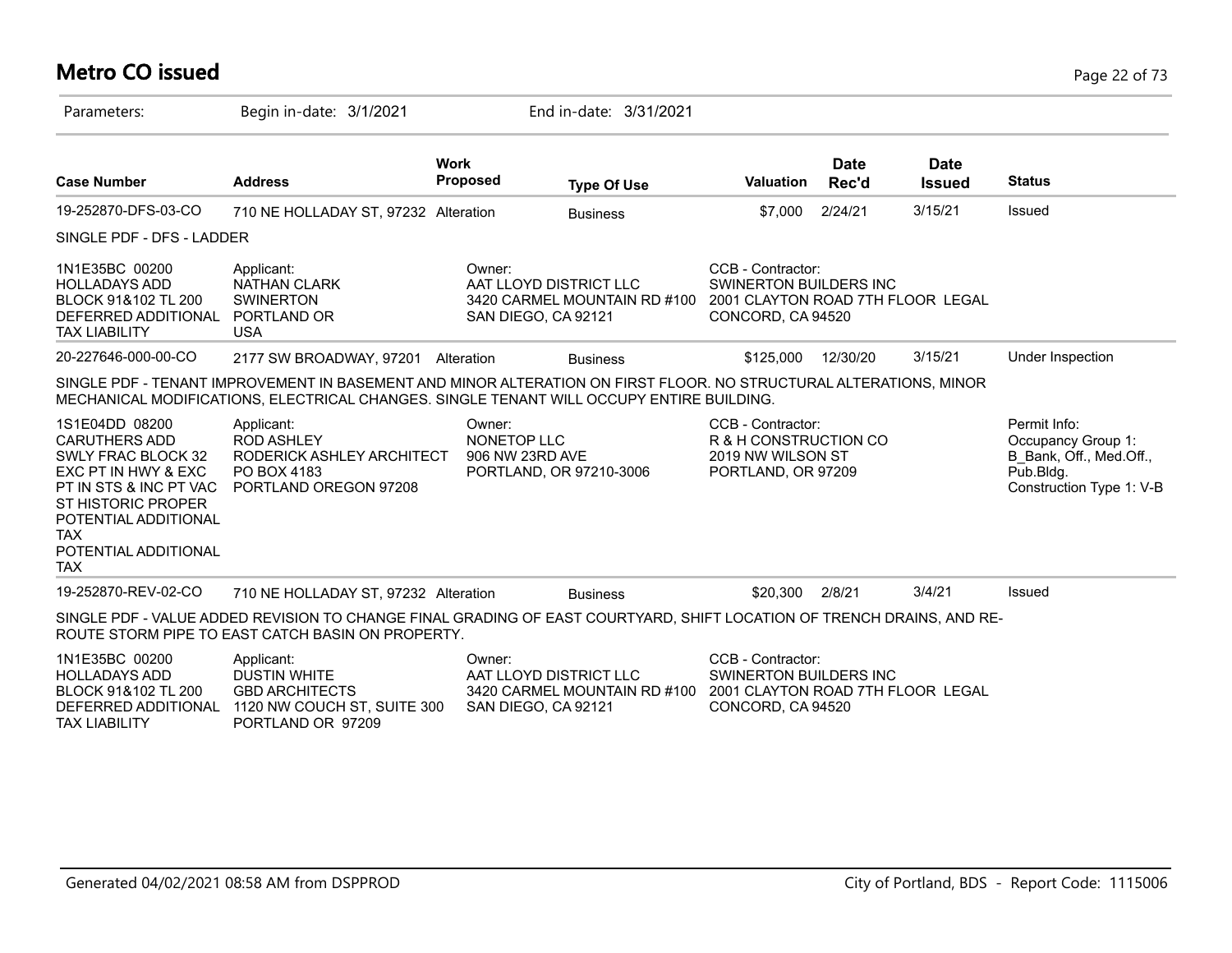#### **Metro CO issued** Page 23 of 73

| Parameters:                                                                                  | Begin in-date: 3/1/2021                                                                                          |                                               | End in-date: 3/31/2021                                                             |                                                                                                                                                       |                      |                              |                                                                                                                                        |
|----------------------------------------------------------------------------------------------|------------------------------------------------------------------------------------------------------------------|-----------------------------------------------|------------------------------------------------------------------------------------|-------------------------------------------------------------------------------------------------------------------------------------------------------|----------------------|------------------------------|----------------------------------------------------------------------------------------------------------------------------------------|
| <b>Case Number</b>                                                                           | <b>Address</b>                                                                                                   | <b>Work</b><br><b>Proposed</b>                | <b>Type Of Use</b>                                                                 | <b>Valuation</b>                                                                                                                                      | <b>Date</b><br>Rec'd | <b>Date</b><br><b>Issued</b> | <b>Status</b>                                                                                                                          |
| 20-106682-DFS-01-CO                                                                          | 8811 N LOMBARD ST, 97203                                                                                         | Alteration                                    | <b>Business</b>                                                                    | \$12,000                                                                                                                                              | 3/15/21              | 3/31/21                      | Issued                                                                                                                                 |
| SINGLE PDF - DFS FOR WALK-IN COOLER.                                                         |                                                                                                                  |                                               |                                                                                    |                                                                                                                                                       |                      |                              |                                                                                                                                        |
| 1N1W01CD 18900                                                                               | Applicant:<br>DARIN BOUSKA<br>17407 SW INKSTER DR<br>SHERWOOD, OR 97140                                          | Owner:<br>LOMBARD 8803 LLC<br>402 NW 13TH AVE | PORTLAND, OR 97209-2930                                                            | CCB - Contractor:<br><b>ROLLAND WALTERS</b><br><b>BULLDOG MECHANICAL &amp; REMODELING</b><br><b>INC</b><br>3307 NE 39TH STREET<br>VANCOUVER, WA 98661 |                      |                              |                                                                                                                                        |
| 18-212027-DFS-01-CO                                                                          | 835 SE HAWTHORNE BLVD,<br>97214                                                                                  | Alteration                                    | <b>Business</b>                                                                    | \$10,000 2/10/21                                                                                                                                      |                      | 3/4/21                       | Issued                                                                                                                                 |
| SINGLE PDF - DFS FOR STOREFRONTS                                                             |                                                                                                                  |                                               |                                                                                    |                                                                                                                                                       |                      |                              |                                                                                                                                        |
| 1S1E02BC 06100<br><b>HAWTHORNE PK</b><br>BLOCK 172<br>LOT 5 EXC PT IN ST<br>LOT <sub>6</sub> | Applicant:<br><b>RYAN PICKREL</b><br><b>FASTER PERMITS</b><br>2000 SW 1ST AVE #420<br>PORTLAND OR 97201          | Owner:                                        | <b>MAK PROPERTIES LLC</b><br>835 SE HAWTHORNE BLVD<br>PORTLAND, OR 97214           | CCB - Contractor:<br><b>DON SNAIR</b><br>D & B COMPANY<br>1001 SE WATER AVE #261<br>PORTLAND, OR 97214                                                |                      |                              |                                                                                                                                        |
| 21-001516-000-00-CO                                                                          | 6801 NE COLUMBIA BLVD,<br>97218                                                                                  | Alteration                                    | <b>Business</b>                                                                    | \$75,000                                                                                                                                              | 1/13/21              | 3/30/21                      | Issued                                                                                                                                 |
| ROOM, OFFICES, AND RESTROOM                                                                  | SINGLE PDF - TI FOR NEW TENANT FOR MOTOR VEHICLE STORAGE; NO CHANGE OF OCCUPANCY; NEW WALLS TO CREATE CONFERENCE |                                               |                                                                                    |                                                                                                                                                       |                      |                              |                                                                                                                                        |
| 1N2E17 90000<br><b>GENERAL COMMON</b><br><b>ELEMENTS</b>                                     | Applicant:<br><b>RYAN PICKREL</b><br><b>FASTER PERMITS</b><br>2000 SW 1ST AVE #420<br>PORTLAND OR 97201          | Owner:<br><b>ASSOCIATION</b><br>PO BOX 87908  | COLUMBIA INDUSTRIAL PARK<br><b>CONDOMINIUMS OWNERS</b><br>VANCOUVER, WA 98687-7908 | CCB - Contractor:<br><b>WALEN CONSTRUCTION LLC</b><br>PO BOX 2267<br>WILSONVILLE, OR 97070                                                            |                      |                              | Permit Info:<br>Occupancy Group 1:<br>B Bank, Off., Med.Off.,<br>Pub.Bldg.<br>Construction Type 1: III-B<br><b>Construction Type 2</b> |

(formerly Type 1): III-B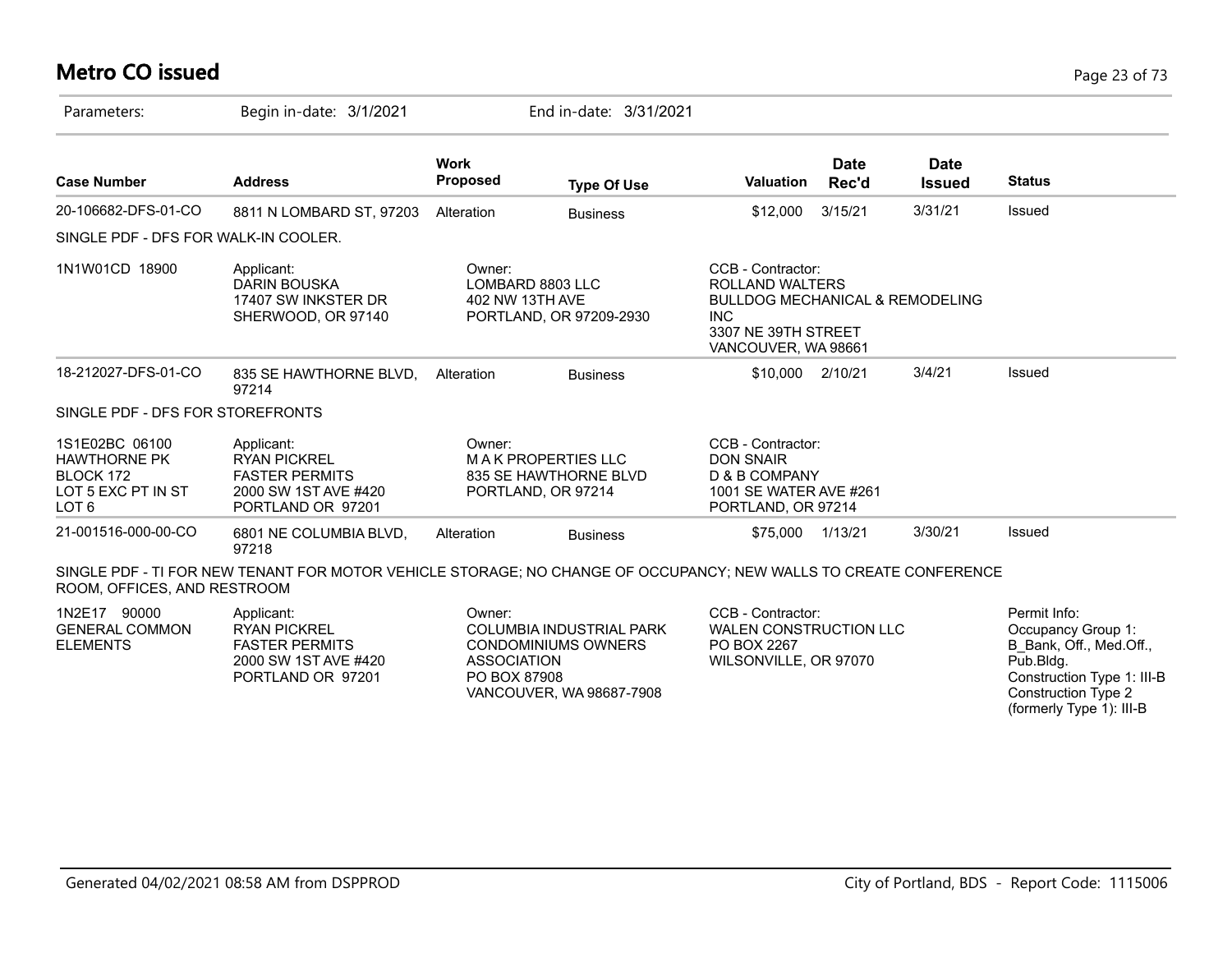#### **Metro CO issued** Page 24 of 73 Parameters: Begin in-date: 3/1/2021 End in-date: 3/31/2021 **Work Case Number Address Proposed Type Of Use Valuation Status Date Rec'd Date Issued** 21-004941-000-00-CO 9475 N HORSESHOE AVE, 97217 Alteration Business \$250,000 1/21/21 3/22/21 Final SINGLE PDF - INSTALL SUPPORT FRAMES AND NEW MATERIALS HANDLING CONVEYOR SYSTEM FOR 19-197117-CO. RACKING UNDER SEPARATE PERMIT. LOT 1 LAND & IMPS Permit Info: Occupancy Group 1: S-1\_Storage - Moderate Hazard, Warehouse Construction Type 1: V-B Construction Type 2 (formerly Type 1): V-B CCB - Contractor: AXCON CORPORATION INC 6373 SIMPSON DR MILTON, FL 32570 Owner: PROLOGIS LP 1800 WAZEE ST #500 DENVER, CO 80202-2526 Applicant: THOMAS TAYLOR PHASE 1 CONSULTING 55 W. MONROE ST #1120 CHICAGO, IL 60603 20-142537-REV-01-CO 12025 NE MARX ST, 97220 Alteration Business \$0 3/19/21 3/22/21 Issued PAPER - REVISION TO RECONFIGURE ACCESSIBLE RESTROOM 1N2E22A 00500 CCB - Contractor: BRENT VINSONHALER GNC CONSTRUCTION CORP 2505 NW DIVISION ST GRESHAM, OR 97030 Owner: WPC PARKROSE LLC 307 LEWERS ST #600 ARCHITECTURE AND PLANNING HONOLULU, HI 96815-2364 Applicant: DON LIVINGSTONE LIVINGSTONE STUDIOS LLC 2758 SW SUMMIT DR PORTLAND OR 97201 21-019852-000-00-CO 13650 NE WHITAKER WAY, 97230 Alteration Business \$2,500 3/1/21 3/11/21 Issued SINGLE PDF - REPAIR ROOF PURLIN. 1N2E23AC 03300 SPACE INDUSTRIAL PK BLOCK 5 LOT 1 TL 3300 Permit Info: Occupancy Group 1: B\_Bank, Off., Med.Off., Pub.Bldg. Construction Type 1: III-B Construction Type 2 (formerly Type 1): III-B CCB - Contractor: MIKE JORDAN PRECISION CONSTRUCTION COMPANY 8025 NE KILLINGSWORTH ST PORTLAND, OR 97218 Owner: BERGELECTRIC CORP ABHT STRUCTURAL ENGINEERS 3182 LIONSHEAD AVE CARLSBAD, CA 92010 Applicant: SEAN CLARK 1640 NW JOHNSON STREET PORTLAND OR 97209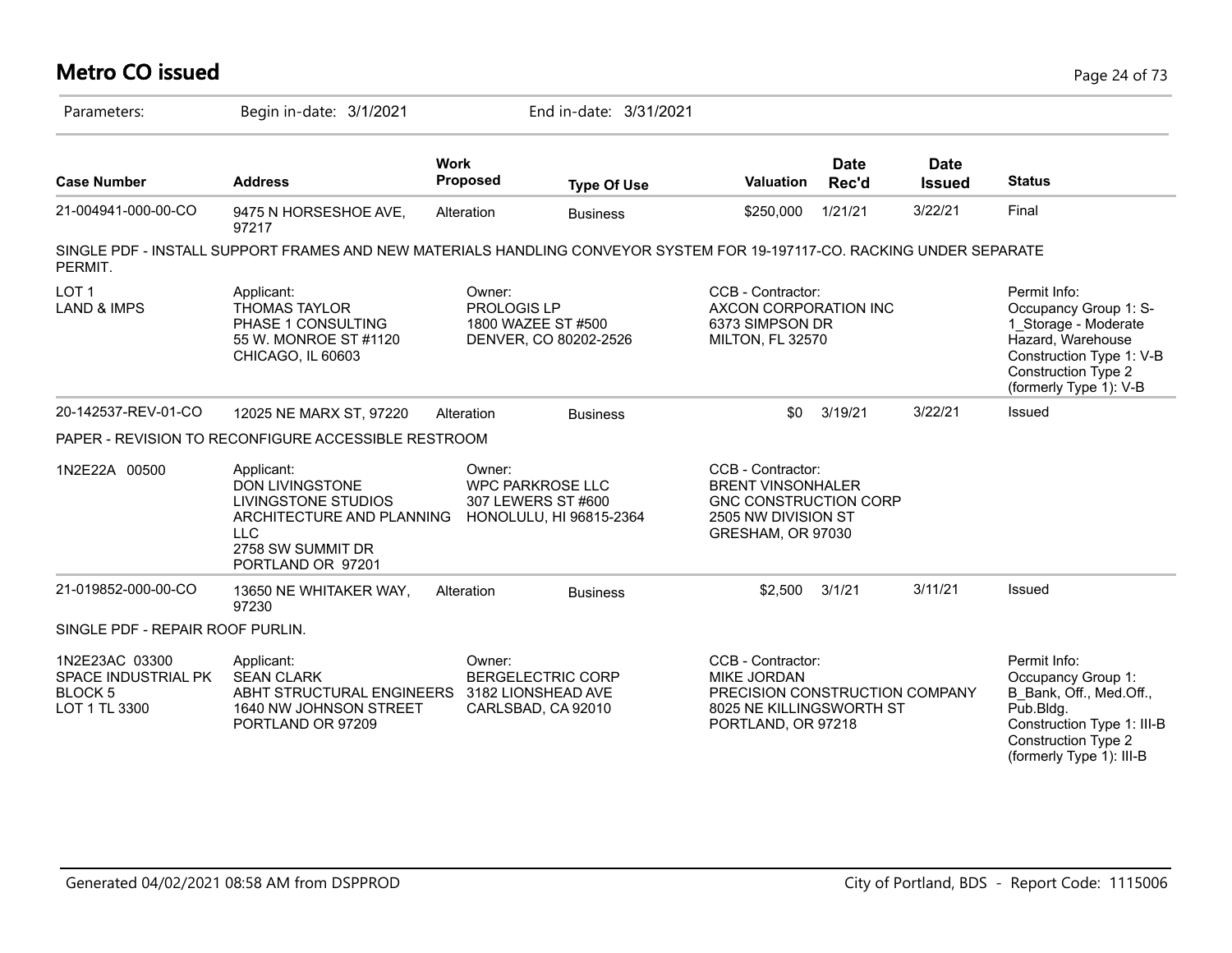# **Metro CO issued** Page 25 of 73

| Parameters:                                                                                                                       | Begin in-date: 3/1/2021                                                                                                                                                             |                                             | End in-date: 3/31/2021                                                   |                                                                                                             |                      |                              |                                                                                                                                                                   |
|-----------------------------------------------------------------------------------------------------------------------------------|-------------------------------------------------------------------------------------------------------------------------------------------------------------------------------------|---------------------------------------------|--------------------------------------------------------------------------|-------------------------------------------------------------------------------------------------------------|----------------------|------------------------------|-------------------------------------------------------------------------------------------------------------------------------------------------------------------|
| <b>Case Number</b>                                                                                                                | <b>Address</b>                                                                                                                                                                      | <b>Work</b><br><b>Proposed</b>              | <b>Type Of Use</b>                                                       | <b>Valuation</b>                                                                                            | <b>Date</b><br>Rec'd | <b>Date</b><br><b>Issued</b> | <b>Status</b>                                                                                                                                                     |
| 20-144267-REV-01-CO                                                                                                               | 5859 SE 92ND AVE, 97266                                                                                                                                                             | Alteration                                  | <b>Business</b>                                                          | \$0                                                                                                         | 2/2/21               | 3/2/21                       | Issued                                                                                                                                                            |
| Review with 20-149134-REV-01-MT                                                                                                   | SINGLE PDF - REVISION TO FLIP TOILET AND SINK LOCATIONS IN BOTH RESTROOMS AND MAKE MINOR SHIFTS TO WALL AND DOOR LAYOUT.                                                            |                                             |                                                                          |                                                                                                             |                      |                              |                                                                                                                                                                   |
| 1S2E16CA 09200<br><b>CARLYLE ADD</b><br><b>LOT G&amp;F TL 9200</b><br>POTENTIAL ADDITIONAL 220 NW 2ND AVE #200<br><b>TAX</b>      | Applicant:<br>ELISE HENDRICKSON<br>PROSPER PORTLAND<br>PORTLAND OR 97209                                                                                                            | Owner:<br>9101 FOSTER LLC<br>222 NW 5TH AVE | PORTLAND, OR 97209                                                       | CCB - Contractor:<br><b>BREMIK CONSTRUCTION INC</b><br>1026 SE STARK STREET<br>PORTLAND, OR 97214           |                      |                              | Permit Info:<br>Occupancy Group 1:<br>M_Store, Service Station<br>Construction Type 1: I-A                                                                        |
| 20-105975-DFS-04-CO                                                                                                               | 4300 NE KILLINGSWORTH<br>ST, 97218                                                                                                                                                  | Alteration                                  | Educational                                                              | \$204,000                                                                                                   | 3/22/21              | 3/23/21                      | Issued                                                                                                                                                            |
|                                                                                                                                   | DE LA SALLE H.S. - DFS 04 - Glazing systems *** w/19-256420-DFS-01-CO ***                                                                                                           |                                             |                                                                          |                                                                                                             |                      |                              |                                                                                                                                                                   |
| 1N2E19BB 04000                                                                                                                    | Applicant:<br>Alex Helm<br>P & C Construction Co.<br>2133 NW York St<br>Portland, OR 97210                                                                                          | Owner:<br>5310 NE 42ND AVE                  | ST CHARLES CATHOLIC CHURCH<br>PORTLAND OREGON<br>PORTLAND, OR 97218-1510 | CCB - Contractor:<br><b>STEVE BARTELL</b><br>P & C CONSTRUCTION CO<br>2133 NW YORK ST<br>PORTLAND, OR 97210 |                      |                              |                                                                                                                                                                   |
| 20-215157-000-00-CO                                                                                                               | 909 NE 52ND AVE, 97213                                                                                                                                                              | Alteration                                  | Educational                                                              | \$19,500                                                                                                    | 11/18/20             | 3/8/21                       | Issued                                                                                                                                                            |
|                                                                                                                                   | SINGLE PDF - TENANT IMPROVEMENT, DIVIDE EXISTING CLASSROOM INTO (2) CLASSROOMS, NEW INTERIOR WALL, CEILING, EXTERIOR<br>DOORS, WINDOWS, MODIFY RESTROOMS, NEW EXTERIOR ADA WALKWAY. |                                             |                                                                          |                                                                                                             |                      |                              |                                                                                                                                                                   |
| 1N2E31BD 00100<br><b>LAURELTON HTS</b><br><b>BLOCK1</b><br>LOT 1-5                                                                | Applicant:<br>ROBERT HAYDEN<br>PDS LLC<br>3344 NE 25TH AVE<br>PORTLAND, OR 97212                                                                                                    | Owner:<br>3417 NE 7TH AVE                   | ALBINA HEAD START INC<br>PORTLAND, OR 97212-2111                         | CCB - Contractor:<br>OREGON FIXTURE SERVICES LLC<br>PO BOX 1526<br>FAIRVIEW, OR 97024                       |                      |                              | Permit Info:<br>Occupancy Group 1:<br>E School<br>Construction Type 1: V-B                                                                                        |
| 20-171412-000-00-CO                                                                                                               | 2800 NW FRONT AVE, 97210 Alteration                                                                                                                                                 |                                             | Factory/Industrial                                                       | \$31,000                                                                                                    | 8/20/20              | 3/8/21                       | Issued                                                                                                                                                            |
|                                                                                                                                   | SINGLE PDF - REPLACE EXISTING FOUNDATION FOR MACHINERY                                                                                                                              |                                             |                                                                          |                                                                                                             |                      |                              |                                                                                                                                                                   |
| 1N1E28B 00600<br>SECTION 28 1N 1E<br>TL 600 12.14 ACRES<br><b>LAND &amp; IMPS SEE</b><br>R646279 (R941280901)<br>FOR MACH & EQUIP | Applicant:<br><b>DENNIS SEXTON</b><br>D. SEXTON & ASSOCIATES<br>14465 NE REX HILL CT<br>NEWBERG, OR 97132                                                                           | Owner:                                      | SULZER PUMPS (US) INC<br>1255 ENCLAVE PKWY, #300<br>HOUSTON, TX 77077    | CCB - Contractor:<br><b>D SEXTON &amp; ASSOCIATES LLC</b><br>14465 NE REX HILL CT<br>NEWBERG, OR 97132      |                      |                              | Permit Info:<br>Occupancy Group 1:<br>B Bank, Off., Med.Off.,<br>$P$ ub.Bldg.<br>Construction Type 1: V-B<br><b>Construction Type 2</b><br>(formerly Type 1): V-B |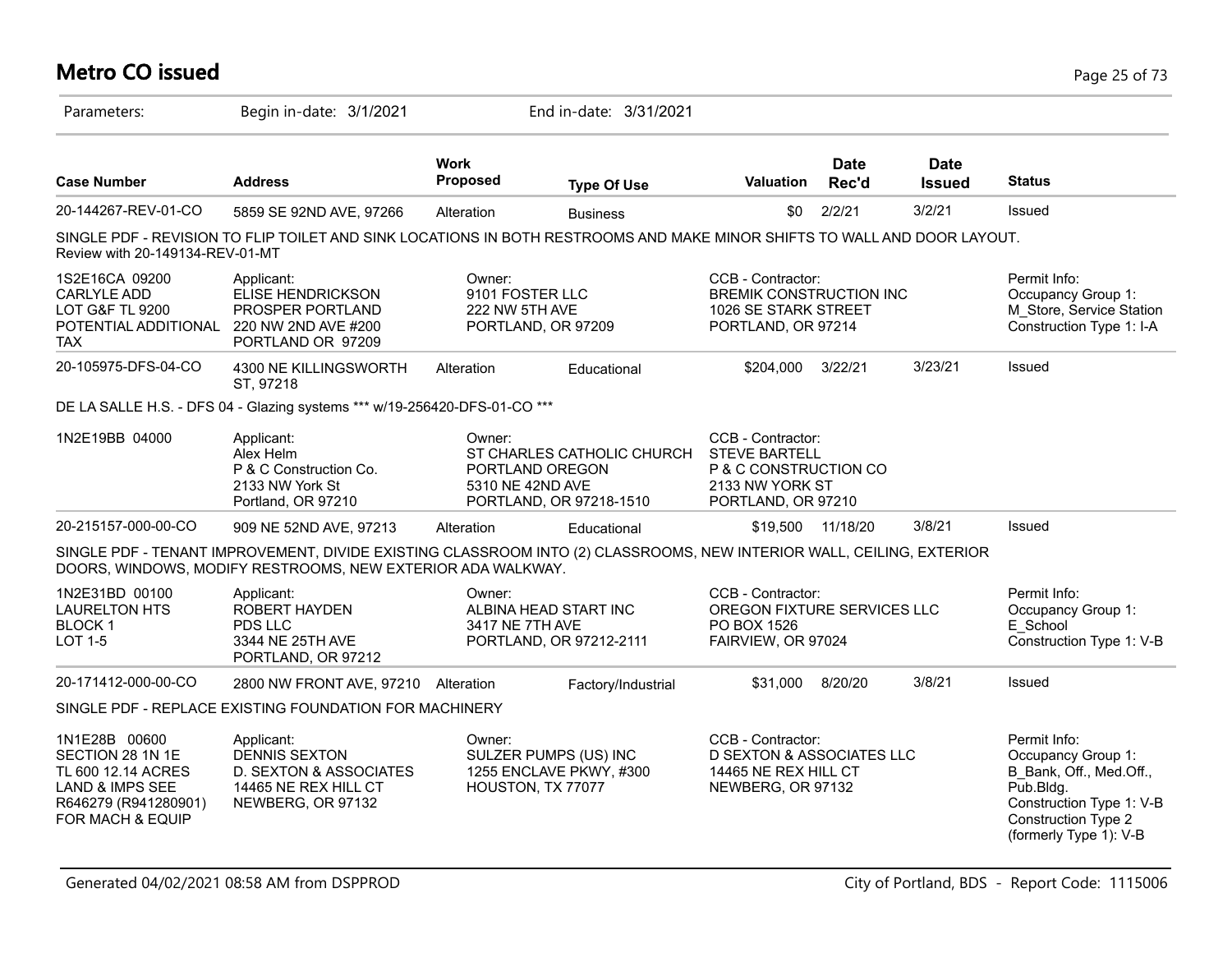#### **Metro CO issued** Page 26 of 73 Parameters: Begin in-date: 3/1/2021 End in-date: 3/31/2021 **Work Case Number Address Proposed Type Of Use Valuation Status Date Rec'd Date Issued** 20-149292-000-00-CO 5604 NE COLUMBIA BLVD, 97218 Alteration Factory/Industrial \$46,153 6/2/20 3/1/21 Under Inspection Single PDF - TI AND CHANGE OF USE, PART CHANGE OF OCCUPANCY, FOR NEW CANNABIS PROCESSING TENANT, NEW INTERIOR WALLS TO CREATE OFFICE, WAITING ROOM. (2) CARGO CONTAINERS INSIDE TENANT SPACE FOR STORAGE. 1N2E18DB 00300 Applicant: A CONDITE: CCB - Contractor: Permit Info: CND Permit Info: Occupancy Group 1: F-1\_Industrial Plant - Factory, Mod.Hazard Construction Type 1: V-B Construction Type 2 (formerly Type 1): V-B CCB - Contractor: RIGHT ANGLE CONTRACTING LLC 3008 SW OVERLOOK STREET PENDLETON, OR 97801 Owner: GOEKJIAN PROPERTIES LLC 13932 NE MILTON ST PORTLAND, OR 97230-2975 Applicant: JOHN CARHART LOCKWOOD CARHART **ARCHITECTURE** 1017 SW Morrison Suite 409 PORTLAND OR 97205 20-215316-000-00-CO 1025 SE PINE ST, 97214 Alteration Factory/Industrial \$100,000 12/1/20 3/10/21 Issued TROY LAUNDRY HISTORIC - Infill existing openings at north exterior wall along interior lot line to satisfy separation requirements for removal of existing nobuild easement 1N1E35CD 08401 BLOCK 224 LOT 3-6 Permit Info: Occupancy Group 1: S-1\_Storage - Moderate Hazard, Warehouse Construction Type 1: III-A CCB - Contractor: R & H CONSTRUCTION CO 2019 NW WILSON ST PORTLAND, OR 97209 Owner: TROY LAUNDRY PROPERTY HOLDER LLC 133 N JEFFERSON ST 4TH FLR CHICAGO, IL 60661 Applicant: DAN WILLIAMS FASTER PERMITS 2000 SW 1ST AVE SUITE 420 PORTLAND OR 97201 20-221756-000-00-CO 318 NW 11TH AVE, 97209 Alteration Factory/Industrial \$52,000 12/9/20 3/11/21 Issued SINGLE PDF - TENANT IMPROVEMENT AND PARTIAL CHANGE OF OCCUPANCY FROM B TO F-1. DEMO INTERIOR WALLS AND DOORS, NEW INTERIOR WALLS AND DOORS FOR OFFICE AND PRODUCTION AREAS. 1N1E34CB 02900 COUCHS ADD BLOCK 71 LOT 2&3 Permit Info: Occupancy Group 1: B\_Bank, Off., Med.Off., Pub.Bldg. Construction Type 1: III-B CCB - Contractor: DALE MORSE OWEN GABBERT LLC PO BOX 11266 PORTLAND, OR 97211 Owner: 11TH & EVERETT LLC 920 SW 6TH AVE #223 PORTLAND, OR 97204 Applicant: ARON FAEGRE ARON FAEGRE & ASSOCIATES 520 SW YAMHILL PORTLAND OR 97204 20-223461-000-00-CO 809 NE 25TH AVE, 97232 Alteration Factory/Industrial \$79,359 12/14/20 3/12/21 Under Inspection SINGLE PDF: PARTIAL CHANGE OF OCCUPANCY FROM S-2 TO F-2 FOR MEDICAL EQUIPMENT MANUFACTURER. ADD INTERIOR PARTITION WALL TO CREATE NEW FABRICATION AREA. 1N1E36BC 11500 SULLIVANS ADD BLOCK 30 LOT 3-6 Permit Info: Occupancy Group 1: F-1 Industrial Plant -Factory, Mod.Hazard Construction Type 1: III-B CCB - Contractor: FERGUSON FAMILY INVESTMENTS SPECIAL T CONSTRUCTION LLC 7720 SW RAINTREE DR BEAVERTON, OR 97008 Owner: LLC 3438 NE DAVIS ST PORTLAND, OR 97232 Applicant: ZAC HORTON FASTER PERMITS 2000 SW 1ST AVE SUITE 420 PORTLAND, OR 97201

Generated 04/02/2021 08:58 AM from DSPPROD City of Portland, BDS - Report Code: 1115006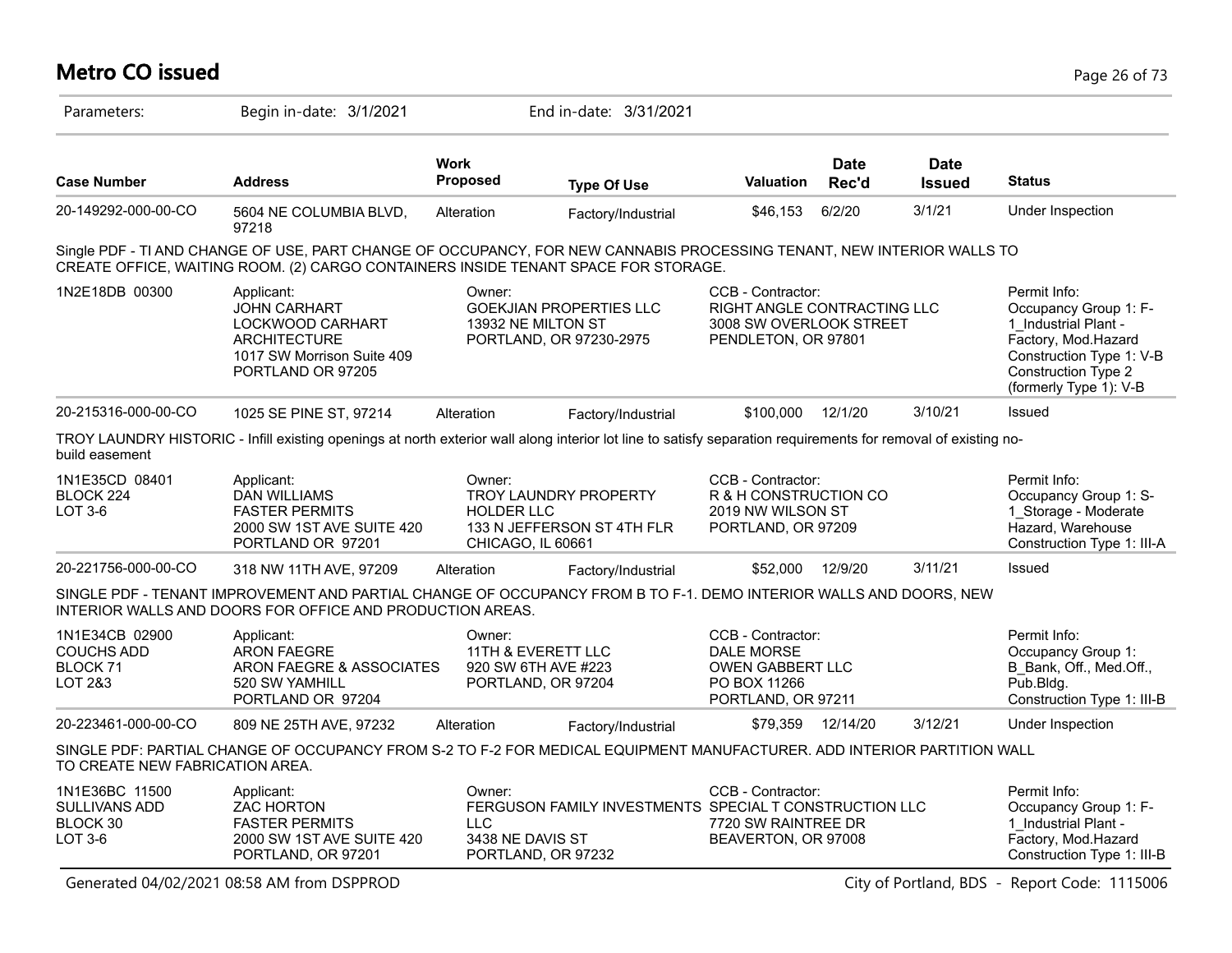#### **Metro CO issued** Page 27 of 73 Parameters: Begin in-date: 3/1/2021 End in-date: 3/31/2021 **Work Case Number Address Proposed Type Of Use Valuation Status Date Rec'd Date Issued** 20-192638-000-00-CO 13315 NE AIRPORT WAY - UNIT 700, 97230 Alteration Factory/Industrial \$1 9/29/20 3/18/21 Issued SINGLE PDF - CHANGE OF OCCUPANCY FROM S-1 TO F-1 WITHIN NORTH PORTION OF UNIT 700 NEAR WALK IN COOLER. WAI K-IN COOI FR REMAINS S-1. 1N2E14DC 90008 AIRPORT WAY COMMONS - A COMMERCIAL CONDOMINIUM LOT 700 Permit Info: Occupancy Group 1: B\_Bank, Off., Med.Off., Pub.Bldg. Construction Type 1: III-B Construction Type 2 (formerly Type 1): III-B Owner: CPP OR LLC 1551 PENSTEMON CT GRAYSLAKE, IL 60030 Applicant: TAMRA LINDSTROM MILDRED DESIGN GROUP 4875 SW GRIFFITH DR, SUITE 300 BEAVERTON, OR 97005 19-193797-DFS-01-CO 10160 N LOMBARD ST, 97203 Alteration Factory/Industrial \$18,000 1/27/21 3/10/21 Final SINGLE PDF: DFS TO WALK IN COOLER 1N1W02 00500 Applicant: COB Owner: CCB Contractor: Permit Info: Occupancy Group 1: F-1\_Industrial Plant - Factory, Mod.Hazard Construction Type 1: V-B CCB - Contractor: MJ JOSEPH COMPANY LLC PO BOX 337 TUALATIN, OR 97062 Owner: 10200 NORTH LOMBARD LLC 9760 SW FREEMAN DR WILSONVILLE, OR 97070-9221 Applicant: SCOTT CAMERON CAMERON'S INSTALLATIONS 22170 SW MARTINAZZI TUALATIN OR 97062 20-171291-REV-01-CO 111 NE 28TH AVE, 97232 Alteration Factory/Industrial \$0 2/17/21 3/5/21 Final SINGLE PDF - REVISION TO SUPPLY SUPPLEMENTAL STRUCTURAL INFORMATION FOR EQUIPMENT TIEDOWNS PER INSPECTIONS. 1N1E36CB 06300 SECTION 36 1N 1E TL 6300 2.50 ACRES LAND & IMPS SEE R646120 (R941360353) FOR MACH & EQUIP Owner: THE COCA-COLA CO PO BOX 1734 ATLANTA, GA 30301-1734 Applicant: ZAC HORTON FASTER PERMITS 2000 SW 1ST AVE SUITE 420 PORTLAND, OR 97201 20-191627-DFS-02-CO 2075 NW WILSON ST, 97209 Alteration Factory/Industrial \$1 3/17/21 3/30/21 Issued SINGLE PDF - DFS FOR TANK ANCHORAGE. 1N1E28CA 01200 CCB - Contractor: R & H CONSTRUCTION CO 2019 NW WILSON ST PORTLAND, OR 97209 Owner: MW 2000 WILSON LLC 210 SW MORRISON ST #600 PORTLAND, OR 97204-3150 Applicant: ZACHARY FREUND LRS ARCHITECTS 720 NW DAVIS ST., STE 300 PORTLAND, OR 97209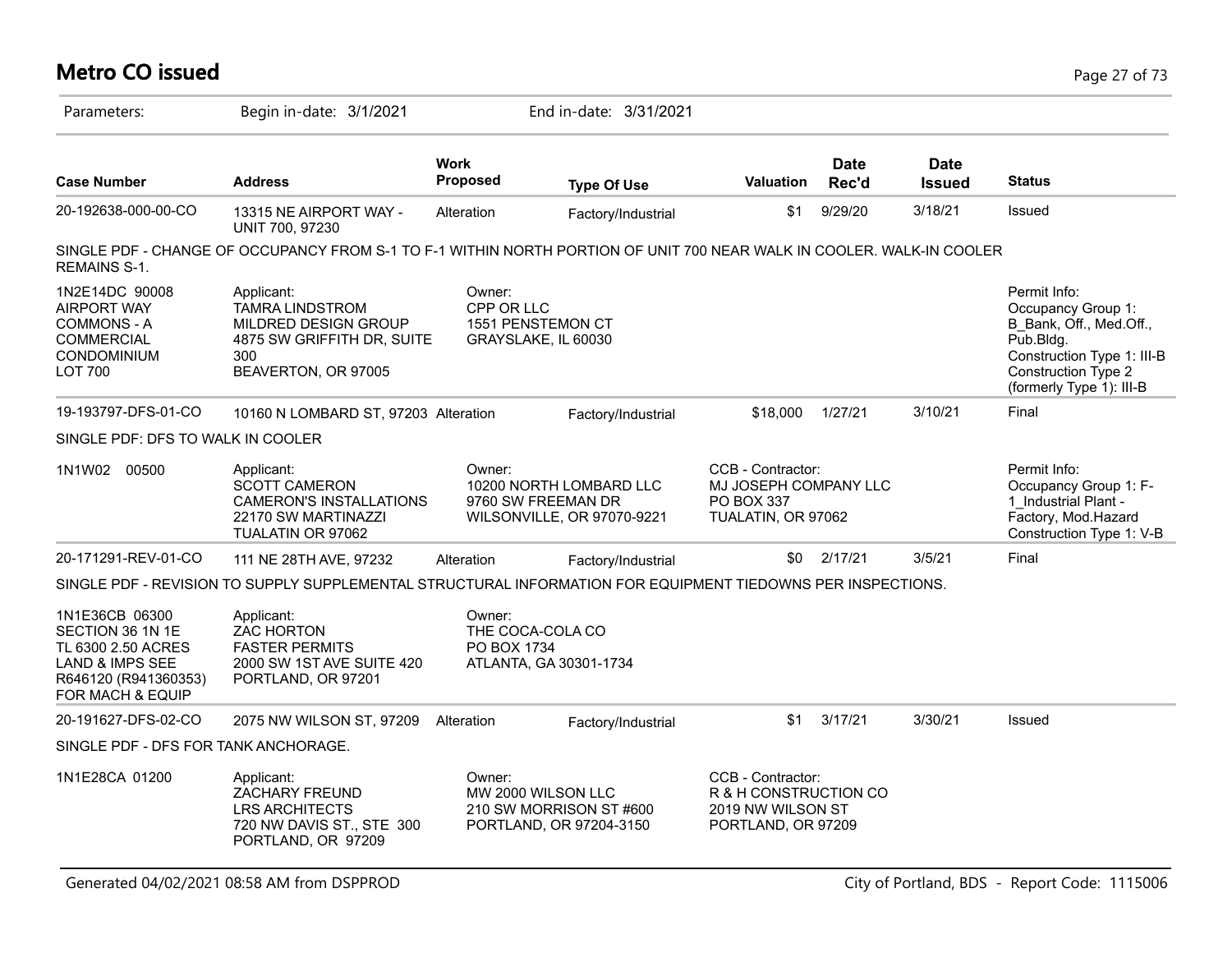#### **Metro CO issued** Page 28 of 73

| Parameters:                                                                                                          | Begin in-date: 3/1/2021                                                                                                                 |                                | End in-date: 3/31/2021                                                    |                                                                                                    |                      |                              |                                                                                                                 |
|----------------------------------------------------------------------------------------------------------------------|-----------------------------------------------------------------------------------------------------------------------------------------|--------------------------------|---------------------------------------------------------------------------|----------------------------------------------------------------------------------------------------|----------------------|------------------------------|-----------------------------------------------------------------------------------------------------------------|
| <b>Case Number</b>                                                                                                   | <b>Address</b>                                                                                                                          | <b>Work</b><br><b>Proposed</b> | <b>Type Of Use</b>                                                        | Valuation                                                                                          | <b>Date</b><br>Rec'd | <b>Date</b><br><b>Issued</b> | <b>Status</b>                                                                                                   |
| 19-267992-DFS-05-CO                                                                                                  | 210 SE MADISON ST, 97214                                                                                                                | Alteration                     | Factory/Industrial                                                        | \$500                                                                                              | 2/4/21               | 3/1/21                       | Issued                                                                                                          |
|                                                                                                                      | SINGLE PDF - DFS FOR ANCHORAGE OF PLUMBING PIPING.                                                                                      |                                |                                                                           |                                                                                                    |                      |                              |                                                                                                                 |
| 1S1E03AD 06200<br><b>EAST PORTLAND</b><br>BLOCK 52<br>$LOT 1-3$<br>LOT 4 EXC PT IN ST, LOT PORTLAND, OR 97202<br>7&8 | Applicant:<br><b>MELINA VACA</b><br>AMERICAN HEATING<br>5035 SE 24TH AVE                                                                | Owner:                         | 210 SE MADISON OZ LLC<br>210 SE MADISON ST #19<br>PORTLAND, OR 97214-4192 | CCB - Contractor:<br>AMERICAN HEATING INC<br>5035 SE 24TH AVENUE<br>PORTLAND, OR 97202-4765        |                      |                              |                                                                                                                 |
| 20-213930-000-00-CO                                                                                                  | 5001 N COLUMBIA BLVD,<br>97203                                                                                                          | Alteration                     | Institutional                                                             | \$20,000                                                                                           | 11/16/20             | 3/17/21                      | <b>Issued</b>                                                                                                   |
|                                                                                                                      | BES STEP Project - ST05 - Install heavy duty racks inside existing storage building (ST05)                                              |                                |                                                                           |                                                                                                    |                      |                              |                                                                                                                 |
| 1N1E05C 00800                                                                                                        | Applicant:<br><b>JULIETTA RANDLES</b><br><b>BUREAU OF ENVIRONMENTAL</b><br><b>SERVICES</b><br>5001 N COLUMBIA BLVD<br>PORTLAND OR 97203 | Owner:                         | PORTLAND CITY OF<br>1120 SW 5TH AVE #1000<br>PORTLAND, OR 97204-1912      | CCB - Contractor:<br>KIEWIT INFRASTRUCTURE WEST CO<br>1550 MIKE FAHEY ST<br><b>OMAHA, NE 68102</b> |                      |                              | Permit Info:<br>Occupancy Group 1: S-<br>1_Storage - Moderate<br>Hazard, Warehouse<br>Construction Type 1: II-B |
| 20-147119-REV-01-CO                                                                                                  | 5001 N COLUMBIA BLVD,<br>97203                                                                                                          | Alteration                     | Institutional                                                             | \$2,430,000                                                                                        | 3/4/21               | 3/4/21                       | Issued                                                                                                          |

permits required for temporary odor control and centrifuge systems.

| Applicant:              | Owner:                  | CCB - Contractor:             |
|-------------------------|-------------------------|-------------------------------|
| <b>JULIETTA RANDLES</b> | PORTLAND CITY OF        | KIEWIT INFRASTRUCTURE WEST CO |
| BUREAU OF ENVIRONMENTAL | 1120 SW 5TH AVE #1000   | 1550 MIKE FAHEY ST            |
| <b>SERVICES</b>         | PORTLAND, OR 97204-1912 | <b>OMAHA, NE 68102</b>        |
| 5001 N COLUMBIA BLVD    |                         |                               |
| PORTLAND OR 97203       |                         |                               |
| 1N1E05C 00800           |                         |                               |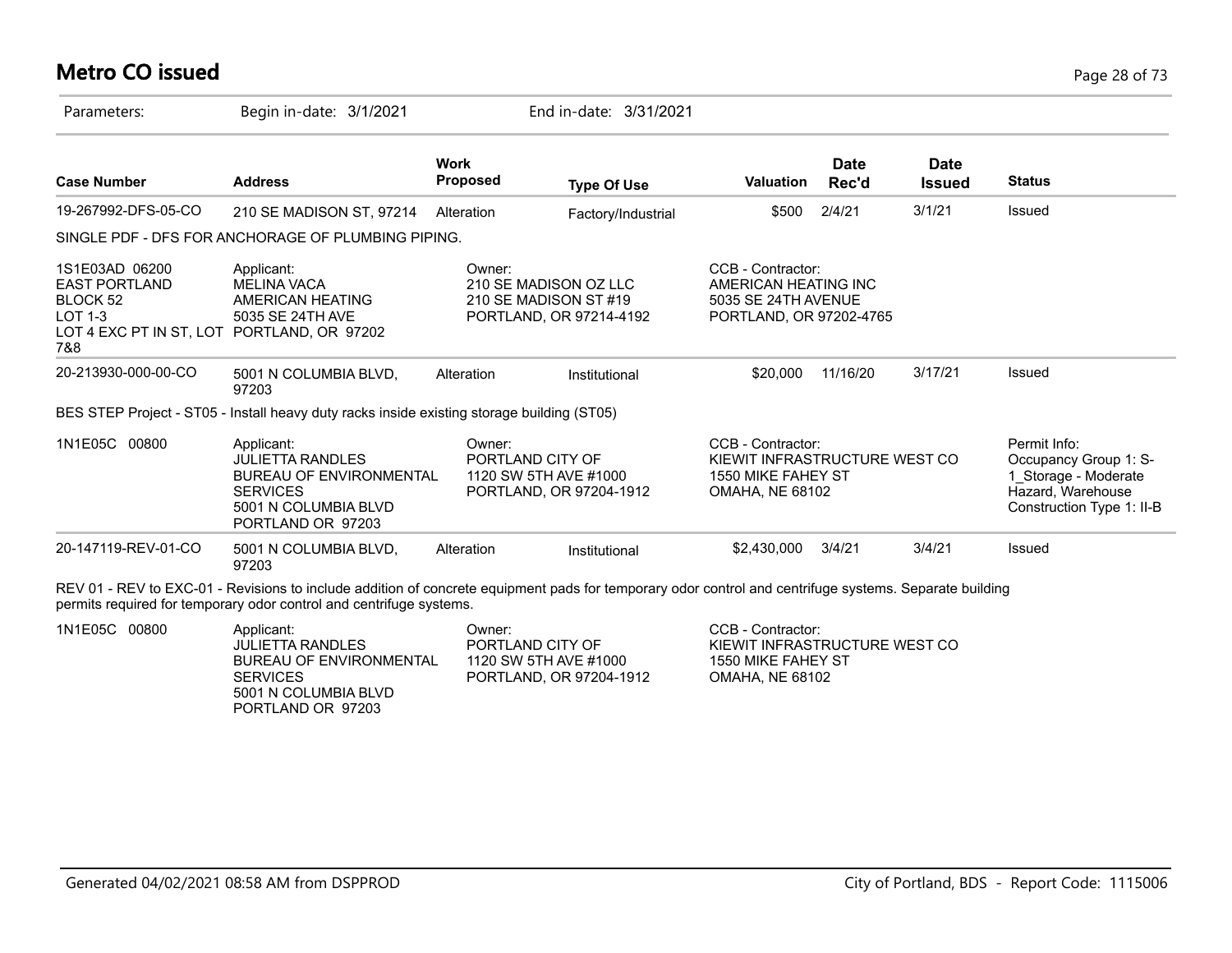# **Metro CO issued** Page 29 of 73

| Parameters:                                                                | Begin in-date: 3/1/2021                                                                                  |                         | End in-date: 3/31/2021                      |                                                                                                            |                      |                              |                                                                                                                                            |
|----------------------------------------------------------------------------|----------------------------------------------------------------------------------------------------------|-------------------------|---------------------------------------------|------------------------------------------------------------------------------------------------------------|----------------------|------------------------------|--------------------------------------------------------------------------------------------------------------------------------------------|
| <b>Case Number</b>                                                         | <b>Address</b>                                                                                           | <b>Work</b><br>Proposed | <b>Type Of Use</b>                          | <b>Valuation</b>                                                                                           | <b>Date</b><br>Rec'd | <b>Date</b><br><b>Issued</b> | <b>Status</b>                                                                                                                              |
| 19-140299-DFS-12-CO                                                        | 7000 NE AIRPORT WAY,<br>97218                                                                            | Alteration              | Institutional                               | \$250,000                                                                                                  | 2/23/21              | 3/4/21                       | Issued                                                                                                                                     |
|                                                                            | PDX AIRPORT - CONCOURSE B - DFS 12 - Structural glass railings and glass walls                           |                         |                                             |                                                                                                            |                      |                              |                                                                                                                                            |
| 1N2E08B 00400<br>SECTION 08 1N 2E<br>TL 400 7.39 ACRES<br>SEE SUB ACCOUNTS | Applicant:<br>Mike Coyle<br><b>Faster Permits</b><br>2000 SW 1st Avenue, Suite 420<br>Portland, OR 97201 | Owner:<br>PO BOX 3529   | PORT OF PORTLAND<br>PORTLAND, OR 97208-3529 | CCB - Contractor:<br>HOFFMAN SKANSKA LLC<br>389 INTERPACE PARKWAY 5TH FLOOR<br>PARSIPPANY, NJ 07054        |                      |                              |                                                                                                                                            |
| 19-267072-DFS-21-CO                                                        | 7000 NE AIRPORT WAY,<br>97218                                                                            | Alteration              | Institutional                               | \$100,000                                                                                                  | 2/24/21              | 3/17/21                      | Issued                                                                                                                                     |
|                                                                            | T CORE - Package "A" - DFS-21 - Seismic attachment of piping and equipment for the MC6 and OSR Room      |                         |                                             |                                                                                                            |                      |                              |                                                                                                                                            |
| 1N2E08B 00400<br>SECTION 08 1N 2E<br>TL 400 7.39 ACRES<br>SEE SUB ACCOUNTS | Applicant:<br>MIKE COYLE<br><b>FASTER PERMITS</b><br>2000 SW 1ST AVE, STE 420<br>PORTLAND, OR 97201      | Owner:<br>PO BOX 3529   | PORT OF PORTLAND<br>PORTLAND, OR 97208-3529 | CCB - Contractor:<br><b>HOFFMAN SKANSKA LLC</b><br>389 INTERPACE PARKWAY 5TH FLOOR<br>PARSIPPANY, NJ 07054 |                      |                              |                                                                                                                                            |
| 19-267072-DFS-19-CO                                                        | 7000 NE AIRPORT WAY,<br>97218                                                                            | Alteration              | Institutional                               | \$480,000 2/18/21                                                                                          |                      | 3/8/21                       | Issued                                                                                                                                     |
|                                                                            | T CORE - Package "A" - DFS-19 - Seismic attachment of normal power MV switchgear                         |                         |                                             |                                                                                                            |                      |                              |                                                                                                                                            |
| 1N2E08B 00400<br>SECTION 08 1N 2E<br>TL 400 7.39 ACRES<br>SEE SUB ACCOUNTS | Applicant:<br>MIKE COYLE<br><b>FASTER PERMITS</b><br>2000 SW 1ST AVE, STE 420<br>PORTLAND, OR 97201      | Owner:<br>PO BOX 3529   | PORT OF PORTLAND<br>PORTLAND, OR 97208-3529 | CCB - Contractor:<br><b>HOFFMAN SKANSKA LLC</b><br>389 INTERPACE PARKWAY 5TH FLOOR<br>PARSIPPANY, NJ 07054 |                      |                              | Permit Info:<br>Occupancy Group 1: A-<br>3_Assembly - General<br>Construction Type 1: I-A<br>Construction Type 2<br>(formerly Type 1): I-A |
| 19-267072-DFS-20-CO                                                        | 7000 NE AIRPORT WAY,<br>97218                                                                            | Alteration              | Institutional                               | \$18,500                                                                                                   | 2/22/21              | 3/8/21                       | Issued                                                                                                                                     |
|                                                                            | T CORE - Package "A" - DFS-20 - Seismic attachment of dry side HVAC ductwork                             |                         |                                             |                                                                                                            |                      |                              |                                                                                                                                            |
| 1N2E08B 00400<br>SECTION 08 1N 2E<br>TL 400 7.39 ACRES<br>SEE SUB ACCOUNTS | Applicant:<br>MIKE COYLE<br><b>FASTER PERMITS</b><br>2000 SW 1ST AVE, STE 420<br>PORTLAND, OR 97201      | Owner:<br>PO BOX 3529   | PORT OF PORTLAND<br>PORTLAND, OR 97208-3529 | CCB - Contractor:<br>HOFFMAN SKANSKA LLC<br>389 INTERPACE PARKWAY 5TH FLOOR<br>PARSIPPANY, NJ 07054        |                      |                              | Permit Info:<br>Occupancy Group 1: A-<br>3 Assembly - General<br>Construction Type 1: I-A<br>Construction Type 2<br>(formerly Type 1): I-A |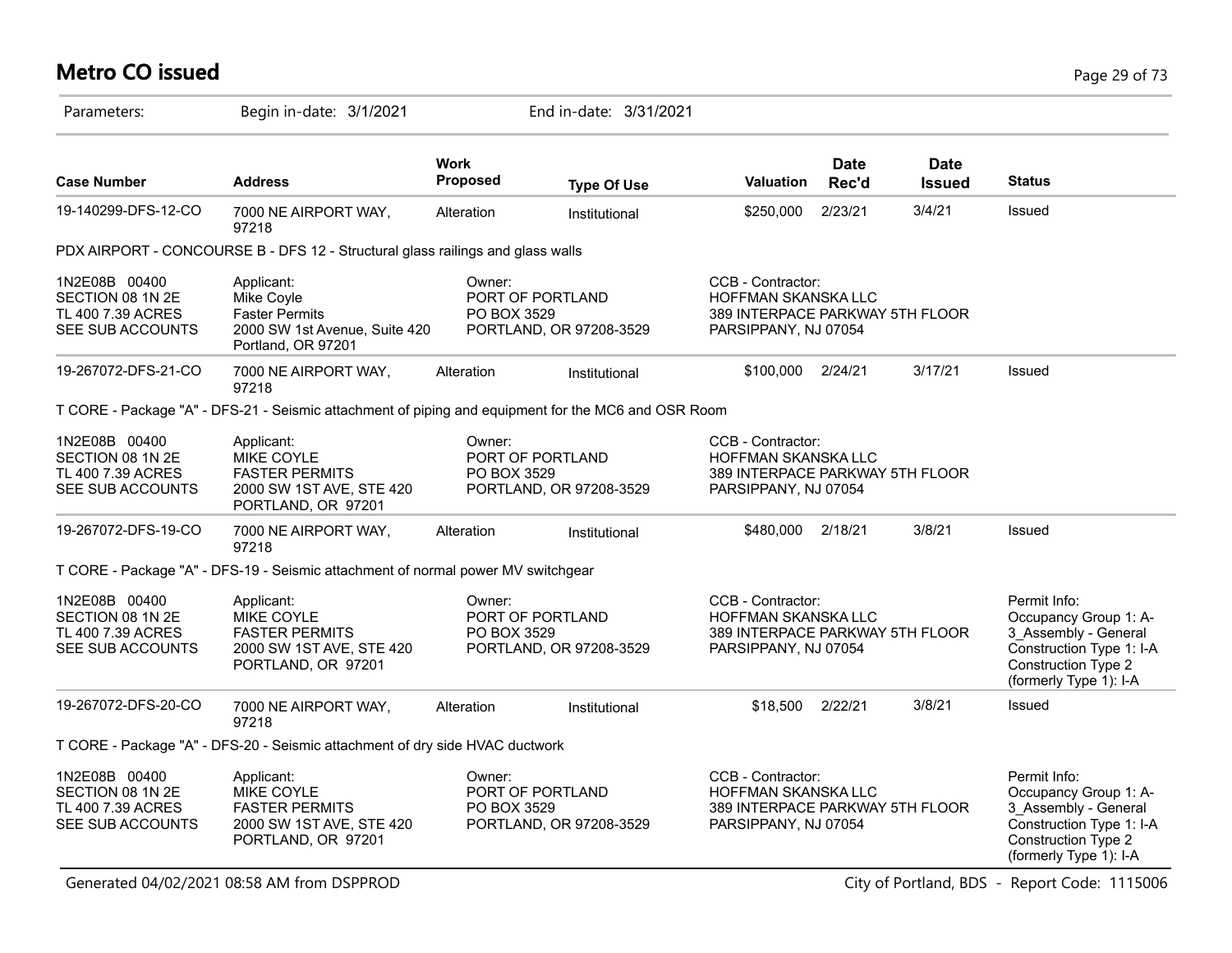# **Metro CO issued** Page 30 of 73

| Parameters:                                                                | Begin in-date: 3/1/2021                                                                                                                         |                         | End in-date: 3/31/2021                      |                                                                                                            |                      |                              |                                                                                                                                                   |
|----------------------------------------------------------------------------|-------------------------------------------------------------------------------------------------------------------------------------------------|-------------------------|---------------------------------------------|------------------------------------------------------------------------------------------------------------|----------------------|------------------------------|---------------------------------------------------------------------------------------------------------------------------------------------------|
| <b>Case Number</b>                                                         | <b>Address</b>                                                                                                                                  | <b>Work</b><br>Proposed | <b>Type Of Use</b>                          | <b>Valuation</b>                                                                                           | <b>Date</b><br>Rec'd | <b>Date</b><br><b>Issued</b> | <b>Status</b>                                                                                                                                     |
| 19-140299-DFS-11-CO                                                        | 7000 NE AIRPORT WAY,<br>97218                                                                                                                   | Alteration              | Institutional                               | \$950,000                                                                                                  | 2/23/21              | 3/1/21                       | Issued                                                                                                                                            |
|                                                                            | PDX AIRPORT - CONCOURSE B - DFS 11 - Seismic bracing ductwork, roof top and suspended HVAC units                                                |                         |                                             |                                                                                                            |                      |                              |                                                                                                                                                   |
| 1N2E08B 00400<br>SECTION 08 1N 2E<br>TL 400 7.39 ACRES<br>SEE SUB ACCOUNTS | Applicant:<br>Mike Coyle<br><b>Faster Permits</b><br>2000 SW 1st Avenue, Suite 420<br>Portland, OR 97201                                        | Owner:<br>PO BOX 3529   | PORT OF PORTLAND<br>PORTLAND, OR 97208-3529 | CCB - Contractor:<br><b>HOFFMAN SKANSKA LLC</b><br>389 INTERPACE PARKWAY 5TH FLOOR<br>PARSIPPANY, NJ 07054 |                      |                              |                                                                                                                                                   |
| 19-140299-DFS-13-CO                                                        | 7000 NE AIRPORT WAY,<br>97218                                                                                                                   | Alteration              | Institutional                               | \$1,500,000                                                                                                | 3/24/21              | 3/29/21                      | Issued                                                                                                                                            |
| DFS)                                                                       | PDX AIRPORT - CONCOURSE B - DFS 13 - Composite metal panel system (Does not include Green Girt support brackets. To be submitted under separate |                         |                                             |                                                                                                            |                      |                              |                                                                                                                                                   |
| 1N2E08B 00400<br>SECTION 08 1N 2E<br>TL 400 7.39 ACRES<br>SEE SUB ACCOUNTS | Applicant:<br>Mike Coyle<br><b>Faster Permits</b><br>2000 SW 1st Avenue, Suite 420<br>Portland, OR 97201                                        | Owner:<br>PO BOX 3529   | PORT OF PORTLAND<br>PORTLAND, OR 97208-3529 | CCB - Contractor:<br><b>HOFFMAN SKANSKA LLC</b><br>389 INTERPACE PARKWAY 5TH FLOOR<br>PARSIPPANY, NJ 07054 |                      |                              | Permit Info:<br>Occupancy Group 1: A-<br>2 Nightclub<br>Construction Type 1: I-A<br><b>Construction Type 2</b><br>(formerly Type 1): I-A          |
| 19-267072-DFS-17-CO                                                        | 7000 NE AIRPORT WAY,<br>97218                                                                                                                   | Alteration              | Institutional                               | \$4.000                                                                                                    | 2/11/21              | 3/2/21                       | Issued                                                                                                                                            |
|                                                                            | T CORE - Package "A" - DFS-17 - Seismic attachment of mechanical equipment (VAC-T-102)                                                          |                         |                                             |                                                                                                            |                      |                              |                                                                                                                                                   |
| 1N2E08B 00400<br>SECTION 08 1N 2E<br>TL 400 7.39 ACRES<br>SEE SUB ACCOUNTS | Applicant:<br><b>MIKE COYLE</b><br><b>FASTER PERMITS</b><br>2000 SW 1ST AVE, STE 420<br>PORTLAND, OR 97201                                      | Owner:<br>PO BOX 3529   | PORT OF PORTLAND<br>PORTLAND, OR 97208-3529 | CCB - Contractor:<br>HOFFMAN SKANSKA LLC<br>389 INTERPACE PARKWAY 5TH FLOOR<br>PARSIPPANY, NJ 07054        |                      |                              | Permit Info:<br>Occupancy Group 1: A-<br>3 Assembly - General<br>Construction Type 1: I-A<br><b>Construction Type 2</b><br>(formerly Type 1): I-A |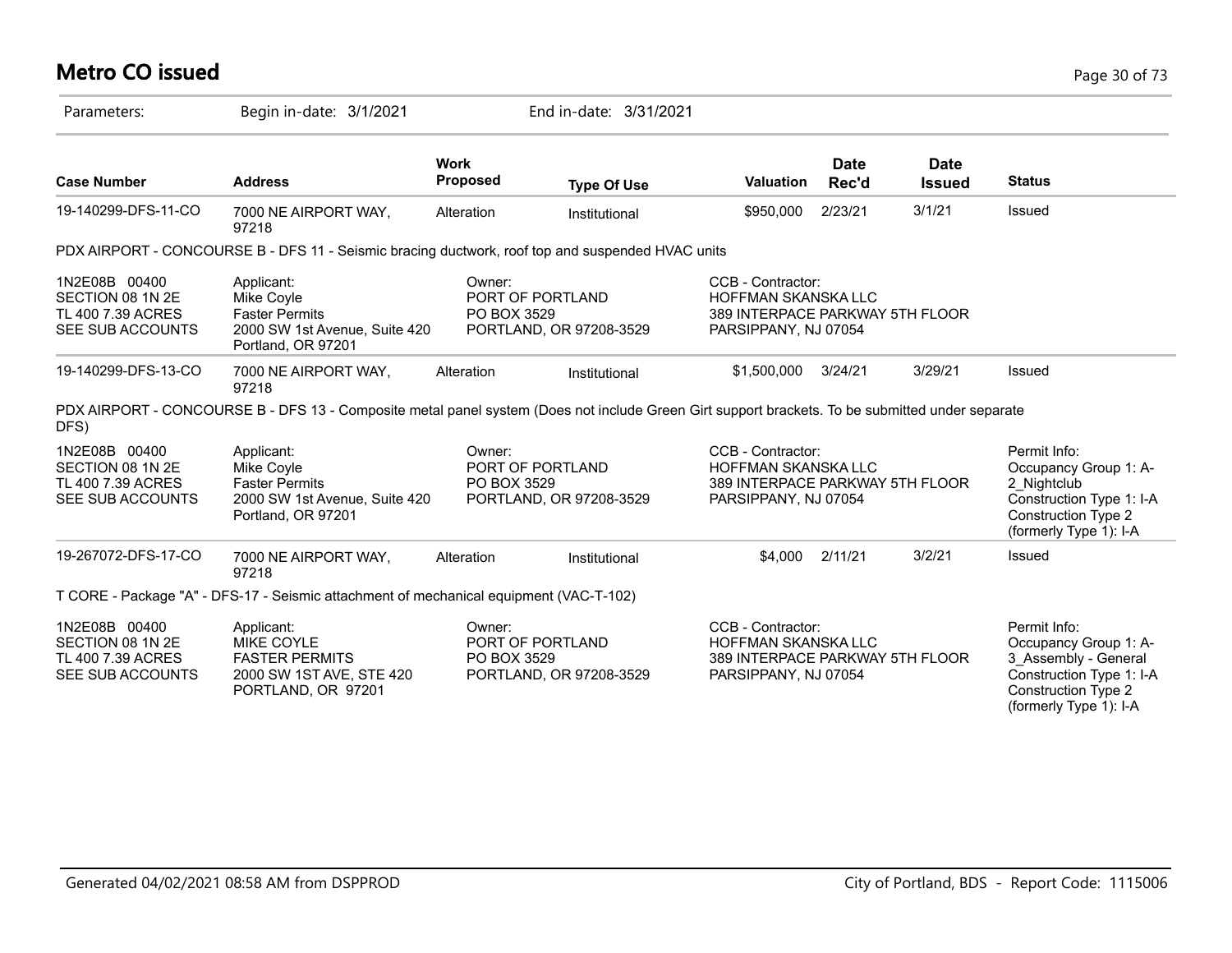# **Metro CO issued** Page 31 of 73

| Parameters:                                                                | Begin in-date: 3/1/2021                                                                                                                                                                                                                |                                           | End in-date: 3/31/2021   |                                                                                                                                         |                      |                       |                                                                                            |
|----------------------------------------------------------------------------|----------------------------------------------------------------------------------------------------------------------------------------------------------------------------------------------------------------------------------------|-------------------------------------------|--------------------------|-----------------------------------------------------------------------------------------------------------------------------------------|----------------------|-----------------------|--------------------------------------------------------------------------------------------|
| <b>Case Number</b>                                                         | <b>Address</b>                                                                                                                                                                                                                         | <b>Work</b><br><b>Proposed</b>            | <b>Type Of Use</b>       | <b>Valuation</b>                                                                                                                        | <b>Date</b><br>Rec'd | Date<br><b>Issued</b> | <b>Status</b>                                                                              |
| 19-267072-DFS-18-CO                                                        | 7000 NE AIRPORT WAY,<br>97218                                                                                                                                                                                                          | Alteration                                | Institutional            | \$151,000                                                                                                                               | 2/18/21              | 3/8/21                | Issued                                                                                     |
|                                                                            | T CORE - Package "A" - DFS-18 - Seismic attachment of suspended raceway for electrical Concourse C tunnel                                                                                                                              |                                           |                          |                                                                                                                                         |                      |                       |                                                                                            |
| 1N2E08B 00400<br>SECTION 08 1N 2E<br>TL 400 7.39 ACRES<br>SEE SUB ACCOUNTS | Applicant:<br>MIKE COYLE<br><b>FASTER PERMITS</b><br>2000 SW 1ST AVE, STE 420<br>PORTLAND, OR 97201                                                                                                                                    | Owner:<br>PORT OF PORTLAND<br>PO BOX 3529 | PORTLAND, OR 97208-3529  | CCB - Contractor:<br><b>HOFFMAN SKANSKA LLC</b><br>389 INTERPACE PARKWAY 5TH FLOOR<br>PARSIPPANY, NJ 07054                              |                      |                       |                                                                                            |
| 20-153424-000-00-CO                                                        | 1441 N PIER 99 ST, 97217                                                                                                                                                                                                               | Alteration                                | Mercantile               | \$75,000 6/12/20                                                                                                                        |                      | 3/4/21                | Issued                                                                                     |
|                                                                            | Single PDF - REMOVE WALKWAY AND INSTALL ROOF SUPPORTS.**RESPONSE TO 19-229413-DB**                                                                                                                                                     |                                           |                          |                                                                                                                                         |                      |                       |                                                                                            |
| 2N1E34C 02000                                                              | Applicant:<br>NATHAN ARNOLD<br><b>FASTER PERMITS</b><br>2000 SW 1ST AVE, SUITE 420<br>PORTLAND OR 97201                                                                                                                                | Owner:<br>PIER 99 LLC<br>8320 NE HWY 99   | VANCOUVER, WA 98665-8819 | CCB - Contractor:<br>FOLDEN CONSTRUCTION INC<br>11026 NE ST JOHNS RD<br>VANCOUVER, WA 98686-4651                                        |                      |                       | Permit Info:<br>Occupancy Group 1:<br>M Store, Service Station<br>Construction Type 1: V-B |
| 20-223219-000-00-CO                                                        | 10251 NE CASCADES PKY -<br>Bldg J, 97220                                                                                                                                                                                               | Alteration                                | Mercantile               | \$390,000                                                                                                                               | 12/11/20             | 3/26/21               | Issued                                                                                     |
| OCCUPANCY ON THIS PERMIT.                                                  | SINGLE PDF: SHELL TI: REMOVE ALL PREVIOUS TENANT'S CASES, FIXTURES AND SIGNS. DEMO INTERIOR WALLS AND DOORS. REMOVE<br>EXTERIOR STOREFRONT DOORS AND GLASS AND INTALL NEW. CUT OPENING ON EXTERIOR WALL FOR NEW STOREFRONT GLAZING. NO |                                           |                          |                                                                                                                                         |                      |                       |                                                                                            |
| 1N2E15<br>00100                                                            | Applicant:<br>PAMELA DEEGAN<br><b>WESTERN CONSTRUCTION</b><br>2300 E 3RD LOOP #110<br>VANCOUVER WA 98661                                                                                                                               | Owner:<br>PORT OF PORTLAND<br>PO BOX 3529 | PORTLAND, OR 97208-3529  | CCB - Contractor:<br>PAT BRADY<br>WESTERN CONSTRUCTION SERVICES<br>INC A CORP OF WA<br>2300 E 3RD LOOP SUITE 110<br>VANCOUVER, WA 98661 |                      |                       | Permit Info:<br>Occupancy Group 1:<br>M Store, Service Station<br>Construction Type 1: V-B |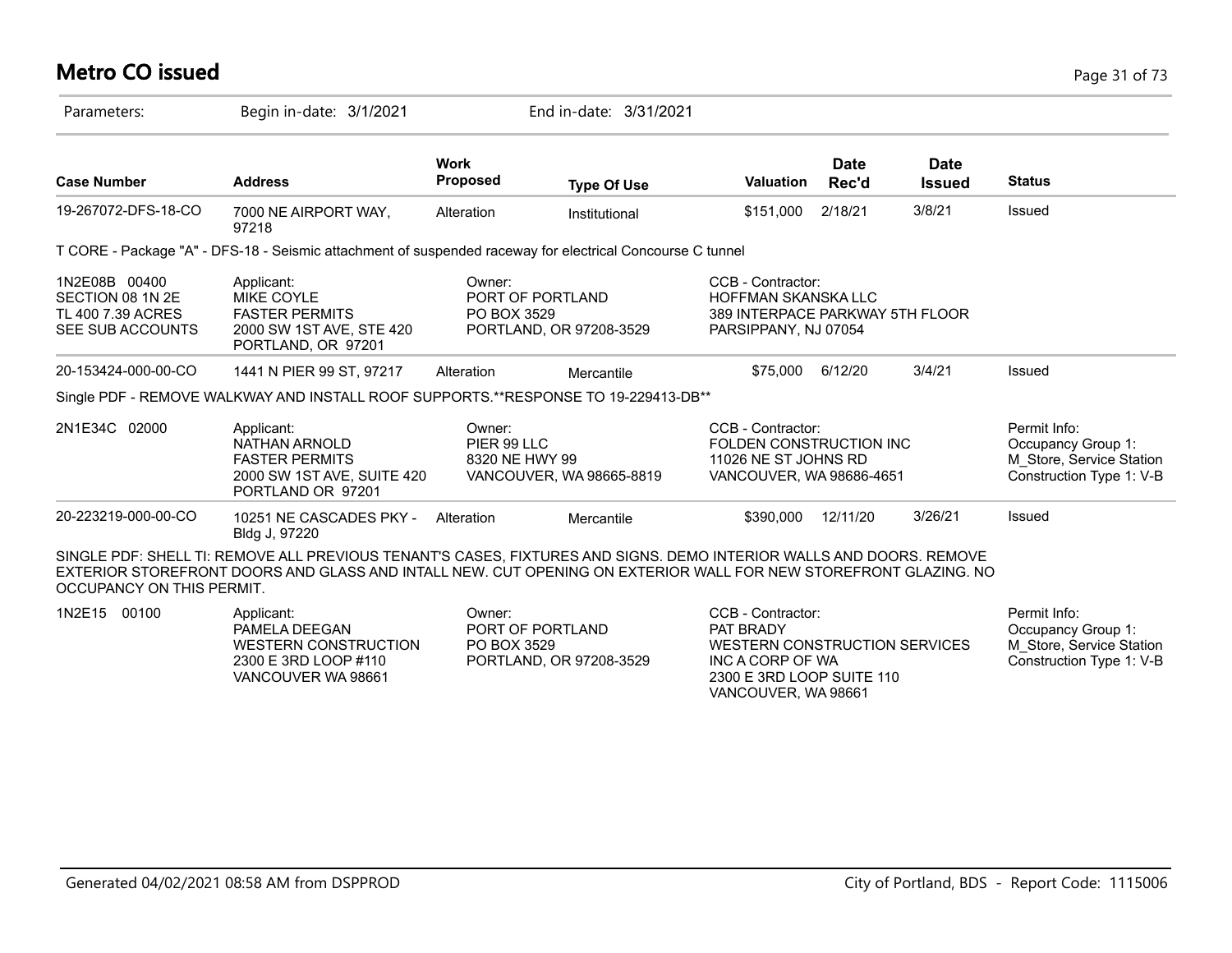| <b>Metro CO issued</b>       |                                                                                                                                                      |                                |                                                                              |                                                                                                                                                    |                      |                              | Page 32 of 73                                                                                                                                          |
|------------------------------|------------------------------------------------------------------------------------------------------------------------------------------------------|--------------------------------|------------------------------------------------------------------------------|----------------------------------------------------------------------------------------------------------------------------------------------------|----------------------|------------------------------|--------------------------------------------------------------------------------------------------------------------------------------------------------|
| Parameters:                  | Begin in-date: 3/1/2021                                                                                                                              |                                | End in-date: 3/31/2021                                                       |                                                                                                                                                    |                      |                              |                                                                                                                                                        |
| <b>Case Number</b>           | <b>Address</b>                                                                                                                                       | <b>Work</b><br><b>Proposed</b> | <b>Type Of Use</b>                                                           | <b>Valuation</b>                                                                                                                                   | <b>Date</b><br>Rec'd | <b>Date</b><br><b>Issued</b> | <b>Status</b>                                                                                                                                          |
| 20-216464-000-00-CO          | 4722 SE HAWTHORNE BLVD, Alteration<br>97215                                                                                                          |                                | Mercantile                                                                   | \$20,000                                                                                                                                           | 11/20/20             | 3/1/21                       | Under Inspection                                                                                                                                       |
| REQUIRED PRIOR TO OCCUPANCY. | SINGLE PDF - CHANGE OF OCCUPANCY, PERMIT INTERIOR WALL WORK DONE WITHOUT PERMIT, SHELL ONLY. SEPARATE TI PERMITS                                     |                                |                                                                              |                                                                                                                                                    |                      |                              |                                                                                                                                                        |
| 1S2E06CA 17900               | Applicant:<br><b>ARMIN QUILICI</b><br><b>QUILICI ARCHITECTURE &amp;</b><br><b>DESIGN INC</b><br>210 SW MORRISON ST SUITE<br>600<br>PORTLAND OR 97204 | Owner:<br><b>MICRO INC</b>     | 6017 SE LAFAYETTE ST<br>PORTLAND, OR 97206-2851                              |                                                                                                                                                    |                      |                              | Permit Info:<br>Occupancy Group 1:<br>M Store, Service Station<br>Construction Type 1: III-B<br><b>Construction Type 2</b><br>(formerly Type 1): III-B |
| 20-225212-000-00-CO          | 825 SE HAWTHORNE BLVD,<br>97214                                                                                                                      | Alteration                     | Mercantile                                                                   | \$7,000                                                                                                                                            | 12/21/20             | 3/30/21                      | Issued                                                                                                                                                 |
| <b>PRODUCTION</b>            | SINGLE PDF - TI FOR NEW TENANT: CHANGE OF OCCUPANCY FROM B TO M AND F1: ADD NEW INTERIOR WALL TO DIVIDE RETAIL AREA FROM                             |                                |                                                                              |                                                                                                                                                    |                      |                              |                                                                                                                                                        |
| 1S1E02BC 06200               | Applicant:<br><b>ERIC HOFFMAN</b><br>SUM DESIGN STUDIO +<br><b>ARCHITECTURE</b><br>231 SE 12TH AVE<br>PORTLAND OR 97214                              | Owner:<br><b>LLC</b>           | 801 HAWTHORNE INVESTMENTS<br>801 SE HAWTHORNE BLVD<br>PORTLAND, OR 97214     | CCB - Contractor:<br><b>TED DAILEY</b><br><b>WILLAMETTE HEATING &amp; AIR</b><br><b>CONDITIONING INC</b><br>4760 SW HAMILTON<br>PORTLAND, OR 97221 |                      |                              | Permit Info:<br>Occupancy Group 1:<br>M_Store, Service Station<br>Construction Type 1: V-B<br><b>Construction Type 2</b><br>(formerly Type 1): V-B     |
| 20-223426-000-00-CO          | 1389 SE STARK ST, 97214                                                                                                                              | Alteration                     | Mercantile                                                                   | \$30,000                                                                                                                                           | 12/15/20             | 3/22/21                      | Under Inspection                                                                                                                                       |
| ROOM.                        | SINGLE PDF: TI FOR NEW TENANT. CHANGE FROM PLANNED OCCUPANCY TO 'M'. INCLUDES NEW PARTITION WALL AND ACCESSIBLE TOILET                               |                                |                                                                              |                                                                                                                                                    |                      |                              |                                                                                                                                                        |
| 1N1E35CD 10200               | Applicant:<br><b>DARIN BOUSKA</b><br>NW PRECISION DESIGN<br>17407 SW INKSTER DR<br>SHERWOOD, OR 97140                                                | Owner:                         | <b>HOMEROOM APARTMENTS LP</b><br>3662 SW TUNNELWOOD ST<br>PORTLAND, OR 97221 | CCB - Contractor:<br><b>BNK CONSTRUCTION INC</b><br>45 82ND DR STE 53 B<br>GLADSTONE, OR 97027-2562                                                |                      |                              | Permit Info:<br>Occupancy Group 1:<br>M Store, Service Station<br>Construction Type 1: V-A                                                             |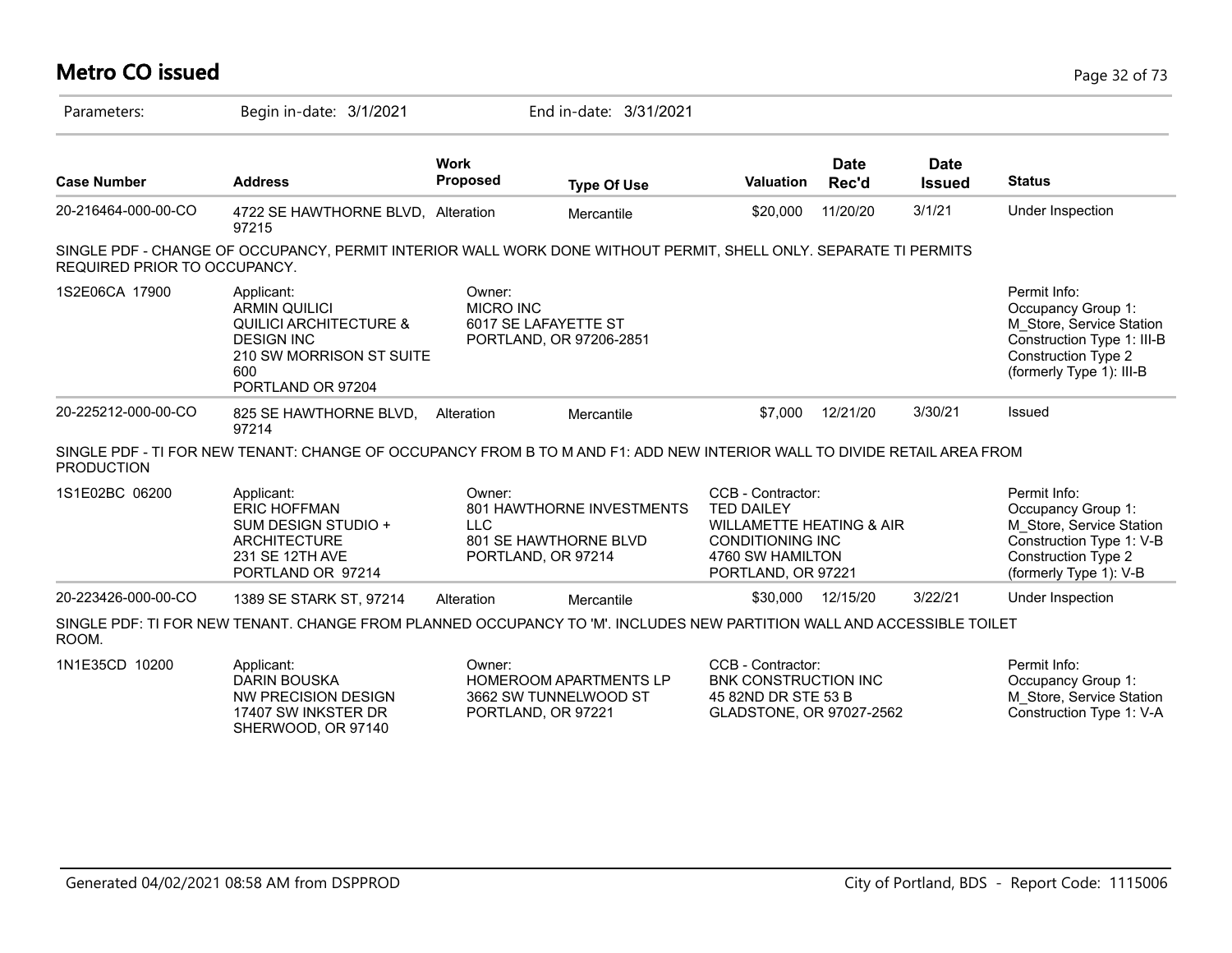# **Metro CO issued** Page 33 of 73

| Parameters:                                                                                                         | Begin in-date: 3/1/2021                                                                                                                                                                     |                            | End in-date: 3/31/2021                                             |                                                                                                                    |                      |                              |                                                                                                                                                                              |
|---------------------------------------------------------------------------------------------------------------------|---------------------------------------------------------------------------------------------------------------------------------------------------------------------------------------------|----------------------------|--------------------------------------------------------------------|--------------------------------------------------------------------------------------------------------------------|----------------------|------------------------------|------------------------------------------------------------------------------------------------------------------------------------------------------------------------------|
| <b>Case Number</b>                                                                                                  | <b>Address</b>                                                                                                                                                                              | <b>Work</b><br>Proposed    | <b>Type Of Use</b>                                                 | <b>Valuation</b>                                                                                                   | <b>Date</b><br>Rec'd | <b>Date</b><br><b>Issued</b> | <b>Status</b>                                                                                                                                                                |
| 19-223270-DFS-03-CO                                                                                                 | 404 NW 23RD AVE, 97210                                                                                                                                                                      | Alteration                 | Mercantile                                                         | \$25,000                                                                                                           | 2/2/21               | 3/29/21                      | Issued                                                                                                                                                                       |
|                                                                                                                     | SINGLE PDF - DFS FOR PREFAB EXHAUST SHAFT ANCHORAGE AND BRACING.                                                                                                                            |                            |                                                                    |                                                                                                                    |                      |                              |                                                                                                                                                                              |
| 1N1E33CB 00500<br><b>MEADS ADD</b><br>BLOCK <sub>2</sub><br>W 1/2 OF S 100' OF LOT<br>12<br>S 50' OF LOT 13, LOT 14 | Applicant:<br><b>ZAC HORTON</b><br><b>FASTER PERMITS</b><br>2000 SW 1ST AVE SUITE 420<br>PORTLAND, OR 97201                                                                                 | Owner:                     | FLANDERS NW LLC ET AL<br>116 NE 6TH AVE #400<br>PORTLAND, OR 97232 | CCB - Contractor:<br>BNK CONSTRUCTION INC<br>45 82ND DR STE 53 B<br>GLADSTONE, OR 97027-2562                       |                      |                              | Permit Info:<br>Occupancy Group 1:<br>M_Store, Service Station<br>Construction Type 1: V-A<br>Construction Type 2<br>(formerly Type 1): V-A                                  |
| 19-223270-REV-02-CO                                                                                                 | 404 NW 23RD AVE, 97210                                                                                                                                                                      | Alteration                 | Mercantile                                                         | \$0                                                                                                                | 2/25/21              | 3/17/21                      | Issued                                                                                                                                                                       |
|                                                                                                                     | SINGLE PDF - REMOVE STEEL FRAMED ENCLOSURE FROM PROJECT PER DFS-03.                                                                                                                         |                            |                                                                    |                                                                                                                    |                      |                              |                                                                                                                                                                              |
| 1N1E33CB 00500<br><b>MEADS ADD</b><br>BLOCK <sub>2</sub><br>W 1/2 OF S 100' OF LOT<br>12<br>S 50' OF LOT 13, LOT 14 | Applicant:<br><b>ZAC HORTON</b><br><b>FASTER PERMITS</b><br>2000 SW 1ST AVE SUITE 420<br>PORTLAND, OR 97201                                                                                 | Owner:                     | FLANDERS NW LLC ET AL<br>116 NE 6TH AVE #400<br>PORTLAND, OR 97232 | CCB - Contractor:<br><b>BNK CONSTRUCTION INC</b><br>45 82ND DR STE 53 B<br>GLADSTONE, OR 97027-2562                |                      |                              |                                                                                                                                                                              |
| 21-020484-000-00-CO                                                                                                 | <b>450 SW YAMHILL ST</b>                                                                                                                                                                    | Alteration                 | Mercantile                                                         | \$280,000                                                                                                          | 3/11/21              | 3/12/21                      | Under Inspection                                                                                                                                                             |
|                                                                                                                     | SINGLE PDF - REPLACEMENT OF 14 EXTERIOR GLAZING UNITS                                                                                                                                       |                            |                                                                    |                                                                                                                    |                      |                              |                                                                                                                                                                              |
| 1S1E03BB 90002                                                                                                      | Applicant:<br>Han-Mei Chiang<br><b>Hoffman Construction</b><br>805 SW Broadway, Suite 2100<br>Portland, OR 97205                                                                            | Owner:<br>PO BOX 3487      | PIONEER PLACE LLC<br>CHICAGO, IL 60654-3487                        | CCB - Contractor:<br>HOFFMAN CONSTRUCTION COMPANY<br>OF OREGON<br>805 SW BROADWAY SUITE 2100<br>PORTLAND, OR 97205 |                      |                              |                                                                                                                                                                              |
| 18-203778-000-00-CO                                                                                                 | 2715 SE RAYMOND ST, 97202 Alteration                                                                                                                                                        |                            | Storage                                                            | \$76,500 7/17/18                                                                                                   |                      | 3/12/21                      | Issued                                                                                                                                                                       |
|                                                                                                                     | TI FOR NEW CLEANING AND STORAGE TENANT AND CHANGE OF OCCUPANCY FROM F TO S, INCLUDES HIGH PILE RACKING, REMOVING<br>PARTITIONS, AND MODIFICATIONS TO FIRE SPRINKLERS AND ACCESSIBLE PARKING |                            |                                                                    |                                                                                                                    |                      |                              |                                                                                                                                                                              |
| 1S1E13BB 04100<br><b>NORWALK HTS</b><br>BLOCK <sub>8</sub><br>LOT 13-28 TL 4100                                     | Applicant:<br><b>NEIL LEE</b><br>LEEKA ARCHITECTURE AND<br><b>PLANNING</b><br>1001 SE WATER AVE, SUITE 175<br>PORTLAND, OR 97214                                                            | Owner:<br>4610 SE 26TH AVE | RAYMOND ST BLDG LLC<br>PORTLAND, OR 97202-4743                     | CCB - Contractor:<br>NWR CONSTRUCTION INC<br>4637 SE 27TH AVE<br>PORTLAND, OR 97202                                |                      |                              | Permit Info:<br>Occupancy Group 1: F-<br>1 Industrial Plant -<br>Factory, Mod.Hazard<br>Construction Type 1: III-B<br><b>Construction Type 2</b><br>(formerly Type 1): III-B |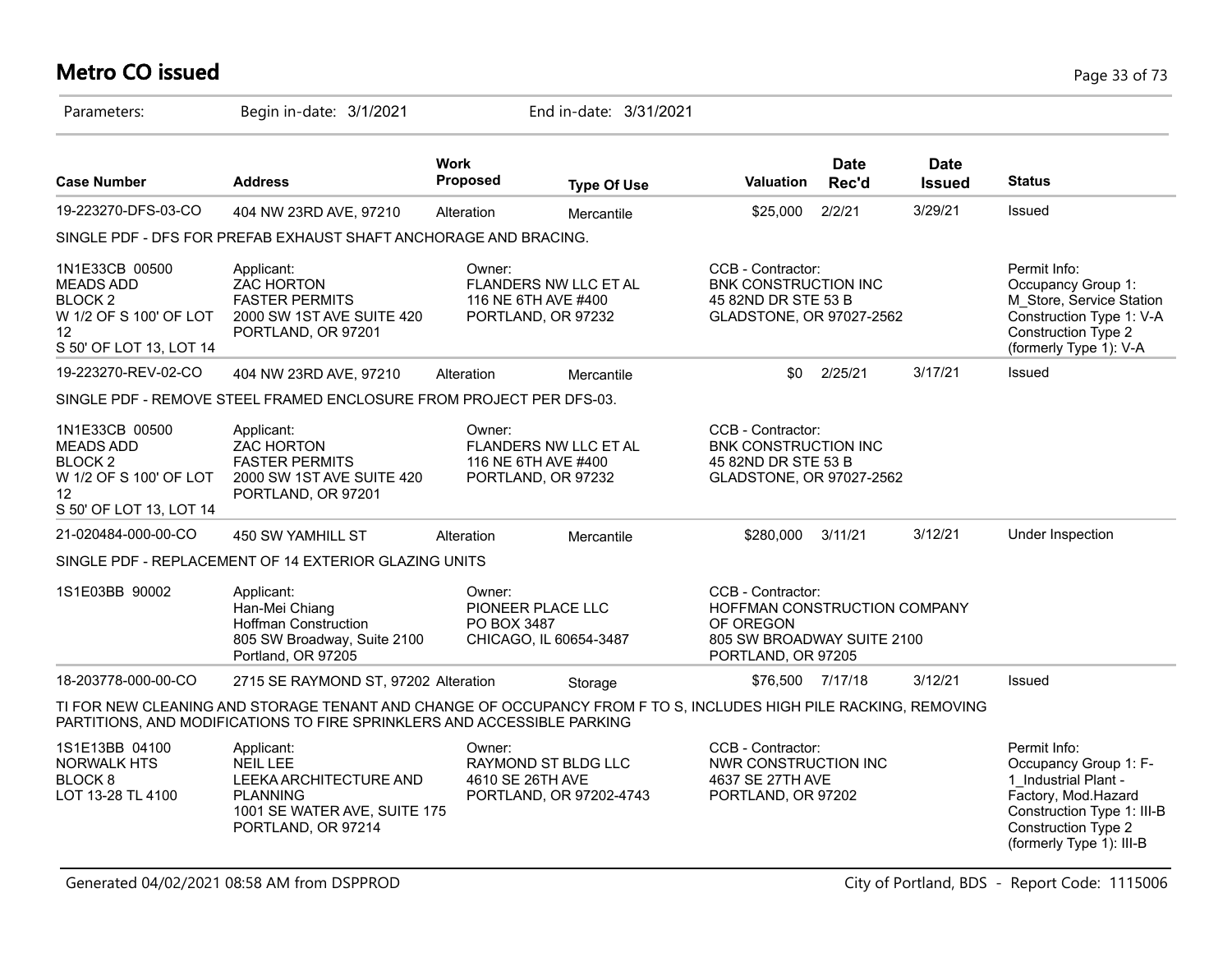# **Metro CO issued** Page 34 of 73

| Parameters:                                                                                                                                                           | Begin in-date: 3/1/2021                                                                                                                                                                                                                                                                                                    |                                       | End in-date: 3/31/2021                                                                                              |                                                                                                    |                      |                              |                                                                                                                                                                        |
|-----------------------------------------------------------------------------------------------------------------------------------------------------------------------|----------------------------------------------------------------------------------------------------------------------------------------------------------------------------------------------------------------------------------------------------------------------------------------------------------------------------|---------------------------------------|---------------------------------------------------------------------------------------------------------------------|----------------------------------------------------------------------------------------------------|----------------------|------------------------------|------------------------------------------------------------------------------------------------------------------------------------------------------------------------|
| <b>Case Number</b>                                                                                                                                                    | <b>Address</b>                                                                                                                                                                                                                                                                                                             | <b>Work</b><br><b>Proposed</b>        | <b>Type Of Use</b>                                                                                                  | Valuation                                                                                          | <b>Date</b><br>Rec'd | <b>Date</b><br><b>Issued</b> | <b>Status</b>                                                                                                                                                          |
| 19-125243-REV-01-CO                                                                                                                                                   | 2233 NW 22ND AVE, 97210                                                                                                                                                                                                                                                                                                    | Alteration                            | Storage                                                                                                             | \$15,000                                                                                           | 12/9/19              | 3/22/21                      | Issued                                                                                                                                                                 |
|                                                                                                                                                                       | Addition of Wood Shop area (113), Vapor booth, and grinding booth. Legalize an existing full height partition wall.                                                                                                                                                                                                        |                                       |                                                                                                                     |                                                                                                    |                      |                              |                                                                                                                                                                        |
| 1N1E28CA 04700<br>SHERLOCKS ADD<br><b>BLOCK 7 TL 4700</b>                                                                                                             | Applicant:<br><b>DUSTIN JOHNSON</b><br>CIDA, INC.<br>15895 SW 72ND AVE, STE 200<br>PORTLAND OR 97224                                                                                                                                                                                                                       | Owner:<br>Owner:<br>HOWATT, NINA A TR | HOWATT, LESLIE J TR<br>1340 SE 107TH AVE #504<br>PORTLAND, OR 97216<br>1340 SE 107TH AVE #504<br>PORTLAND, OR 97216 | CCB - Contractor:<br>NW LEGACY CONTRACTORS LLC<br>4510 NE 68TH DR<br>VANCOUVER, WA 98661           |                      |                              | Permit Info:<br>Occupancy Group 1:<br>B Bank, Off., Med.Off.,<br>Pub.Bldg.<br>Construction Type 1: III-B<br>Construction Type 2<br>(formerly Type 1): III-B            |
| 20-213918-000-00-CO                                                                                                                                                   | 12005 N BURGARD RD, 97203 Alteration                                                                                                                                                                                                                                                                                       |                                       | Storage                                                                                                             | \$750,000                                                                                          | 12/7/20              | 3/23/21                      | Issued                                                                                                                                                                 |
|                                                                                                                                                                       | PDOX PS - INSTALL FOUNDATION AND STRUCTURAL STEEL SUPPORT FOR REPLACEMENT EQUIPMENT INSIDE AND ADJACENT TO EXISTING<br>BUILDING FOR MIXED METAL RECOVERY SYSTEM FOR RECYCLED METALS. WORK INCLUDES CONCRETE FOUNDATIONS AND STRUCTURAL<br>STEEL SUPPORT FOR EQUIPMENT, EQUIPMENT MAINTENANCE ACCESS, AND ELECTRICAL ROOMS. |                                       |                                                                                                                     |                                                                                                    |                      |                              |                                                                                                                                                                        |
| 2N1W35D 00700<br>SECTION 35 2N 1W<br>TL 700 25.29 ACRES<br>LAND & IMPS SEE<br>R646209 (R971350469)<br>FOR MACH & EQUIP<br>DEFERRED ADDITIONAL<br><b>TAX LIABILITY</b> | Applicant:<br><b>RYAN PICKREL</b><br><b>FASTER PERMITS</b><br>2000 SW 1ST AVE #420<br>PORTLAND OR 97201                                                                                                                                                                                                                    | Owner:                                | NORTHWEST PIPE CO<br>201 NE PARK PLAZA DR STE 100<br>VANCOUVER, WA 98684                                            | CCB - Contractor:<br>TAPIO CONSTRUCTION INC<br>11811 C NE 72ND AVE<br>VANCOUVER, WA 98686          |                      |                              | Permit Info:<br>Occupancy Group 1: F-<br>2_Industrial Plant -<br>Factory, Low Hazard<br>Construction Type 1: II-B                                                      |
| 20-213939-000-00-CO                                                                                                                                                   | 5001 N COLUMBIA BLVD,<br>97203                                                                                                                                                                                                                                                                                             | Alteration                            | Storage                                                                                                             | \$18,000                                                                                           | 11/16/20             | 3/17/21                      | Issued                                                                                                                                                                 |
|                                                                                                                                                                       | BES STEP PROJECT - ST04 - Install heavy duty racks inside existing warehouse building (ST04), Stores Warehouse 106                                                                                                                                                                                                         |                                       |                                                                                                                     |                                                                                                    |                      |                              |                                                                                                                                                                        |
| 1N1E05C 00800                                                                                                                                                         | Applicant:<br><b>JULIETTA RANDLES</b><br>BUREAU OF ENVIRONMENTAL<br><b>SERVICES</b><br>5001 N COLUMBIA BLVD<br>PORTLAND OR 97203                                                                                                                                                                                           | Owner:<br>PORTLAND CITY OF            | 1120 SW 5TH AVE #1000<br>PORTLAND, OR 97204-1912                                                                    | CCB - Contractor:<br>KIEWIT INFRASTRUCTURE WEST CO<br>1550 MIKE FAHEY ST<br><b>OMAHA, NE 68102</b> |                      |                              | Permit Info:<br>Occupancy Group 1: S-<br>1_Storage - Moderate<br>Hazard, Warehouse<br>Construction Type 1: V-B<br><b>Construction Type 2</b><br>(formerly Type 1): V-B |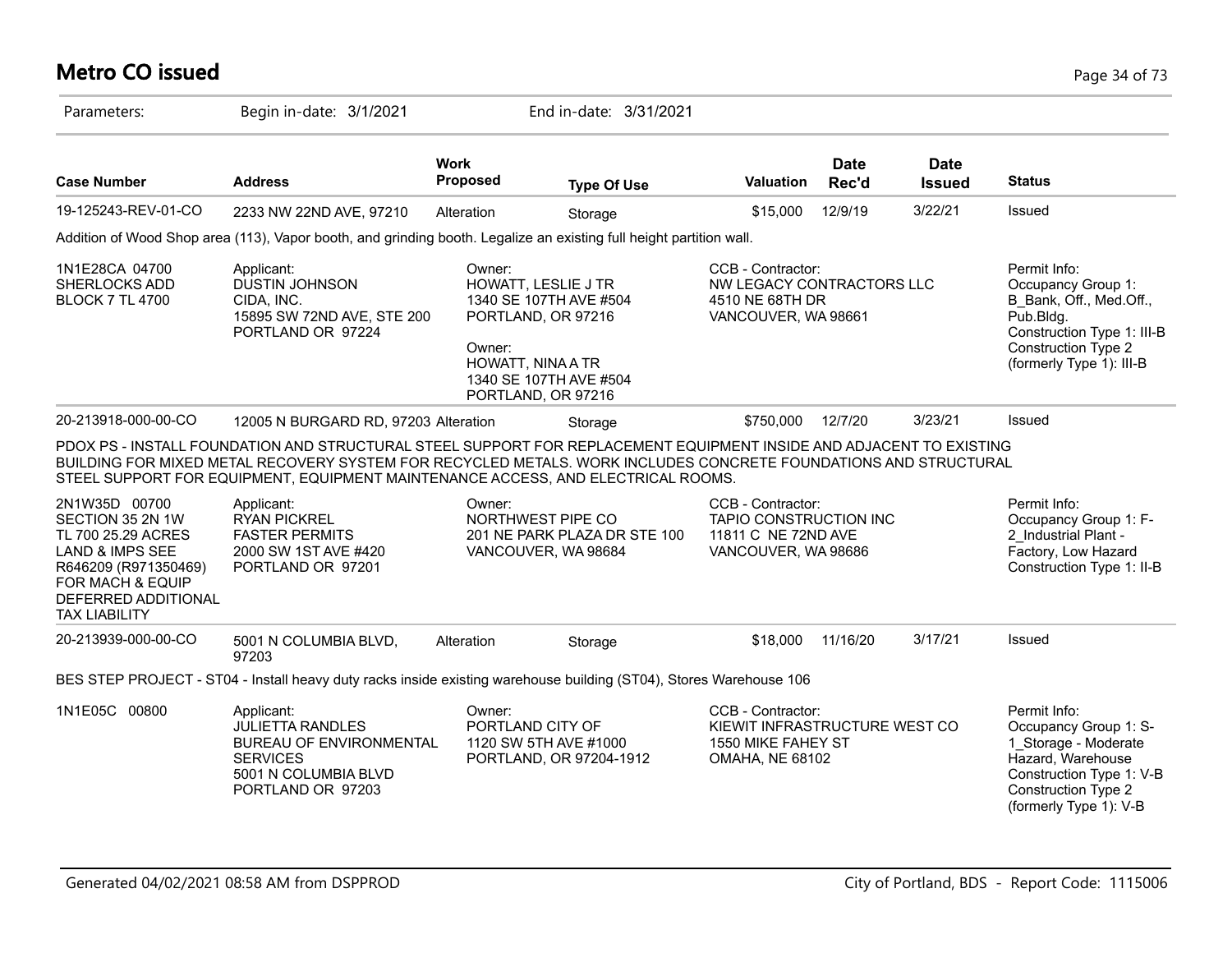# **Metro CO issued** Page 35 of 73

| Parameters:                                                                                                                                                                | Begin in-date: 3/1/2021                                                                                                                                                  |                                                                                | End in-date: 3/31/2021                                |                                                                                                                               |                      |                              |                                                                                                                                                                     |
|----------------------------------------------------------------------------------------------------------------------------------------------------------------------------|--------------------------------------------------------------------------------------------------------------------------------------------------------------------------|--------------------------------------------------------------------------------|-------------------------------------------------------|-------------------------------------------------------------------------------------------------------------------------------|----------------------|------------------------------|---------------------------------------------------------------------------------------------------------------------------------------------------------------------|
| <b>Case Number</b>                                                                                                                                                         | <b>Address</b>                                                                                                                                                           | <b>Work</b><br><b>Proposed</b>                                                 | <b>Type Of Use</b>                                    | <b>Valuation</b>                                                                                                              | <b>Date</b><br>Rec'd | <b>Date</b><br><b>Issued</b> | <b>Status</b>                                                                                                                                                       |
| 20-221207-000-00-CO                                                                                                                                                        | 6308 N MARINE DR, 97203                                                                                                                                                  | Alteration                                                                     | Storage                                               | \$34,500                                                                                                                      | 12/14/20             | 3/4/21                       | Issued                                                                                                                                                              |
|                                                                                                                                                                            | SINGLE PDF - TI FOR NEW TENANT - NO CHANGE OF OCCUPANCY - ADD HIGH PILED STORAGE TO WAREHOUSE. (THIS IS NOT A RACKING<br>PERMIT) ADD ADDITIONAL LAVATORIES TO RESTROOMS. |                                                                                |                                                       |                                                                                                                               |                      |                              |                                                                                                                                                                     |
| 2N1E30C 01300<br>RIVERGATE INDUSTRIAL<br><b>DIS</b><br>BLOCK <sub>26</sub><br>LOT 5 EXC PT IN ST<br><b>LAND &amp; IMPS SEE</b><br>R657897 (R708887881)<br>FOR MACH & EQUIP | Applicant:<br><b>TAMRA LINDSTROM</b><br>MILDRED DESIGN GROUP<br>4875 SW GRIFFITH DR, SUITE<br>300<br>BEAVERTON, OR 97005                                                 | Owner:<br>1717 MCKINNEY AVE #1900<br>DALLAS, TX 75202-1253                     | LIT INDUSTRIAL LTD PARTNERSHIP WALEN CONSTRUCTION LLC | CCB - Contractor:<br><b>PO BOX 2267</b><br>WILSONVILLE, OR 97070                                                              |                      |                              | Permit Info:<br>Occupancy Group 1: S-<br>1_Storage - Moderate<br>Hazard, Warehouse<br>Construction Type 1: III-B<br>Construction Type 2<br>(formerly Type 1): III-B |
| 20-167047-DFS-01-CO                                                                                                                                                        | 730 SW 10TH AVE, 97205                                                                                                                                                   | Alteration                                                                     | Storage                                               | \$173,000                                                                                                                     | 2/22/21              | 3/11/21                      | Issued                                                                                                                                                              |
| SINGLE PDF DFS GLAZING AND ATTACHMENT                                                                                                                                      |                                                                                                                                                                          |                                                                                |                                                       |                                                                                                                               |                      |                              |                                                                                                                                                                     |
| 1N1E34CC 09500A1<br><b>PORTLAND</b><br>BLOCK 218<br><b>LOT 1-8</b><br>SEE ALSO ACCT-3300                                                                                   | Applicant:<br>Alan Avila<br>Howard S. Wright<br>1455 NW Irving St., Suite 400<br>Portland, OR 97209                                                                      | Owner:<br>PORTLAND CITY OF<br>1120 SW 5TH AVE #1204<br>PORTLAND, OR 97204-1912 |                                                       | CCB - Contractor:<br>BALFOUR BEATTY CONSTRUCTION LLC<br>205 W DEWEY ST<br>GOLDSBORO, NC 27530                                 |                      |                              | Permit Info:<br>Occupancy Group 1: S-<br>2_Storage - Low Hazard,<br>Parking Garage<br>Construction Type 1: II-B                                                     |
| 20-214448-DFS-01-CO                                                                                                                                                        | 625 NW EVERETT ST, 97209                                                                                                                                                 | Alteration                                                                     | Storage                                               | \$12,000                                                                                                                      | 3/30/21              | 3/30/21                      | <b>Issued</b>                                                                                                                                                       |
| DFS 01- Steel Stud Framing                                                                                                                                                 |                                                                                                                                                                          |                                                                                |                                                       |                                                                                                                               |                      |                              |                                                                                                                                                                     |
| 1N1E34CB 05300<br><b>COUCHS ADD</b><br><b>BLOCK 47</b><br>E 50' OF LOT 2&3<br>POTENTIAL ADDITIONAL<br><b>TAX</b>                                                           | Applicant:<br>Nick Kurkov<br>WALSH CONSTRUCTION CO<br><b>OREGON</b><br>2905 SW 1st Ave                                                                                   | Owner:<br>250 3RD AVE N #400<br>MINNEAPOLIS, MN 55401                          | <b>EVERETT STATION LOFTS LLC</b>                      | CCB - Contractor:<br><b>TOM MITCHELL</b><br>WALSH CONSTRUCTION CO OREGON<br><b>2905 SW 1ST AVE</b><br>PORTLAND, OR 97201-4705 |                      |                              | Permit Info:<br>Occupancy Group 1: R-<br>2 Residential Multi-<br>family<br>Construction Type 1: V-A                                                                 |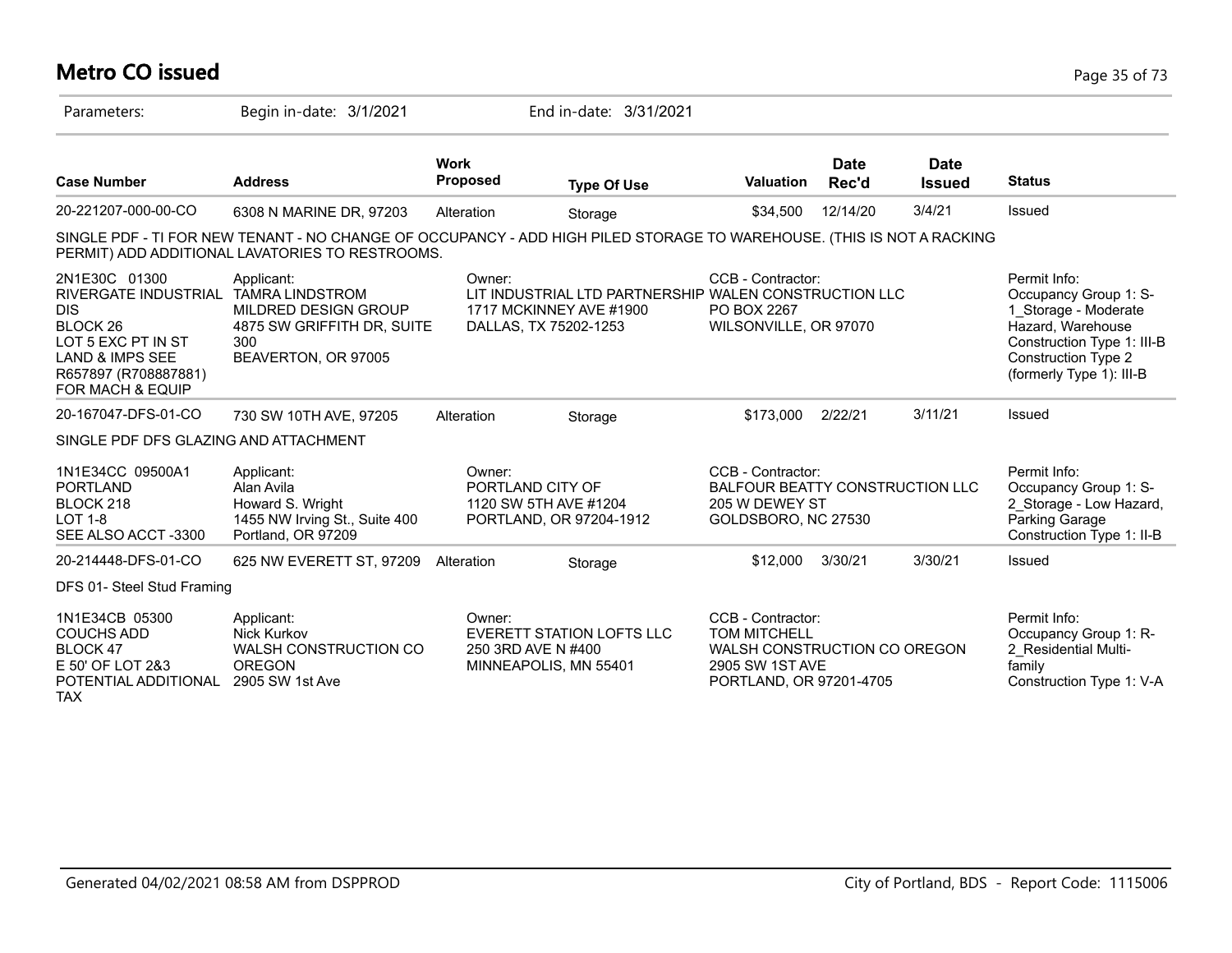# **Metro CO issued** Page 36 of 73

| Parameters:                                                                                                               | Begin in-date: 3/1/2021                                                                                                                                                                                                                                                                                                                                                                                                                                                      |                                                       | End in-date: 3/31/2021                                                    |                                                                                                                               |                      |                              |                                                                                                                                                             |
|---------------------------------------------------------------------------------------------------------------------------|------------------------------------------------------------------------------------------------------------------------------------------------------------------------------------------------------------------------------------------------------------------------------------------------------------------------------------------------------------------------------------------------------------------------------------------------------------------------------|-------------------------------------------------------|---------------------------------------------------------------------------|-------------------------------------------------------------------------------------------------------------------------------|----------------------|------------------------------|-------------------------------------------------------------------------------------------------------------------------------------------------------------|
| <b>Case Number</b>                                                                                                        | <b>Address</b>                                                                                                                                                                                                                                                                                                                                                                                                                                                               | <b>Work</b><br><b>Proposed</b>                        | <b>Type Of Use</b>                                                        | <b>Valuation</b>                                                                                                              | <b>Date</b><br>Rec'd | <b>Date</b><br><b>Issued</b> | <b>Status</b>                                                                                                                                               |
| 21-017103-000-00-CO                                                                                                       | 2901 NW FRONT AVE, 97210 Alteration                                                                                                                                                                                                                                                                                                                                                                                                                                          |                                                       | Storage                                                                   | \$10,800                                                                                                                      | 3/11/21              | 3/11/21                      | Issued                                                                                                                                                      |
|                                                                                                                           | SINGLE PDF - INSTALL NEW STOREFRONT ENTRANCE IN PLACE OF EXISTING OVERHEAD DOOR FOR WHOLESALE/STORAGE/DISTRIBUTION<br>TENANT. PROVIDE NEW INTERIOR WINDOW BETWEEN OFFICE AND WHOLESALE AREAS.                                                                                                                                                                                                                                                                                |                                                       |                                                                           |                                                                                                                               |                      |                              |                                                                                                                                                             |
| 1N1E28BD 00900<br>SECTION 28 1N 1E<br>TL 900 1.89 ACRES                                                                   | Applicant:<br><b>DANIEL YOUNG</b><br><b>OREGON BUSINESS</b><br><b>ARCHITECTURE</b><br>PO BOX 80301<br>PORTLAND, OR 97280                                                                                                                                                                                                                                                                                                                                                     | Owner:<br><b>LLC</b>                                  | OSERAN INVESTMENT COMPANY<br>2455 NW MARSHALL ST #4<br>PORTLAND, OR 97210 | CCB - Contractor:<br><b>ALAN VOLM</b><br>PACIFIC CREST STRUCTURES INC<br>17750 SW UPPER BOONES FRY RD 190<br>DURHAM, OR 97224 |                      |                              | Permit Info:<br>Occupancy Group 1:<br>B Bank, Off., Med.Off.,<br>Pub.Bldg.<br>Construction Type 1: III-B<br>Construction Type 2<br>(formerly Type 1): III-B |
| 20-226255-000-00-CO                                                                                                       | 749 SW GAINES RD, 97239                                                                                                                                                                                                                                                                                                                                                                                                                                                      | Alteration                                            | Utility                                                                   | \$120,000                                                                                                                     | 12/22/20             | 3/18/21                      | Issued                                                                                                                                                      |
|                                                                                                                           | SINGLE PDF - PERSONAL WIRELESS SERVICE FACILITY - WIRELESS ROOFTOP - APPLICATION #3 - SWAP (4) ANTENNAS, SWAP (4) RRHS, ADD (4)<br>RRHS, REMOVE (1) FIBER JUNCTION BOX, REMOVE EXISTING TMAS AND DIPLEXERS, REMOVE EXISTING DC2 AND FIBER CABLING. INSTALL<br>NEW UNISTRUT FRAME TO MECHANICAL PENTHOUSE FOR RRHS SEE SHEETS A-11 AND A-12 FOR DETAILS. IN EQUIPMENT ROOM INSTALL (1)<br>DC12 IN EXISTING RACK, REMOVE (1) 24V POWER PLANT, INSTALL (1) NETSURE POWER PLANT. |                                                       |                                                                           |                                                                                                                               |                      |                              |                                                                                                                                                             |
| 1S1E09 01400<br>SECTION 09 1S 1E<br>TL 1400 8.23 ACRES                                                                    | Applicant:<br><b>COURTNEE GOMEZ</b><br><b>SMARTLINK</b><br>3612 SE 168TH AVE<br>VANCOUVER, WA 98683                                                                                                                                                                                                                                                                                                                                                                          | Owner:<br><b>HIGHER EDUCATION</b><br>1633 SW PARK AVE | OREGON STATE OF BOARD OF<br>PORTLAND, OR 97201-3218                       | CCB - Contractor:<br>Sen Galindo<br>LEGACY WIRELESS SERVICES INC<br>15580 SE FOR MOR CT<br>CLACKAMAS, OR 97015                |                      |                              |                                                                                                                                                             |
| 20-221993-000-00-CO                                                                                                       | 314 NW 5TH AVE, 97209                                                                                                                                                                                                                                                                                                                                                                                                                                                        | Alteration                                            | Utility                                                                   | \$20,000                                                                                                                      | 12/10/20             | 3/25/21                      | Issued                                                                                                                                                      |
|                                                                                                                           | SINGLE PDF - PERSONAL WIRELESS SERVICE FACILITY - APPLICATION #3 - WIRELESS ROOFTOP - REPLACE 6 ANTENNAS, REPLACE 6 RRUS,<br>REMOVE 3 TMAS, INSTALL 9 FIBER JUMPERS, REMOVE COAX CABLES, REMOVE 1 CABINET, REMOVE 1 EQUIPMENT RACK, INSTALL ONE 19-INCH<br>EQUIPMENT RACK AND ONE 23-INCH EQUIPMENT RACK.                                                                                                                                                                    |                                                       |                                                                           |                                                                                                                               |                      |                              |                                                                                                                                                             |
| 1N1E34CA 03000<br><b>COUCHS ADD</b><br><b>BLOCK 35</b><br>LOT 2&3<br>POTENTIAL ADDITIONAL REDMOND, OR 97756<br><b>TAX</b> | Applicant:<br><b>ANNIE WYMER</b><br><b>T-MOBILE WEST LLC</b><br>1890 MURRELET DR                                                                                                                                                                                                                                                                                                                                                                                             | Owner:                                                | 5TH AVE COMMONS LLC ET AL<br>333 NW 9TH AVE #1504<br>PORTLAND, OR 97209   | CCB - Contractor:<br>Sen Galindo<br>LEGACY WIRELESS SERVICES INC<br>15580 SE FOR MOR CT<br>CLACKAMAS, OR 97015                |                      |                              |                                                                                                                                                             |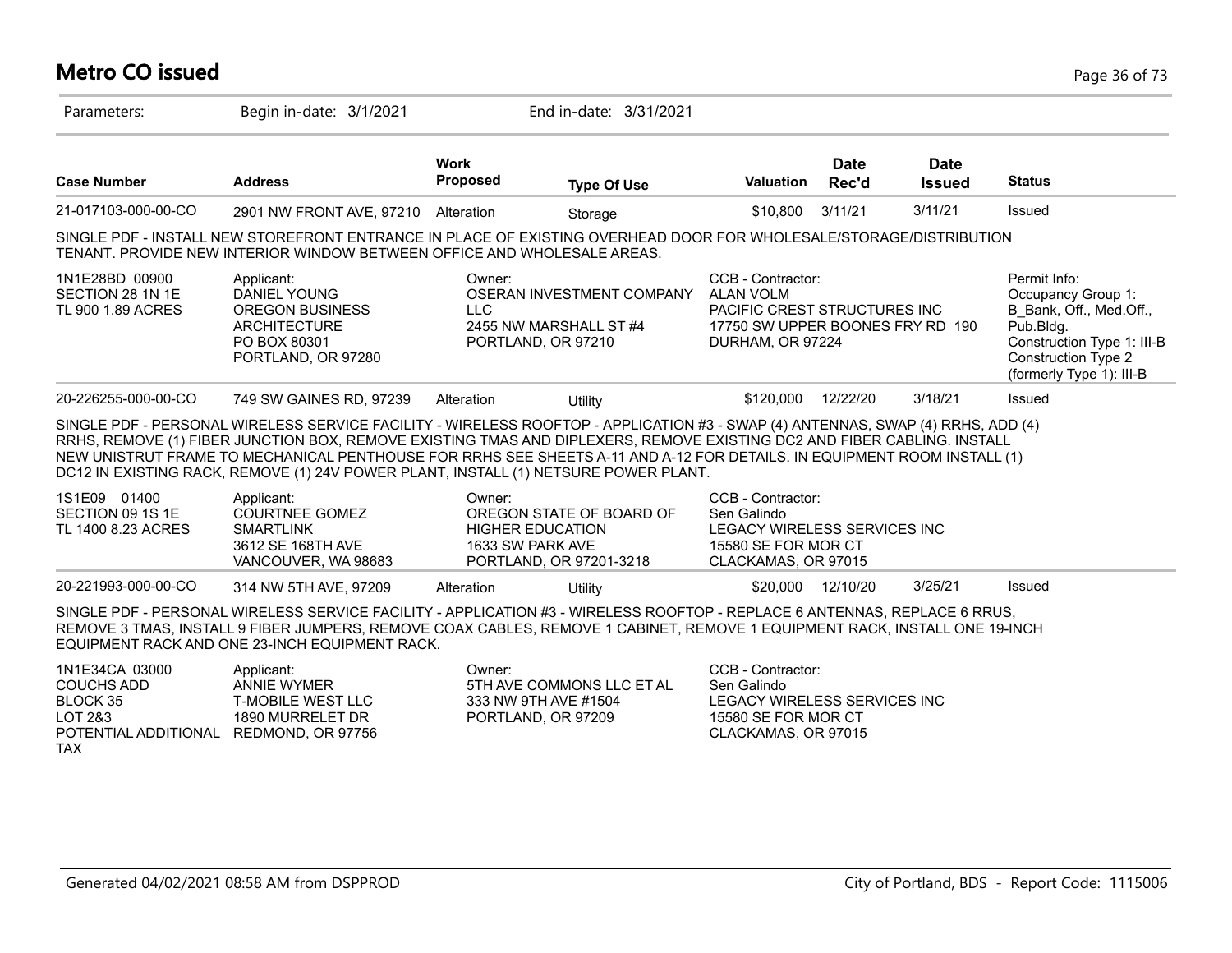# **Metro CO issued** Page 37 of 73

| Parameters:                                                                                                                            | Begin in-date: 3/1/2021                                                                                                                                                                                                                                                                                                                                                                                                                                                                                                                                                            |                                                                                                         | End in-date: 3/31/2021                                                                 |                                                                                                                    |                      |                              |               |
|----------------------------------------------------------------------------------------------------------------------------------------|------------------------------------------------------------------------------------------------------------------------------------------------------------------------------------------------------------------------------------------------------------------------------------------------------------------------------------------------------------------------------------------------------------------------------------------------------------------------------------------------------------------------------------------------------------------------------------|---------------------------------------------------------------------------------------------------------|----------------------------------------------------------------------------------------|--------------------------------------------------------------------------------------------------------------------|----------------------|------------------------------|---------------|
| <b>Case Number</b>                                                                                                                     | <b>Address</b>                                                                                                                                                                                                                                                                                                                                                                                                                                                                                                                                                                     | <b>Work</b><br>Proposed                                                                                 | <b>Type Of Use</b>                                                                     | Valuation                                                                                                          | <b>Date</b><br>Rec'd | <b>Date</b><br><b>Issued</b> | <b>Status</b> |
| 20-216554-000-00-CO                                                                                                                    | NE BRYANT ST, 97218                                                                                                                                                                                                                                                                                                                                                                                                                                                                                                                                                                | Alteration                                                                                              | Utility                                                                                | \$24,000                                                                                                           | 11/18/20             | 3/3/21                       | Issued        |
|                                                                                                                                        | SINGLE PDF - PERSONAL WIRELESS SERVICE FACILITY - WIRELESS TOWER - APPLICATION #3: REPLACE 6 ANTENNAS, REPLACE 6 RADIOS,<br>RELOCATE 3 RADIOS TO TOWER FROM GROUND, REMOVE 9 DIPLEXERS. REPLACE MOUNT. INSTALL 4 HYBRID CABLES WITH 2 PENDANT AND J-<br>BOX. GROUND: REMOVE 8 RRUS. REPLACE 2 CABINETS. REINSTALL AND UPGRADE EQUIPMENT IN CABINETS AND IN COMPOUND.                                                                                                                                                                                                               |                                                                                                         |                                                                                        |                                                                                                                    |                      |                              |               |
| 1N2E18AA 00300<br>SECTION 18 1N 2E<br>TL 300 1.01 ACRES                                                                                | Applicant:<br>AMELIA MECKLER<br><b>CROWN CASTLE</b><br>PORTLAND OR<br><b>USA</b>                                                                                                                                                                                                                                                                                                                                                                                                                                                                                                   | Owner:<br>HARRIMAN, RONALD W TR<br>P O BOX 461<br>TROUTDALE, OR 97060                                   |                                                                                        | CCB - Contractor:<br>BLUESTREAM PROFESSIONAL<br><b>SERVICES LLC</b><br>3305 HIGHWAY 60 WEST<br>FARIBAULT, MN 55021 |                      |                              |               |
| 20-224923-000-00-CO                                                                                                                    | 5516 SW BARNES RD, 97221 Alteration                                                                                                                                                                                                                                                                                                                                                                                                                                                                                                                                                |                                                                                                         | Utility                                                                                | \$15,000                                                                                                           | 12/17/20             | 3/25/21                      | Issued        |
|                                                                                                                                        | SINGLE PDF - PERSONAL WIRELESS SERVICE FACILITY - WIRELESS TOWER - APPLICATION #3 - MODIFICATION TO ANTENNA ARRAY: REMOVE (1)<br>ET-X-UW-68-14-65-18-IR-AT-RA ANTENNA & REPLACE W/ (1) COMMSCOPE-NNHH-65B-R4 ANTENNA. REMOVE (1) 742-264 ANTENNA & (1)<br>RRH2X40W 7L RRH & (1) TMA. RELOCATE (1) 742-264 ANTENNA & (1) TMA. INSTALL (1) COMMSCOPE-NNH-65B-R4 ANTENNA, (1) AIRSCALE RRH<br>4T4R B12/14 320W AHLBA RRUS & (1) AIRSCALE RRH 4T4R B5 160W AHCA RRUS. MODIFICATION TO EQUIPMENT ENCLOSURE: INSTALL 5G<br>GROWTH KITIN (E) FSM4 WITH (1) ASIK & (1) ABIL IN SUBRACK C2. |                                                                                                         |                                                                                        |                                                                                                                    |                      |                              |               |
| 1S1E06 00500<br>SECTION 06 1S 1E<br>TL 500 21.81 ACRES SEE SMARTLINK GROUP<br><b>SUB R326926</b><br>(R991060851)                       | Applicant:<br><b>BRYSON BURGHARDT</b><br>11232 120TH AVE NE, SUITE 204<br>KIRKLAND, WA 98033                                                                                                                                                                                                                                                                                                                                                                                                                                                                                       | Owner:<br>IRVING, TX 75062                                                                              | NEXSTAR BROADCASTING INC<br>545 E JOHN CARPENTER FWY #700 LEGACY WIRELESS SERVICES INC | CCB - Contractor:<br>Sen Galindo<br>15580 SE FOR MOR CT<br>CLACKAMAS, OR 97015                                     |                      |                              |               |
| 20-226361-000-00-CO                                                                                                                    | 1800 SW 6TH AVE, 97201                                                                                                                                                                                                                                                                                                                                                                                                                                                                                                                                                             | Alteration                                                                                              | Utility                                                                                | \$25,000                                                                                                           | 12/28/20             | 3/16/21                      | Issued        |
| <b>GROWTH KIT.</b>                                                                                                                     | SINGLE PDF - PERSONAL WIRELESS SERVICE FACILITY - WIRELESS ROOFTOP - APPLICATION #3 - REMOVE (6) ANTENNAS, REMOVE (3) RRUS.<br>INSTALL (6) ANTENNAS, (6) RRUS. IN EQUIPMENT ENCLOSURE: ADD NEW HEX DOOR TO EXISTING FLEX CABINET, (4) RECTIFIERS, AND (1) 5G                                                                                                                                                                                                                                                                                                                       |                                                                                                         |                                                                                        |                                                                                                                    |                      |                              |               |
| 1S1E04DA 90000<br>PSU ACADEMIC AND<br>STUDENT RECREATION<br><b>CENTER</b><br>A CONDOMINIUM<br><b>GENERAL COMMON</b><br><b>ELEMENTS</b> | Applicant:<br><b>COURTNEE GOMEZ</b><br><b>SMARTLINK</b><br>3612 SE 168TH AVE<br>VANCOUVER, WA 98683                                                                                                                                                                                                                                                                                                                                                                                                                                                                                | Owner:<br>OF PORTLAND STUDENT<br><b>RECREATION CTR</b><br>1600 SW 4TH AVE STE 515<br>PORTLAND, OR 97201 | A CONDO OWNERS' ASSOCIATION D & R COMMUNICATIONS INC                                   | CCB - Contractor:<br>80 SW CHEHALIS AVE<br>CHEHALIS, WA 98532                                                      |                      |                              |               |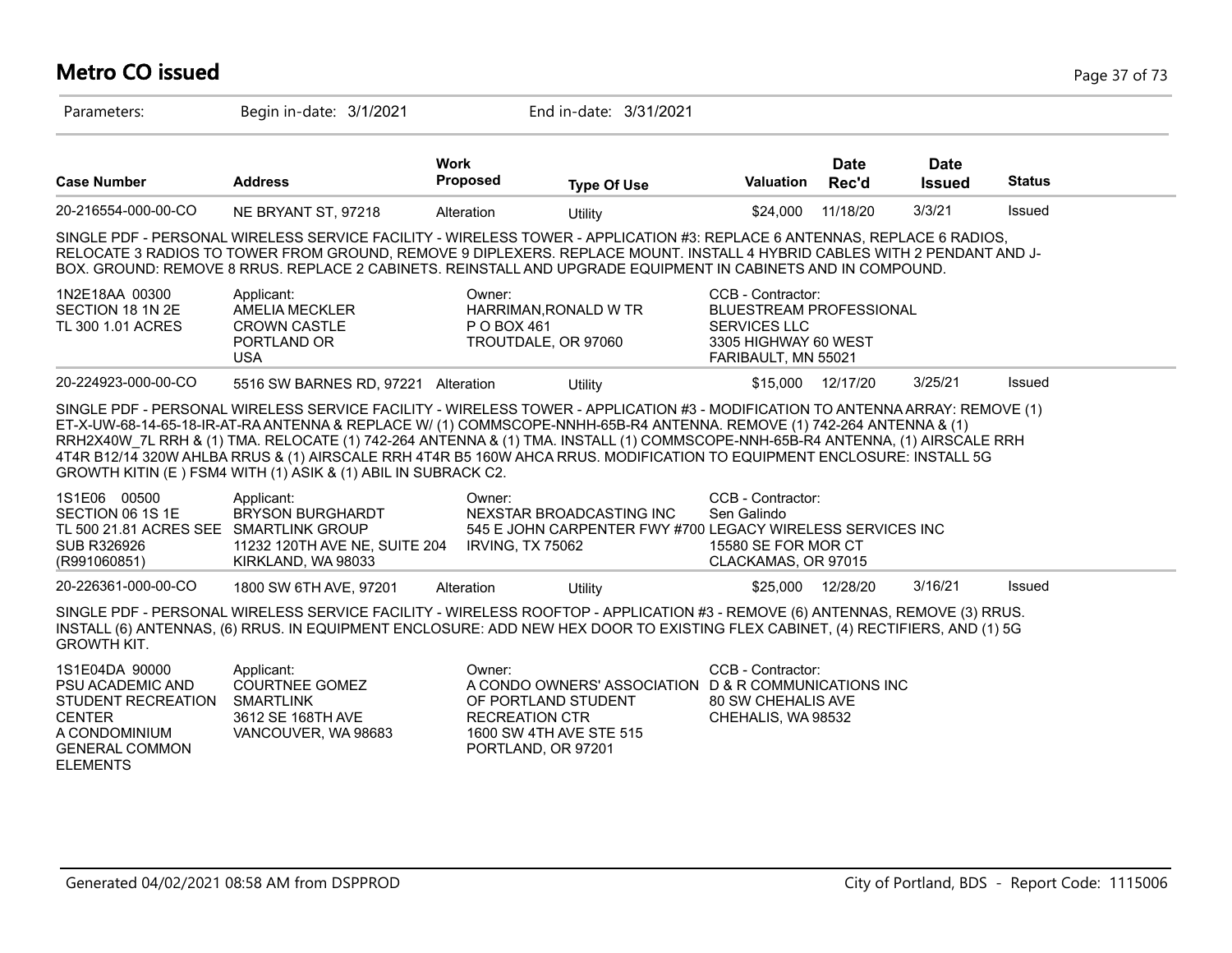# **Metro CO issued** Page 38 of 73

| Parameters:                                                                                                                     | Begin in-date: 3/1/2021                                                                                                                                                                                                                                                                                                                                |                         | End in-date: 3/31/2021                                                    |                                                                                                                                     |                      |                              |               |
|---------------------------------------------------------------------------------------------------------------------------------|--------------------------------------------------------------------------------------------------------------------------------------------------------------------------------------------------------------------------------------------------------------------------------------------------------------------------------------------------------|-------------------------|---------------------------------------------------------------------------|-------------------------------------------------------------------------------------------------------------------------------------|----------------------|------------------------------|---------------|
| <b>Case Number</b>                                                                                                              | <b>Address</b>                                                                                                                                                                                                                                                                                                                                         | <b>Work</b><br>Proposed | <b>Type Of Use</b>                                                        | <b>Valuation</b>                                                                                                                    | <b>Date</b><br>Rec'd | <b>Date</b><br><b>Issued</b> | <b>Status</b> |
| 20-225238-000-00-CO                                                                                                             | 5100 SE HARNEY DR, 97206 Alteration                                                                                                                                                                                                                                                                                                                    |                         | Utility                                                                   | \$20,000                                                                                                                            | 12/22/20             | 3/4/21                       | Issued        |
|                                                                                                                                 | SINGLE PDF - PERSONAL WIRELESS SERVICE FACILITY - WIRELESS TOWER - APPLICATION #3 - REMOVE (3) PANEL ANTENNAS & (1) COVP (1)<br>COAX CABLE & (1) HYBRID CABLEĐu183. INSTALL (1) MOUNT REINFORCEMENT KIT (3) FFHH-65C-R3 PANEL ANTENNAS ĐU183. INSTALL (3) AHLOA<br>RRU'S(1) HCS 2.0 PENDANT STYLE HYBRID CABLE Du183. INSTALL (1) HCS 2.0 JUNCTION BOX |                         |                                                                           |                                                                                                                                     |                      |                              |               |
| 1S2E19 00100<br>SECTION 19 1S 2E<br>TL 100 5.90 ACRES<br>LAND & IMPS SEE<br>R336246 (R992191881)<br><b>FOR MACH &amp; EQUIP</b> | Applicant:<br><b>VINH DINH</b><br><b>INFINIGY</b><br>50 116TH AVE STE210<br>BELLEVUE, WA 98004                                                                                                                                                                                                                                                         | Owner:<br>K COMPANY LLC | 5200 SE HARNEY DR<br>PORTLAND, OR 97206-0837                              | CCB - Contractor:<br>MASTEC NETWORK SOLUTIONS LLC<br>806 S DOUGLAS RD 11TH FLOOR ATTN<br><b>JOY DAVIS</b><br>CORAL GABLES, FL 33134 |                      |                              |               |
| 21-006720-000-00-CO                                                                                                             | 5415 SW WESTGATE DR,<br>97221                                                                                                                                                                                                                                                                                                                          | Alteration              | Utility                                                                   | \$15,000                                                                                                                            | 1/25/21              | 3/11/21                      | Issued        |
|                                                                                                                                 | SINGLE PDF - PERSONAL WIRELESS SERVICE FACILITY - WIRELESS ROOFTOP - APPLICATION #3 - REMOVE: (3) RRUS. RELOCATE (3) ANTENNAS<br>IN ALPHA SECTOR. INSTALL (3) RRUS, AND (3) DIPLEXERS.                                                                                                                                                                 |                         |                                                                           |                                                                                                                                     |                      |                              |               |
| 1S1E06DB 03500<br>SECTION 06 1S 1E<br>TL 3500 0.91 ACRES                                                                        | Applicant:<br><b>COURTNEE GOMEZ</b><br><b>SMARTLINK</b><br>3612 SE 168TH AVE<br>VANCOUVER, WA 98683                                                                                                                                                                                                                                                    | Owner:<br>LIFEWORKS NW  | 14600 NW CORNELL RD<br>PORTLAND, OR 97229-5442                            | CCB - Contractor:<br>Sen Galindo<br>LEGACY WIRELESS SERVICES INC<br>15580 SE FOR MOR CT<br>CLACKAMAS, OR 97015                      |                      |                              |               |
| 19-124061-REV-01-CO                                                                                                             | 4023 SE 112TH AVE, 97266                                                                                                                                                                                                                                                                                                                               | Alteration              | Utility                                                                   | \$25,000 2/12/21                                                                                                                    |                      | 3/15/21                      | Issued        |
|                                                                                                                                 | SINGLE PDF - VALUE ADDED REVISION TO UPGRADE TO PLAYGROUND AND EQUIPMENT                                                                                                                                                                                                                                                                               |                         |                                                                           |                                                                                                                                     |                      |                              |               |
| 1S2E10CD 00300<br>D & O LITTLE HMS SUB 4<br>LOT 1 TL 300<br><b>LAND ONLY SEE</b><br>R702710 (R202800311)<br><b>FOR IMPS</b>     | Applicant:<br><b>JORDON WYATT</b><br><b>FORENSIC BUILDING</b><br><b>CONSULTANTS</b><br>15 82ND DR, SUITE 10<br>GLADSTONE, OR 97027                                                                                                                                                                                                                     | Owner:<br>135 SW ASH ST | <b>HOUSING AUTHORITY OF</b><br>PORTLAND OREGON<br>PORTLAND, OR 97204-3540 |                                                                                                                                     |                      |                              |               |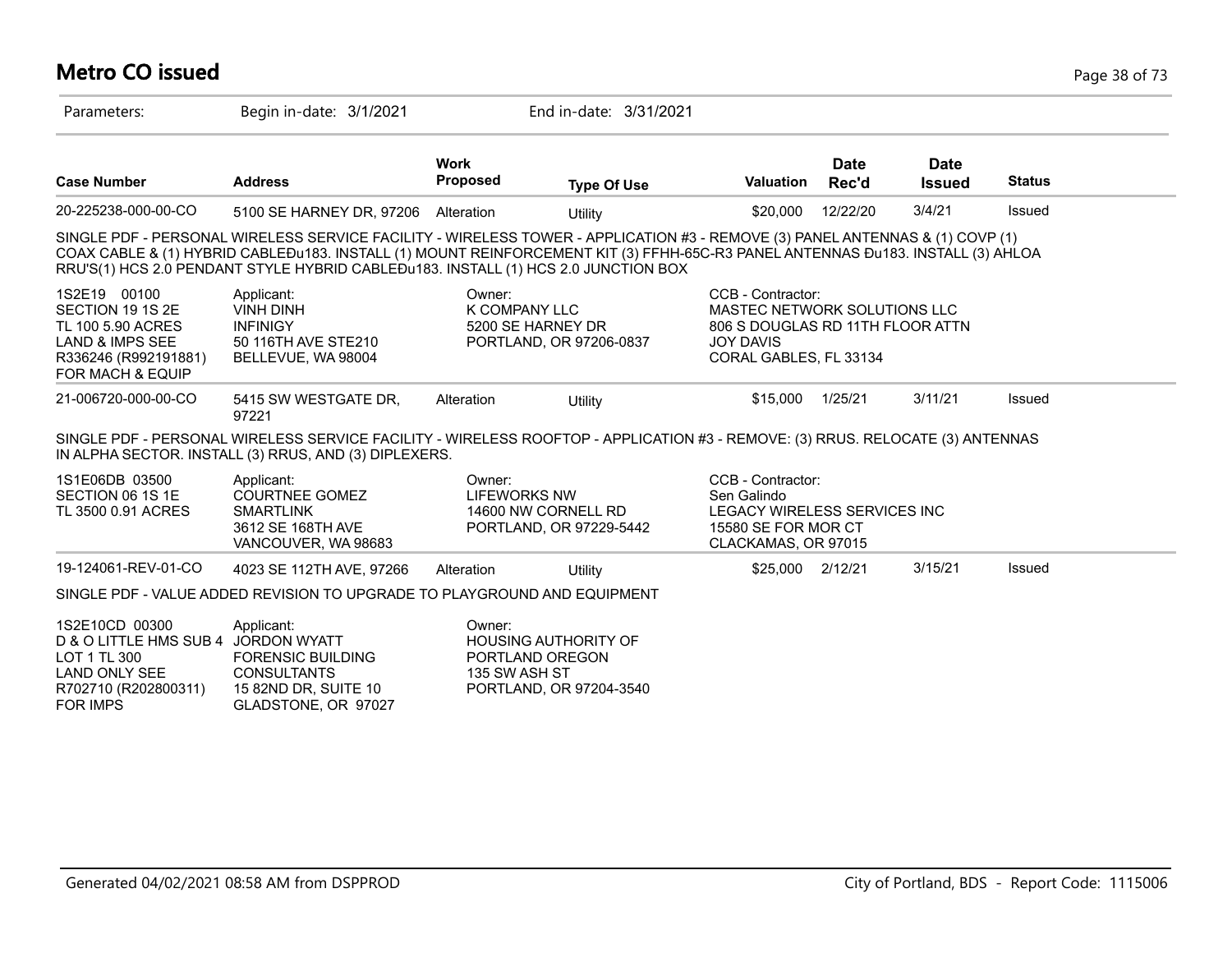#### **Metro CO issued** Page 39 of 73 Parameters: Begin in-date: 3/1/2021 End in-date: 3/31/2021 **Work Case Number Address Proposed Type Of Use Valuation Status Date Rec'd Date Issued** 21-006108-000-00-CO 4416 SE WOODSTOCK BLVD, 97206 Alteration Utility \$50,000 1/21/21 3/1/21 Issued SINGLE PDF - PERSONAL WIRELESS SERVICE FACILITY - WIRELESS ROOFTOP - APPLICATION #3 - ADDING 5G NETWORK COMPRISED OF: REMOVE AND REPLACE (6) EXISTING ANTENNAS, REMOVING AND REPLACING (3) EXISTING RRHS, ADDING (3) RRH UNITS, UPGRADE SURGE PROTECTING WITH (2) NEW DC9 SQUIDS TO HANDLE NEW RRHS, AND INSTALLING (1) NEW RECTIFIER AND CONVERTER SHELF IN EXISTING **CARINET** 1S2E18CC 14600 **WOODSTOCK** BLOCK 21 E 1/2 OF LOT 4 CCB - Contractor: Sen Galindo LEGACY WIRELESS SERVICES INC 15580 SE FOR MOR CT CLACKAMAS, OR 97015 Owner: HARRY HANNA 10001 SE SUNNYSIDE RD #200 CLACKAMAS, OR 97015-9739 Applicant: LEAH STOUT SMARTLINK 11232 120TH AVE NE, SUITE 204 KIRKLAND, WA 98033 16-139473-DFS-10-CO SW JEFFERSON ST, 97201 Alteration Utility 16-139473-DFS-10-CO SW JEFFERSON ST, 97201 Alteration Wash Park Res 3 & Gate House 3 - DFS-10 - Guardrails, handrails, sump rails, ladders 1N1E33C 00300 SECTION 33 1N 1E TL 300 20.71 ACRES Permit Info: Occupancy Group 1: F-1\_Industrial Plant - Factory, Mod.Hazard Construction Type 1: I-A CCB - Contractor: HOFFMAN CONSTRUCTION COMPANY OF OREGON 805 SW BROADWAY SUITE 2100 PORTLAND, OR 97205 Owner: PORTLAND CITY OF 1120 SW 5TH AVE #405 PORTLAND, OR 97204-1912 Applicant: BRAD MEYER CARR CONSTRUCTION 2718 S WATER AVE PORTLAND OR 97201 21-007626-000-00-CO 10351 NW THOMPSON RD, 97229 Alteration Utility \$25,000 1/27/21 3/23/21 Issued SINGLE PDF - PERSONAL WIRELESS SERVICE FACILITY - WIRELESS TOWER - APPLICATION #3 - REMOVE: (6) ANTENNAS, (3) RRUS, AND (1) DC6 SQUID. INSTALL: (6) ANTENNAS, (4) RRUS, (1) DC9 SQUID. ROTATE BETA AND GAMMA SECTOR FRAMES TO ALLEVIATE SKEWING. 1N1W26BB 02600

| 1N1W26BB 02600     | Applicant:          | Owner:                      | CCB - Contractor:   |
|--------------------|---------------------|-----------------------------|---------------------|
| SECTION 26 1N 1W   | COURTNEE GOMEZ      | BEAVERTON SCHOOL DIST NO 48 | <b>ERICSSON INC</b> |
| TL 2600 3.44 ACRES | <b>SMARTLINK</b>    | 16550 SW MERLO RD           | 6300 LEGACY DR      |
|                    | 3612 SE 168TH AVE   | BEAVERTON, OR 97006-5152    | PLANO. TX 45024     |
|                    | VANCOUVER, WA 98683 |                             |                     |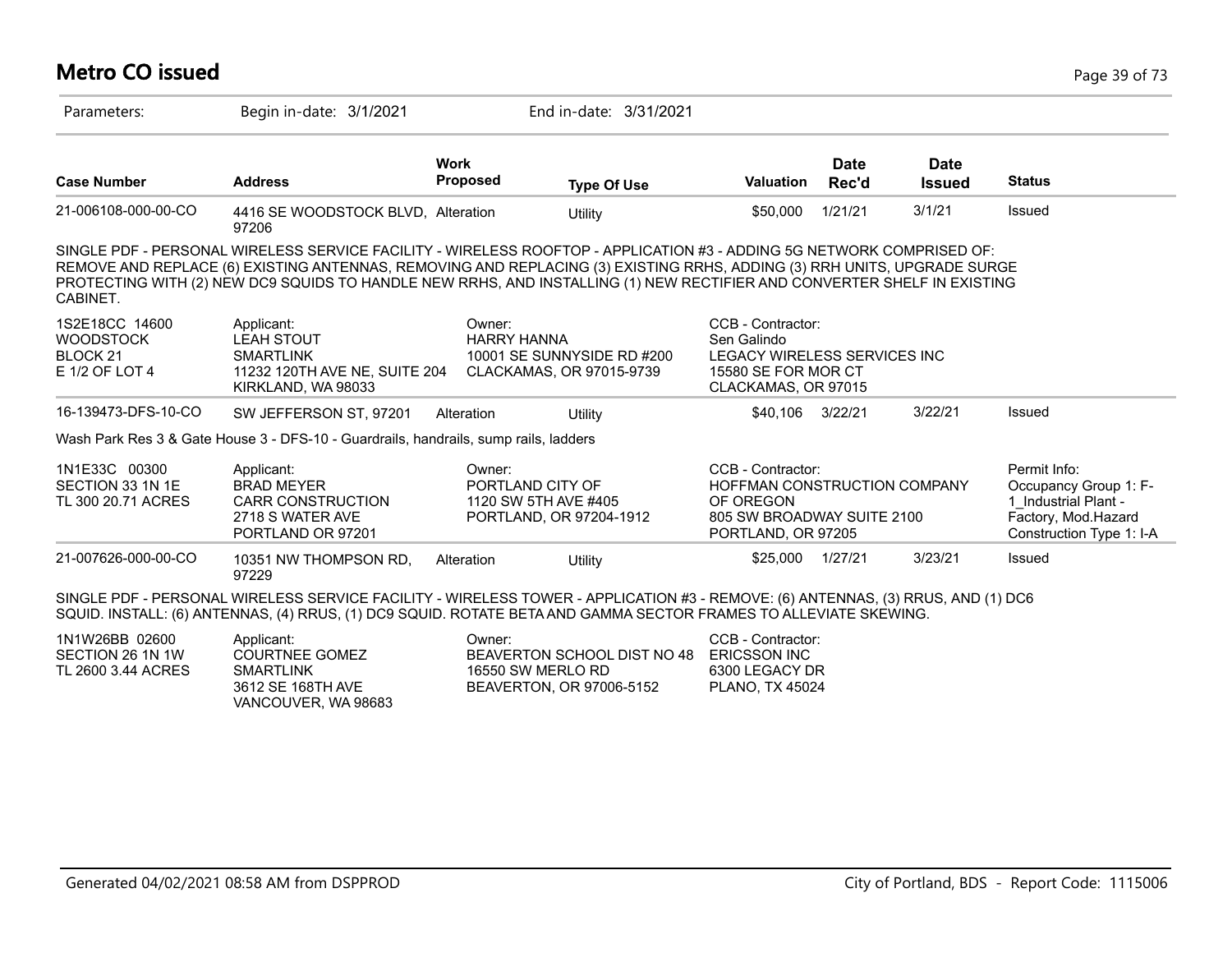#### **Metro CO issued** Page 40 of 73 Parameters: Begin in-date: 3/1/2021 End in-date: 3/31/2021 **Work Case Number Address Proposed Type Of Use Valuation Status Date Rec'd Date Issued** 21-010134-000-00-CO 6615 NE M L KING BLVD, 97211 Alteration Utility \$40,000 2/2/21 3/19/21 Issued SINGLE PDF - PERSONAL WIRELESS SERVICE FACILITY - WIRELESS ROOFTOP - APPLICATION #3 - SWAP (3) EXISTING RADIOS FOR (3) NEW RADIOS, INSTALL (1) NEW RECTIFIER IN EXISTING DC POWER PLANT, INSTALL (1) NEW BATTERY CABINET AND (1) 48V BATTERY STRING. INSTALL (1) NEW THERMO HEX DOOR ON EXISTING PURCELL CABINET, INSTALL (1) 5G GROWTH KIT WITH (1) ASIK AND (1) ABL IN EXISTING **SUBRACK.** 1N1E15AD 11500 BEVERLY BLOCK 1 LOT 5&6 TL 11500 CCB - Contractor: Patrick Rynearson CAPSTONE SOLUTIONS INC 8195 166TH AVE NE, SUITE 100 REDMOND, WA 98052 Owner: PORTLAND COMMUNITY NEW CINGULAR WIRELESS PCS, REINVESTMENT INITIATIVES INC 6329 NE M L KING BLVD PORTLAND, OR 97211-3029 Applicant: NICHOLE GARCIA LLC 11232 120TH AVE NE SUITE 204 KIRKLAND, WA 98033 21-007314-000-00-CO 4836 SE POWELL BLVD, 97206 Alteration Utility \$15,000 1/25/21 3/29/21 Issued SINGLE PDF - PERSONAL WIRELESS SERVICE FACILITY - WIRELESS TOWER - APPLICATION #3 - TOWER: REPLACE (3) ANTENNAS. REMOVE (3) AMPLIFIERS. ADD (3) RADIOS AND A DC TRUNK. GROUND: REPLACE (1) SUPPORT CABINET ON EXISTING H-FRAME. ADD EQUIPMENT INTO EXISTING POWER CABINET. 1S2E07CA 09900 SECTION 07 1S 2E TL 9900 1.48 ACRES CCB - Contractor: Dean Ritter ELECTRIC TECH CONSTRUCTION INC 1910 MARK COURT STE 130 CONCORD, CA 94520 Owner: NWSS-POWELL STORAGE LLC 5005 MEADOWS RD #420 LAKE OSWEGO, OR 97035 Applicant: ZACH PHILLIPS CROWN CASTLE 5111 N BOWDOIN ST PORTLAND, OR 97203 21-017867-000-00-CO 6500 S MACADAM AVE, 97239 Alteration Utility \$20,000 2/24/21 3/23/21 Issued SINGLE PDF - PERSONAL WIRELESS SERVICE FACILITY - WIRELESS ROOFTOP - APPLICATION #3 - REMOVE: (3) ANTENNAS, (6) TMAS. INSTALL: (3) ANTENNAS, (3) RRHS. REMOVE (1) COMPACT CABINET. INSTALL (1) 5G GROWTH KIT. 1S1E15DC 00400 SOUTHERN PORTLAND BLOCK 6 LOT 9-18 TL 400 CCB - Contractor: Patrick Rynearson CAPSTONE SOLUTIONS INC 8195 166TH AVE NE, SUITE 100 REDMOND, WA 98052 Owner: WESTON INVESTMENT CO LLC 2154 NE BROADWAY #200 PORTLAND, OR 97232-1561 Applicant: COURTNEE GOMEZ SMARTLINK 3612 SE 168TH AVE VANCOUVER, WA 98683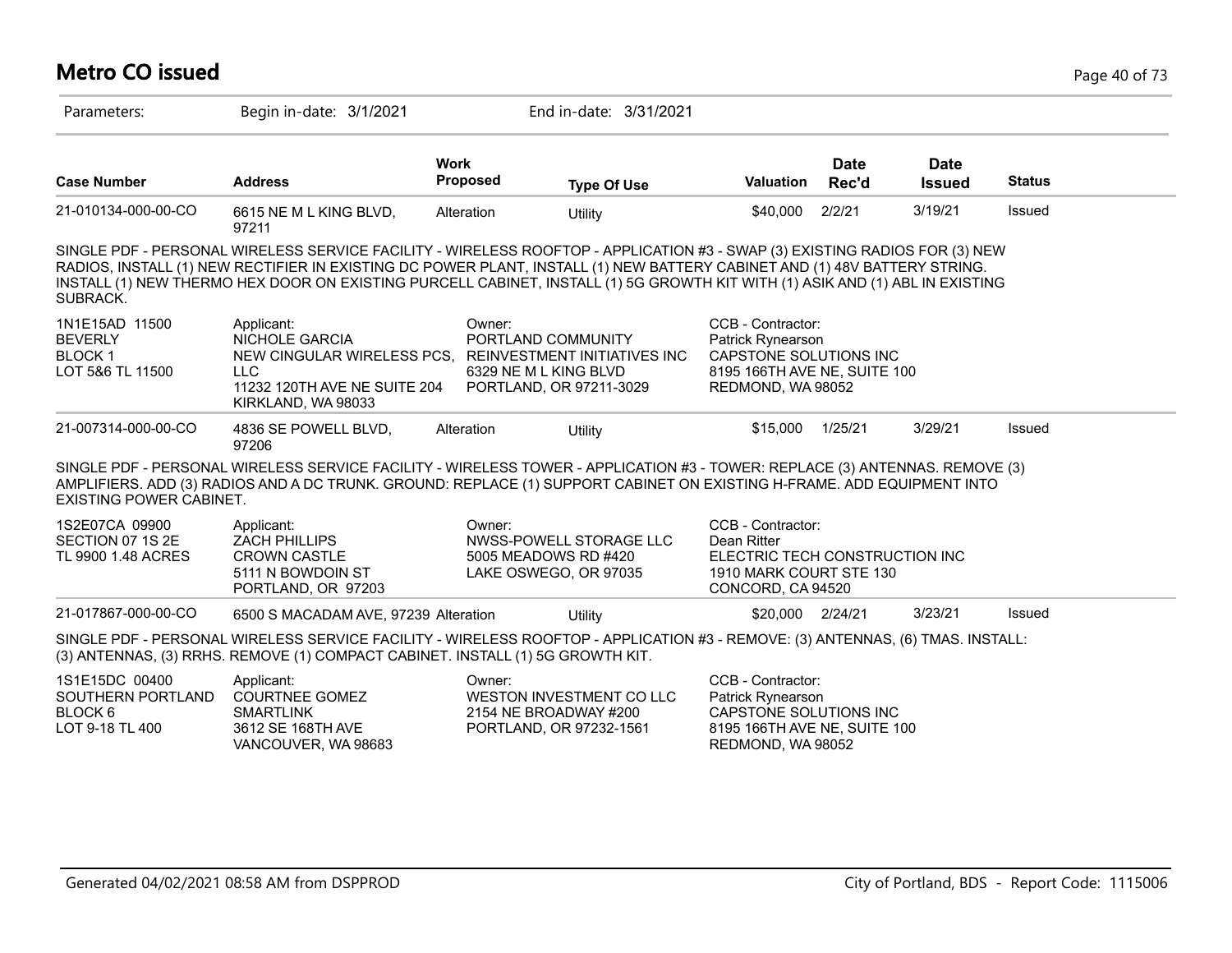# **Metro CO issued** Page 41 of 73

| Parameters:                                                                                                                                   | Begin in-date: 3/1/2021                                                                                                                                                                                                                                   |                                                                        | End in-date: 3/31/2021                            |                                                                                                                                                       |                      |                              |                                                                         |
|-----------------------------------------------------------------------------------------------------------------------------------------------|-----------------------------------------------------------------------------------------------------------------------------------------------------------------------------------------------------------------------------------------------------------|------------------------------------------------------------------------|---------------------------------------------------|-------------------------------------------------------------------------------------------------------------------------------------------------------|----------------------|------------------------------|-------------------------------------------------------------------------|
| <b>Case Number</b>                                                                                                                            | <b>Address</b>                                                                                                                                                                                                                                            | <b>Work</b><br>Proposed                                                | <b>Type Of Use</b>                                | <b>Valuation</b>                                                                                                                                      | <b>Date</b><br>Rec'd | <b>Date</b><br><b>Issued</b> | <b>Status</b>                                                           |
| 21-007369-000-00-CO                                                                                                                           | 126 SW 2ND AVE, 97204                                                                                                                                                                                                                                     | Alteration                                                             | Utility                                           | \$30,000                                                                                                                                              | 1/29/21              | 3/23/21                      | Issued                                                                  |
|                                                                                                                                               | SINGLE PDF - PERSONAL WIRELESS SERVICE FACILITY - WIRELESS ROOFTOP - APPLICATION #3 - REMOVE: (9) ANTENNAS, (15) RRUS.<br>RELOCATE: (6) RRUS. INSTALL: (3) ANTENNAS, (9) RRUS, (2) UNISTRUT FRAMES.                                                       |                                                                        |                                                   |                                                                                                                                                       |                      |                              |                                                                         |
| 1N1E34CD 02100<br><b>PORTLAND</b><br>BLOCK <sub>28</sub><br>LOT 5&6<br>HISTORIC PROPERTY,<br>POTENTIAL ADDITIONAL<br>TAX.                     | Applicant:<br><b>COURTNEE GOMEZ</b><br><b>SMARTLINK</b><br>3612 SE 168TH AVE<br>VANCOUVER, WA 98683                                                                                                                                                       | Owner:<br>126 SW 2ND AVE #101                                          | PINE STREET MARKET LLC<br>PORTLAND, OR 97204-3550 | CCB - Contractor:<br><b>D &amp; R COMMUNICATIONS INC</b><br>80 SW CHEHALIS AVE<br>CHEHALIS, WA 98532                                                  |                      |                              |                                                                         |
| 21-006209-000-00-CO                                                                                                                           | 10608 SE MARTINS ST, 97266 Alteration                                                                                                                                                                                                                     |                                                                        | Utility                                           | \$19,000                                                                                                                                              | 1/22/21              | 3/30/21                      | Issued                                                                  |
| CABINETS.                                                                                                                                     | SINGLE PDF - PERSONAL WIRELESS SERVICE FACILITY - WIRELESS TOWER - APPLICATION #3 - ELIGIBLE FACILITIES REQUEST TO REPLACE (3)<br>ANTENNAS; REMOVE (9) RADIOS, INSTALL (3) RADIOS; INSTALL (1) CABLE WITH PENDANT AND J-BOX. UPDATE EQUIPMENT IN EXISTING |                                                                        |                                                   |                                                                                                                                                       |                      |                              |                                                                         |
| 1S2E15CD 00800<br><b>MENTONE</b><br>INC PT VAC STS BLOCK<br>77<br>INC PT VAC ST BLOCK<br>78 EXC PT IN ST<br>SPLIT MAP R217236<br>(R561207940) | Applicant:<br>AMELIA MECKLER<br><b>CROWN CASTLE</b><br>PORTLAND OR<br><b>USA</b>                                                                                                                                                                          | Owner:<br>FAP PROPERTIES LLC                                           | 2910 S BRANDYWINE DR<br>WEST LINN, OR 97068-8313  | Primary Contractor:<br>TO BID                                                                                                                         |                      |                              |                                                                         |
| Total # of CO Alteration permits issued: 123                                                                                                  |                                                                                                                                                                                                                                                           |                                                                        |                                                   |                                                                                                                                                       |                      |                              | Total valuation of CO Alteration permits issued: \$13,865,598           |
| 20-215934-000-00-CO                                                                                                                           | 1609 SW 10TH AVE, 97201                                                                                                                                                                                                                                   | Demolition                                                             | Apartments/Condos<br>(3 or more units)            | \$250,000                                                                                                                                             | 11/19/20             | 3/12/21                      | Issued                                                                  |
|                                                                                                                                               | SINGLE PDF - DEMOLTION OF 3-STORY BUILDING 33.445 120-DAY DEMOLITION DELAY ALREADY COMPLETED (19-218788-HRI)                                                                                                                                              |                                                                        |                                                   |                                                                                                                                                       |                      |                              |                                                                         |
| 1S1E04AD 06500<br><b>PORTLAND</b><br>BLOCK 242<br><b>LOT 1&amp;2</b>                                                                          | Applicant:<br>MILES WOOFTER<br><b>WOOFTER BOLCH</b><br><b>ARCHITECTURE</b><br>107 SE WASHINGTON ST, SUITE<br>228<br>PORTLAND, OR 97214                                                                                                                    | Owner:<br><b>HIGHER EDUCATION)</b><br>PO BOX 751<br>PORTLAND, OR 97207 | OREGON STATE OF (BOARD OF                         | CCB - Contractor:<br><b>JAMES AARHUS</b><br>SKANSKA USA BUILDING INC<br>389 INTERPACE PARKWAY 5TH FLOOR<br>ATTN ERIN DEVAUGHN<br>PARSIPPANY, NJ 07054 |                      |                              | Permit Info:<br>Occupancy Group 1: R-<br>2 Residential Multi-<br>family |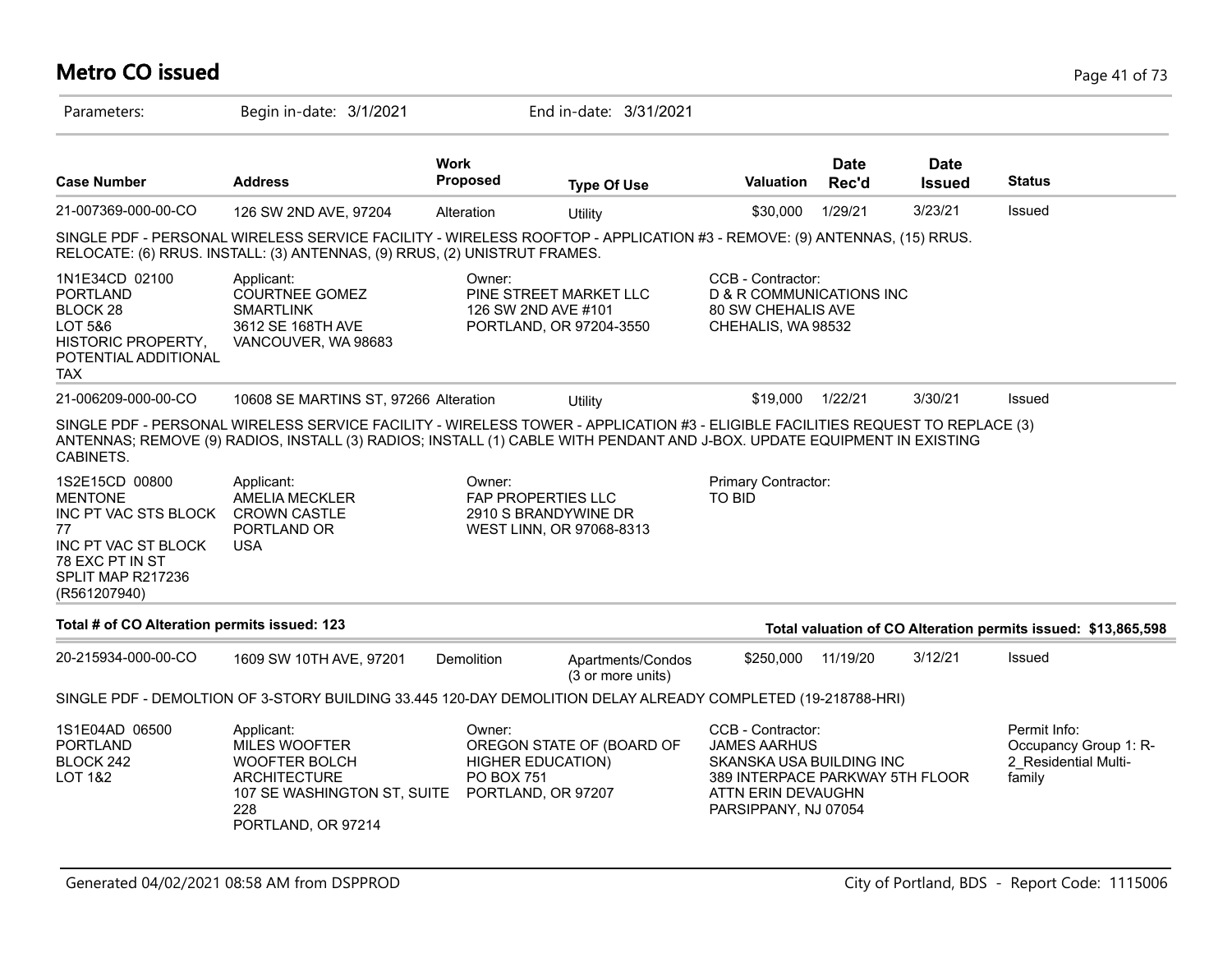# **Metro CO issued** Page 42 of 73

| Parameters:                                                                                         | Begin in-date: 3/1/2021                                                                                                                                                                                                              |                                                                                     | End in-date: 3/31/2021                             |                                                                                                                          |                      |                              |                                                                                         |
|-----------------------------------------------------------------------------------------------------|--------------------------------------------------------------------------------------------------------------------------------------------------------------------------------------------------------------------------------------|-------------------------------------------------------------------------------------|----------------------------------------------------|--------------------------------------------------------------------------------------------------------------------------|----------------------|------------------------------|-----------------------------------------------------------------------------------------|
| <b>Case Number</b>                                                                                  | <b>Address</b>                                                                                                                                                                                                                       | <b>Work</b><br><b>Proposed</b>                                                      | <b>Type Of Use</b>                                 | <b>Valuation</b>                                                                                                         | <b>Date</b><br>Rec'd | <b>Date</b><br><b>Issued</b> | <b>Status</b>                                                                           |
| 20-221696-000-00-CO                                                                                 | 4937 SE WOODSTOCK BLVD, Demolition<br>97206                                                                                                                                                                                          |                                                                                     | Assembly                                           | \$45,000                                                                                                                 | 12/7/20              | 3/4/21                       | Issued                                                                                  |
|                                                                                                     | Demo existing church and associated site work. Basement to be filled                                                                                                                                                                 |                                                                                     |                                                    |                                                                                                                          |                      |                              |                                                                                         |
| 1S2E18CA 06300<br><b>WOODSTOCK</b><br>BLOCK <sub>3</sub><br>INC PT VAC ST LOT 1<br>LOT <sub>2</sub> | Applicant:<br><b>DAN WILLIAMS</b><br><b>FASTER PERMITS</b><br>2000 SW 1ST AVE SUITE 420<br>PORTLAND OR 97201                                                                                                                         | Owner:<br>PORTLAND, OR 97209                                                        | UAA WOODSTOCK LLC ET AL<br>422 NW 13TH AVE PMB 808 | CCB - Contractor:<br>LAKE OSWEGO INSULATION CO<br>5930 JEAN ROAD<br>LAKE OSWEGO, OR 97035                                |                      |                              | Permit Info:<br>Occupancy Group 1: A-<br>3 Place of Worship<br>Construction Type 1: V-B |
| 21-017062-000-00-CO                                                                                 | 1871 N FLINT AVE, 97227                                                                                                                                                                                                              | Demolition                                                                          | <b>Business</b>                                    | \$28,700 2/23/21                                                                                                         |                      | 3/26/21                      | Issued                                                                                  |
|                                                                                                     | ANALOG Demo - Demolition of a single story commercial building (Building A) with an attached garage (Building B) & a detached garage (Building C 21-<br>017395) in preparation for new 7 story apartment building under 20-188519-CO |                                                                                     |                                                    |                                                                                                                          |                      |                              |                                                                                         |
| 1N1E27DC 03100                                                                                      | Applicant:<br><b>BORIS KRATZENBERG</b><br><b>WORKS PROGRESS</b><br><b>ARCHITECTURE</b><br>811 SE STARK STREET<br>PORTLAND OR 97214<br><b>USA</b>                                                                                     | Owner:<br>1835 N FLINT LLC<br>2222 NE OREGON ST STE 208<br>PORTLAND OR 97232        |                                                    | CCB - Contractor:<br><b>JUD SCHAEFER</b><br>R & H RESIDENTIAL CONSTRUCTION CO<br>2019 NW WILSON ST<br>PORTLAND, OR 97209 |                      |                              |                                                                                         |
| 21-017395-000-00-CO                                                                                 | 1871 N FLINT AVE, 97227                                                                                                                                                                                                              | Demolition                                                                          | <b>Business</b>                                    | \$1                                                                                                                      | 3/26/21              | 3/26/21                      | Issued                                                                                  |
| building under 20-188519-CO                                                                         | ANALOG DEMO BLDG C - Demolition of the detached building C. Review w. 21-017062-CO demo of building A/B. Demo in preparation for 7-story apartment                                                                                   |                                                                                     |                                                    |                                                                                                                          |                      |                              |                                                                                         |
| 1N1E27DC 03100                                                                                      | Applicant:<br><b>BORIS KRATZENBERG</b><br><b>WORKS PROGRESS</b><br><b>ARCHITECTURE</b><br>811 SE STARK STREET<br>PORTLAND OR 97214<br><b>USA</b>                                                                                     | Owner:<br><b>MICHAEL NYLAND</b><br>23737 SW STAFFORD HILL DR<br>WEST LINN, OR 97068 |                                                    | CCB - Contractor:<br><b>JUD SCHAEFER</b><br>R & H RESIDENTIAL CONSTRUCTION CO<br>2019 NW WILSON ST<br>PORTLAND, OR 97209 |                      |                              |                                                                                         |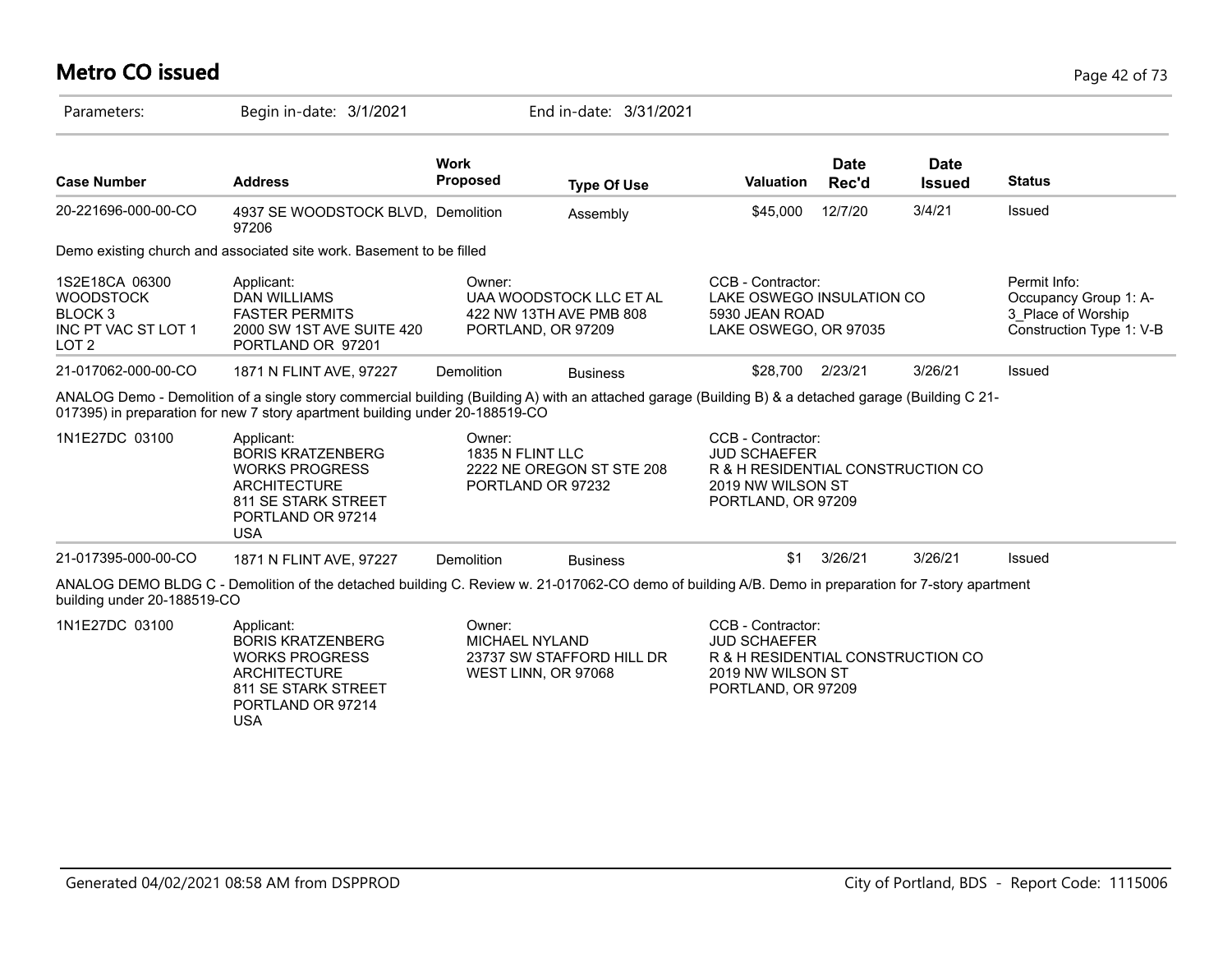### **Metro CO issued** Page 43 of 73

| Parameters:                                                                        | Begin in-date: 3/1/2021                                                                                                                                                                         |                                               | End in-date: 3/31/2021                          |                                                                                                                                    |                      |                              |                                                                                                        |
|------------------------------------------------------------------------------------|-------------------------------------------------------------------------------------------------------------------------------------------------------------------------------------------------|-----------------------------------------------|-------------------------------------------------|------------------------------------------------------------------------------------------------------------------------------------|----------------------|------------------------------|--------------------------------------------------------------------------------------------------------|
| <b>Case Number</b>                                                                 | <b>Address</b>                                                                                                                                                                                  | <b>Work</b><br>Proposed                       | <b>Type Of Use</b>                              | <b>Valuation</b>                                                                                                                   | <b>Date</b><br>Rec'd | <b>Date</b><br><b>Issued</b> | <b>Status</b>                                                                                          |
| 20-196558-000-00-CO                                                                | 5804 N GREELEY AVE, 97217 Demolition                                                                                                                                                            |                                               | <b>Business</b>                                 | \$5,000                                                                                                                            | 10/7/20              | 3/17/21                      | Under Inspection                                                                                       |
|                                                                                    | SINGLE PDF - SB871: DEMOLISH COMMERCIAL STRUCTURE; SEPARATE SEWER CAP REQUIRED W/20 -195723 RS ***NON-RESIDENTIAL<br>COMPREHENSIVE PLAN DESIGNATION. NOT SUBJECT TO 35-DAY DEMOLITION DELAY.*** |                                               |                                                 |                                                                                                                                    |                      |                              |                                                                                                        |
| 1N1E16CD 06000<br><b>WILLAMETTE</b><br>BLOCK 11<br>LOT <sub>17</sub>               | Applicant:<br><b>RYAN PICKREL</b><br><b>FASTER PERMITS</b><br>2000 SW 1ST AVE #420<br>PORTLAND OR 97201                                                                                         | Owner:<br><b>GREG MARTIN</b>                  | 18143 NW REEDER RD<br>PORTLAND, OR 97231-1400   | CCB - Contractor:<br><b>Scott Elliott</b><br>ELLIOTT PROPERTIES INC<br>2233 NW 23RD SUITE 100<br>PORTLAND, OR 97210                |                      |                              | Permit Info:<br>Occupancy Group 1:<br>B Bank, Off., Med.Off.,<br>Pub.Bldg.<br>Construction Type 1: V-B |
| 20-201699-000-00-CO                                                                | 546 NE 12TH AVE, 97232                                                                                                                                                                          | Demolition                                    | Educational                                     | \$350,000                                                                                                                          | 10/16/20             | 3/23/21                      | <b>Issued</b>                                                                                          |
| Benson Modernization - Demo auto shop building                                     |                                                                                                                                                                                                 |                                               |                                                 |                                                                                                                                    |                      |                              |                                                                                                        |
| 1N1E35BD 01400<br><b>HOLLADAYS ADD</b><br><b>BLOCK 145-</b><br>148&165&166 TL 1400 | Applicant:<br>Sharon Nobbe<br>PPS Benson Modernization /<br>Bassetti Arch<br>PORTLAND OR<br><b>USA</b>                                                                                          | Owner:<br>PO BOX 3107                         | SCHOOL DISTRICT NO 1<br>PORTLAND, OR 97208-3107 | CCB - Contractor:<br><b>MICHAEL CARRIGG</b><br>ANDERSEN CONSTRUCTION COMPANY<br>OF OREGON LLC<br>PO BOX 6712<br>PORTLAND, OR 97228 |                      |                              |                                                                                                        |
| 20-200555-000-00-CO                                                                | 11901 N JANTZEN DR, 97217 Demolition                                                                                                                                                            |                                               | Mercantile                                      | \$214,223                                                                                                                          | 10/12/20             | 3/11/21                      | Under Inspection                                                                                       |
|                                                                                    | SINGLE PDF - DEMOLISH SAFEWAY GROCERY STORE BUILDING.                                                                                                                                           |                                               |                                                 |                                                                                                                                    |                      |                              |                                                                                                        |
| 2N1E34C 01300<br>SECTION 34 2N 1E<br>TL 1300 4.63 ACRES                            | Applicant:<br><b>BRAD LAUTH</b><br><b>CENTERPOINT INTEGRATED</b><br>SOLUTIONS C/o FLOOR & DECOR DALLAS, TX 75380-0729<br>355 UNION BLVD., STE 301<br>LAKEWOOD, CO 80228                         | Owner:<br><b>SAFEWAY INC</b><br>PO BOX 800729 |                                                 | CCB - Contractor:<br>KONELL CONSTRUCTION & DEMOLITION<br><b>CORP</b><br>36000 SE INDUSTRIAL WAY<br>SANDY, OR 97055                 |                      |                              | Permit Info:<br>Occupancy Group 1:<br>M Store, Service Station<br>Construction Type 1: III-B           |
| Total # of CO Demolition permits issued: 7                                         |                                                                                                                                                                                                 |                                               |                                                 |                                                                                                                                    |                      |                              | Total valuation of CO Demolition permits issued: \$892,924                                             |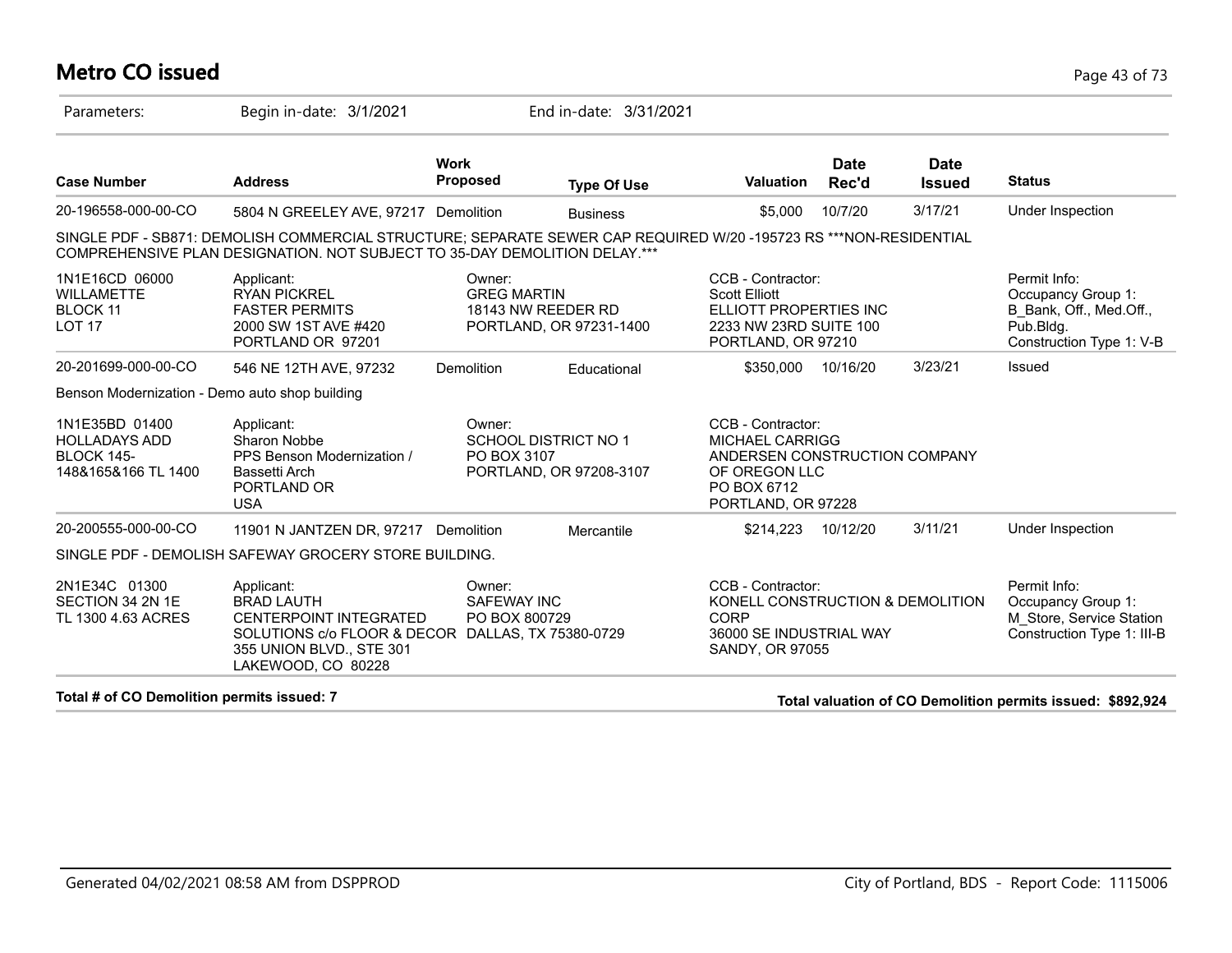# **Metro CO issued** Page 44 of 73

| Parameters:                                                                                      | Begin in-date: 3/1/2021                                                                                                                                                                                                                                                                                                                                                                                                                                                     |                                                   | End in-date: 3/31/2021                                 |                                                                                                                               |                      |                              |                                                                                                                                                             |
|--------------------------------------------------------------------------------------------------|-----------------------------------------------------------------------------------------------------------------------------------------------------------------------------------------------------------------------------------------------------------------------------------------------------------------------------------------------------------------------------------------------------------------------------------------------------------------------------|---------------------------------------------------|--------------------------------------------------------|-------------------------------------------------------------------------------------------------------------------------------|----------------------|------------------------------|-------------------------------------------------------------------------------------------------------------------------------------------------------------|
| <b>Case Number</b>                                                                               | <b>Address</b>                                                                                                                                                                                                                                                                                                                                                                                                                                                              | <b>Work</b><br><b>Proposed</b>                    | <b>Type Of Use</b>                                     | <b>Valuation</b>                                                                                                              | <b>Date</b><br>Rec'd | <b>Date</b><br><b>Issued</b> | <b>Status</b>                                                                                                                                               |
| 19-135396-DFS-05-CO                                                                              | 3158 SW 12TH AVE, 97239                                                                                                                                                                                                                                                                                                                                                                                                                                                     | <b>New Construction</b>                           | Apartments/Condos<br>(3 or more units)                 | \$30,000                                                                                                                      | 2/11/21              | 3/10/21                      | Issued                                                                                                                                                      |
|                                                                                                  | SINGLE PDF - DFS FOR INTERIOR STAIR GUARDRAILS.                                                                                                                                                                                                                                                                                                                                                                                                                             |                                                   |                                                        |                                                                                                                               |                      |                              |                                                                                                                                                             |
| 1S1E09AC 01700<br>PORTLAND CITY HMSTD ZAC HORTON<br>BLOCK 91<br>INC PT VAC ST LOT 1&5<br>LOT 2&6 | Applicant:<br><b>FASTER PERMITS</b><br>2000 SW 1ST AVE SUITE 420<br>PORTLAND, OR 97201                                                                                                                                                                                                                                                                                                                                                                                      | Owner:<br>$\sqcup$ C<br>TUCSON, AZ 85718-3183     | SWS 12TH AVENUE APARTMENTS<br>6340 N CAMPBELL AVE #240 | CCB - Contractor:<br><b>STEPHEN MCHUGH</b><br><b>COLUMBIA EQUITIES INC</b><br>3300 NW 185TH AVE PMB 264<br>PORTLAND, OR 97229 |                      |                              |                                                                                                                                                             |
| 20-145382-DFS-02-CO                                                                              | 11560 SE DIVISION ST, 97266 New Construction                                                                                                                                                                                                                                                                                                                                                                                                                                |                                                   | Apartments/Condos<br>(3 or more units)                 | \$44,602 3/19/21                                                                                                              |                      | 3/19/21                      | Issued                                                                                                                                                      |
| LARGE DIVISION - DFS-02 - Continuous rod system                                                  |                                                                                                                                                                                                                                                                                                                                                                                                                                                                             |                                                   |                                                        |                                                                                                                               |                      |                              |                                                                                                                                                             |
| 1S2E10AB 00300                                                                                   | Applicant:<br><b>ANDY MORRIS</b><br><b>WALSH CONSTRUCTION</b><br>2905 SW 1ST AVE<br>PORTLAND, OR 97201                                                                                                                                                                                                                                                                                                                                                                      | Owner:<br>IRVINE, CA 92612-1097                   | 115TH STREET HOUSING LP<br>18201 VON KARMAN AVE #900   | CCB - Contractor:<br><b>TOM MITCHELL</b><br>WALSH CONSTRUCTION CO OREGON<br>2905 SW 1ST AVE<br>PORTLAND, OR 97201-4705        |                      |                              | Permit Info:<br>Occupancy Group 1: R-<br>2 Residential Multi-<br>family<br>Construction Type 1: V-A<br><b>Construction Type 2</b><br>(formerly Type 1): V-A |
| 19-266950-REV-03-CO                                                                              | 2871 SE DIVISION ST, 97202 New Construction                                                                                                                                                                                                                                                                                                                                                                                                                                 |                                                   | Apartments/Condos<br>(3 or more units)                 | \$0                                                                                                                           | 3/1/21               | 3/1/21                       | Issued                                                                                                                                                      |
| ground floor PT slab calculations                                                                | 28 DIVISION - REV-03 - Revisions to S-101 Structural mild reinforcing plan - ground level revised slab thickness at grid 7.5 between Grids B and C1. Correct<br>Depressed Sab Thickness at Grid 10. S-101A Structural Post-Tensioned Framing Plan - Ground Level Revised Tendon Profiles, Tendon Layout at Grid 7.1<br>between grids D1&E. Split Tendons Combined into Continuous run at Grid C1 between Grids 8 and 9. Stair landing Slab changed from 10" TO 18". Revised |                                                   |                                                        |                                                                                                                               |                      |                              |                                                                                                                                                             |
| 1S1E01CC 04500                                                                                   | Applicant:<br><b>VIJAYETA DAVDA</b><br><b>HACKER ARCHITECTS</b><br>1615 SE 3RD AVE, 5TH FLOOR                                                                                                                                                                                                                                                                                                                                                                               | Owner:<br><b>DIVISION 28 LLC</b><br>PO BOX 492268 | LOS ANGELES, CA 90049-8268                             | CCB - Contractor:<br>TRUEBECK CONSTRUCTION INC<br>951 MARINERS ISLAND BLVD 700<br>SAN MATEO, CA 94404                         |                      |                              |                                                                                                                                                             |

PORTLAND OR 97214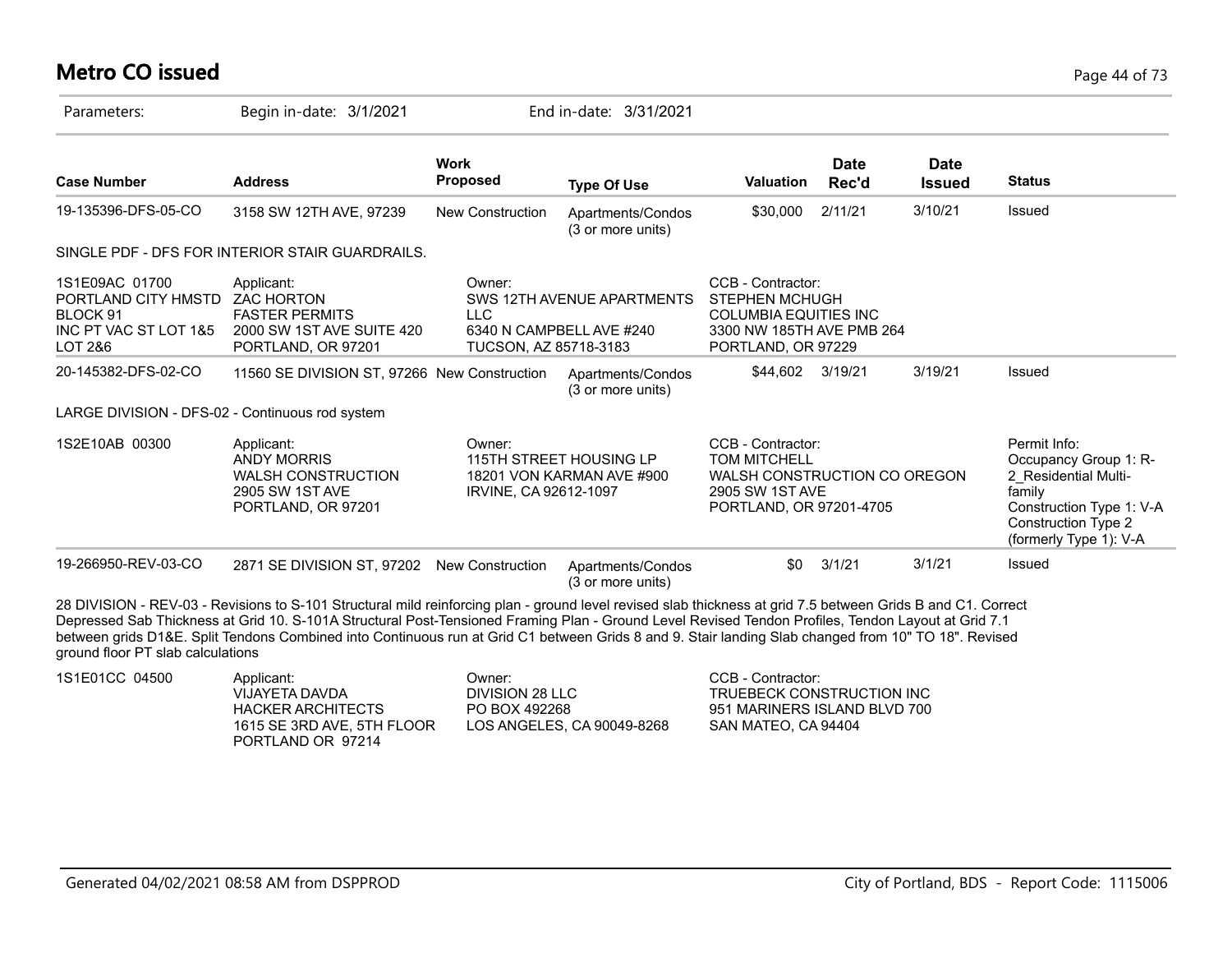### **Metro CO issued** Page 45 of 73

| Parameters:                                                           | Begin in-date: 3/1/2021                                                                                                                               |                                                         | End in-date: 3/31/2021                                          |                                                                                                                               |                      |                              |                                                                                                                                                                   |
|-----------------------------------------------------------------------|-------------------------------------------------------------------------------------------------------------------------------------------------------|---------------------------------------------------------|-----------------------------------------------------------------|-------------------------------------------------------------------------------------------------------------------------------|----------------------|------------------------------|-------------------------------------------------------------------------------------------------------------------------------------------------------------------|
| <b>Case Number</b>                                                    | <b>Address</b>                                                                                                                                        | <b>Work</b><br><b>Proposed</b>                          | <b>Type Of Use</b>                                              | <b>Valuation</b>                                                                                                              | <b>Date</b><br>Rec'd | <b>Date</b><br><b>Issued</b> | <b>Status</b>                                                                                                                                                     |
| 19-144501-REV-03-CO                                                   | 465 NE DAVIS ST, 97232                                                                                                                                | <b>New Construction</b>                                 | Apartments/Condos<br>(3 or more units)                          | \$0                                                                                                                           | 3/8/21               | 3/8/21                       | Issued                                                                                                                                                            |
|                                                                       | REV 03 - Spray coating for all interior wooden components (M-Fire Clean Fire Chemicals).                                                              |                                                         |                                                                 |                                                                                                                               |                      |                              |                                                                                                                                                                   |
| 1N1E35CB 03200                                                        | Applicant:<br><b>SHARI CHIN</b><br><b>FAIRFIELD DEVELOPMENT LP</b><br>7000 SW HAMPTON ST, SUITE<br>215<br>PORTLAND, OR 97223                          | Owner:<br>FAIRFIELD NE GRAND LLC<br>SAN DIEGO, CA 92121 | 5355 MIRA SORRENTO PL #100                                      | CCB - Contractor:<br>FAIRFIELD DEVELOPMENT LP<br>5510 MOREHOUSE DR SUITE 200<br>SAN DIEGO, CA 92121                           |                      |                              | Permit Info:<br>Occupancy Group 1: S-<br>2 Storage - Low Hazard,<br>Parking Garage<br>Construction Type 1: I-A<br>Construction Type 2<br>(formerly Type 1): III-A |
| 15-271152-REV-08-CO                                                   | 777 N COOK ST, 97227                                                                                                                                  | <b>New Construction</b>                                 | Apartments/Condos<br>(3 or more units)                          | \$0                                                                                                                           | 3/3/21               | 3/3/21                       | Issued                                                                                                                                                            |
|                                                                       | COOK APARTMENTS - REV-08 - Revision to parking lot trench drain                                                                                       |                                                         |                                                                 |                                                                                                                               |                      |                              |                                                                                                                                                                   |
| 1N1E27BA 04100<br><b>RIVERVIEW SUB</b><br>BLOCK 4<br>LOT 8-14 TL 4100 | Applicant:<br>Tonia Dickerson<br>Marathon Construction Services,<br><b>LLC</b><br>30050 SW Town Center Loop W.,<br>Suite 200<br>Wilsonville, OR 97070 | Owner:<br>MISSISSIPPI AVENUE                            | 30050 SW TOWN CTR LOOP W #200 LLC<br>WILSONVILLE, OR 97070-7596 | CCB - Contractor:<br><b>MARATHON CONSTRUCTION SERVICES</b><br>30050 SW TOWN CENTER LOOP W STE<br>200<br>WILSONVILLE, OR 97070 |                      |                              | Permit Info:<br>Occupancy Group 1: R-<br>2_Residential Multi-<br>family<br>Construction Type 1: I-A<br><b>Construction Type 2</b><br>(formerly Type 1): V-A       |
| 18-209390-REV-04-CO                                                   | 3883 SW MOODY AVE, 97201 New Construction                                                                                                             |                                                         | Apartments/Condos<br>(3 or more units)                          | \$0                                                                                                                           | 3/22/21              | 3/22/21                      | <b>Issued</b>                                                                                                                                                     |
|                                                                       | REV 04 - Revision to roof truss detail per coordination with inspector on site.                                                                       |                                                         |                                                                 |                                                                                                                               |                      |                              |                                                                                                                                                                   |
| 1S1E10CA 00400                                                        | Applicant:<br>Lori Obeyesekere<br>HLR, Inc.<br>14881 Quorum Drive                                                                                     | Owner:<br><b>OWNER LLC</b><br>3012 FAIRMOUNT ST #100    | ALAMO MANHATTAN BLOCK 40                                        | CCB - Contractor:<br><b>MICHAEL CARRIGG</b><br>ANDERSEN CONSTRUCTION COMPANY<br>OF OREGON LLC                                 |                      |                              |                                                                                                                                                                   |

DALLAS, TX 75201-1210

PO BOX 6712

PORTLAND, OR 97228

Dallas, TX 75254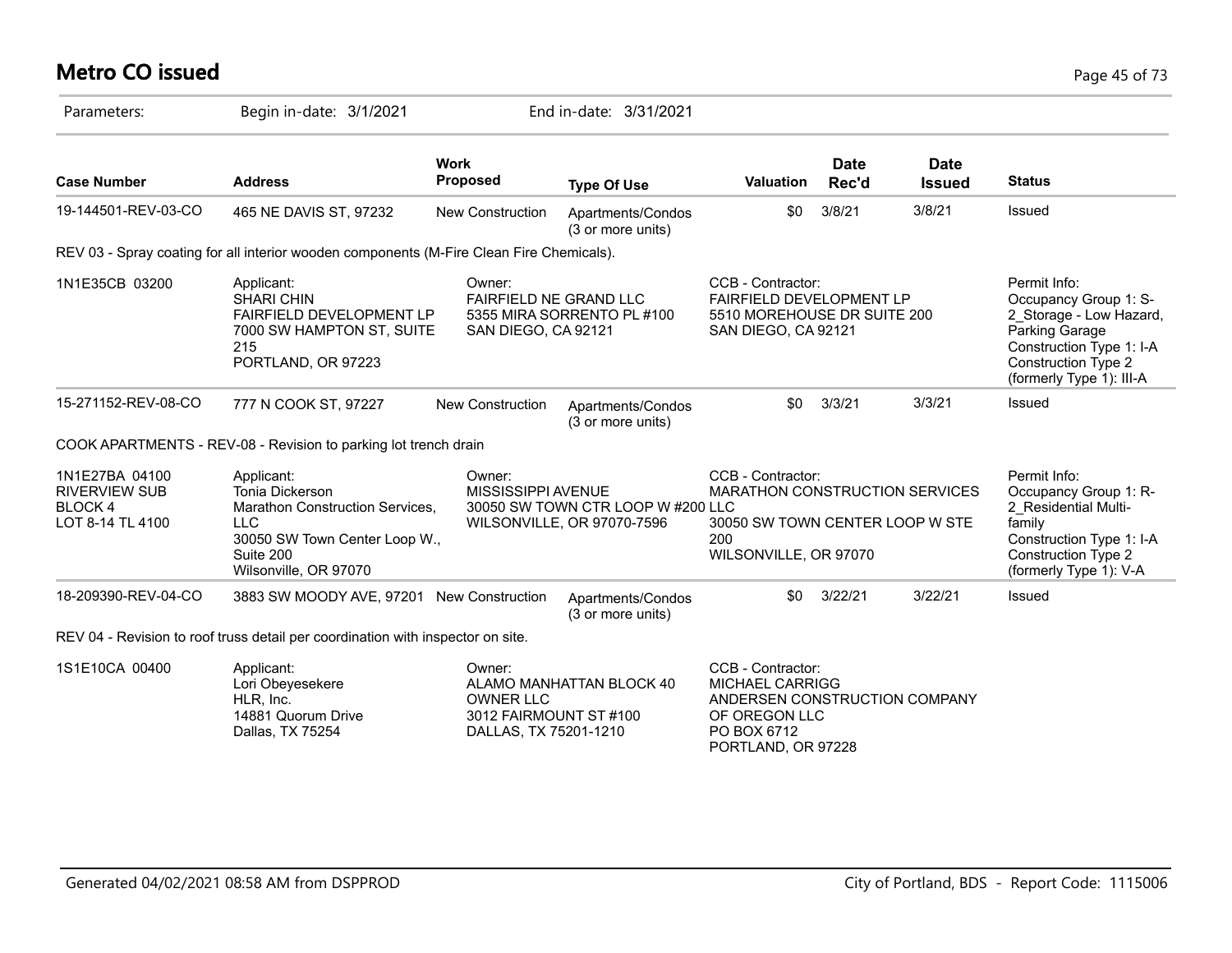# **Metro CO issued** Page 46 of 73

| Parameters:                                                                           | Begin in-date: 3/1/2021                                                                                                           |                                                   | End in-date: 3/31/2021                                 |                                                                                                                                    |                      |                              |                                                                                                                                                                |
|---------------------------------------------------------------------------------------|-----------------------------------------------------------------------------------------------------------------------------------|---------------------------------------------------|--------------------------------------------------------|------------------------------------------------------------------------------------------------------------------------------------|----------------------|------------------------------|----------------------------------------------------------------------------------------------------------------------------------------------------------------|
| <b>Case Number</b>                                                                    | <b>Address</b>                                                                                                                    | <b>Work</b><br>Proposed                           | <b>Type Of Use</b>                                     | <b>Valuation</b>                                                                                                                   | <b>Date</b><br>Rec'd | <b>Date</b><br><b>Issued</b> | <b>Status</b>                                                                                                                                                  |
| 20-137487-DFS-05-CO                                                                   | 3178 SW 12TH AVE, 97239                                                                                                           | <b>New Construction</b>                           | Apartments/Condos<br>(3 or more units)                 | \$30,000                                                                                                                           | 2/9/21               | 3/10/21                      | Issued                                                                                                                                                         |
|                                                                                       | SINGLE PDF - DFS FOR INTERIOR STAIR GUARDRAILS AT LEVELS 2 TO 5                                                                   |                                                   |                                                        |                                                                                                                                    |                      |                              |                                                                                                                                                                |
| 1S1E09AC 01700                                                                        | Applicant:<br><b>ZAC HORTON</b><br><b>FASTER PERMITS</b><br>2000 SW 1ST AVE SUITE 420<br>PORTLAND, OR 97201                       | Owner:<br><b>LLC</b><br>TUCSON, AZ 85718-3183     | SWS 12TH AVENUE APARTMENTS<br>6340 N CAMPBELL AVE #240 | CCB - Contractor:<br><b>STEPHEN MCHUGH</b><br><b>COLUMBIA EQUITIES INC</b><br>3300 NW 185TH AVE PMB 264<br>PORTLAND, OR 97229      |                      |                              |                                                                                                                                                                |
| 19-135396-DFS-07-CO                                                                   | 3158 SW 12TH AVE, 97239                                                                                                           | New Construction                                  | Apartments/Condos<br>(3 or more units)                 | \$15,000 2/12/21                                                                                                                   |                      | 3/10/21                      | Issued                                                                                                                                                         |
| SINGLE PDF - DFS EXTERIOR DECK RAILINGS                                               |                                                                                                                                   |                                                   |                                                        |                                                                                                                                    |                      |                              |                                                                                                                                                                |
| 1S1E09AC 01700<br>PORTLAND CITY HMSTD<br>BLOCK 91<br>INC PT VAC ST LOT 1&5<br>LOT 2&6 | Applicant:<br><b>ZAC HORTON</b><br><b>FASTER PERMITS</b><br>2000 SW 1ST AVE, STE 420<br>PORTLAND OR 97201                         | Owner:<br><b>LLC</b><br>TUCSON, AZ 85718-3183     | SWS 12TH AVENUE APARTMENTS<br>6340 N CAMPBELL AVE #240 | CCB - Contractor:<br><b>STEPHEN MCHUGH</b><br><b>COLUMBIA EQUITIES INC</b><br>3300 NW 185TH AVE PMB 264<br>PORTLAND, OR 97229      |                      |                              | Permit Info:<br>Occupancy Group 1:<br>B Bank, Off., Med.Off.,<br>Pub.Bldg.<br>Construction Type 1: V-B<br><b>Construction Type 2</b><br>(formerly Type 1): V-B |
| 18-152303-REV-04-CO                                                                   | 140 SW COLUMBIA ST, 97201 New Construction                                                                                        |                                                   | Apartments/Condos<br>(3 or more units)                 | \$2,000                                                                                                                            | 2/18/21              | 3/1/21                       | Final                                                                                                                                                          |
| REV 04 - Wall and door added to create vestibule.                                     |                                                                                                                                   |                                                   |                                                        |                                                                                                                                    |                      |                              |                                                                                                                                                                |
| 1S1E03BD 03000<br><b>PORTLAND</b><br><b>BLOCK 128 TL 3000</b>                         | Applicant:<br><b>SHANEY MULLEN</b><br>WDG ARCHITECTURE DALLAS,<br><b>PLLC</b><br>2201 Bryan Street, Suite 3100<br>Dallas TX 75201 | Owner:<br>AM/DRI COLUMBIA LLC<br>DALLAS, TX 75201 | 3012 FAIRMOUNT ST STE 100                              | CCB - Contractor:<br><b>MICHAEL CARRIGG</b><br>ANDERSEN CONSTRUCTION COMPANY<br>OF OREGON LLC<br>PO BOX 6712<br>PORTLAND, OR 97228 |                      |                              | Permit Info:<br>Occupancy Group 1: R-<br>2 Residential Multi-<br>family<br>Construction Type 1: I-A<br><b>Construction Type 2</b><br>(formerly Type 1): I-A    |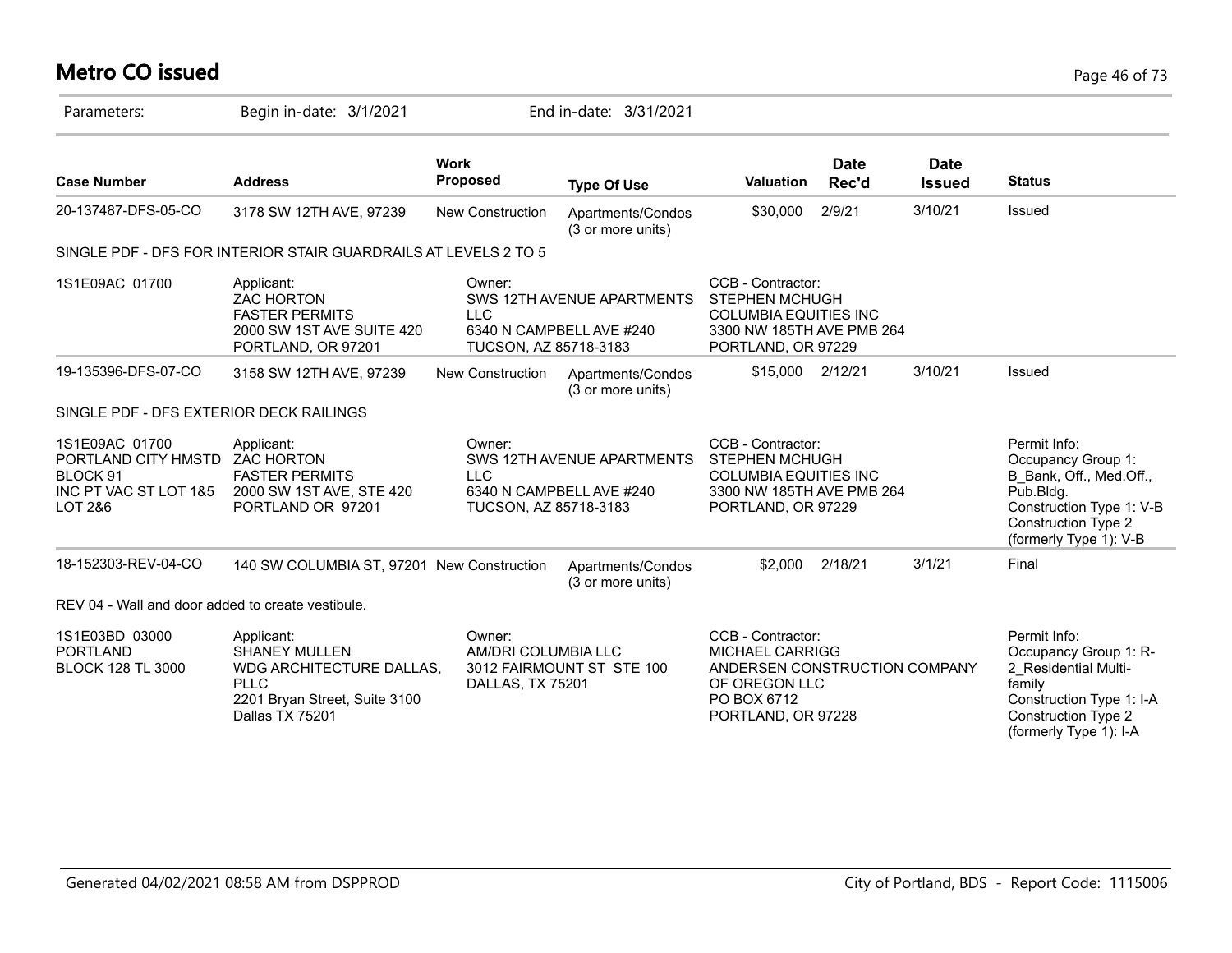# **Metro CO issued** Page 47 of 73

| Parameters:                                                        | Begin in-date: 3/1/2021                                                                                     |                                                                                | End in-date: 3/31/2021                              |                                                                                                                                    |                      |                              |                                                                                                     |
|--------------------------------------------------------------------|-------------------------------------------------------------------------------------------------------------|--------------------------------------------------------------------------------|-----------------------------------------------------|------------------------------------------------------------------------------------------------------------------------------------|----------------------|------------------------------|-----------------------------------------------------------------------------------------------------|
| <b>Case Number</b>                                                 | <b>Address</b>                                                                                              | <b>Work</b><br>Proposed                                                        | <b>Type Of Use</b>                                  | <b>Valuation</b>                                                                                                                   | <b>Date</b><br>Rec'd | <b>Date</b><br><b>Issued</b> | <b>Status</b>                                                                                       |
| 19-168360-DFS-01-CO                                                | 1550 N BUFFALO ST, 97217                                                                                    | <b>New Construction</b>                                                        | Apartments/Condos<br>(3 or more units)              | \$15,000                                                                                                                           | 2/25/21              | 3/15/21                      | Issued                                                                                              |
|                                                                    | SINGLE PDF - DFS FOR ANCHOR TIE-DOWN SYSTEM.                                                                |                                                                                |                                                     |                                                                                                                                    |                      |                              |                                                                                                     |
| 1N1E16AA 19200                                                     | Applicant:<br><b>ZAC HORTON</b><br><b>FASTER PERMITS</b><br>2000 SW 1ST AVE SUITE 420<br>PORTLAND, OR 97201 | Owner:<br><b>LUCID VENTURES INC</b><br>16401 NE 21ST ST<br>VANCOUVER, WA 98684 |                                                     | CCB - Contractor:<br><b>BTS HOMES INC</b><br>2101 SE 98TH AVE<br>VANCOUVER, WA 98664                                               |                      |                              | Permit Info:<br>Occupancy Group 1: R-<br>2 Residential Multi-<br>family<br>Construction Type 1: V-B |
| 18-244022-DFS-03-CO                                                | 1315 NW JOHNSON ST, 97209 New Construction                                                                  |                                                                                | Apartments/Condos<br>(3 or more units)              | \$40,000                                                                                                                           | 2/23/21              | 3/30/21                      | Issued                                                                                              |
| SINGLE PDF - DFS FOR WOOD JOISTS                                   |                                                                                                             |                                                                                |                                                     |                                                                                                                                    |                      |                              |                                                                                                     |
| 1N1E33AD 01500                                                     | Applicant:<br>MIKE COYLE<br><b>FASTER PERMITS</b><br>2000 SW 1ST AVE, STE 420<br>PORTLAND, OR 97201         | Owner:<br>JOHNSON 13 LLC<br>1325 NW JOHNSON ST<br>PORTLAND, OR 97209           |                                                     | CCB - Contractor:<br>SEABOLD CONSTRUCTION CO INC<br>9965 SW ARCTIC DR<br>BEAVERTON, OR 97005-4194                                  |                      |                              |                                                                                                     |
| 18-226906-DFS-05-CO                                                | 1825 N ROSA PARKS WAY,<br>97217                                                                             | <b>New Construction</b>                                                        | Apartments/Condos<br>(3 or more units)              | \$5.000                                                                                                                            | 2/5/21               | 3/24/21                      | Issued                                                                                              |
| SINGLE PDF - DFS FOR STOREFRONT.                                   |                                                                                                             |                                                                                |                                                     |                                                                                                                                    |                      |                              |                                                                                                     |
| 1N1E16AD 14500<br><b>WILBURTON</b><br>BLOCK 4<br>LOT <sub>12</sub> | Applicant:<br>NATHAN ARNOLD<br><b>FASTER PERMITS</b><br>2000 SW 1ST AVE #420<br>PORTLAND OR 97201           | Owner:<br>931 SW KING AVE<br>PORTLAND, OR 97205                                | 1825 ROSA ROWHOUSES LLC                             |                                                                                                                                    |                      |                              |                                                                                                     |
| 19-106186-DFS-13-CO                                                | 1510 SW ALDER ST, 97205                                                                                     | New Construction                                                               | Apartments/Condos<br>(3 or more units)              | \$20,000                                                                                                                           | 3/5/21               | 3/24/21                      | Issued                                                                                              |
|                                                                    | ART Tower - DFS 13 - Electrical seismic attachment                                                          |                                                                                |                                                     |                                                                                                                                    |                      |                              |                                                                                                     |
| 1N1E33DC 01700                                                     | Applicant:<br>MIKE COYLE<br><b>FASTER PERMITS</b><br>2000 SW 1ST AVE, STE 420<br>PORTLAND, OR 97201         | Owner:<br>220 NW 8TH AVE                                                       | REEP-WP ART TOWER JV LLC<br>PORTLAND, OR 97209-3503 | CCB - Contractor:<br><b>MICHAEL CARRIGG</b><br>ANDERSEN CONSTRUCTION COMPANY<br>OF OREGON LLC<br>PO BOX 6712<br>PORTLAND, OR 97228 |                      |                              |                                                                                                     |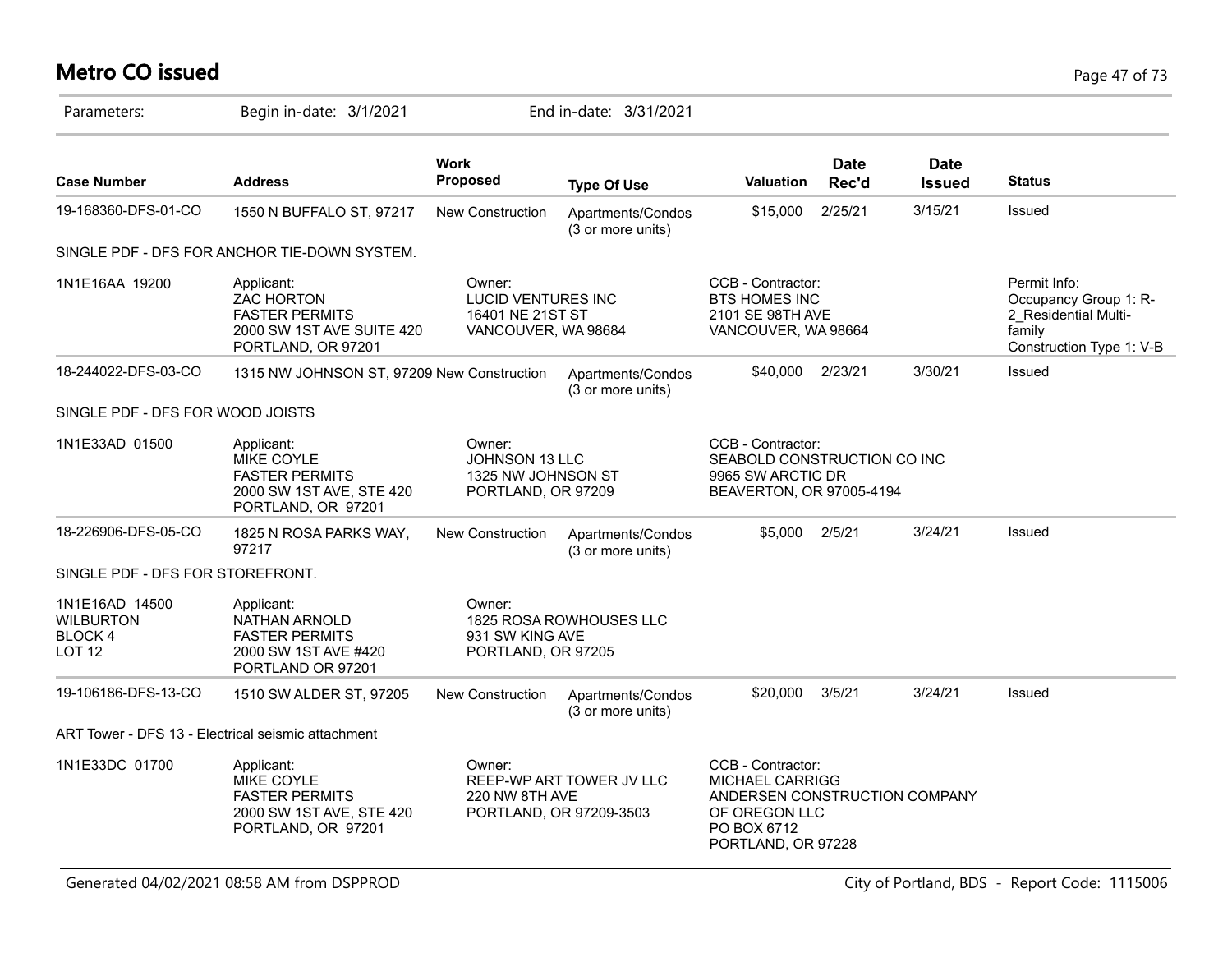### **Metro CO issued** Page 48 of 73

| Parameters:                          | Begin in-date: 3/1/2021                                                                                                                                                    |                                                                   | End in-date: 3/31/2021                 |                                                                                                              |                      |                              |                                                                                                                                                                                |
|--------------------------------------|----------------------------------------------------------------------------------------------------------------------------------------------------------------------------|-------------------------------------------------------------------|----------------------------------------|--------------------------------------------------------------------------------------------------------------|----------------------|------------------------------|--------------------------------------------------------------------------------------------------------------------------------------------------------------------------------|
| <b>Case Number</b>                   | <b>Address</b>                                                                                                                                                             | <b>Work</b><br>Proposed                                           | <b>Type Of Use</b>                     | <b>Valuation</b>                                                                                             | <b>Date</b><br>Rec'd | <b>Date</b><br><b>Issued</b> | <b>Status</b>                                                                                                                                                                  |
| 20-144378-DFS-02-CO                  | 3440 SE 54TH AVE, 97206                                                                                                                                                    | New Construction                                                  | Apartments/Condos<br>(3 or more units) | \$26,592                                                                                                     | 3/25/21              | 3/29/21                      | Issued                                                                                                                                                                         |
| FINDLEY COMMONS -DFS-02 - Roof Truss |                                                                                                                                                                            |                                                                   |                                        |                                                                                                              |                      |                              |                                                                                                                                                                                |
| 1S2E07AC 05300                       | Applicant:<br><b>JAMES KOH</b><br><b>BEAUDIN CONSTRUCTION</b><br>PO BOX 80514<br>PORTLAND, OR 97280                                                                        | Owner:<br><b>FINDLEY COMMONS LLC</b><br>PORTLAND OR 97217         | 866 N COLUMBIA BLVD STE a-25           | CCB - Contractor:<br><b>CONSTRUCTIVE INC</b><br>PO BOX 80514<br>PORTLAND, OR 97280                           |                      |                              |                                                                                                                                                                                |
| 16-230418-DFS-26-CO                  | 1818 SW 4TH AVE, 97201                                                                                                                                                     | <b>New Construction</b>                                           | Apartments/Condos<br>(3 or more units) | \$7,500                                                                                                      | 7/11/19              | 3/11/21                      | Issued                                                                                                                                                                         |
| checksheet response.                 | HARRISON APARTMENTS/THE COLLECTIVE - DFS 26 - glass guardrail at stadium seating ** formerly paper submittal, switched to digital at 1st cycle                             |                                                                   |                                        |                                                                                                              |                      |                              |                                                                                                                                                                                |
| 1S1E03CB 01500                       | Applicant:<br>MIKE COYLE<br><b>FASTER PERMITS</b><br>2000 SW 1ST AVE, SUITE 420<br>PORTLAND, OR 97201                                                                      | Owner:<br><b>FOURTH &amp; HARRISON LLC</b><br>920 SW 6TH AVE #223 | PORTLAND, OR 97204-1207                | CCB - Contractor:<br>JOHN HYLAND CONSTRUCTION INC<br>PO BOX 7867<br>SPRINGFIELD, OR 97475                    |                      |                              | Permit Info:<br>Occupancy Group 1: S-<br>2 Storage - Low Hazard,<br>Parking Garage<br>Construction Type 1: I-A<br><b>Construction Type 2</b><br>(formerly Type 1): I-A         |
| 19-269743-000-00-CO                  | 5980 E BURNSIDE ST, 97215 New Construction                                                                                                                                 |                                                                   | Apartments/Condos<br>(3 or more units) | \$2,102,773                                                                                                  | 12/30/19             | 3/2/21                       | Under Inspection                                                                                                                                                               |
|                                      | NEW 4-STORY 29-UNIT APARTMENT BUILDING WITH ASSOCIATED SITE WORK; NO ONSITE PARKING; DETACHED TRASH ENCLOSURE < 120 SF;<br>MECHANICAL PERMIT SEPARATE FOR /19-269743/44-CO |                                                                   |                                        |                                                                                                              |                      |                              |                                                                                                                                                                                |
| 1N2E31DD 07000                       | Applicant:<br><b>GENE BOLANTE</b><br><b>STUDIO 3 ARCHITECTURE</b><br>275 COURT ST NE<br><b>SALEM, OR 97301</b>                                                             | Owner:<br><b>PO BOX 711</b><br>DALLAS, TX 75221-0711              | <b>TEXLAND PROPERTIES CORP</b>         | CCB - Contractor:<br><b>FRANK STOCK</b><br><b>WDC CONSTRUCTION LLC</b><br>PO BOX 96068<br>PORTLAND, OR 97296 |                      |                              | Permit Info:<br>Occupancy Group 1: R-<br>2 Residential Multi-<br>family<br>Construction Type 1: V-A<br>Construction Type 2<br>(formerly Type 1): V-A<br>Total Square Footage - |

Display Only: 17842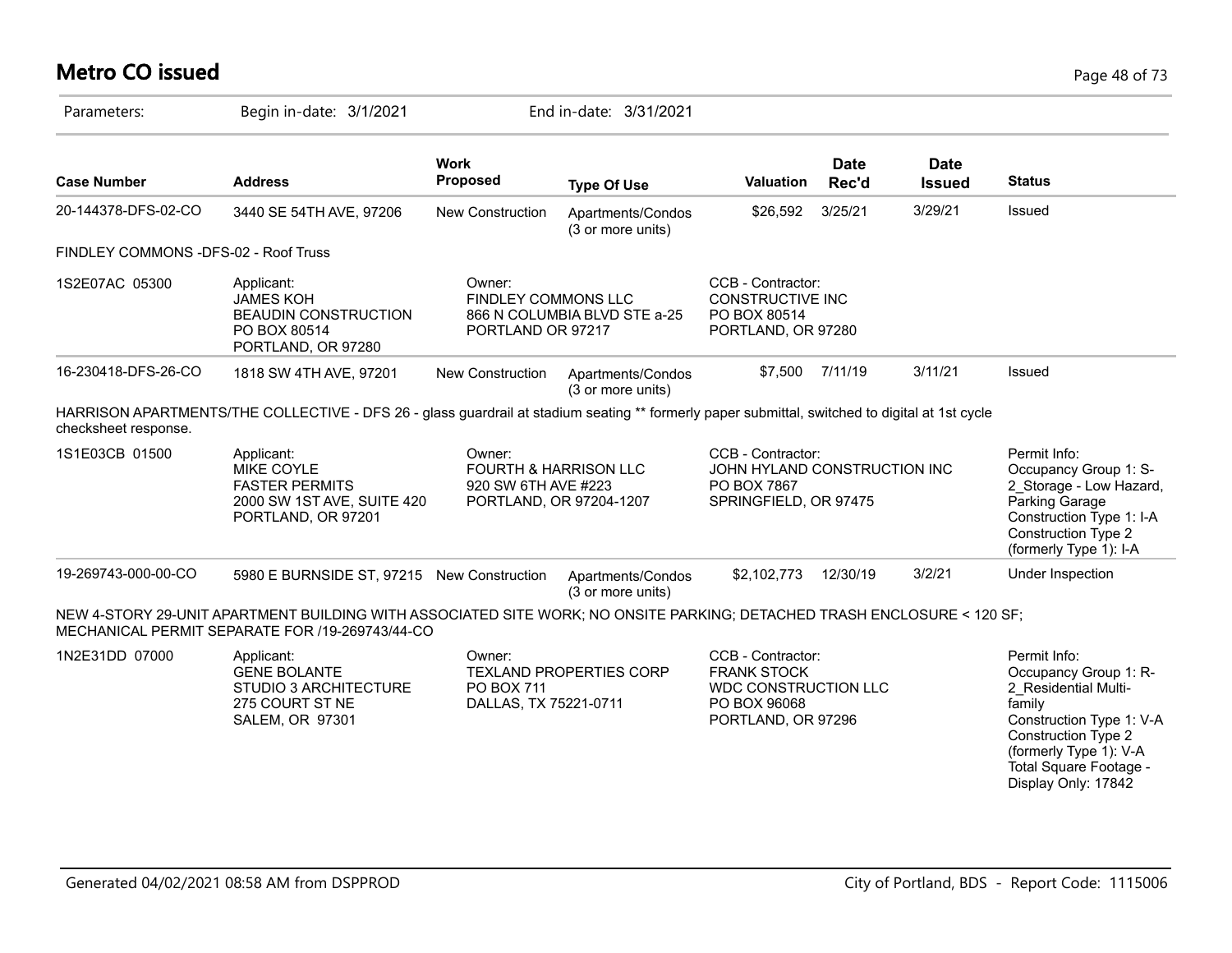### **Metro CO issued** Page 49 of 73

| Parameters:                                                                                                                                                       | Begin in-date: 3/1/2021                                                                                                                                                                                                             |                                                                                                                                                           | End in-date: 3/31/2021                 |                                                                                                                   |                      |                              |                                                                                                                                                      |
|-------------------------------------------------------------------------------------------------------------------------------------------------------------------|-------------------------------------------------------------------------------------------------------------------------------------------------------------------------------------------------------------------------------------|-----------------------------------------------------------------------------------------------------------------------------------------------------------|----------------------------------------|-------------------------------------------------------------------------------------------------------------------|----------------------|------------------------------|------------------------------------------------------------------------------------------------------------------------------------------------------|
| <b>Case Number</b>                                                                                                                                                | <b>Address</b>                                                                                                                                                                                                                      | <b>Work</b><br>Proposed                                                                                                                                   | <b>Type Of Use</b>                     | Valuation                                                                                                         | <b>Date</b><br>Rec'd | <b>Date</b><br><b>Issued</b> | <b>Status</b>                                                                                                                                        |
| 19-269744-000-00-CO                                                                                                                                               | 5960 E BURNSIDE ST, 97215 New Construction                                                                                                                                                                                          |                                                                                                                                                           | Apartments/Condos<br>(3 or more units) | \$2,602,171                                                                                                       | 12/30/19             | 3/2/21                       | Under Inspection                                                                                                                                     |
|                                                                                                                                                                   | NEW 4-STORY 42-UNIT APARTMENT BUILDING WITH ASSOCIATED SITE WORK; NO ONSITE PARKING; DETACHED TRASH ENCLOSURE < 120 SF;<br>MECHANICAL PERMIT SEPARATE FOR w/19-269743/44-CO                                                         |                                                                                                                                                           |                                        |                                                                                                                   |                      |                              |                                                                                                                                                      |
| 1N2E31DD 07200                                                                                                                                                    | Applicant:<br><b>GENE BOLANTE</b><br>STUDIO 3 ARCHITECTURE<br>275 COURT ST NE<br><b>SALEM, OR 97301</b>                                                                                                                             | Owner:<br><b>PO BOX 711</b><br>DALLAS, TX 75221-0711                                                                                                      | <b>TEXLAND PROPERTIES CORP</b>         | CCB - Contractor:<br><b>FRANK STOCK</b><br>WDC CONSTRUCTION LLC<br>PO BOX 96068<br>PORTLAND, OR 97296             |                      |                              | Permit Info:<br>Occupancy Group 1: R-<br>2 Residential Multi-<br>family<br>Construction Type 1: V-A<br>Total Square Footage -<br>Display Only: 22165 |
| 19-264803-000-00-CO                                                                                                                                               | 5880 N GREELEY AVE, 97217 New Construction                                                                                                                                                                                          |                                                                                                                                                           | Apartments/Condos<br>(3 or more units) | \$817,397                                                                                                         | 12/13/19             | 3/10/21                      | Under Inspection                                                                                                                                     |
|                                                                                                                                                                   | CONSTRUCT 3 STORY 14 UNIT APARTMENT BUILDING WITH ASSOCIATED SITE WORK                                                                                                                                                              |                                                                                                                                                           |                                        |                                                                                                                   |                      |                              |                                                                                                                                                      |
| 1N1E16CD 06300                                                                                                                                                    | Applicant:<br><b>RYAN PICKREL</b><br><b>FASTER PERMITS</b><br>2000 SW 1ST AVE #420<br>PORTLAND OR 97201                                                                                                                             | Owner:<br><b>ERIC JACOBSEN</b><br>560 1ST ST #104<br>LAKE OSWEGO, OR 97034<br>Owner:<br><b>MARTI JACOBSEN</b><br>560 1ST ST #104<br>LAKE OSWEGO, OR 97034 |                                        | CCB - Contractor:<br>JF CONSTRUCTION COMPANY<br>560 FIRST ST STE 104<br>LAKE OSWEGO, OR 97034                     |                      |                              | Permit Info:<br>Occupancy Group 1: R-<br>2 Residential Multi-<br>family<br>Construction Type 1: V-B<br>Total Square Footage -<br>Display Only: 7249  |
| 20-102075-FND-01-CO                                                                                                                                               | 1120 SE MORRISON ST,<br>97214                                                                                                                                                                                                       | New Construction                                                                                                                                          | Apartments/Condos<br>(3 or more units) | \$6,700,000                                                                                                       | 2/4/20               | 3/31/21                      | Issued                                                                                                                                               |
|                                                                                                                                                                   | MODERA MORRISON - Foundation, excavation, shoring, and all concrete work including columns, walls, mild-reinforced and post-tensioned slabs up to Level<br>3 for new 7-story apartment building with 1.5 levels below grade parking |                                                                                                                                                           |                                        |                                                                                                                   |                      |                              |                                                                                                                                                      |
| 1S1E02BA 05100<br><b>EAST PORTLAND</b><br>BLOCK 245<br>LOT 1&8 EXC PT IN ST<br>LOT 2-7, LAND & IMPS<br><b>SEE R150568</b><br>(R226516451) FOR<br><b>BILLBOARD</b> | Applicant:<br><b>STEVE RAINEY</b><br><b>SERA ARCHITECTS</b><br>338 NW 5TH AVE<br>PORTLAND, OR 97209                                                                                                                                 | Owner:<br>CH MORRISON LLC<br>Porltand OR 97205                                                                                                            | 20 SW Washington St, Ste 720           | CCB - Contractor:<br>David Johnson<br>MCRT PNW CONSTRUCTION LLC<br>220 NW 2ND AVE SUITE 900<br>PORTLAND, OR 97209 |                      |                              |                                                                                                                                                      |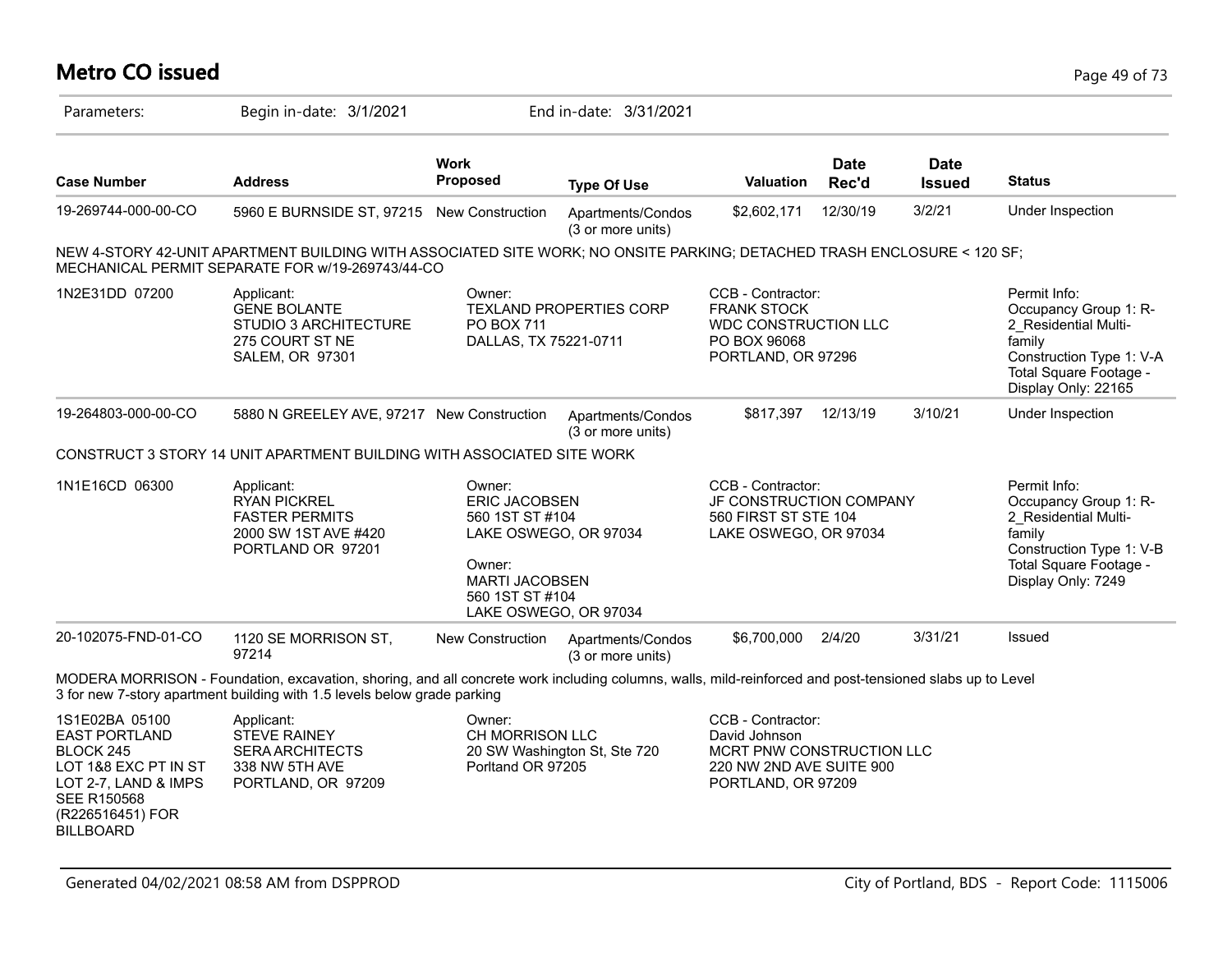# **Metro CO issued** Page 50 of 73

| Parameters:         | Begin in-date: 3/1/2021                                                                                                                                                                                                                                                                                                                                                           |                                                                               | End in-date: 3/31/2021                              |                                                                                                                                    |                      |                              |                                                                                                                                                                                                        |
|---------------------|-----------------------------------------------------------------------------------------------------------------------------------------------------------------------------------------------------------------------------------------------------------------------------------------------------------------------------------------------------------------------------------|-------------------------------------------------------------------------------|-----------------------------------------------------|------------------------------------------------------------------------------------------------------------------------------------|----------------------|------------------------------|--------------------------------------------------------------------------------------------------------------------------------------------------------------------------------------------------------|
| <b>Case Number</b>  | <b>Address</b>                                                                                                                                                                                                                                                                                                                                                                    | <b>Work</b><br><b>Proposed</b>                                                | <b>Type Of Use</b>                                  | <b>Valuation</b>                                                                                                                   | <b>Date</b><br>Rec'd | <b>Date</b><br><b>Issued</b> | <b>Status</b>                                                                                                                                                                                          |
| 20-115165-000-00-CO | 6942 N MONTANA AVE, 97217 New Construction                                                                                                                                                                                                                                                                                                                                        |                                                                               | Apartments/Condos<br>(3 or more units)              | \$1,547,405                                                                                                                        | 2/5/20               | 3/9/21                       | Under Inspection                                                                                                                                                                                       |
|                     | NEW 3 STORY APARTMENT BUILDING WITH 18 UNITS                                                                                                                                                                                                                                                                                                                                      |                                                                               |                                                     |                                                                                                                                    |                      |                              |                                                                                                                                                                                                        |
| 1N1E15BC 04000      | Applicant:<br><b>KIMBERLY CULVER</b><br>14325 NE AIRPORT WAY SUITE<br>PORTLAND OR 97230                                                                                                                                                                                                                                                                                           | Owner:<br><b>DBM INVESTMENTS LLC</b><br>12835 SE STALEY AVE                   | DAMASCUS, OR 97089-8303                             | CCB - Contractor:<br>DBM CONSTRUCTION LLC<br>205 SE SPOKANE ST SUITE 329<br>PORTLAND, OR 97202                                     |                      |                              | Permit Info:<br>Occupancy Group 1: R-<br>2 Residential Multi-<br>family<br>Construction Type 1: V-B<br>Total Square Footage -<br>Display Only: 13723                                                   |
| 18-209390-REV-01-CO | 3883 SW MOODY AVE, 97201 New Construction                                                                                                                                                                                                                                                                                                                                         |                                                                               | Apartments/Condos<br>(3 or more units)              | \$0                                                                                                                                | 3/17/21              | 3/17/21                      | Issued                                                                                                                                                                                                 |
|                     | REV 01 - Revision so that information in main permit and DFS 02 match.                                                                                                                                                                                                                                                                                                            |                                                                               |                                                     |                                                                                                                                    |                      |                              |                                                                                                                                                                                                        |
| 1S1E10CA 00400      | Applicant:<br>Lori Obeyesekere<br>HLR, Inc.<br>14881 Quorum Drive<br>Dallas, TX 75254                                                                                                                                                                                                                                                                                             | Owner:<br><b>OWNER LLC</b><br>3012 FAIRMOUNT ST #100<br>DALLAS, TX 75201-1210 | ALAMO MANHATTAN BLOCK 40                            | CCB - Contractor:<br><b>MICHAEL CARRIGG</b><br>ANDERSEN CONSTRUCTION COMPANY<br>OF OREGON LLC<br>PO BOX 6712<br>PORTLAND, OR 97228 |                      |                              |                                                                                                                                                                                                        |
| 20-143334-000-00-CO | 6735 NE KILLINGSWORTH<br>ST, 97218                                                                                                                                                                                                                                                                                                                                                | New Construction                                                              | Apartments/Condos<br>(3 or more units)              | \$22,075,511   5/28/20                                                                                                             |                      | 3/12/21                      | Issued                                                                                                                                                                                                 |
|                     | LAS ADELITAS -New 4 story affordable multi family building. The building is 3 stories type VA construction over 1 story type IA construction. Stormwater<br>disposal is through (2) on-site drywells. The building has 143 living units over community and residential services space and parking. 65 parking stalls<br>provided at the ground floor. ** Review with 20-148032-MT |                                                                               |                                                     |                                                                                                                                    |                      |                              |                                                                                                                                                                                                        |
| 1N2E17CD 02000      | Applicant:<br>JENNIFER NYE<br>SALAZAR ARCHITECT, INC<br>3050 SE DIVISION ST SUITE 240<br>PORTLAND, OR 97202                                                                                                                                                                                                                                                                       | Owner:<br><b>HACIENDA COMMUNITY</b><br>DEVELOPMENT CORP                       | 6700 NE KILLINGSWORTH ST<br>PORTLAND, OR 97218-3318 | CCB - Contractor:<br><b>LMC INC</b><br>19200 SW TETON AVE<br>TUALATIN, OR 97062                                                    |                      |                              | Permit Info:<br>Occupancy Group 1: R-<br>2 Residential Multi-<br>family<br>Construction Type 1: V-A<br>Construction Type 2<br>(formerly Type 1): I-A<br>Total Square Footage -<br>Display Only: 180087 |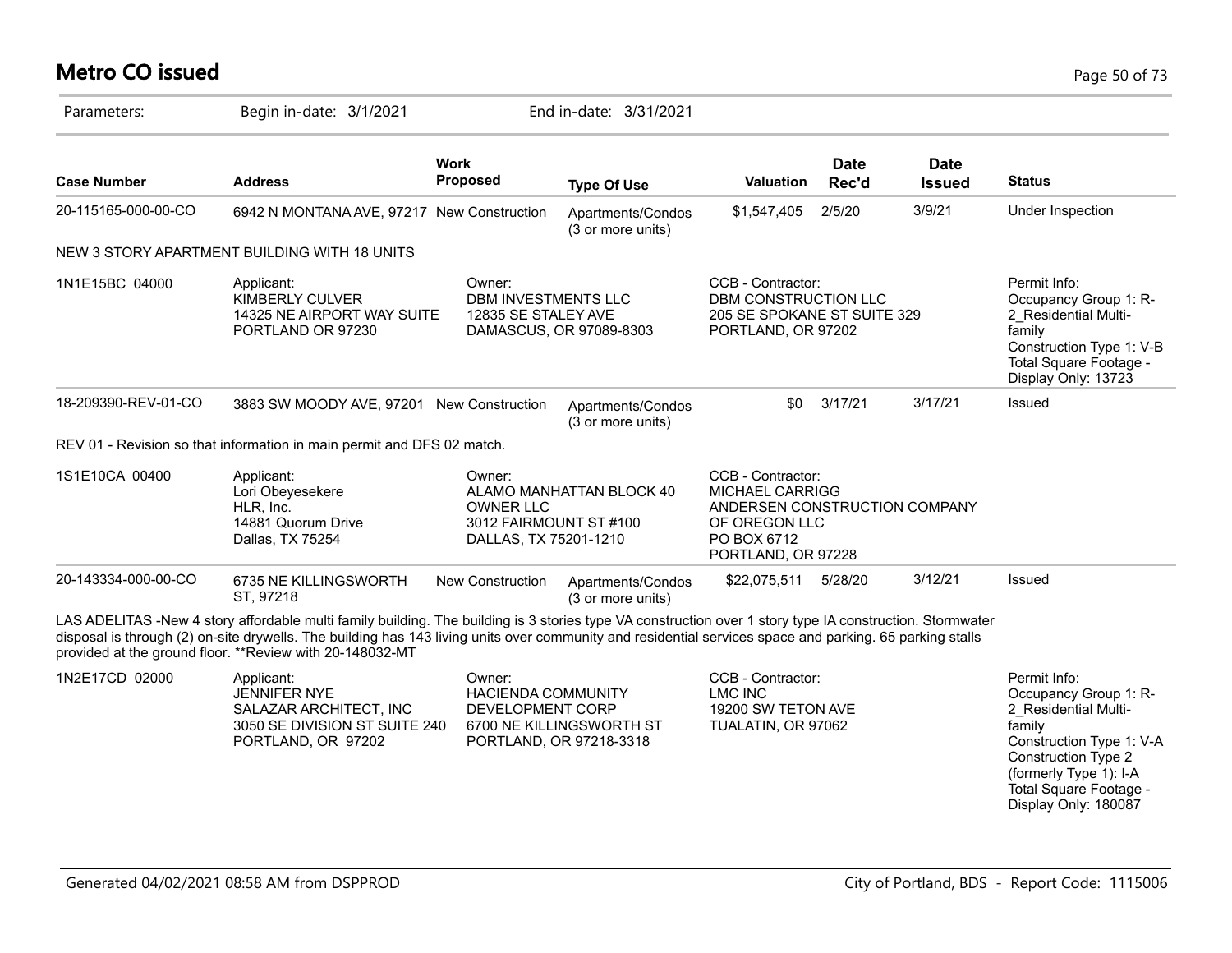# **Metro CO issued** Page 51 of 73

| Parameters:                                       | Begin in-date: 3/1/2021                                                                                                                                             |                                                                                | End in-date: 3/31/2021                 |                                                                                                                                    |                      |                              |                                                                                                                                                                          |
|---------------------------------------------------|---------------------------------------------------------------------------------------------------------------------------------------------------------------------|--------------------------------------------------------------------------------|----------------------------------------|------------------------------------------------------------------------------------------------------------------------------------|----------------------|------------------------------|--------------------------------------------------------------------------------------------------------------------------------------------------------------------------|
| <b>Case Number</b>                                | <b>Address</b>                                                                                                                                                      | <b>Work</b><br><b>Proposed</b>                                                 | <b>Type Of Use</b>                     | <b>Valuation</b>                                                                                                                   | <b>Date</b><br>Rec'd | <b>Date</b><br><b>Issued</b> | <b>Status</b>                                                                                                                                                            |
| 17-156297-DFS-19-CO                               | 2045 SW RIVER PKY, 97201                                                                                                                                            | <b>New Construction</b>                                                        | Apartments/Condos<br>(3 or more units) | \$20,000                                                                                                                           | 3/24/21              | 3/24/21                      | Issued                                                                                                                                                                   |
|                                                   | PHB - BRIDGE HOUSING WEST TOWER - DFS 19 - Roof Guardrail                                                                                                           |                                                                                |                                        |                                                                                                                                    |                      |                              |                                                                                                                                                                          |
| 1S1E03CD 00800                                    | Applicant:<br>Han-Mei Chiang<br><b>Hoffman Construction</b><br>PORTLAND OR<br><b>USA</b>                                                                            | Owner:<br><b>CITY OF PORTLAND</b><br>421 SW 6TH AVE #500<br>PORTLAND, OR 97204 |                                        | CCB - Contractor:<br>HOFFMAN CONSTRUCTION COMPANY<br>OF OREGON<br>805 SW BROADWAY SUITE 2100<br>PORTLAND, OR 97205                 |                      |                              |                                                                                                                                                                          |
| 18-209390-REV-03-CO                               | 3883 SW MOODY AVE, 97201 New Construction                                                                                                                           |                                                                                | Apartments/Condos<br>(3 or more units) | \$0                                                                                                                                | 3/24/21              | 3/26/21                      | Issued                                                                                                                                                                   |
| requested by the Contractor for constructability. | REV 03 - Revision to detail of interior load bearing wall to eliminate beam at floor/ceiling assembly and extend the wall to be full height. This revision is being |                                                                                |                                        |                                                                                                                                    |                      |                              |                                                                                                                                                                          |
| 1S1E10CA 00400                                    | Applicant:<br>Lori Obeyesekere<br>HLR. Inc.<br>14881 Quorum Drive<br>Dallas, TX 75254                                                                               | Owner:<br><b>OWNER LLC</b><br>3012 FAIRMOUNT ST #100<br>DALLAS, TX 75201-1210  | ALAMO MANHATTAN BLOCK 40               | CCB - Contractor:<br><b>MICHAEL CARRIGG</b><br>ANDERSEN CONSTRUCTION COMPANY<br>OF OREGON LLC<br>PO BOX 6712<br>PORTLAND, OR 97228 |                      |                              |                                                                                                                                                                          |
| 19-144501-DFS-10-CO                               | 465 NE DAVIS ST, 97232                                                                                                                                              | <b>New Construction</b>                                                        | Apartments/Condos<br>(3 or more units) | \$222,000                                                                                                                          | 3/8/21               | 3/8/21                       | Issued                                                                                                                                                                   |
| DFS 10 - Mechanical anchorage                     |                                                                                                                                                                     |                                                                                |                                        |                                                                                                                                    |                      |                              |                                                                                                                                                                          |
| 1N1E35CB 03200                                    | Applicant:<br><b>SHARI CHIN</b><br><b>FAIRFIELD DEVELOPMENT LP</b><br>7000 SW HAMPTON ST, SUITE<br>215<br>PORTLAND, OR 97223                                        | Owner:<br>FAIRFIELD NE GRAND LLC<br>SAN DIEGO, CA 92121                        | 5355 MIRA SORRENTO PL #100             | CCB - Contractor:<br><b>FAIRFIELD DEVELOPMENT LP</b><br>5510 MOREHOUSE DR SUITE 200<br>SAN DIEGO, CA 92121                         |                      |                              | Permit Info:<br>Occupancy Group 1: S-<br>2_Storage - Low Hazard,<br>Parking Garage<br>Construction Type 1: I-A<br><b>Construction Type 2</b><br>(formerly Type 1): III-A |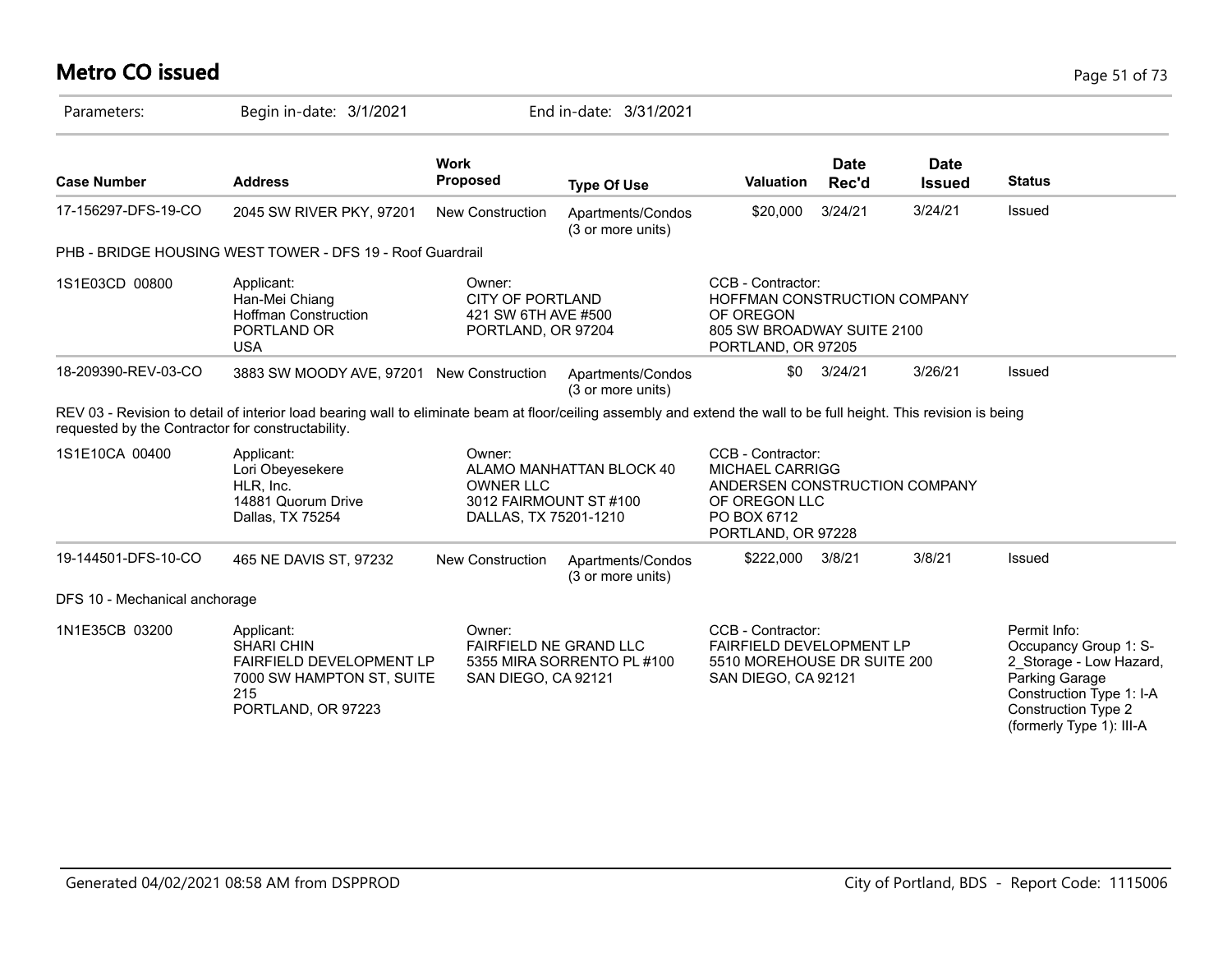# **Metro CO issued** Page 52 of 73

| Parameters:                                                                                                                                     | Begin in-date: 3/1/2021                                                                                                                                                                                                                                                                                    |                              | End in-date: 3/31/2021                                    |                                                                                          |                      |                              |                                                                                                                                                      |
|-------------------------------------------------------------------------------------------------------------------------------------------------|------------------------------------------------------------------------------------------------------------------------------------------------------------------------------------------------------------------------------------------------------------------------------------------------------------|------------------------------|-----------------------------------------------------------|------------------------------------------------------------------------------------------|----------------------|------------------------------|------------------------------------------------------------------------------------------------------------------------------------------------------|
| <b>Case Number</b>                                                                                                                              | <b>Address</b>                                                                                                                                                                                                                                                                                             | <b>Work</b><br>Proposed      | <b>Type Of Use</b>                                        | Valuation                                                                                | <b>Date</b><br>Rec'd | <b>Date</b><br><b>Issued</b> | <b>Status</b>                                                                                                                                        |
| 18-128344-REV-02-CO                                                                                                                             | 1645 SE NEHALEM ST, 97202 New Construction                                                                                                                                                                                                                                                                 |                              | Apartments/Condos<br>(3 or more units)                    | \$6,500                                                                                  | 12/28/20             | 3/3/21                       | Issued                                                                                                                                               |
|                                                                                                                                                 | SINGLE PDF - VALUE ADDED REVISION TO WRAPP BEAMS W/ GYP. BD. AND REMOVE INTUMESCENT PAINT (DFS). ADD CONCRETE CURB WALLS<br>ALONG GRID LINES 8-A-H AND 1-A-B. FRAME ROOFTOP GENERATOR ENCLOSURE AND GENERATOR PLATFORM. RECONFIGURE MAINT<br>RESTROOM. APARTMENT SIZES HAVE CHANGED. TYPE A UNITS REMOVED. |                              |                                                           |                                                                                          |                      |                              |                                                                                                                                                      |
| 1S1E23DB 08200<br>SELLWOOD<br><b>BLOCK73</b><br>W 42' OF LOT 7<br>LOT 8&15 EXC W 2', W<br>42' OF LOT 16,<br>POTENTIAL ADDITIONAL<br>TAX         | Applicant:<br><b>DAVID MULLENS</b><br>UDG 11TH & BURNSIDE LLC<br>735 SW 158TH AVE<br>BEAVERTON OR 97006                                                                                                                                                                                                    | Owner:<br>735 SW 158TH AVE   | SACKHOFF FAMILY LLC ET AL<br>BEAVERTON, OR 97006-4952     | CCB - Contractor:<br>SK HOFF CONSTRUCTION LLC<br>735 SW 158TH AVE<br>BEAVERTON, OR 97006 |                      |                              | Permit Info:<br>Occupancy Group 1: R-<br>2 Residential Multi-<br>family<br>Construction Type 1: V-A<br>Construction Type 2<br>(formerly Type 1): V-A |
| 18-128344-DFS-02-CO                                                                                                                             | 1645 SE NEHALEM ST, 97202 New Construction                                                                                                                                                                                                                                                                 |                              | Apartments/Condos<br>(3 or more units)                    | \$3,000                                                                                  | 1/14/21              | 3/2/21                       | Issued                                                                                                                                               |
|                                                                                                                                                 | SINGLE PDF; DEFERRED SUBMITTAL FOR EARTHBOUND HOLD DOWN SYSTEM                                                                                                                                                                                                                                             |                              |                                                           |                                                                                          |                      |                              |                                                                                                                                                      |
| 1S1E23DB 08200<br><b>SELLWOOD</b><br><b>BLOCK73</b><br>W 42' OF LOT 7<br>LOT 8&15 EXC W 2', W<br>42' OF LOT 16,<br>POTENTIAL ADDITIONAL<br>TAX. | Applicant:<br><b>DAVID MULLENS</b><br>UDG 11TH & BURNSIDE LLC<br>735 SW 158TH AVE<br>BEAVERTON OR 97006                                                                                                                                                                                                    | Owner:<br>735 SW 158TH AVE   | SACKHOFF FAMILY LLC ET AL<br>BEAVERTON, OR 97006-4952     | CCB - Contractor:<br>SK HOFF CONSTRUCTION LLC<br>735 SW 158TH AVE<br>BEAVERTON, OR 97006 |                      |                              |                                                                                                                                                      |
| 20-118724-DFS-02-CO                                                                                                                             | 4610 NE 42ND AVE, 97218                                                                                                                                                                                                                                                                                    | New Construction             | Apartments/Condos<br>(3 or more units)                    | \$5,280                                                                                  | 12/8/20              | 3/3/21                       | Issued                                                                                                                                               |
|                                                                                                                                                 | SINGLE PDF; DEFERRED SUBMITTAL FOR ROOF ANCHORS FOR FALL PROTECTION                                                                                                                                                                                                                                        |                              |                                                           |                                                                                          |                      |                              |                                                                                                                                                      |
| 1N2E19BC 10600                                                                                                                                  | Applicant:<br>SIRIANE LAWLESS<br><b>LMC CONSTRUCTION</b><br>PORTLAND OR<br><b>USA</b>                                                                                                                                                                                                                      | Owner:<br>PORTLAND, OR 97211 | GOING 42 LIMITED PARTNERSHIP<br>126 NE ALBERTA ST STE 202 | CCB - Contractor:<br><b>LMC INC</b><br>19200 SW TETON AVE<br>TUALATIN, OR 97062          |                      |                              | Permit Info:<br>Occupancy Group 1: A-<br>3 Assembly - General<br>Construction Type 1: I-A<br><b>Construction Type 2</b><br>(formerly Type 1): I-A    |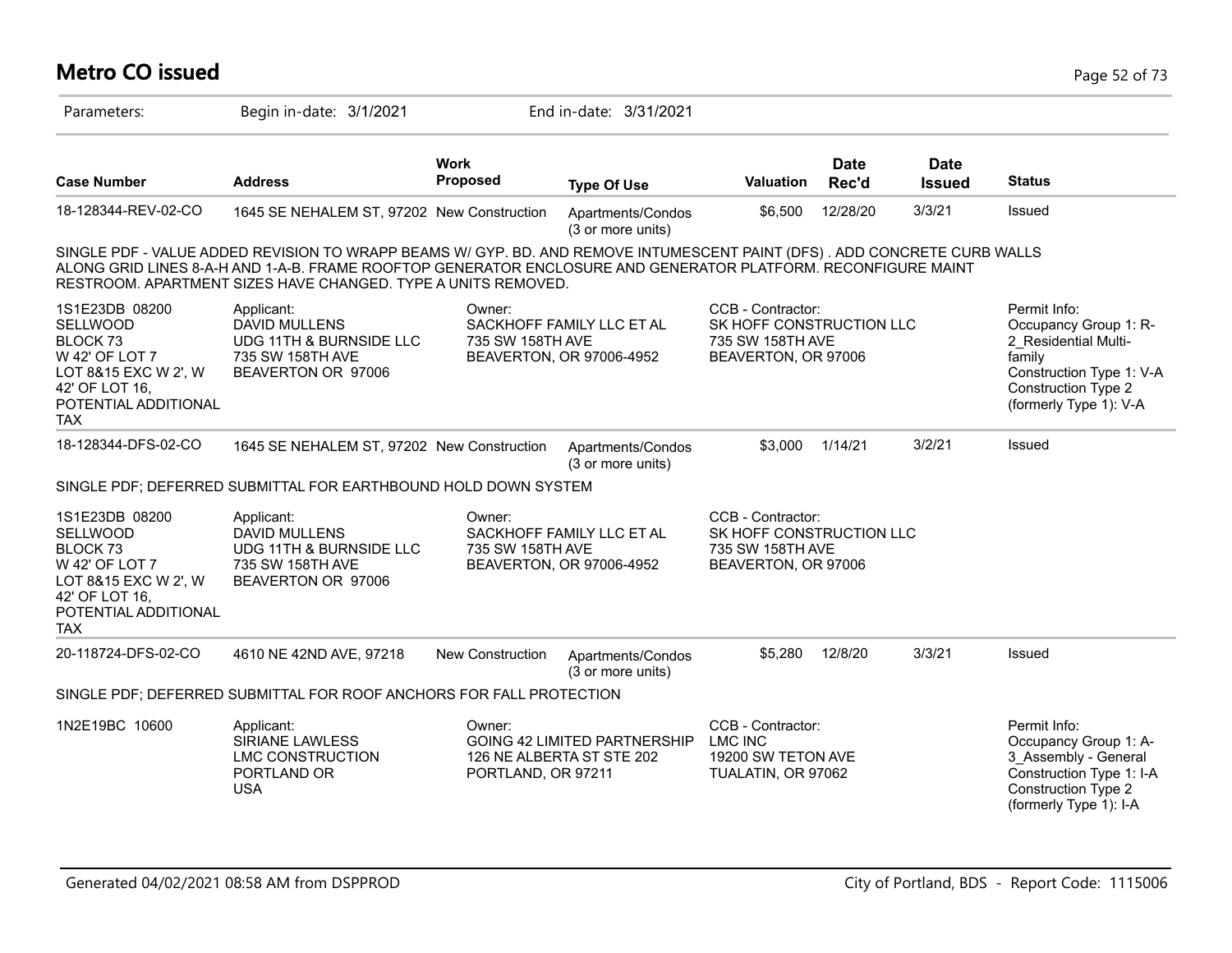# **Metro CO issued** Page 53 of 73

| Parameters:                                                  | Begin in-date: 3/1/2021                                                                                            |                                                                            | End in-date: 3/31/2021                          |                                                                                                   |                      |                              |                                                                                                                                                             |
|--------------------------------------------------------------|--------------------------------------------------------------------------------------------------------------------|----------------------------------------------------------------------------|-------------------------------------------------|---------------------------------------------------------------------------------------------------|----------------------|------------------------------|-------------------------------------------------------------------------------------------------------------------------------------------------------------|
| <b>Case Number</b>                                           | <b>Address</b>                                                                                                     | <b>Work</b><br><b>Proposed</b>                                             | <b>Type Of Use</b>                              | <b>Valuation</b>                                                                                  | <b>Date</b><br>Rec'd | <b>Date</b><br><b>Issued</b> | <b>Status</b>                                                                                                                                               |
| 18-131650-DFS-08-CO                                          | 1717 SE TENINO ST, 97202                                                                                           | <b>New Construction</b>                                                    | Apartments/Condos<br>(3 or more units)          | \$40,000                                                                                          | 12/28/20             | 3/1/21                       | Final                                                                                                                                                       |
| DFS FOR ALUMINUM BALCONIES                                   |                                                                                                                    |                                                                            |                                                 |                                                                                                   |                      |                              |                                                                                                                                                             |
| 1S1E23DC 01200<br><b>SELLWOOD</b><br>BLOCK 89<br>LOT 9-11    | Applicant:<br><b>DAVID MULLENS</b><br>URBAN DEVELOPMENT GROUP<br>735 SW 158TH AVENUE<br>BEAVERTON, OR 97006        | Owner:<br>UDG 17TH & TENINO LLC<br>1707 SE TENINO ST<br>PORTLAND, OR 97202 |                                                 | CCB - Contractor:<br>SK HOFF CONSTRUCTION LLC<br>735 SW 158TH AVE<br>BEAVERTON, OR 97006          |                      |                              | Permit Info:<br>Occupancy Group 1: R-<br>2 Residential Multi-<br>family<br>Construction Type 1: V-A<br><b>Construction Type 2</b><br>(formerly Type 1): V-A |
| 19-225419-REV-02-CO                                          | 1545 NE 41ST AVE, 97232                                                                                            | New Construction                                                           | Apartments/Condos<br>(3 or more units)          | \$0                                                                                               | 3/17/21              | 3/30/21                      | Issued                                                                                                                                                      |
|                                                              | SINGLE PDF - REVISION TO CHANGE TRUSS MANUFACTURER                                                                 |                                                                            |                                                 |                                                                                                   |                      |                              |                                                                                                                                                             |
| 1N1E25DD 11200                                               | Applicant:<br><b>BRADLEE HERSEY</b><br><b>FASTER PERMITS</b><br>2000 SW 1ST AVE SUITE 420<br>PORTLAND OR 97201     | Owner:<br>41CENTRAL LLC<br>BEAVERTON, OR 97005                             | 4900 SW GRIFFITH DR #124                        | CCB - Contractor:<br>SINCLAIR CONSTRUCTION LLC<br>470 2ND STREET SUITE A<br>LAKE OSWEGO, OR 97034 |                      |                              | Permit Info:<br>Occupancy Group 1: R-<br>2 Residential Multi-<br>family<br>Construction Type 1: V-B<br>Construction Type 2<br>(formerly Type 1): V-B        |
| 18-110058-REV-03-CO                                          | 15225 SE POWELL BLVD,<br>97236                                                                                     | New Construction                                                           | Apartments/Condos<br>(3 or more units)          | \$0                                                                                               | 1/4/21               | 3/5/21                       | Issued                                                                                                                                                      |
|                                                              | SINGLE PDF - REVISION TO RELOCATE WATER LINES TO AVOID UTILITY CONFLICT.                                           |                                                                            |                                                 |                                                                                                   |                      |                              |                                                                                                                                                             |
| 1S2E12BD 05201<br>PARTITION PLAT 1998-78<br>LOT <sub>1</sub> | Applicant:<br>John Megrditchian<br><b>AAI</b> Engineering<br>4875 SW Griffith Dr, Suite 300<br>Beaverton, OR 97005 | Owner:<br><b>GROUP 1 LLC</b><br>13960 SE KING RD<br>HAPPY VALLEY, OR 97086 | YAMANE DEVELOPMENT HOLDING MEL CONSTRUCTION LLC | CCB - Contractor:<br>5705 SE POWELL BLVD<br>PORTLAND, OR 97206                                    |                      |                              | Permit Info:<br>Occupancy Group 1: I-<br>1 Convalescent Hospital<br>Construction Type 1: V-B<br><b>Construction Type 2</b><br>(formerly Type 1): V-B        |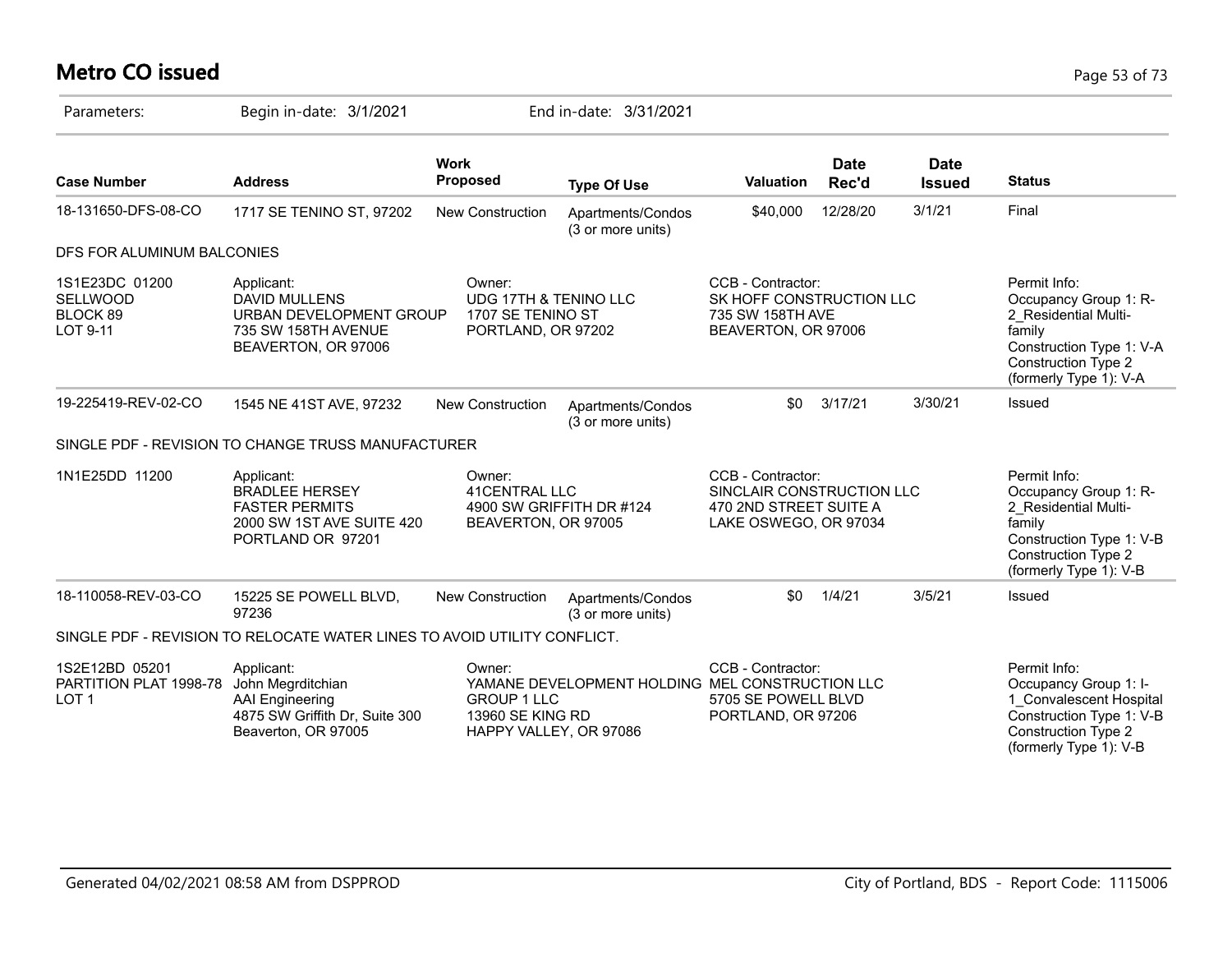# **Metro CO issued** Page 54 of 73

| Parameters:                                                                                      | Begin in-date: 3/1/2021                                                                                                                                                                       |                                                                                                    | End in-date: 3/31/2021                                                                                                             |                                                                                                                               |                      |                              |               |  |
|--------------------------------------------------------------------------------------------------|-----------------------------------------------------------------------------------------------------------------------------------------------------------------------------------------------|----------------------------------------------------------------------------------------------------|------------------------------------------------------------------------------------------------------------------------------------|-------------------------------------------------------------------------------------------------------------------------------|----------------------|------------------------------|---------------|--|
| <b>Case Number</b>                                                                               | <b>Address</b>                                                                                                                                                                                | <b>Work</b><br>Proposed                                                                            | <b>Type Of Use</b>                                                                                                                 | <b>Valuation</b>                                                                                                              | <b>Date</b><br>Rec'd | <b>Date</b><br><b>Issued</b> | <b>Status</b> |  |
| 17-103625-DFS-02-CO                                                                              | 5312 NE 11TH AVE, 97211                                                                                                                                                                       | New Construction                                                                                   | Apartments/Condos<br>(3 or more units)                                                                                             | \$10,000                                                                                                                      | 1/7/21               | 3/5/21                       | Issued        |  |
|                                                                                                  | SINGLE PDF - DFS FOR INTERIOR GUARDRAILS ON UPPER FLOOR.                                                                                                                                      |                                                                                                    |                                                                                                                                    |                                                                                                                               |                      |                              |               |  |
| 1N1E23BA 60000                                                                                   | Applicant:<br><b>ZAC HORTON</b><br><b>FASTER PERMITS</b><br>2000 SW 1ST AVE SUITE 420<br>PORTLAND, OR 97201                                                                                   | Owner:<br>AVENUE CONDOMINIUM<br><b>ASSOCIATION</b><br>12703 SW 67TH AVE<br>PORTLAND, OR 97223-8302 | FIFTY-THREE TWELVE NE 11TH                                                                                                         |                                                                                                                               |                      |                              |               |  |
| 19-106186-DFS-12-CO                                                                              | 1510 SW ALDER ST, 97205                                                                                                                                                                       | <b>New Construction</b>                                                                            | Apartments/Condos<br>(3 or more units)                                                                                             | \$89,500                                                                                                                      | 1/13/21              | 3/17/21                      | Issued        |  |
|                                                                                                  | ART Tower - DFS 12 - Exterior Guardrails - Tempered Glass                                                                                                                                     |                                                                                                    |                                                                                                                                    |                                                                                                                               |                      |                              |               |  |
| 1N1E33DC 01700                                                                                   | Applicant:<br>Owner:<br>REEP-WP ART TOWER JV LLC<br><b>MIKE COYLE</b><br><b>FASTER PERMITS</b><br>220 NW 8TH AVE<br>2000 SW 1ST AVE, STE 420<br>PORTLAND, OR 97209-3503<br>PORTLAND, OR 97201 |                                                                                                    | CCB - Contractor:<br><b>MICHAEL CARRIGG</b><br>ANDERSEN CONSTRUCTION COMPANY<br>OF OREGON LLC<br>PO BOX 6712<br>PORTLAND, OR 97228 |                                                                                                                               |                      |                              |               |  |
| 19-135368-DFS-06-CO                                                                              | 3192 SW 12TH AVE, 97239                                                                                                                                                                       | New Construction                                                                                   | Apartments/Condos<br>(3 or more units)                                                                                             | \$30,000                                                                                                                      | 2/11/21              | 3/10/21                      | Issued        |  |
|                                                                                                  | SINGLE PDF - DFS FOR INTERIOR STAIR GUARDRAILS AT LEVELS 2 TO 5                                                                                                                               |                                                                                                    |                                                                                                                                    |                                                                                                                               |                      |                              |               |  |
| 1S1E09AC 01700<br>PORTLAND CITY HMSTD ZAC HORTON<br>BLOCK 91<br>INC PT VAC ST LOT 1&5<br>LOT 2&6 | Applicant:<br><b>FASTER PERMITS</b><br>2000 SW 1ST AVE SUITE 420<br>PORTLAND, OR 97201                                                                                                        | Owner:<br><b>LLC</b><br>TUCSON, AZ 85718-3183                                                      | SWS 12TH AVENUE APARTMENTS<br>6340 N CAMPBELL AVE #240                                                                             | CCB - Contractor:<br><b>STEPHEN MCHUGH</b><br><b>COLUMBIA EQUITIES INC</b><br>3300 NW 185TH AVE PMB 264<br>PORTLAND, OR 97229 |                      |                              |               |  |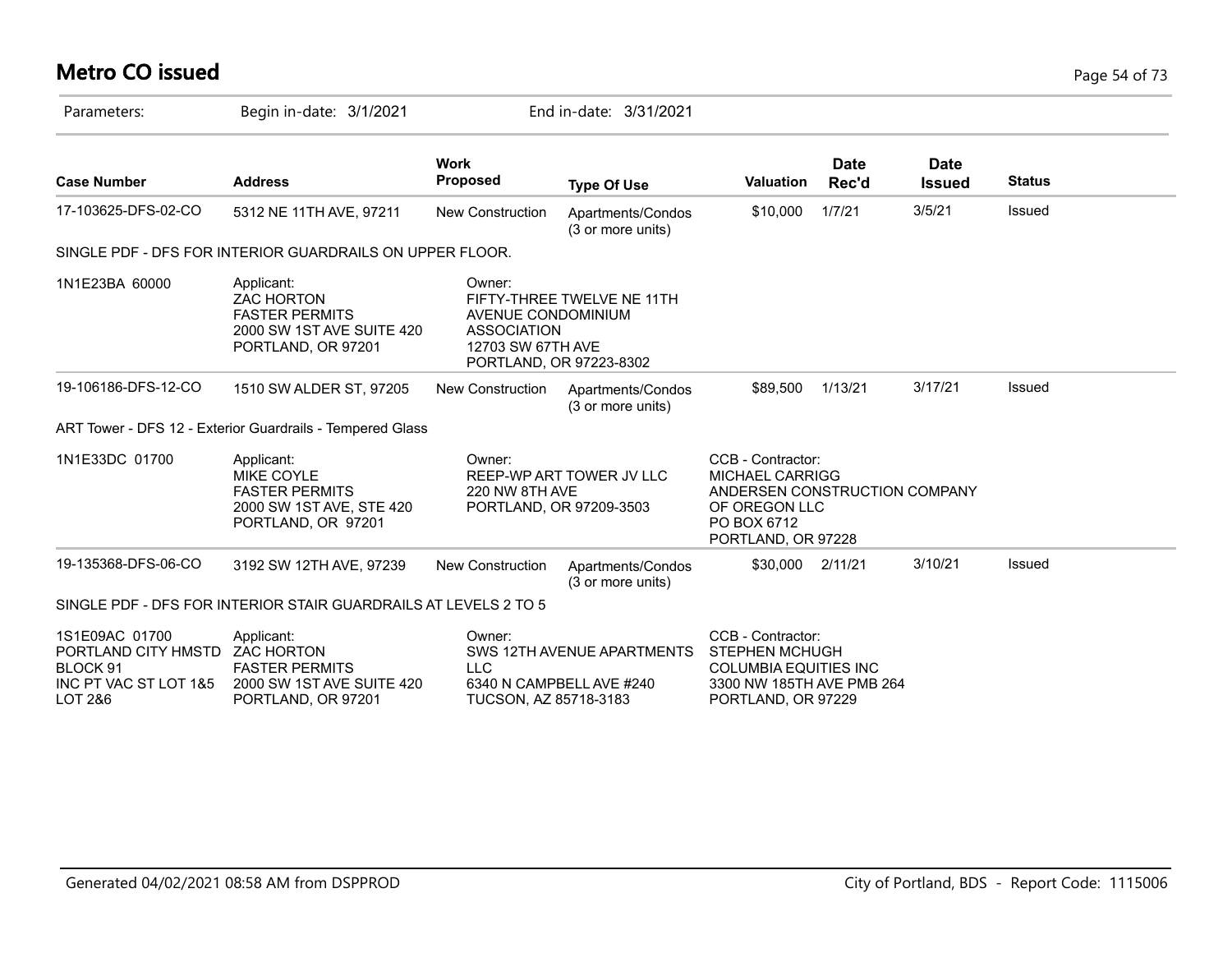#### **Metro CO issued** Page 55 of 73 Parameters: Begin in-date: 3/1/2021 End in-date: 3/31/2021 **Work Case Number Address Proposed Type Of Use Valuation Status Date Rec'd Date Issued** 20-148613-REV-01-CO 1675 NE 41ST AVE, 97232 New Construction Apartments/Condos (3 or more units) \$0 2/4/21 3/9/21 Issued SINGLE PDF - REVISION TO CLARIFY SEVERAL INCONSISTENT DESCRIPTIONS FOR WALL TYPE W1 AND REVISE MISLABELED DOORS ON DOOR SCHEDULE. 1N1E25DD 11000 RALSTONS ADD BLOCK 4 LOT 7&8 EXC PT IN ST CCB - Contractor: CONSTRUCTIVE INC PO BOX 80514 PORTLAND, OR 97280 Owner: CAUDALOSO LLC 1061 NE 9TH AVE APT 2007 PORTLAND, OR 97232 Applicant: DOUG CIRCOSTA DOUG CIRCOSTA, ARCHITECT 14670 SW FOREST DR BEAVERTON OR 97007 19-267422-DFS-04-CO 330 NE DEKUM ST, 97211 New Construction Apartments/Condos (3 or more units) \$25,000 2/9/21 3/3/21 Issued SINGLE PDF - DFS FOR TRUSSES 1N1E15AD 12600 Applicant: CWINET Permit Info: CWINNET Permit Info: Occupancy Group 1: R-2\_Residential Multifamily Construction Type 1: V-A Construction Type 2 (formerly Type 1): V-A Owner: SONGBIRD DEVELOPMENT LLC 2534 NE 32ND AVE PORTLAND, OR 97212 Applicant: Kelly Schneider Team Construction LLC 6701 NE 42nd St Vancouver, WA 98661 20-145382-REV-02-CO 11560 SE DIVISION ST, 97266 New Construction Apartments/Condos (3 or more units) \$0 3/22/21 3/22/21 Issued LARGE DIVISION - REV-02 - Revise the mechanical well roof framing (assembly M6) from engineered I-joists to a manufactured truss for structural support and replace 3 layers Type X gypsum board with 1 layer of Type C gypsum board 1S2E10AB 00300 Permit Info: Occupancy Group 1: R-2\_Residential Multifamily Construction Type 1: V-A Construction Type 2 (formerly Type 1): V-A CCB - Contractor: TOM MITCHELL WALSH CONSTRUCTION CO OREGON 2905 SW 1ST AVE PORTLAND, OR 97201-4705 Owner: 115TH STREET HOUSING LP 18201 VON KARMAN AVE #900 421 SW 6TH AVENUE, SUITE 500 HRVINE, CA 92612-1097 Applicant: SUZANNE ZUNIGA PORTLAND HOUSING BUREAU PORTLAND OR 97204 Applicant: Joseph Merrill Ankrom Moisan 38 NW Davis Street, Ste 300 Portland OR 97209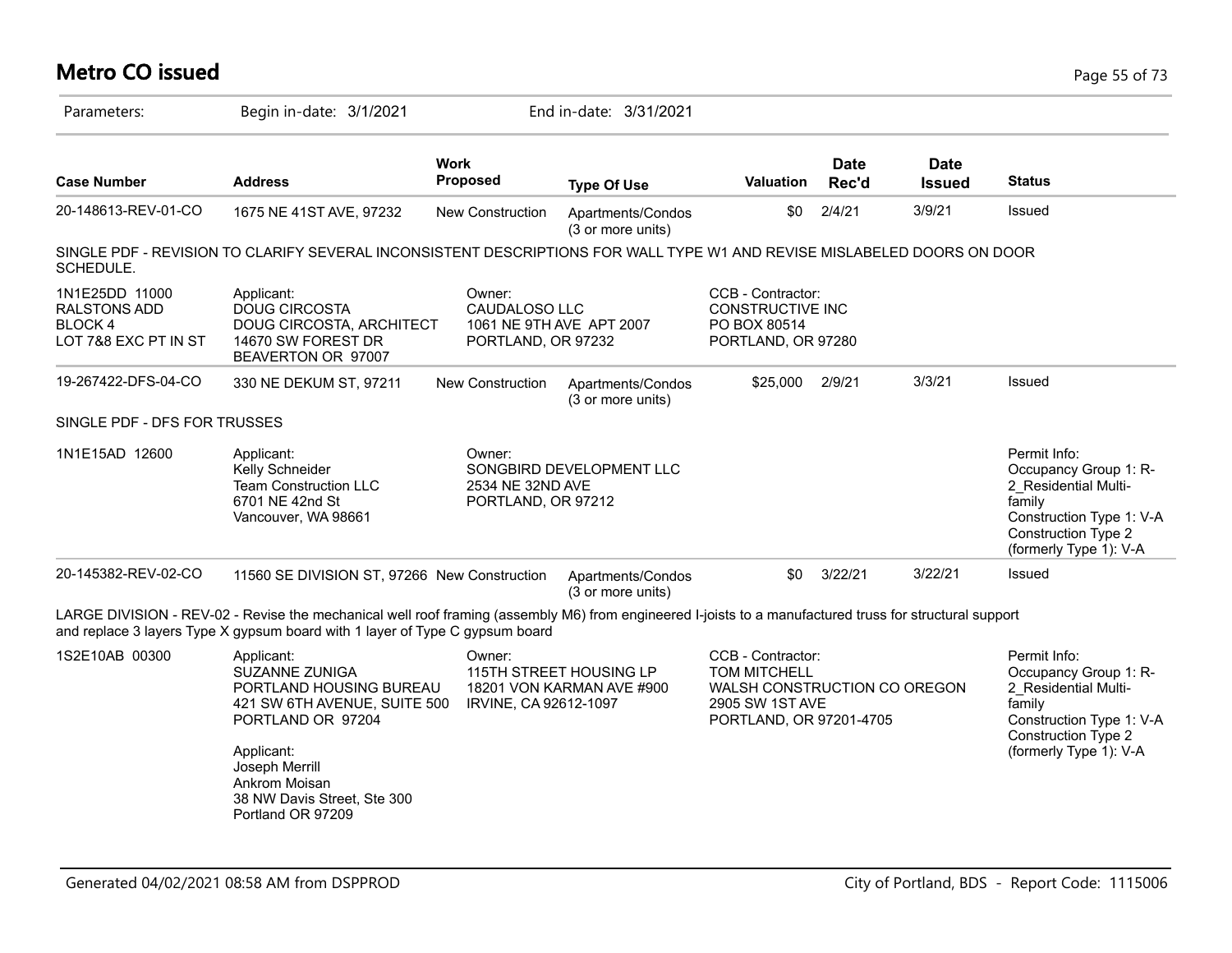# **Metro CO issued** Page 56 of 73

| Parameters:                                                       | Begin in-date: 3/1/2021                                                                                                   |                                                                                  | End in-date: 3/31/2021                              |                                                                                                                    |                      |                              |                                                                                                                                                             |
|-------------------------------------------------------------------|---------------------------------------------------------------------------------------------------------------------------|----------------------------------------------------------------------------------|-----------------------------------------------------|--------------------------------------------------------------------------------------------------------------------|----------------------|------------------------------|-------------------------------------------------------------------------------------------------------------------------------------------------------------|
| <b>Case Number</b>                                                | <b>Address</b>                                                                                                            | <b>Work</b><br>Proposed                                                          | <b>Type Of Use</b>                                  | <b>Valuation</b>                                                                                                   | <b>Date</b><br>Rec'd | <b>Date</b><br><b>Issued</b> | <b>Status</b>                                                                                                                                               |
| 17-288642-REV-04-CO                                               | 3912 N VANCOUVER AVE,<br>97217                                                                                            | <b>New Construction</b>                                                          | Apartments/Condos<br>(3 or more units)              | \$9,600                                                                                                            | 1/29/21              | 3/9/21                       | Issued                                                                                                                                                      |
|                                                                   | SINGLE PDF - VALUE ADDED REVISION TO ADD WALK-IN COOLER.                                                                  |                                                                                  |                                                     |                                                                                                                    |                      |                              |                                                                                                                                                             |
| 1N1E22DC 00800<br>ALBINA HMSTD<br>BLOCK <sub>28</sub><br>LOT 9&10 | Applicant:<br><b>MIKE COYLE</b><br><b>FASTER PERMITS</b><br>2000 SW 1ST AVE, STE 420<br>PORTLAND, OR 97201                | Owner:<br><b>BRIO PORTLAND LLC</b><br>606 MAYNARD AVE S#251<br>SEATTLE, WA 98104 |                                                     | CCB - Contractor:<br>SEABOLD CONSTRUCTION CO INC<br>9965 SW ARCTIC DR<br>BEAVERTON, OR 97005-4194                  |                      |                              | Permit Info:<br>Occupancy Group 1: R-<br>2 Residential Multi-<br>family<br>Construction Type 1: V-A<br><b>Construction Type 2</b><br>(formerly Type 1): I-A |
| 18-138158-REV-05-CO                                               | 2590 NW UPSHUR ST, 97210 New Construction                                                                                 |                                                                                  | Apartments/Condos<br>(3 or more units)              | \$20,000                                                                                                           | 2/2/21               | 3/30/21                      | Issued                                                                                                                                                      |
|                                                                   | SINGLE PDF - VALUE ADDED REVISION TO ADD DECK COVERS TO INTERIOR COURTYARD DECKS.                                         |                                                                                  |                                                     |                                                                                                                    |                      |                              |                                                                                                                                                             |
| 1N1E29DD 06300                                                    | Applicant:<br><b>DAVID MULLENS</b><br>URBAN DEVELOPMENT GROUP<br>735 SW 158TH AVENUE<br>BEAVERTON, OR 97006               | Owner:<br>LLC ET AL<br>735 SW 158TH AVE #130<br>BEAVERTON, OR 97006              | SACKHOFF GROUP INVESTMENTS SK HOFF CONSTRUCTION LLC | CCB - Contractor:<br>735 SW 158TH AVE<br>BEAVERTON, OR 97006                                                       |                      |                              | Permit Info:<br>Occupancy Group 1: R-<br>2 Residential Multi-<br>family<br>Construction Type 1: III-B                                                       |
| 19-106743-DFS-17-CO                                               | 1725 SW SALMON ST, 97205 New Construction                                                                                 |                                                                                  | Apartments/Condos<br>(3 or more units)              | \$50,000                                                                                                           | 3/25/21              | 3/26/21                      | Issued                                                                                                                                                      |
|                                                                   | 18S - DFS 17 - Seismic bracing for suspended electrical systems                                                           |                                                                                  |                                                     |                                                                                                                    |                      |                              |                                                                                                                                                             |
| 1N1E33DC 05700                                                    | Applicant:<br><b>HANNAH JENKINS</b><br>HOFFMAN CONSTRUCTION<br>805 SW BROADWAY<br><b>SUITE 2100</b><br>PORTLAND, OR 97205 | Owner:<br><b>CI-GS PORTLAND LLC</b><br>465 MEETING ST #500                       | CHARLESTON, SC 29403-4832                           | CCB - Contractor:<br>HOFFMAN CONSTRUCTION COMPANY<br>OF OREGON<br>805 SW BROADWAY SUITE 2100<br>PORTLAND, OR 97205 |                      |                              |                                                                                                                                                             |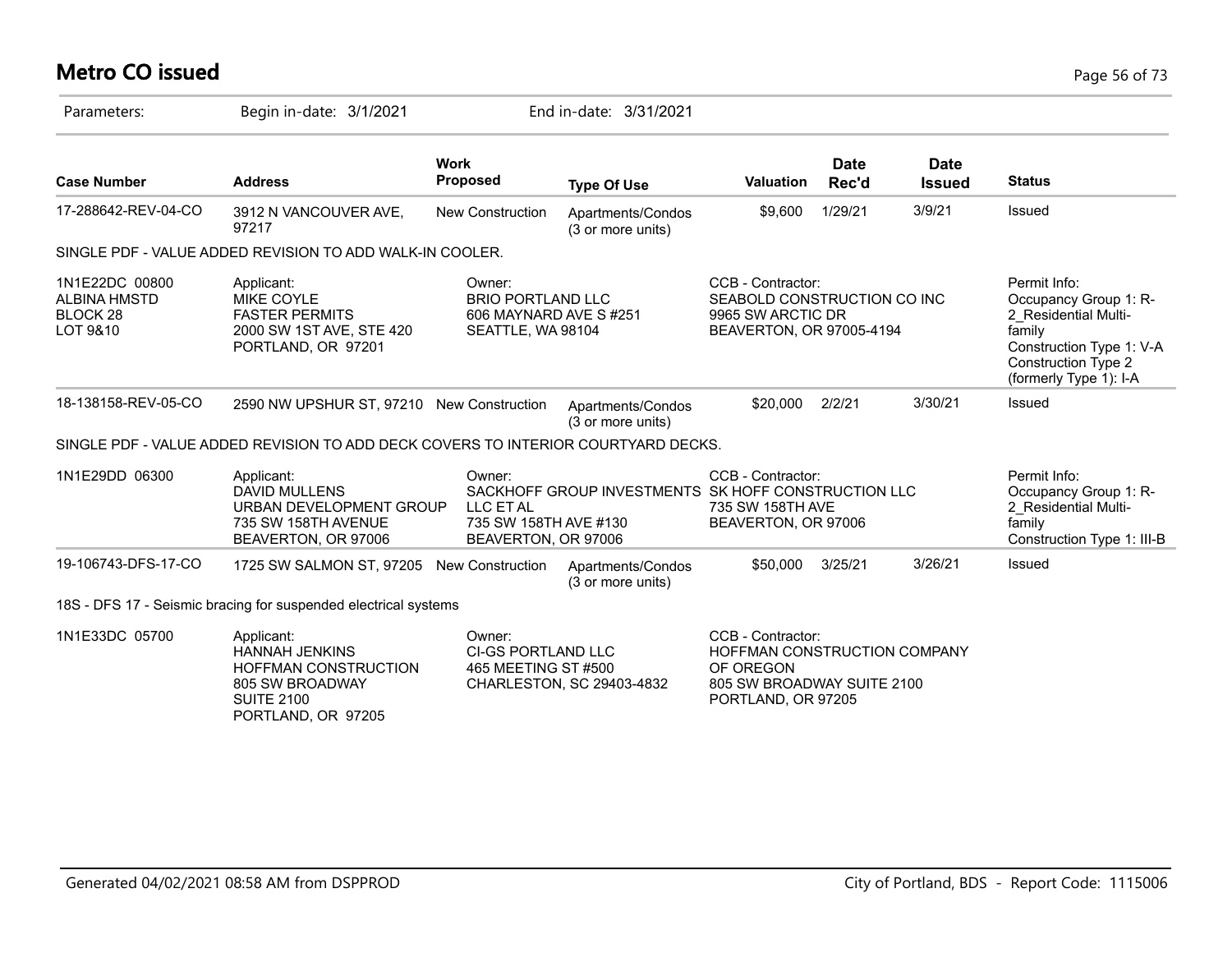# **Metro CO issued** Page 57 of 73

| Parameters:                                                                                                             | Begin in-date: 3/1/2021                                                                                                             |                                                                                         | End in-date: 3/31/2021                 |                                                                                                               |                      |                              |                                                                                                                                                   |
|-------------------------------------------------------------------------------------------------------------------------|-------------------------------------------------------------------------------------------------------------------------------------|-----------------------------------------------------------------------------------------|----------------------------------------|---------------------------------------------------------------------------------------------------------------|----------------------|------------------------------|---------------------------------------------------------------------------------------------------------------------------------------------------|
| <b>Case Number</b>                                                                                                      | <b>Address</b>                                                                                                                      | <b>Work</b><br><b>Proposed</b>                                                          | <b>Type Of Use</b>                     | <b>Valuation</b>                                                                                              | <b>Date</b><br>Rec'd | <b>Date</b><br><b>Issued</b> | <b>Status</b>                                                                                                                                     |
| 18-235456-REV-02-CO                                                                                                     | 15 NW PARK AVE, 97209                                                                                                               | <b>New Construction</b>                                                                 | Apartments/Condos<br>(3 or more units) | \$0                                                                                                           | 3/11/21              | 3/12/21                      | Issued                                                                                                                                            |
|                                                                                                                         | AMARA-REV-02- revise roof top egress walkway configuration and slopes to match DFS-07 submittal.                                    |                                                                                         |                                        |                                                                                                               |                      |                              |                                                                                                                                                   |
| 1N1E34CB 10600                                                                                                          | Applicant:<br><b>WILLIAM BOYD</b><br>ANKROM MOISAN ARCHITECTS<br>38 NW DAVIS ST STE 3000<br>PORTLAND OR 97209                       | Owner:<br>1325 4TH AVE #1300<br>SEATTLE, WA 98101                                       | LMC BURNSIDE HOLDINGS LLC              | CCB - Contractor:<br>LENNAR MULTIFAMILIY BUILDERS LLC<br>95 ENTERPRISE SUITE 200<br>ALISO VIEJO, CA 90620     |                      |                              | Permit Info:<br>Occupancy Group 1: A-<br>3 Assembly - General<br>Construction Type 1: I-A<br><b>Construction Type 2</b><br>(formerly Type 1): I-A |
| 18-280322-REV-05-CO                                                                                                     | 1400 N KILPATRICK ST, 97217 New Construction                                                                                        |                                                                                         | Apartments/Condos<br>(3 or more units) | \$0                                                                                                           | 3/3/21               | 3/4/21                       | Final                                                                                                                                             |
| Submittal Items on Structural General Notes.                                                                            | HABITAT FOR HUMANITY N INTERSTATE-REV-05 - Delete Item 2.E. "SUPPORT & ANCHORAGE FOR FIRE PROTECTION SYSTEMS" from list of Deferred |                                                                                         |                                        |                                                                                                               |                      |                              |                                                                                                                                                   |
| 1N1E10CB 10200<br><b>FAIRPORT</b><br>BLOCK 16<br>LOT 1-3&5-8 TL 10200<br>POTENTIAL ADDITIONAL<br><b>TAX</b>             | Applicant:<br><b>RAY CULI</b><br>R & B DESIGN STUDIO LLC<br><b>70 NE FREMONT ST</b><br>PORTLAND OR 97212                            | Owner:<br><b>HABITAT FOR HUMANITY</b><br>PORTLAND/METRO EAST<br>PORTLAND, OR 97211-4981 | 1478 NE KILLINGSWORTH ST               | CCB - Contractor:<br>HABITAT FOR HUMANITY PORTLAND<br><b>METRO EAST</b><br>PO BOX 11527<br>PORTLAND, OR 97211 |                      |                              | Permit Info:<br>Occupancy Group 1: R-<br>2 Residential Multi-<br>family<br>Construction Type 1: V-A                                               |
| 18-223348-DFS-01-CO                                                                                                     | 6550 SE 122ND AVE, 97236                                                                                                            | <b>New Construction</b>                                                                 | Assembly                               | \$10,000                                                                                                      | 1/4/21               | 3/15/21                      | Issued                                                                                                                                            |
|                                                                                                                         | SINGLE PDF - DFS FOR FALL PROTECTION SYSTEM                                                                                         |                                                                                         |                                        |                                                                                                               |                      |                              |                                                                                                                                                   |
| 1S2E23BB 00400<br>SECTION 23 1S 2E<br>TL 400 9.94 ACRES<br>SPLIT LEVY R336926<br>(R992230750) & R206248<br>(R489300490) | Applicant:<br>Scott Wilcox<br>James W. Fowler Co.<br>12775 Westview Dr., PO Box 489<br>Dallas, OR 97338                             | Owner:<br>PORTLAND CITY OF<br>1120 SW 5TH AVE #1302                                     | PORTLAND, OR 97204-1912                | CCB - Contractor:<br>JAMES W FOWLER CO<br>12775 WESTVIEW DR<br>DALLAS, OR 97338-9632                          |                      |                              |                                                                                                                                                   |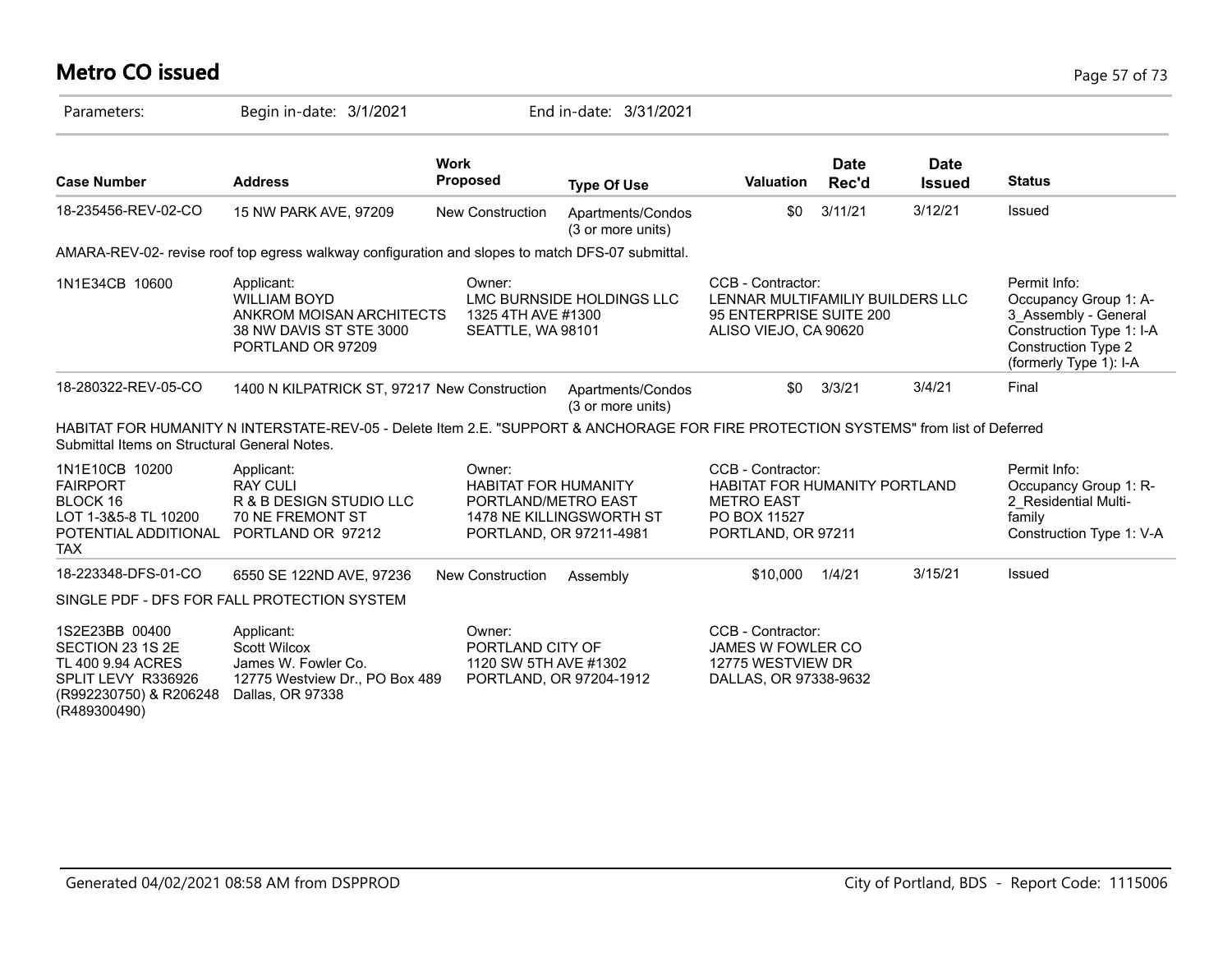# **Metro CO issued** Page 58 of 73

| Parameters:                                                                                                         | Begin in-date: 3/1/2021                                                                                               |                                                                                     | End in-date: 3/31/2021                               |                                                                                                                     |                      |                              |                                                                                                                                                                                                                |
|---------------------------------------------------------------------------------------------------------------------|-----------------------------------------------------------------------------------------------------------------------|-------------------------------------------------------------------------------------|------------------------------------------------------|---------------------------------------------------------------------------------------------------------------------|----------------------|------------------------------|----------------------------------------------------------------------------------------------------------------------------------------------------------------------------------------------------------------|
| <b>Case Number</b>                                                                                                  | <b>Address</b>                                                                                                        | <b>Work</b><br>Proposed                                                             | <b>Type Of Use</b>                                   | <b>Valuation</b>                                                                                                    | <b>Date</b><br>Rec'd | <b>Date</b><br><b>Issued</b> | <b>Status</b>                                                                                                                                                                                                  |
| 20-106651-DFS-01-CO                                                                                                 | 404 NW 23RD AVE, 97210                                                                                                | <b>New Construction</b>                                                             | Assembly                                             | \$50,000                                                                                                            | 10/13/20             | 3/3/21                       | Issued                                                                                                                                                                                                         |
|                                                                                                                     | SINGLE PDF; DEFERRED SUBMITTAL FOR PERGOLA                                                                            |                                                                                     |                                                      |                                                                                                                     |                      |                              |                                                                                                                                                                                                                |
| 1N1E33CB 00500<br><b>MEADS ADD</b><br>BLOCK <sub>2</sub><br>W 1/2 OF S 100' OF LOT<br>12<br>S 50' OF LOT 13, LOT 14 | Applicant:<br><b>ZAC HORTON</b><br><b>FASTER PERMITS</b><br>2000 SW 1ST AVE, STE 420<br>PORTLAND OR 97201             | Owner:<br><b>FLANDERS NW LLC ET AL</b><br>116 NE 6TH AVE #400<br>PORTLAND, OR 97232 |                                                      | CCB - Contractor:<br><b>BNK CONSTRUCTION INC</b><br>45 82ND DR STE 53 B<br>GLADSTONE, OR 97027-2562                 |                      |                              | Permit Info:<br>Occupancy Group 1: A-<br>2 Restaurant<br>Construction Type 1: V-B                                                                                                                              |
| 20-201358-000-00-CO                                                                                                 | 8051 N RICHMOND AVE,<br>97203                                                                                         | <b>New Construction</b>                                                             | Assembly                                             | \$420,000                                                                                                           | 3/19/21              | 3/19/21                      | Under Inspection                                                                                                                                                                                               |
| STORAGE SHED (LESS THAN 120 SF)                                                                                     | SINGLE PDF - FOUNDATIONS FOR MODULAR COMMUNITY BUILDING. SITE WORK, UTILITIES, AND GRADING FOR 19 SLEEPING PODS AND 1 |                                                                                     |                                                      |                                                                                                                     |                      |                              |                                                                                                                                                                                                                |
| 1N1W12AB 10900                                                                                                      | Applicant:<br><b>JOSEPH PURKEY</b><br>CONVERGENCE ARCHITECTURE<br>7302 N RICHMOND AVE<br>PORTLAND OR 97203            | Owner:<br>8044 N RICHMOND AVE                                                       | ST JOHNS CHRISTIAN CHURCH<br>PORTLAND, OR 97203-3148 | CCB - Contractor:<br><b>KENDALL MILLER</b><br><b>INTERLAKEN INC</b><br>PO BOX 20 10<br>FAIRVIEW, OR 97024           |                      |                              | Permit Info:<br>Occupancy Group 1:<br>B Bank, Off., Med.Off.,<br>Pub.Bldg.<br>Construction Type 1: V-B<br><b>Construction Type 2</b><br>(formerly Type 1): V-B<br>Total Square Footage -<br>Display Only: 2034 |
| 19-204367-DFS-01-CO                                                                                                 | 12950 NW MARINA WAY,<br>97231                                                                                         | <b>New Construction</b>                                                             | <b>Business</b>                                      | \$10,000                                                                                                            | 1/22/21              | 3/26/21                      | Issued                                                                                                                                                                                                         |
| SINGLE PDF - DFS FOR ROOF TRUSS DESIGN                                                                              |                                                                                                                       |                                                                                     |                                                      |                                                                                                                     |                      |                              |                                                                                                                                                                                                                |
| 2N1W28D 00700<br>SECTION 28 2N 1W<br>TL 700 2.13 ACRES                                                              | Applicant:<br><b>MARIA COHEN</b><br><b>MARIA COHEN DESIGN</b><br>33 N HOLMAN ST<br>PORTLAND OREGON 97217              | Owner:<br>AC HOLDINGS LLC<br>8316 N LOMBARD ST<br>PORTLAND, OR 97203                |                                                      | CCB - Contractor:<br><b>MICHAEL HERRICK</b><br>AQUATIC CONTRACTING LLC<br>12950 NW MARINA WAY<br>PORTLAND, OR 97231 |                      |                              |                                                                                                                                                                                                                |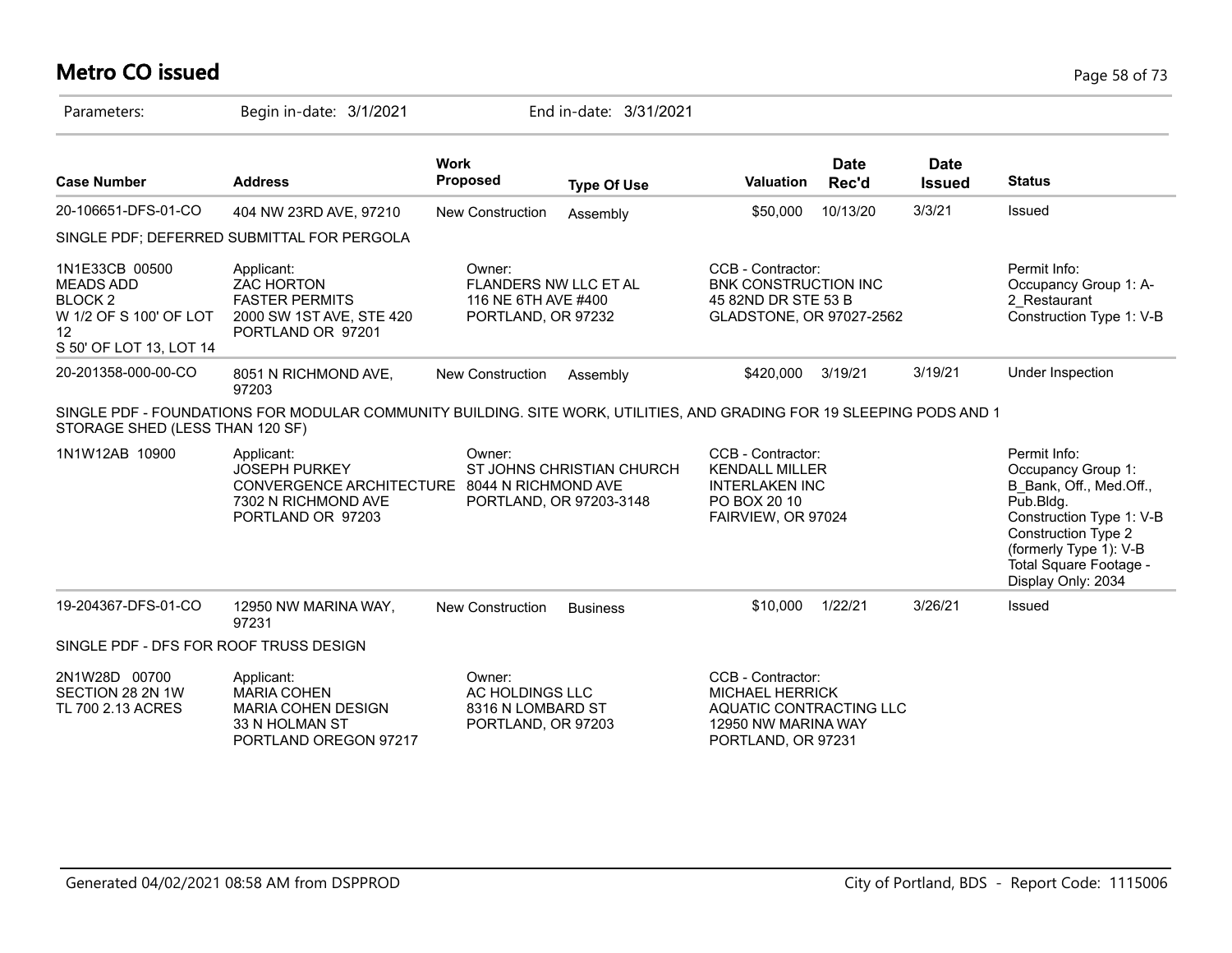### **Metro CO issued** Page 59 of 73

| Parameters:                                                              | Begin in-date: 3/1/2021                                                                                                                         |                                                                                                                                                     | End in-date: 3/31/2021      |                                                                                                       |                      |                              |                                                                                                                                                                          |
|--------------------------------------------------------------------------|-------------------------------------------------------------------------------------------------------------------------------------------------|-----------------------------------------------------------------------------------------------------------------------------------------------------|-----------------------------|-------------------------------------------------------------------------------------------------------|----------------------|------------------------------|--------------------------------------------------------------------------------------------------------------------------------------------------------------------------|
| <b>Case Number</b>                                                       | <b>Address</b>                                                                                                                                  | <b>Work</b><br><b>Proposed</b>                                                                                                                      | <b>Type Of Use</b>          | <b>Valuation</b>                                                                                      | <b>Date</b><br>Rec'd | <b>Date</b><br><b>Issued</b> | <b>Status</b>                                                                                                                                                            |
| 20-110875-DFS-06-CO                                                      | 2148 NE M L KING BLVD,<br>97212                                                                                                                 | New Construction                                                                                                                                    | <b>Business</b>             | \$2,312                                                                                               | 3/22/21              | 3/22/21                      | Issued                                                                                                                                                                   |
|                                                                          | DFS 06 - Light pole foundation and invertor anchor bolts.                                                                                       |                                                                                                                                                     |                             |                                                                                                       |                      |                              |                                                                                                                                                                          |
| 1N1E26CB 18600                                                           | Applicant:<br><b>JAKE WELCH</b><br><b>COCHRAN INC</b><br>7550 SW TECH CENTER DR.<br>TIGARD, OR<br>97223                                         | Owner:<br>CNS PROPERTIES LLC<br>PO BOX 5118                                                                                                         | PORTLAND, OR 97208-5118     | CCB - Contractor:<br>SWINERTON BUILDERS INC<br>2001 CLAYTON ROAD 7TH FLOOR LEGAL<br>CONCORD, CA 94520 |                      |                              |                                                                                                                                                                          |
| 18-254687-DFS-42-CO                                                      | 9800 SE POWELL BLVD,<br>97266                                                                                                                   | <b>New Construction</b>                                                                                                                             | <b>Business</b>             | \$40,000                                                                                              | 3/19/21              | 3/19/21                      | Issued                                                                                                                                                                   |
| DFS 42 - Decorative Metal Handrail                                       |                                                                                                                                                 |                                                                                                                                                     |                             |                                                                                                       |                      |                              |                                                                                                                                                                          |
| 1S2E09<br>00100                                                          | Applicant:<br><b>GRIFFIN CHARD</b><br>J.E. Dunn Construction Company<br>424 NW 14TH AVE PORTLAND<br>Portland, OR 97209                          | Owner:<br>OF OREGON<br>PO BOX 162734<br>AUSTIN, TX 78716-2734                                                                                       | TRI-COUNTY METRO TRANS DIST | CCB - Contractor:<br>JE DUNN CONSTRUCTION COMPANY<br>1001 LOCUST<br>KANSAS CITY, MO 64106             |                      |                              | Permit Info:<br>Occupancy Group 1: S-<br>1 Storage - Moderate<br>Hazard, Warehouse<br>Construction Type 1: II-B<br><b>Construction Type 2</b><br>(formerly Type 1): II-B |
| 18-241620-000-00-CO                                                      | 278 SW ARTHUR ST, 97201                                                                                                                         | New Construction                                                                                                                                    | <b>Business</b>             | \$650,000                                                                                             | 9/21/18              | 3/5/21                       | Under Inspection                                                                                                                                                         |
|                                                                          | NEW 2 STORY OFFICE BUILDING, PARKING LOT, SITE IMPROVEMENTS, LANDSCAPING, RETAINING WALLS. (MECHANICAL SEPARATE)                                |                                                                                                                                                     |                             |                                                                                                       |                      |                              |                                                                                                                                                                          |
| 1S1E10BB 01300<br><b>CARUTHERS ADD</b><br>BLOCK 64<br><b>LOT 7&amp;8</b> | Applicant:<br><b>STEWART STRAUS</b><br>STEWART GORDON STRAUS<br><b>ARCHITECT PC</b><br>12600 SW CRESCENT ST SUITE<br>100<br>BEAVERTON, OR 97005 | Owner:<br><b>BENJAMIN EDER</b><br>11422 SW 27TH AVE<br>PORTLAND, OR 97219<br>Owner:<br><b>DAVID EDER</b><br>11422 SW 27TH AVE<br>PORTLAND, OR 97219 |                             | CCB - Contractor:<br>ADC 1 LLC<br>PO BOX 1613<br>RIDGEFIELD, WA 98642                                 |                      |                              | Permit Info:<br>Occupancy Group 1:<br>B Bank, Off., Med.Off.,<br>Pub.Bldg.<br>Construction Type 1: V-B<br>Total Square Footage -<br>Display Only: 4218                   |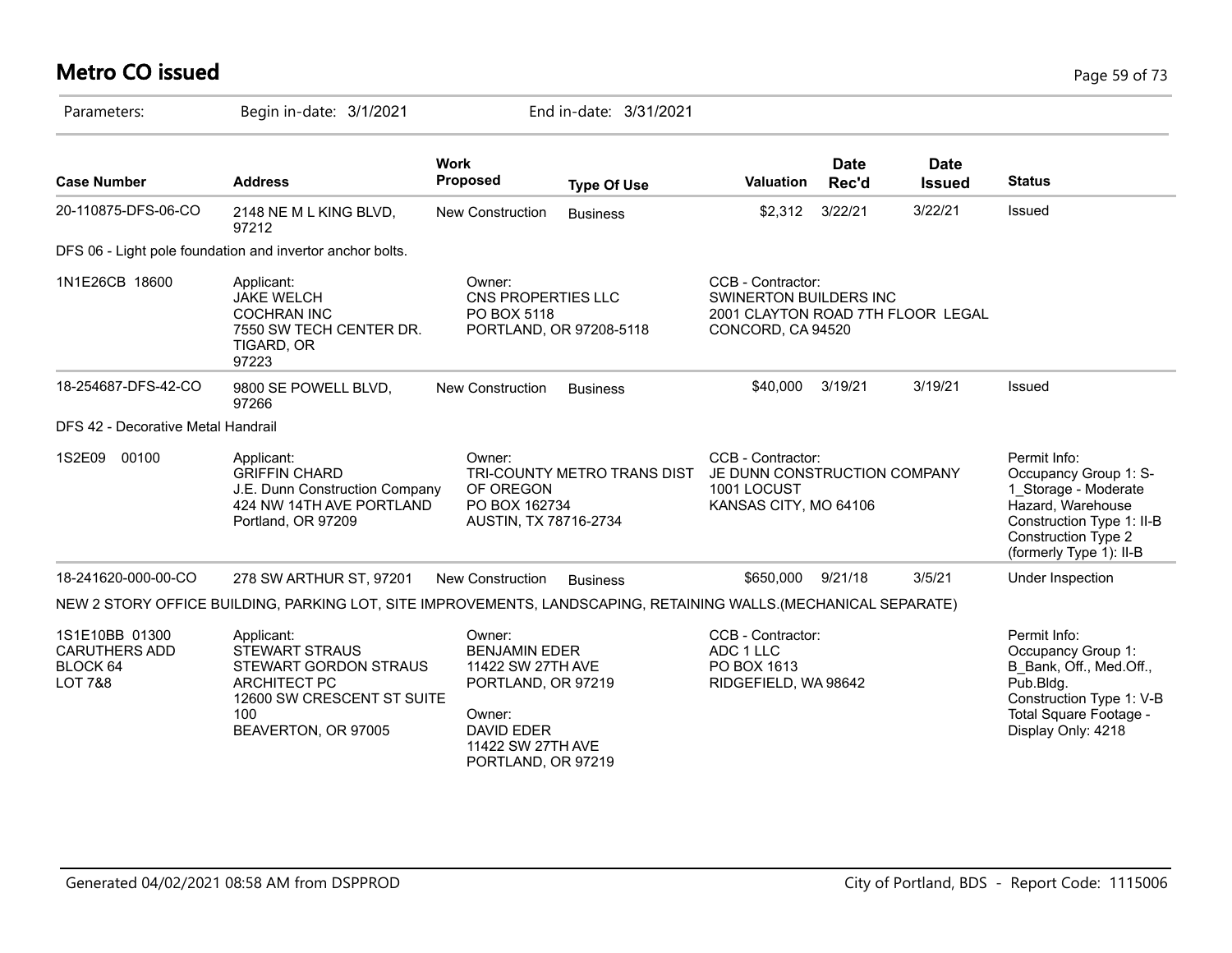# **Metro CO issued** Page 60 of 73

| Parameters:                                 | Begin in-date: 3/1/2021                                                                                                                                                                                                                                                                                                                                                                                                                                                    |                                                                      | End in-date: 3/31/2021      |                                                                                                                                                                               |                      |                              |                                                                                                                                                                                                                          |
|---------------------------------------------|----------------------------------------------------------------------------------------------------------------------------------------------------------------------------------------------------------------------------------------------------------------------------------------------------------------------------------------------------------------------------------------------------------------------------------------------------------------------------|----------------------------------------------------------------------|-----------------------------|-------------------------------------------------------------------------------------------------------------------------------------------------------------------------------|----------------------|------------------------------|--------------------------------------------------------------------------------------------------------------------------------------------------------------------------------------------------------------------------|
| <b>Case Number</b>                          | <b>Address</b>                                                                                                                                                                                                                                                                                                                                                                                                                                                             | <b>Work</b><br><b>Proposed</b>                                       | <b>Type Of Use</b>          | Valuation                                                                                                                                                                     | <b>Date</b><br>Rec'd | <b>Date</b><br><b>Issued</b> | <b>Status</b>                                                                                                                                                                                                            |
| 18-254687-DFS-07-CO                         | 9800 SE POWELL BLVD,<br>97266                                                                                                                                                                                                                                                                                                                                                                                                                                              | <b>New Construction</b>                                              | <b>Business</b>             | \$32,000                                                                                                                                                                      | 3/17/21              | 3/17/21                      | Issued                                                                                                                                                                                                                   |
| DFS 07- EQ 1688 Seismic Calcs and Anchorage |                                                                                                                                                                                                                                                                                                                                                                                                                                                                            |                                                                      |                             |                                                                                                                                                                               |                      |                              |                                                                                                                                                                                                                          |
| 1S2E09 00100                                | Applicant:<br><b>GRIFFIN CHARD</b><br>J.E. Dunn Construction Company<br>424 NW 14TH AVE PORTLAND<br>Portland, OR 97209                                                                                                                                                                                                                                                                                                                                                     | Owner:<br>OF OREGON<br>PO BOX 162734<br>AUSTIN, TX 78716-2734        | TRI-COUNTY METRO TRANS DIST | CCB - Contractor:<br>JE DUNN CONSTRUCTION COMPANY<br>1001 LOCUST<br>KANSAS CITY, MO 64106                                                                                     |                      |                              | Permit Info:<br>Occupancy Group 1: S-<br>1 Storage - Moderate<br>Hazard, Warehouse<br>Construction Type 1: II-B<br><b>Construction Type 2</b><br>(formerly Type 1): II-B                                                 |
| 20-174521-000-00-CO                         | 401 N SCHMEER RD, 97217                                                                                                                                                                                                                                                                                                                                                                                                                                                    | <b>New Construction</b>                                              | <b>Business</b>             | \$19,106,515                                                                                                                                                                  | 8/18/20              | 3/23/21                      | Under Inspection                                                                                                                                                                                                         |
| 1N1E10<br>00200                             | PROLOGIS MEADOWS LOT F BUILDING - New Tilt-up Distribution Building with Site and Tenant Improvements. Smoking huts to be Deferred<br>Submittal***Review w/ 20-193508-MT and 20-196937-CO (Trash Enclosure) **12/4/20 Added 2 detached guard houses with MT and PT see permits 20-<br>221618-CO (Primary Guard House) 20-221628-CO (Secondary Guard House).<br>Applicant:<br>DALE POPPE<br><b>MACKENZIE</b><br>1515 SE WATER AVENUE, SUITE<br>100<br>PORTLAND OREGON 97214 |                                                                      |                             | CCB - Contractor:<br><b>GUY BLANCHARD</b><br>SIERRA CONSTRUCTION COMPANY INC A<br><b>CORPORATION OF WASHINGTON</b><br>14800 NE NORTH WOODINVILLE WAY<br>WOODINVILLE, WA 98072 |                      |                              | Permit Info:<br>Occupancy Group 1: S-<br>1 Storage - Moderate<br>Hazard, Warehouse<br>Construction Type 1: V-B<br><b>Construction Type 2</b><br>(formerly Type 1): V-B<br>Total Square Footage -<br>Display Only: 281529 |
| 20-221618-000-00-CO                         | 401 N SCHMEER RD, 97217                                                                                                                                                                                                                                                                                                                                                                                                                                                    | New Construction                                                     | <b>Business</b>             | \$39,314                                                                                                                                                                      | 3/23/21              | 3/23/21                      | Issued                                                                                                                                                                                                                   |
|                                             | PROLOGIS LOT F PRIMARY GUARD HOUSE - Guardhouse with mechanical and plumbing, for new tilt-up. ****review with 20-174521-CO (tilt-up), 20-193508<br>-MT (tilt-up MT) 20-222315-MT, and 20-221628-CO/20-222322-MT (secondary guard house), 20-196937-CO (trash enclosure)                                                                                                                                                                                                   |                                                                      |                             |                                                                                                                                                                               |                      |                              |                                                                                                                                                                                                                          |
| 1N1E10<br>00200                             | Applicant:<br>DALE POPPE<br><b>MACKENZIE</b><br>1515 SE WATER AVENUE, SUITE<br>100<br>PORTLAND OREGON 97214                                                                                                                                                                                                                                                                                                                                                                | Owner:<br>PROLOGIS LP<br>1800 WAZEE ST #500<br>DENVER, CO 80202-2526 |                             | CCB - Contractor:<br><b>GUY BLANCHARD</b><br>SIERRA CONSTRUCTION COMPANY INC A<br><b>CORPORATION OF WASHINGTON</b><br>14800 NE NORTH WOODINVILLE WAY<br>WOODINVILLE, WA 98072 |                      |                              | Permit Info:<br>Occupancy Group 1:<br>B Bank, Off., Med.Off.,<br>Pub.Bldg.<br>Construction Type 1: V-B<br>Total Square Footage -<br>Display Only: 275                                                                    |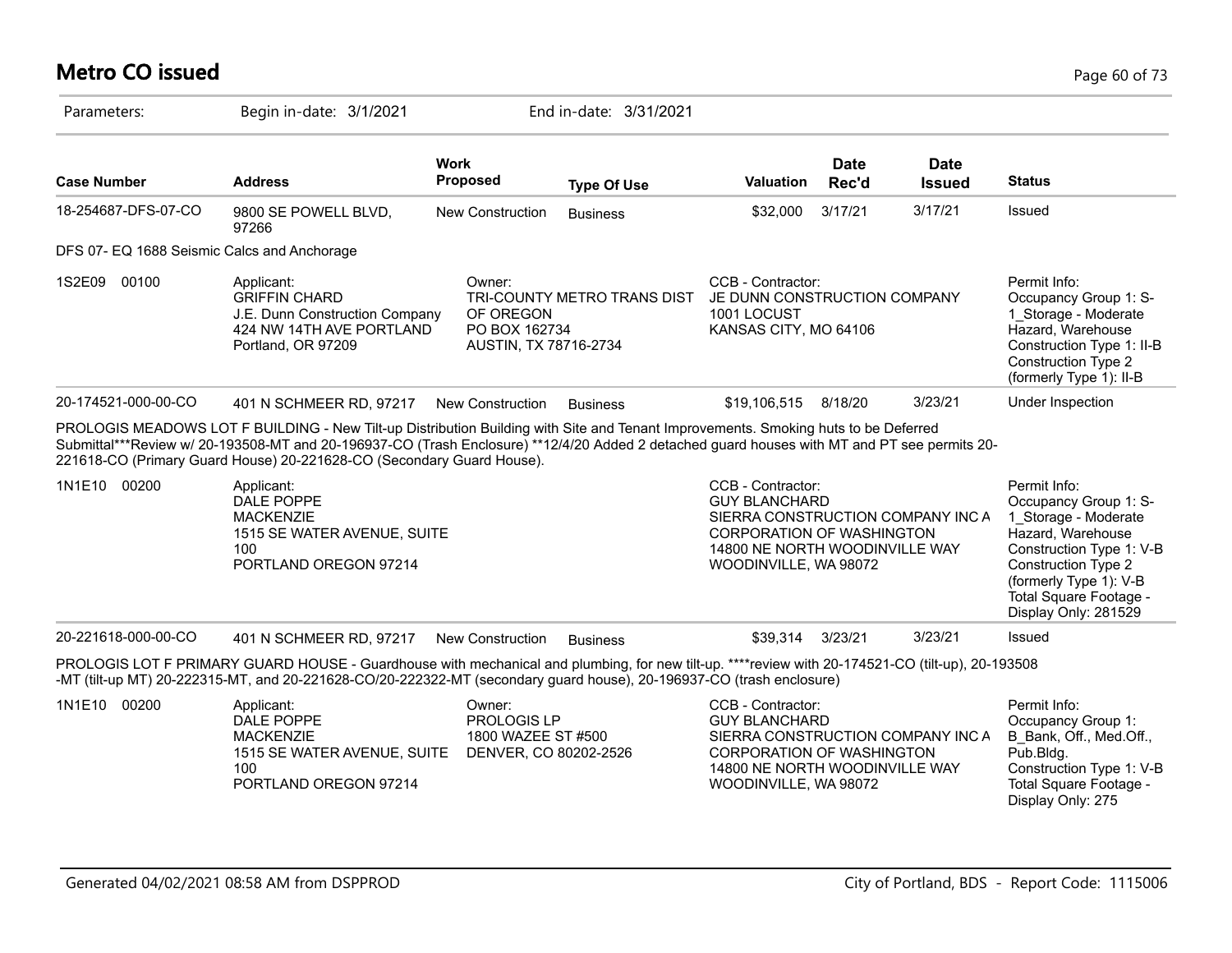#### **Metro CO issued** Page 61 of 73 Parameters: Begin in-date: 3/1/2021 End in-date: 3/31/2021 **Work Case Number Address Proposed Type Of Use Valuation Status Date Rec'd Date Issued** 20-221628-000-00-CO 401 N SCHMEER RD, 97217 New Construction Business \$20,207 3/23/21 3/23/21 Issued PROLOGIS LOT F SECONDARY GUARD HOUSE - Secondary Guardhouse with plumbing and mechanical, to serve new tilt-up distribution building. \*\*\* Review with 20-174521-CO (main tilt-up) 20-193508-MT (tilt-up MT), 20-196937-CO Trash Enclosure, 20-221618-CO Primary Guard House, 20-222315-MT, 20-221628-CO Secondary Guard House, 20-222322-MT 1N1E10 00200 Applicant: Applicant: Owner: CCB - Contractor: Permit Info: Occupancy Group 1: B\_Bank, Off., Med.Off., Pub.Bldg. Construction Type 1: V-B Total Square Footage - Display Only: 144 CCB - Contractor: GUY BLANCHARD SIERRA CONSTRUCTION COMPANY INC A CORPORATION OF WASHINGTON 14800 NE NORTH WOODINVILLE WAY WOODINVILLE, WA 98072 Owner: PROLOGIS LP 1800 WAZEE ST #500 1515 SE WATER AVENUE, SUITE DENVER, CO 80202-2526 Applicant: DALE POPPE **MACKENZIE** 100 PORTLAND OREGON 97214 18-254687-DFS-32-CO 9800 SE POWELL BLVD, 97266 New Construction Business \$80,000 3/19/21 3/19/21 Under Inspection DFS 32 - Tank Vent Supports / Seismic 1S2E09 00100 Permit Info: Occupancy Group 1: S-1\_Storage - Moderate Hazard, Warehouse Construction Type 1: II-B Construction Type 2 (formerly Type 1): II-B CCB - Contractor: JE DUNN CONSTRUCTION COMPANY 1001 LOCUST KANSAS CITY, MO 64106 Owner: TRI-COUNTY METRO TRANS DIST OF OREGON PO BOX 162734 AUSTIN, TX 78716-2734 Applicant: GRIFFIN CHARD J.E. Dunn Construction Company 424 NW 14TH AVE PORTLAND Portland, OR 97209 19-244922-REV-02-CO 7748 SE POWELL BLVD, 97206 New Construction Business 60 3/4/21 3/9/21 Issued LILAC MEADOWS - REV 2 - Revision to landscape plan on south side of the property to utilize existing plants 1S2E08DA 02200 Permit Info: Occupancy Group 1: A-2\_Restaurant Construction Type 1: V-B CCB - Contractor: JAMES E ANDERSON CEDAR MILL CONSTRUCTION COMPANY LLC 19465 SW 89TH AVE TUALATIN, OR 97062 Owner: SHAKTI ENT I I C 415 SW MONTGOMERY ST PORTLAND, OR 97201-5505 Applicant: COREY MORRIS CARLETON HART ARCHITECTURE 830 SW 10TH AVE, STE 200 PORTLAND OR 97205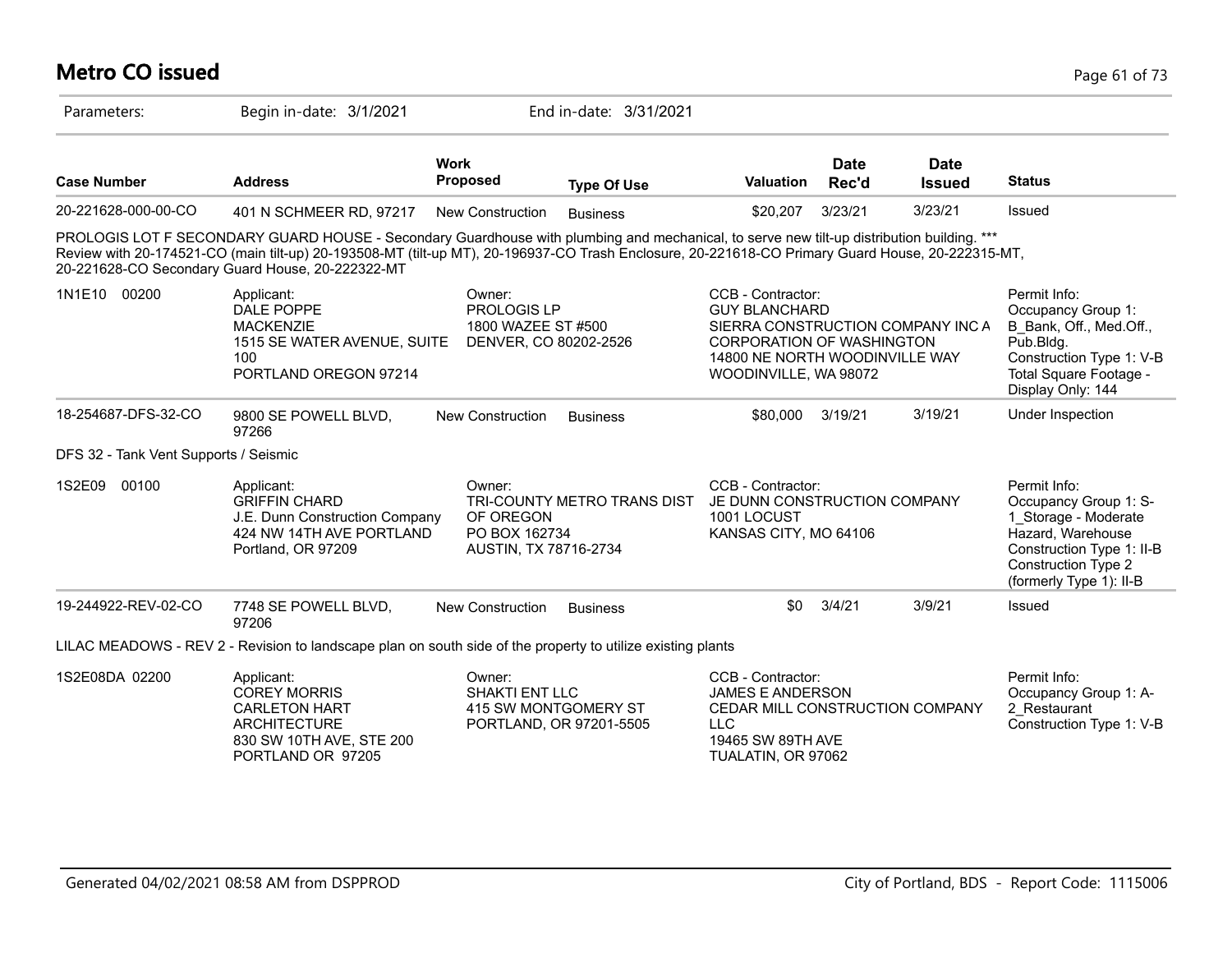#### **Metro CO issued** Page 62 of 73 Parameters: Begin in-date: 3/1/2021 End in-date: 3/31/2021 **Work Case Number Address Proposed Type Of Use Valuation Status Date Rec'd Date Issued** 19-185961-REV-01-CO 2600 SE 9TH AVE, 97202 New Construction Business \$285,774 1/4/21 3/24/21 Issued NW NATURAL - REV 01 - SITE - Completely remove proposed building from scope of work. Slight regrading in the decanting area, add in new truck scale; parking reconfiguration and associated site work to remain \*\*\* SEE REVISION SUMMARY IN DOCUMENTS IN PDOX \*\*\* w/19-185999-REV-01-CO and 19-186022-REV-01-MT \*\*\* Special Inspections for Structural Removed from scope. 1S1E11BA 06900 SECTION 11 1S 1E TL 6900 0.15 ACRES DEPT OF REVENUE Permit Info: Occupancy Group 1: B\_Bank, Off., Med.Off., Pub.Bldg. Construction Type 1: II-B Construction Type 2 (formerly Type 1): V-B Total Square Footage - Display Only: 4568 CCB - Contractor: BREMIK CONSTRUCTION INC 1026 SE STARK STREET PORTLAND, OR 97214 Owner: NORTHWEST NATURAL GAS CO 250 SW TAYLOR ST PORTLAND, OR 97204-3034 Applicant: MIKE COYLE FASTER PERMITS 2000 SW 1ST AVE, STE 420 PORTLAND, OR 97201 18-188494-REV-17-CO 5070 N GREELEY AVE, 97217 New Construction Business \$0 3/3/21 3/3/21 Under Inspection ADIDAS - REV 15 - Revision to relocate existing water meter for use with existing fire water service line. 1N1E21BA 10307 **Applicant:** Applicant: COB - COB - Contractor: Permit Info: Occupancy Group 1: S-2\_Storage - Low Hazard, Parking Garage Construction Type 1: I-A Construction Type 2 (formerly Type 1): III-A CCB - Contractor: BRIAN SABOM TURNER CONSTRUCTION COMPANY 1155 SW MORRISON ST STE 600 PORTLAND, OR 97205 Owner: ADIDAS VILLAGE CORPORATION 5055 N GREELEY AVE PORTLAND, OR 97217-3524 Applicant: Chris Grosse Lever Architecture 4713 N ALBINA AVE 4TH FLOOR portland OR 97217 18-162608-DFS-26-CO 7150 NE AIRPORT WAY, 97218 New Construction Business \$35,000 3/4/21 3/4/21 Issued PACR - RCC - DFS-26 - Metal cane rail 1N2E08 00300 CCB - Contractor: JE DUNN CONSTRUCTION COMPANY 1001 LOCUST KANSAS CITY, MO 64106 Owner: PORT OF PORTLAND PO BOX 3529 PORTLAND, OR 97208-3529 Applicant: Mike Coyle Faster Permits 2000 SW 1st Avenue, Suite 420 Portland, OR 97201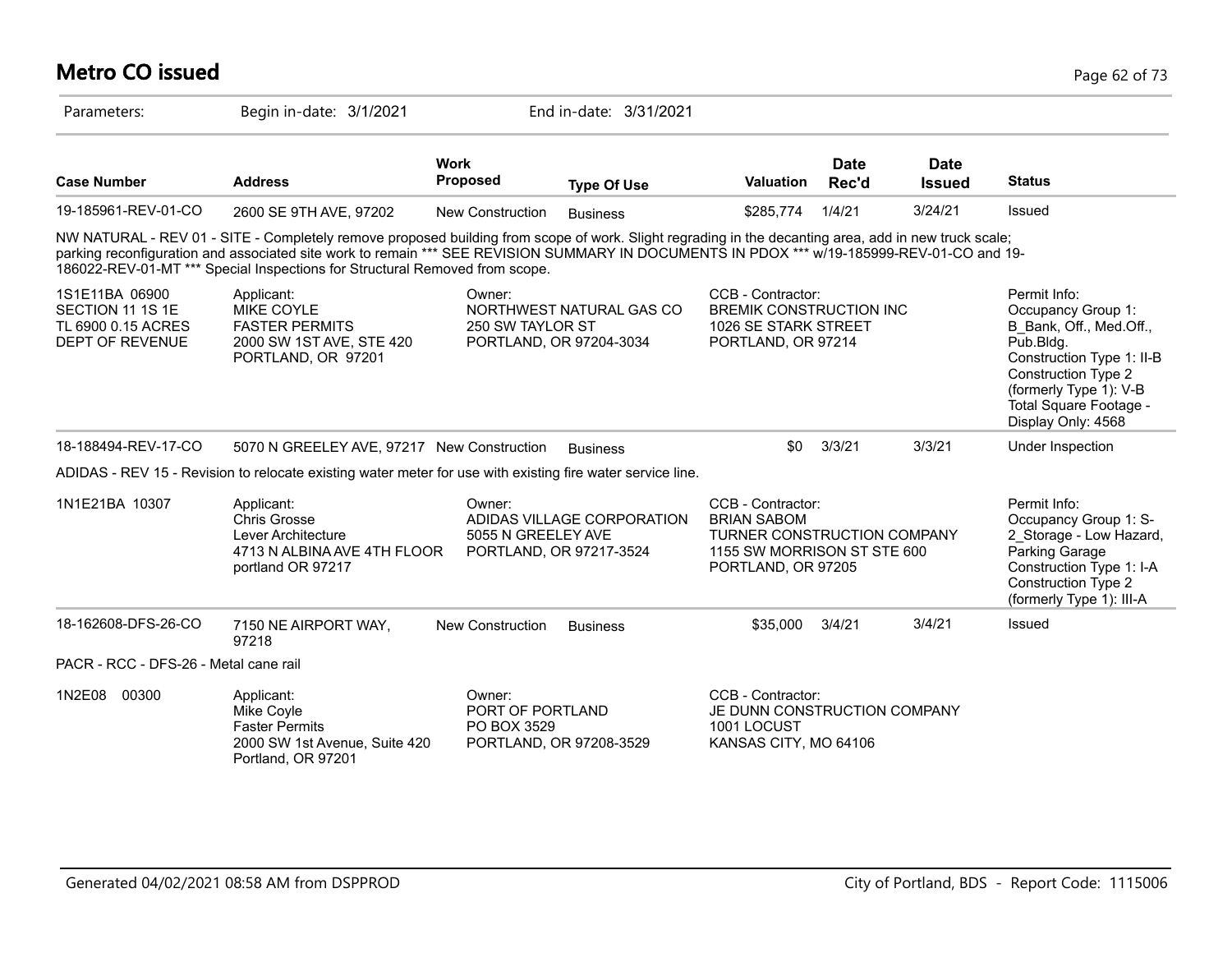# **Metro CO issued** Page 63 of 73

| Parameters:         | Begin in-date: 3/1/2021                                                                                                                                                                                                                                                 |                                                      | End in-date: 3/31/2021                                                      |                                                                                                                    |                      |                              |                                                                            |
|---------------------|-------------------------------------------------------------------------------------------------------------------------------------------------------------------------------------------------------------------------------------------------------------------------|------------------------------------------------------|-----------------------------------------------------------------------------|--------------------------------------------------------------------------------------------------------------------|----------------------|------------------------------|----------------------------------------------------------------------------|
| <b>Case Number</b>  | <b>Address</b>                                                                                                                                                                                                                                                          | <b>Work</b><br><b>Proposed</b>                       | <b>Type Of Use</b>                                                          | Valuation                                                                                                          | <b>Date</b><br>Rec'd | <b>Date</b><br><b>Issued</b> | <b>Status</b>                                                              |
| 19-218657-DFS-16-CO | 1750 SW SALMON ST, 97205 New Construction                                                                                                                                                                                                                               |                                                      | Educational                                                                 | \$75,000                                                                                                           | 3/22/21              | 3/22/21                      | Issued                                                                     |
|                     | LINCOLN H.S. - DFS-16 - Supports for laboratory fume hoods                                                                                                                                                                                                              |                                                      |                                                                             |                                                                                                                    |                      |                              |                                                                            |
| 1S1E04AB 00100      | Applicant:<br><b>MARK SAWALLICH</b><br><b>HOFFMAN CONSTRUCTION</b><br>805 SW BROADWAY ST., SUITE<br>2100<br>PORTLAND, OR 97205                                                                                                                                          | Owner:<br><b>SCHOOL DISTRICT NO 1</b><br>PO BOX 3107 | PORTLAND, OR 97208-3107                                                     | CCB - Contractor:<br>HOFFMAN CONSTRUCTION COMPANY<br>OF OREGON<br>805 SW BROADWAY SUITE 2100<br>PORTLAND, OR 97205 |                      |                              |                                                                            |
| 19-218657-DFS-12-CO | 1750 SW SALMON ST, 97205 New Construction                                                                                                                                                                                                                               |                                                      | Educational                                                                 | \$3,135,245                                                                                                        | 3/1/21               | 3/1/21                       | <b>Issued</b>                                                              |
|                     | LINCOLN H.S. - DFS-12 - HVAC piping, equipment, and ductwork seismic (includes roof curbs)                                                                                                                                                                              |                                                      |                                                                             |                                                                                                                    |                      |                              |                                                                            |
| 1S1E04AB 00100      | Applicant:<br><b>MARK SAWALLICH</b><br>HOFFMAN CONSTRUCTION<br>805 SW BROADWAY ST., SUITE<br>2100<br>PORTLAND, OR 97205                                                                                                                                                 | Owner:<br>SCHOOL DISTRICT NO 1<br>PO BOX 3107        | PORTLAND, OR 97208-3107                                                     | CCB - Contractor:<br>HOFFMAN CONSTRUCTION COMPANY<br>OF OREGON<br>805 SW BROADWAY SUITE 2100<br>PORTLAND, OR 97205 |                      |                              |                                                                            |
| 19-218657-REV-04-CO | 1750 SW SALMON ST, 97205 New Construction                                                                                                                                                                                                                               |                                                      | Educational                                                                 | \$0                                                                                                                | 3/16/21              | 3/16/21                      | Issued                                                                     |
|                     | LINCOLN H.S. - REV 04 - Revise fireproofing material at underside of Podium roof deck from Cafco-Board to Cafco-Blaze Shield HP spray applied<br>fireproofing; spray applied fireproofing at Level 7 underside of roof deck, Sector A. (Updates REV 03 and DFS 02)      |                                                      |                                                                             |                                                                                                                    |                      |                              |                                                                            |
| 1S1E04AB 00100      | Applicant:<br>Mark Drahota<br><b>Hoffman Specialty Contracting</b><br>805 SW Broadway, Ste 2100<br>Portland OR 97205                                                                                                                                                    | Owner:<br>SCHOOL DISTRICT NO 1<br>PO BOX 3107        | PORTLAND, OR 97208-3107                                                     | CCB - Contractor:<br>HOFFMAN CONSTRUCTION COMPANY<br>OF OREGON<br>805 SW BROADWAY SUITE 2100<br>PORTLAND, OR 97205 |                      |                              | Permit Info:<br>Occupancy Group 1:<br>E School<br>Construction Type 1: I-B |
| 19-247236-REV-03-CO | 6210 N VAN HOUTEN PL,<br>97203                                                                                                                                                                                                                                          | New Construction                                     | Factory/Industrial                                                          | <b>SO</b>                                                                                                          | 3/25/21              | 3/25/21                      | Issued                                                                     |
|                     | U OF P FRANZ PHYSICAL PLANT - REV-03-CO Roof framing has been revised to slope to the outside walls and to accommodate changes to HVAC<br>equipment, including additional HVAC units. The rooftop mechanical screen was also deleted. **Review with 19-247292-MT-REV-01 |                                                      |                                                                             |                                                                                                                    |                      |                              |                                                                            |
| 1N1E18 00100        | Applicant:<br><b>JEFF BRINGENBERG</b><br>SODERSTROM ARCHITECTS<br>1200 NW NAITO PKWY, SUITE<br>410<br>PORTLAND OR 97209                                                                                                                                                 | Owner:                                               | UNIVERSITY OF PORTLAND<br>5000 N WILLAMETTE BLVD<br>PORTLAND, OR 97203-5743 | CCB - Contractor:<br>LEASE CRUTCHER LEWIS LLC<br>550 SW 12TH AVE<br>PORTLAND, OR 97205                             |                      |                              |                                                                            |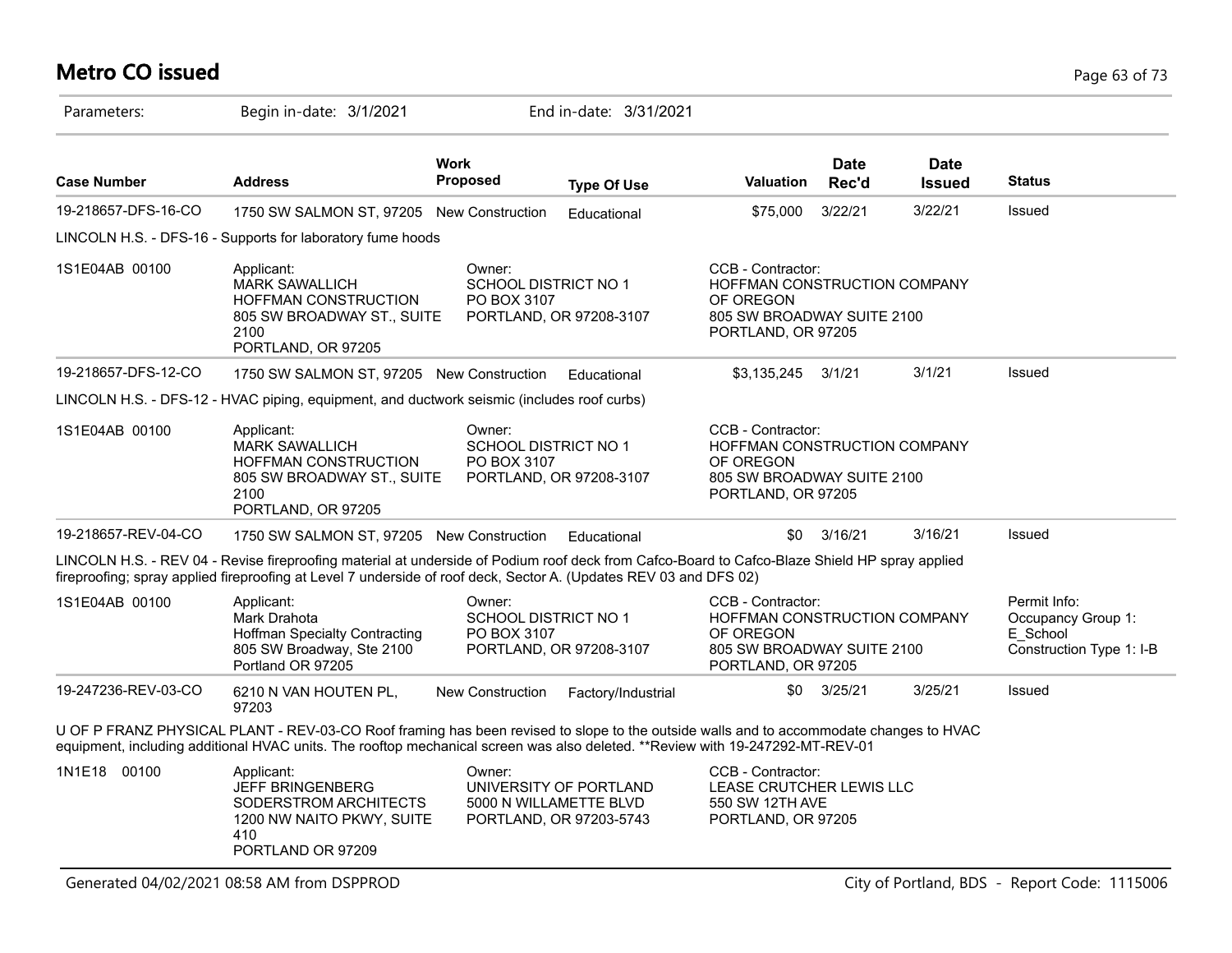# **Metro CO issued** Page 64 of 73

| Parameters:         | Begin in-date: 3/1/2021                                                                                                                                                                                       |                                                  | End in-date: 3/31/2021  |                                                                                       |               |                              |                                                                                                                                           |
|---------------------|---------------------------------------------------------------------------------------------------------------------------------------------------------------------------------------------------------------|--------------------------------------------------|-------------------------|---------------------------------------------------------------------------------------|---------------|------------------------------|-------------------------------------------------------------------------------------------------------------------------------------------|
| <b>Case Number</b>  | <b>Address</b>                                                                                                                                                                                                | <b>Work</b><br><b>Proposed</b>                   | <b>Type Of Use</b>      | <b>Valuation</b>                                                                      | Date<br>Rec'd | <b>Date</b><br><b>Issued</b> | <b>Status</b>                                                                                                                             |
| 19-255461-DFS-04-CO | 10230 SE CHERRY BLOSSOM New Construction<br>DR. 97216                                                                                                                                                         |                                                  | Institutional           | \$10,000                                                                              | 3/5/21        | 3/5/21                       | Issued                                                                                                                                    |
|                     | DEPAUL TREATMENT CNTR DFS-04 Vibration and Seismic Controls for HVAC Equipment                                                                                                                                |                                                  |                         |                                                                                       |               |                              |                                                                                                                                           |
| 1S2E03BB 02000      | Applicant:<br><b>MEGAN STEELE</b><br><b>R&amp;H CONSTRUCTION</b><br>2019 NW WILSON ST<br>PORTLAND OR 97209                                                                                                    | Owner:<br>DE PAUL QALICB INC<br>830 SE 102ND AVE | PORTLAND, OR 97216-2815 | CCB - Contractor:<br>R & H CONSTRUCTION CO<br>2019 NW WILSON ST<br>PORTLAND, OR 97209 |               |                              | Permit Info:<br>Occupancy Group 1: A-<br>2 Restaurant<br>Construction Type 1: V-A<br>Construction Type 2<br>(formerly Type 1): V-A        |
| 19-255461-REV-01-CO | 10230 SE CHERRY BLOSSOM New Construction<br>DR, 97216                                                                                                                                                         |                                                  | Institutional           | \$120,000                                                                             | 3/26/21       | 3/26/21                      | Issued                                                                                                                                    |
|                     | DEPAUL TREATMENT CNTR - REV-01 - Reconfigured areas of ground floor plan, no change to Structural or Fire Protection elements. Added Skylights ****<br>Review with 19-255556-REV-01-MT ** Value Added Permit. |                                                  |                         |                                                                                       |               |                              |                                                                                                                                           |
| 1S2E03BB 02000      | Applicant:<br>SARAH VAZ<br><b>HOLST ARCHITECTURE</b><br>110 SE 8TH AVE.<br>PORTLAND, OR 97211                                                                                                                 | Owner:<br>DE PAUL QALICB INC<br>830 SE 102ND AVE | PORTLAND, OR 97216-2815 | CCB - Contractor:<br>R & H CONSTRUCTION CO<br>2019 NW WILSON ST<br>PORTLAND, OR 97209 |               |                              | Permit Info:<br>Occupancy Group 1: A-<br>2 Restaurant<br>Construction Type 1: V-A<br><b>Construction Type 2</b><br>(formerly Type 1): V-A |
| 19-255461-DFS-03-CO | 10230 SE CHERRY BLOSSOM New Construction<br>DR, 97216                                                                                                                                                         |                                                  | Institutional           | \$2,000                                                                               | 3/3/21        | 3/3/21                       | Issued                                                                                                                                    |
|                     | DEPAUL TREATMENT CNTR- DFS-03 - Intumescent Fireproofing                                                                                                                                                      |                                                  |                         |                                                                                       |               |                              |                                                                                                                                           |
| 1S2E03BB 02000      | Applicant:<br><b>MEGAN STEELE</b><br><b>R&amp;H CONSTRUCTION</b><br>2019 NW WILSON ST<br>PORTLAND OR 97209                                                                                                    | Owner:<br>DE PAUL QALICB INC<br>830 SE 102ND AVE | PORTLAND, OR 97216-2815 | CCB - Contractor:<br>R & H CONSTRUCTION CO<br>2019 NW WILSON ST<br>PORTLAND, OR 97209 |               |                              |                                                                                                                                           |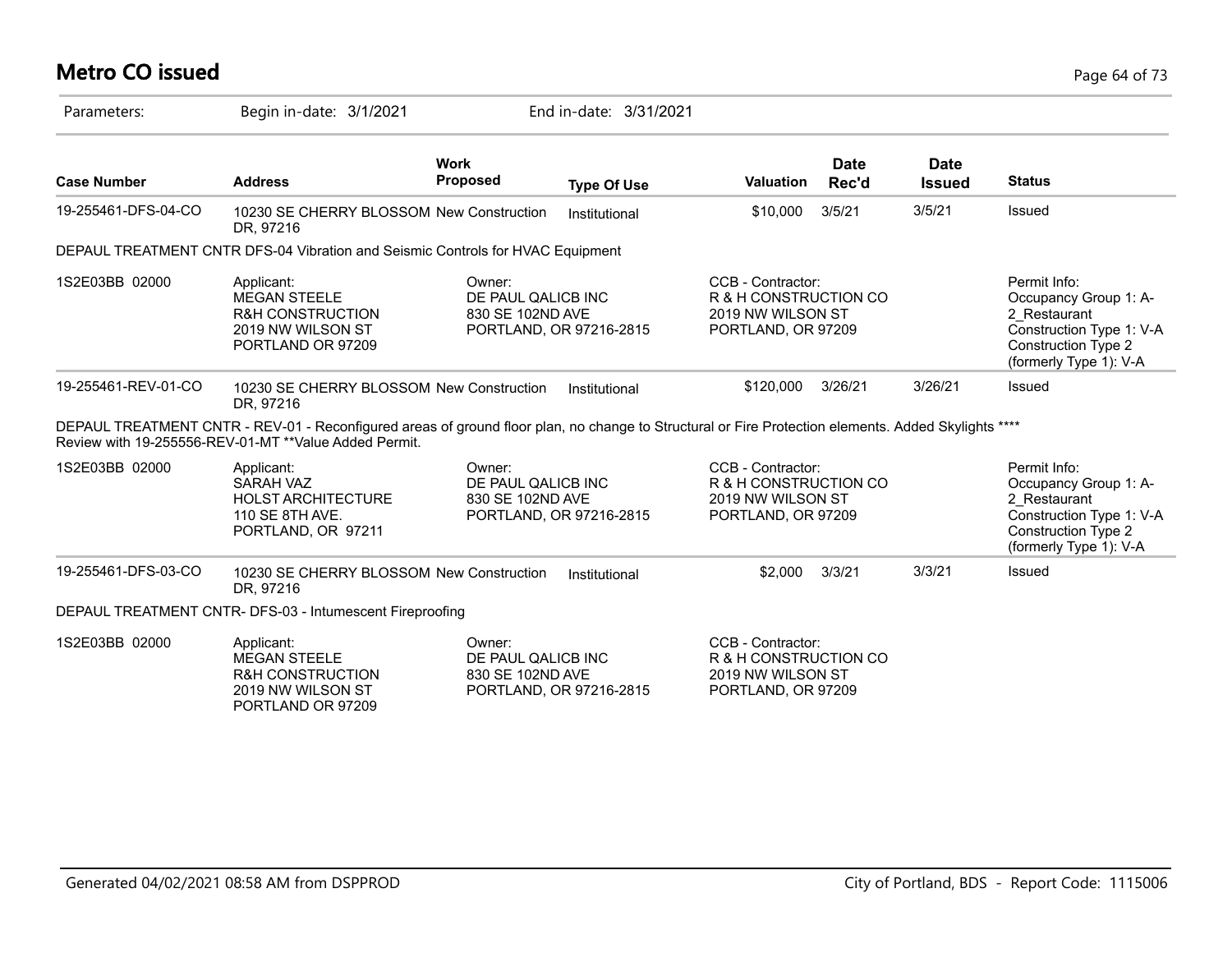| <b>Metro CO issued</b>                                                                                |                                                                                                                                                                                                                                                                                                            |                                                           |                                                     |                                                                                                    |                      |                              | Page 65 of 73                                                                                                                                                            |
|-------------------------------------------------------------------------------------------------------|------------------------------------------------------------------------------------------------------------------------------------------------------------------------------------------------------------------------------------------------------------------------------------------------------------|-----------------------------------------------------------|-----------------------------------------------------|----------------------------------------------------------------------------------------------------|----------------------|------------------------------|--------------------------------------------------------------------------------------------------------------------------------------------------------------------------|
| Parameters:                                                                                           | Begin in-date: 3/1/2021                                                                                                                                                                                                                                                                                    |                                                           | End in-date: 3/31/2021                              |                                                                                                    |                      |                              |                                                                                                                                                                          |
| <b>Case Number</b>                                                                                    | <b>Address</b>                                                                                                                                                                                                                                                                                             | <b>Work</b><br>Proposed                                   | <b>Type Of Use</b>                                  | Valuation                                                                                          | <b>Date</b><br>Rec'd | <b>Date</b><br><b>Issued</b> | <b>Status</b>                                                                                                                                                            |
| 21-023817-000-00-CO                                                                                   | 5001 N COLUMBIA BLVD,<br>97203                                                                                                                                                                                                                                                                             | <b>New Construction</b>                                   | Institutional                                       | \$1,000                                                                                            | 3/22/21              | 3/22/21                      | Issued                                                                                                                                                                   |
|                                                                                                       | BES STEP - SOG Transformer Pad - Construction of concrete rebar reinforced electrical transformer pad to be poured as part of the special operations group<br>(SOG) facilities at the Columbia Boulevard Wastewater Treatment Plant STEP project. The SOG facilities are under permit 20-204260-000-00-CO. |                                                           |                                                     |                                                                                                    |                      |                              |                                                                                                                                                                          |
| 1N1E05C 00800                                                                                         | Applicant:<br><b>JULIETTA RANDLES</b><br><b>BUREAU OF ENVIRONMENTAL</b><br><b>SERVICES</b><br>5001 N COLUMBIA BLVD<br>PORTLAND OR 97203                                                                                                                                                                    | Owner:<br>PORTLAND CITY OF<br>1120 SW 5TH AVE #1000       | PORTLAND, OR 97204-1912                             | CCB - Contractor:<br>KIEWIT INFRASTRUCTURE WEST CO<br>1550 MIKE FAHEY ST<br><b>OMAHA, NE 68102</b> |                      |                              |                                                                                                                                                                          |
| 19-185999-DFS-01-CO                                                                                   | 2600 SE 9TH AVE, 97202                                                                                                                                                                                                                                                                                     | <b>New Construction</b>                                   | Storage                                             | \$30,000                                                                                           | 3/2/21               | 3/30/21                      | Issued                                                                                                                                                                   |
|                                                                                                       | NW NATURAL - STORAGE GARAGES - DFS 01 - Racking                                                                                                                                                                                                                                                            |                                                           |                                                     |                                                                                                    |                      |                              |                                                                                                                                                                          |
| 1S1E11BA 06900<br>SECTION 11 1S 1E<br>TL 6900 0.15 ACRES<br>DEPT OF REVENUE                           | Applicant:<br><b>MIKE COYLE</b><br><b>FASTER PERMITS</b><br>2000 SW 1ST AVE, STE 420<br>PORTLAND, OR 97201                                                                                                                                                                                                 | Owner:<br>250 SW TAYLOR ST                                | NORTHWEST NATURAL GAS CO<br>PORTLAND, OR 97204-3034 | CCB - Contractor:<br><b>BREMIK CONSTRUCTION INC</b><br>1026 SE STARK STREET<br>PORTLAND, OR 97214  |                      |                              |                                                                                                                                                                          |
| 18-175511-DFS-02-CO                                                                                   | 3260 NE COLUMBIA BLVD,<br>97211                                                                                                                                                                                                                                                                            | New Construction                                          | Storage                                             | \$20,000                                                                                           | 1/13/21              | 3/30/21                      | Issued                                                                                                                                                                   |
| SINGLE PDF - DFS FOR SHIPS LADDERS                                                                    |                                                                                                                                                                                                                                                                                                            |                                                           |                                                     |                                                                                                    |                      |                              |                                                                                                                                                                          |
| 1N1E13BD 00400<br>SUNDERLAND AC &<br>PLAT <sub>3</sub><br>LOT 14 EXC PT IN ST<br>LOT 15 EXC PT IN STS | Applicant:<br><b>MIKE COYLE</b><br><b>FASTER PERMITS</b><br>2000 SW 1ST AVE, SUITE 420<br>PORTLAND, OR 97201                                                                                                                                                                                               | Owner:<br><b>BSS COLUMBIA LLC</b><br>4825 NW 41ST ST #500 | RIVERSIDE, MO 64150-7806                            |                                                                                                    |                      |                              | Permit Info:<br>Occupancy Group 1: S-<br>1 Storage - Moderate<br>Hazard, Warehouse<br>Construction Type 1: II-B<br><b>Construction Type 2</b><br>(formerly Type 1): II-B |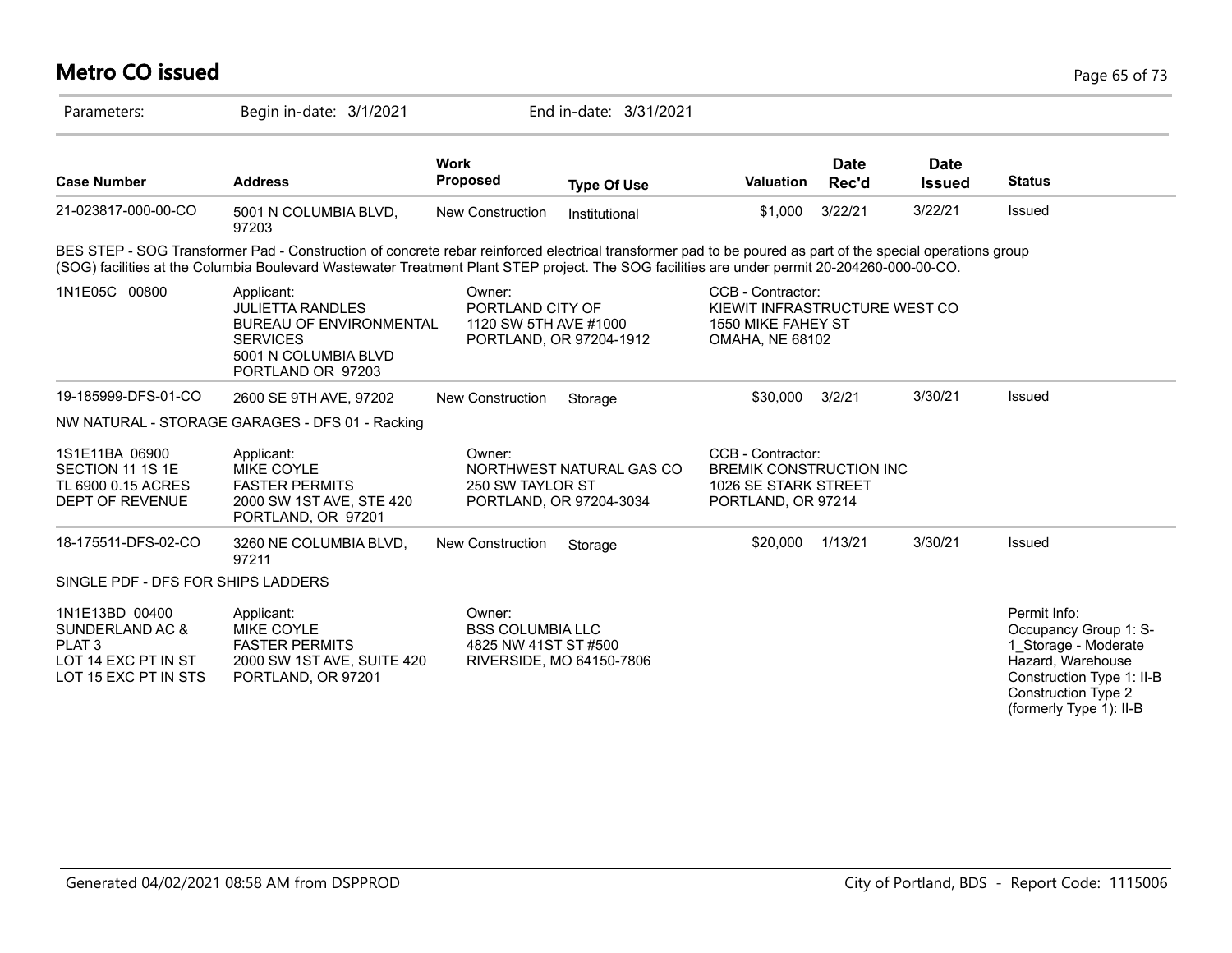# **Metro CO issued** Page 66 of 73

| Parameters:                                                                                    | Begin in-date: 3/1/2021                                                                                                                                              |                                                                                        | End in-date: 3/31/2021                               |                                                                                               |                      |                              |                                                                                                                                                                                                                          |
|------------------------------------------------------------------------------------------------|----------------------------------------------------------------------------------------------------------------------------------------------------------------------|----------------------------------------------------------------------------------------|------------------------------------------------------|-----------------------------------------------------------------------------------------------|----------------------|------------------------------|--------------------------------------------------------------------------------------------------------------------------------------------------------------------------------------------------------------------------|
| <b>Case Number</b>                                                                             | <b>Address</b>                                                                                                                                                       | <b>Work</b><br>Proposed                                                                | <b>Type Of Use</b>                                   | <b>Valuation</b>                                                                              | <b>Date</b><br>Rec'd | <b>Date</b><br><b>Issued</b> | <b>Status</b>                                                                                                                                                                                                            |
| 18-162599-DFS-27-CO                                                                            | 7200 NE AIRPORT WAY,<br>97218                                                                                                                                        | New Construction                                                                       | Storage                                              | \$400,000                                                                                     | 3/4/21               | 3/17/21                      | Issued                                                                                                                                                                                                                   |
| PACR - DFS-27 - P3 expansion joints                                                            |                                                                                                                                                                      |                                                                                        |                                                      |                                                                                               |                      |                              |                                                                                                                                                                                                                          |
| 1N2E08B 00400                                                                                  | Applicant:<br>MIKE COYLE<br><b>FASTER PERMITS</b><br>2000 SW 1ST AVENUE, SUITE 420 PORTLAND, OR 97208-3529<br>PORTLAND, OR 97201                                     | Owner:<br>PORT OF PORTLAND<br>PO BOX 3529                                              |                                                      | CCB - Contractor:<br>JE DUNN CONSTRUCTION COMPANY<br>1001 LOCUST<br>KANSAS CITY, MO 64106     |                      |                              |                                                                                                                                                                                                                          |
| 18-142945-000-00-CO                                                                            | 1530 NE 67TH AVE, 97213                                                                                                                                              | <b>New Construction</b>                                                                | Storage                                              | \$6,737,046                                                                                   | 3/29/18              | 3/25/21                      | Issued                                                                                                                                                                                                                   |
|                                                                                                | NEW 4 STORY STORAGE FACILITY, PARKING, LANDSCAPING, AND SITE IMPROVEMENTS *** MECHANICAL PERMIT TO BE SEPARATE ***.                                                  |                                                                                        |                                                      |                                                                                               |                      |                              |                                                                                                                                                                                                                          |
| 1N2E29CD 00700                                                                                 | Applicant:<br>MIKE COYLE<br><b>FASTER PERMITS</b><br>2000 SW 1ST AVE, SUITE 420<br>PORTLAND, OR 97201                                                                | Owner:<br><b>LLC</b><br>808 134TH STREET, SW<br>BLDG B, SUITE 211<br>EVERETT, WA 98204 | NWB HALSEY LLC C/O WEST<br>COAST SELF STORAGE GROUP, | CCB - Contractor:<br>ERIC GAMBEE CONSTRUCTION INC<br><b>PO BOX 269</b><br>WEST LINN, OR 97068 |                      |                              | Permit Info:<br>Occupancy Group 1: S-<br>1 Storage - Moderate<br>Hazard, Warehouse<br>Construction Type 1: I-A<br><b>Construction Type 2</b><br>(formerly Type 1): II-B<br>Total Square Footage -<br>Display Only: 74762 |
| 20-198895-000-00-CO                                                                            | 7631 NE GLISAN ST, 97213                                                                                                                                             | New Construction                                                                       | Storage                                              | \$1.100                                                                                       | 10/8/20              | 3/17/21                      | Issued                                                                                                                                                                                                                   |
|                                                                                                | SINGLE PDF - INSTALL A CARGO CONTAINER AT THE NORTHWEST CORNER OF THE SITE FOR STORAGE ONLY. MAIN STRUCTURE AND SITE<br>WORK IS UNDER SEPARATE PERMIT, 20-139275-CO. |                                                                                        |                                                      |                                                                                               |                      |                              |                                                                                                                                                                                                                          |
| 1N2E32AD 11100<br><b>NORTH VILLA</b><br>BLOCK <sub>5</sub><br>WLY 50' OF LOT 1 EXC<br>PT IN ST | Applicant:<br>PATRICK DONALDSON<br><b>HARKA ARCHITECTURE</b><br>107 NE WASHINGTON ST #740<br>PORTLAND OR 97214                                                       | Owner:<br>PATRICK DONALDSON<br>106 NE 61ST AVE<br>PORTLAND, OR 97213                   |                                                      |                                                                                               |                      |                              | Permit Info:<br>Occupancy Group 1: S-<br>1 Storage - Moderate<br>Hazard, Warehouse<br>Construction Type 1: V-B<br>Total Square Footage -<br>Display Only: 160                                                            |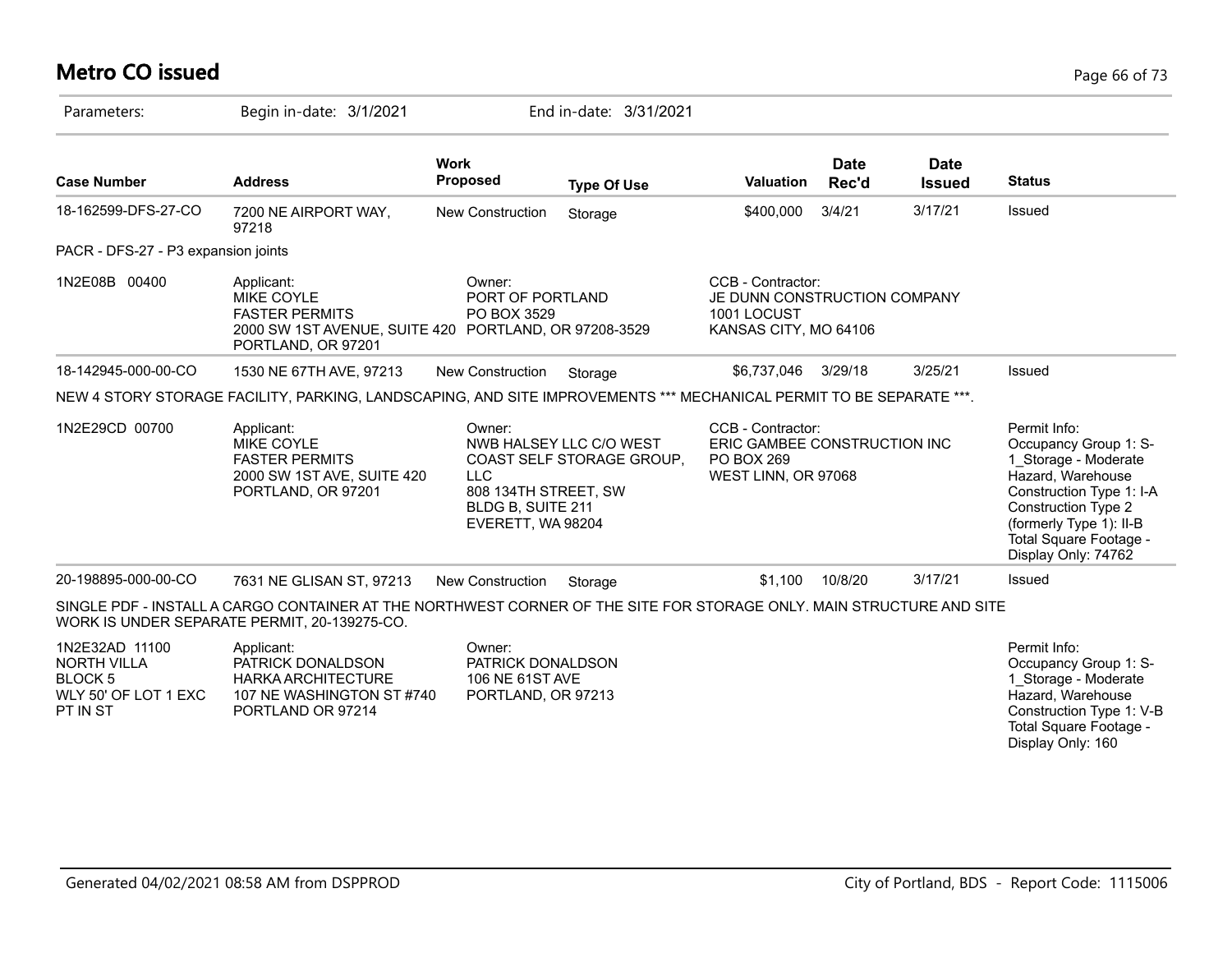# **Metro CO issued** Page 67 of 73

| Parameters:                                                                 | Begin in-date: 3/1/2021                                                                                                                                                                                                                                                     |                                           | End in-date: 3/31/2021                              |                                                                                                   |                      |                              |                                                                                                                                                                  |
|-----------------------------------------------------------------------------|-----------------------------------------------------------------------------------------------------------------------------------------------------------------------------------------------------------------------------------------------------------------------------|-------------------------------------------|-----------------------------------------------------|---------------------------------------------------------------------------------------------------|----------------------|------------------------------|------------------------------------------------------------------------------------------------------------------------------------------------------------------|
| <b>Case Number</b>                                                          | <b>Address</b>                                                                                                                                                                                                                                                              | <b>Work</b><br><b>Proposed</b>            | <b>Type Of Use</b>                                  | <b>Valuation</b>                                                                                  | <b>Date</b><br>Rec'd | <b>Date</b><br><b>Issued</b> | <b>Status</b>                                                                                                                                                    |
| 19-185999-REV-01-CO                                                         | 2600 SE 9TH AVE, 97202                                                                                                                                                                                                                                                      | New Construction                          | Storage                                             | \$0                                                                                               | 1/4/21               | 3/24/21                      | Issued                                                                                                                                                           |
|                                                                             | NW NATURAL - STORAGE GARAGES - REV 01 - Add bathroom and relocate trash/recycling to pre-engineered metal storage garages structure *** SEE<br>REVISION SUMMARY IN DOCUMENTS IN PDOX *** w/19-185961-REV-01-CO and 19-186022-REV-01-MT *** PERMIT 19-185980-CO CANCELED *** |                                           |                                                     |                                                                                                   |                      |                              |                                                                                                                                                                  |
| 1S1E11BA 06900<br>SECTION 11 1S 1E<br>TL 6900 0.15 ACRES<br>DEPT OF REVENUE | Applicant:<br><b>MIKE COYLE</b><br><b>FASTER PERMITS</b><br>2000 SW 1ST AVE, STE 420<br>PORTLAND, OR 97201                                                                                                                                                                  | Owner:<br>250 SW TAYLOR ST                | NORTHWEST NATURAL GAS CO<br>PORTLAND, OR 97204-3034 | CCB - Contractor:<br><b>BREMIK CONSTRUCTION INC</b><br>1026 SE STARK STREET<br>PORTLAND, OR 97214 |                      |                              |                                                                                                                                                                  |
| 18-162599-DFS-25-CO                                                         | 7200 NE AIRPORT WAY,<br>97218                                                                                                                                                                                                                                               | <b>New Construction</b>                   | Storage                                             | \$200,000                                                                                         | 2/16/21              | 3/1/21                       | Issued                                                                                                                                                           |
|                                                                             | PACR - DFS-25 - Exterior cold formed framing at west wall and penthouse                                                                                                                                                                                                     |                                           |                                                     |                                                                                                   |                      |                              |                                                                                                                                                                  |
| 1N2E08B 00400                                                               | Applicant:<br><b>MIKE COYLE</b><br><b>FASTER PERMITS</b><br>2000 SW 1ST AVENUE, SUITE 420 PORTLAND, OR 97208-3529<br>PORTLAND, OR 97201                                                                                                                                     | Owner:<br>PORT OF PORTLAND<br>PO BOX 3529 |                                                     | CCB - Contractor:<br>JE DUNN CONSTRUCTION COMPANY<br>1001 LOCUST<br>KANSAS CITY, MO 64106         |                      |                              | Permit Info:<br>Occupancy Group 1:<br>B Bank, Off., Med.Off.,<br>Pub.Bldg.<br>Construction Type 1: II-B<br><b>Construction Type 2</b><br>(formerly Type 1): II-B |
| 18-162599-DFS-28-CO                                                         | 7200 NE AIRPORT WAY,<br>97218                                                                                                                                                                                                                                               | <b>New Construction</b>                   | Storage                                             | \$30,000                                                                                          | 3/16/21              | 3/18/21                      | Issued                                                                                                                                                           |
| PACR - DFS-28 - Interior framing                                            |                                                                                                                                                                                                                                                                             |                                           |                                                     |                                                                                                   |                      |                              |                                                                                                                                                                  |
| 1N2E08B 00400                                                               | Applicant:<br><b>MIKE COYLE</b><br><b>FASTER PERMITS</b><br>2000 SW 1ST AVENUE, SUITE 420<br>PORTLAND, OR 97201                                                                                                                                                             | Owner:<br>PORT OF PORTLAND<br>PO BOX 3529 | PORTLAND, OR 97208-3529                             | CCB - Contractor:<br>JE DUNN CONSTRUCTION COMPANY<br>1001 LOCUST<br>KANSAS CITY, MO 64106         |                      |                              | Permit Info:<br>Occupancy Group 1:<br>B Bank, Off., Med.Off.,<br>Pub.Bldg.<br>Construction Type 1: II-B<br><b>Construction Type 2</b><br>(formerly Type 1): II-B |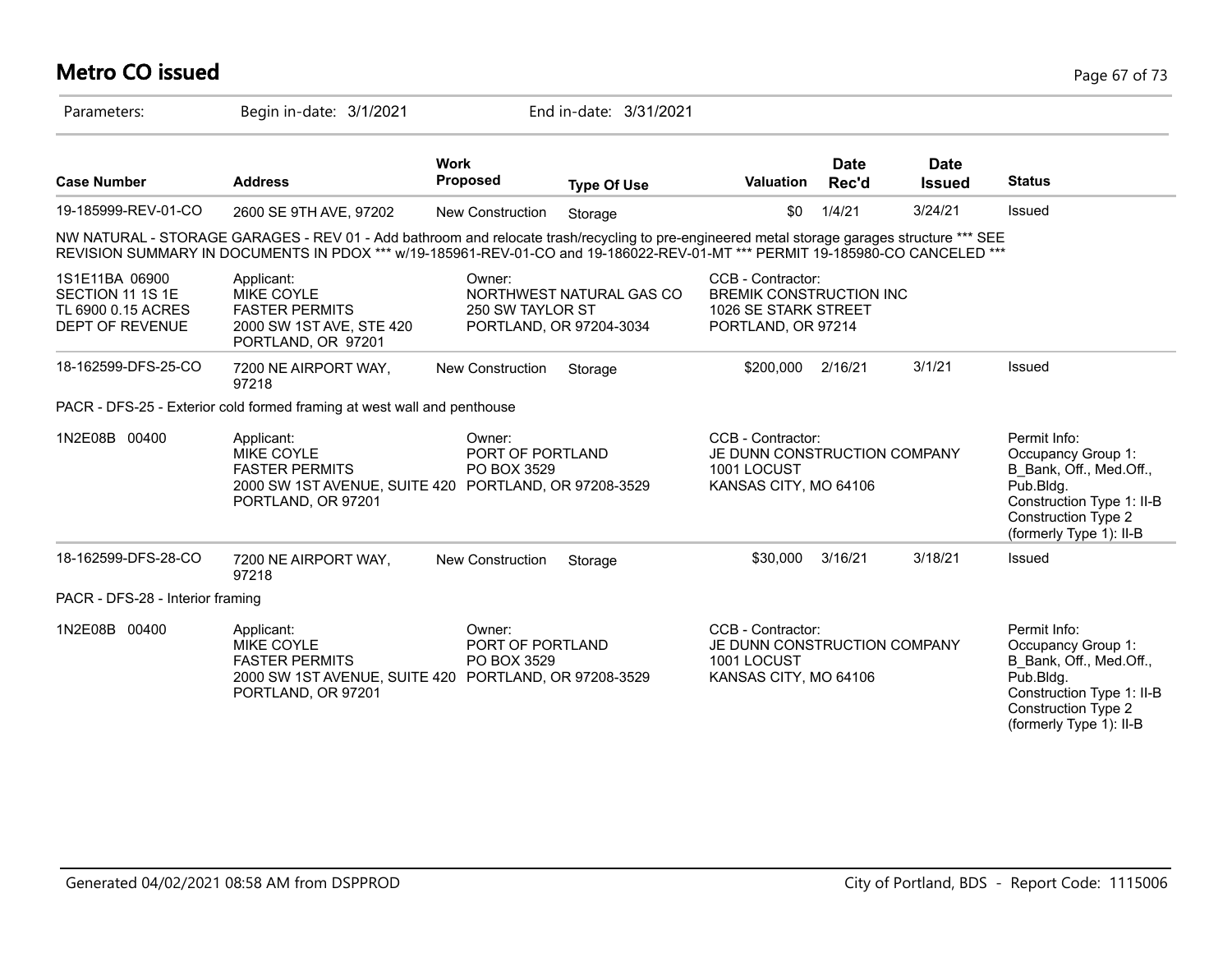### **Metro CO issued** Page 68 of 73

| Parameters:                                                                                           | Begin in-date: 3/1/2021                                                                                                                                                                                                                          |                                                                                | End in-date: 3/31/2021                                |                                                                                                                                   |                      |                              |                                                                                                                                                                |
|-------------------------------------------------------------------------------------------------------|--------------------------------------------------------------------------------------------------------------------------------------------------------------------------------------------------------------------------------------------------|--------------------------------------------------------------------------------|-------------------------------------------------------|-----------------------------------------------------------------------------------------------------------------------------------|----------------------|------------------------------|----------------------------------------------------------------------------------------------------------------------------------------------------------------|
| <b>Case Number</b>                                                                                    | <b>Address</b>                                                                                                                                                                                                                                   | <b>Work</b><br>Proposed                                                        | <b>Type Of Use</b>                                    | Valuation                                                                                                                         | <b>Date</b><br>Rec'd | <b>Date</b><br><b>Issued</b> | <b>Status</b>                                                                                                                                                  |
| 19-115033-REV-02-CO                                                                                   | 4460 NE 150TH CT, 97230                                                                                                                                                                                                                          | New Construction                                                               | Storage                                               | \$0                                                                                                                               | 3/12/21              | 3/12/21                      | Issued                                                                                                                                                         |
| GUARDRAIL TO MATCH ARCHITECTURAL.                                                                     | SINGLE PDF - REVISE RAMP WALL TO PROVIDE 6" CURB WITH METAL GUARDRAIL ON TOP; REVISE GALVANIZED STEEL ANNOTATION; REMOVE<br>INDICATION OF PAINTING GALVANIZED STEEL; REVISE LENGTH OF HANDRAIL EXTENSIONS; REVISE RAMP PANEL HEIGHT TO CURB WITH |                                                                                |                                                       |                                                                                                                                   |                      |                              |                                                                                                                                                                |
| 1N2E24BD 01800                                                                                        | Applicant:<br><b>RYAN PICKREL</b><br><b>FASTER PERMITS</b><br>2000 SW 1ST AVE #420<br>PORTLAND OR 97201                                                                                                                                          | Owner:<br>MASON 150 LLC                                                        | 450 NEWPORT CENTER DR #405<br>NEWPORT BEACH, CA 92660 | CCB - Contractor:<br><b>CORNICE CONSTRUCTION LLC</b><br>PO BOX 672<br>SCAPPOOSE, OR 97056                                         |                      |                              |                                                                                                                                                                |
| 19-115033-DFS-04-CO                                                                                   | 4460 NE 150TH CT, 97230                                                                                                                                                                                                                          | <b>New Construction</b>                                                        | Storage                                               | \$20,000                                                                                                                          | 12/31/20             | 3/12/21                      | Under Inspection                                                                                                                                               |
|                                                                                                       | SINGLE PDF; DEFERRED SUBMITTAL FOR STEEL STAIRS AND RAILS                                                                                                                                                                                        |                                                                                |                                                       |                                                                                                                                   |                      |                              |                                                                                                                                                                |
| 1N2E24BD 01800                                                                                        | Applicant:<br><b>RYAN PICKREL</b><br><b>FASTER PERMITS</b><br>2000 SW 1ST AVE #420<br>PORTLAND OR 97201                                                                                                                                          | Owner:<br>MASON 150 LLC                                                        | 450 NEWPORT CENTER DR #405<br>NEWPORT BEACH, CA 92660 | CCB - Contractor:<br>CORNICE CONSTRUCTION LLC<br>PO BOX 672<br>SCAPPOOSE, OR 97056                                                |                      |                              | Permit Info:<br>Occupancy Group 1: S-<br>1 Storage - Moderate<br>Hazard, Warehouse<br>Construction Type 1: III-B                                               |
| 18-175511-DFS-01-CO                                                                                   | 3260 NE COLUMBIA BLVD,<br>97211                                                                                                                                                                                                                  | New Construction                                                               | Storage                                               | \$20,000                                                                                                                          | 1/13/21              | 3/4/21                       | Issued                                                                                                                                                         |
|                                                                                                       | SINGLE PDF - DFS FOR STEEL STAIRS AND HANDRAILS.                                                                                                                                                                                                 |                                                                                |                                                       |                                                                                                                                   |                      |                              |                                                                                                                                                                |
| 1N1E13BD 00400<br>SUNDERLAND AC &<br>PLAT <sub>3</sub><br>LOT 14 EXC PT IN ST<br>LOT 15 EXC PT IN STS | Applicant:<br>MIKE COYLE<br><b>FASTER PERMITS</b><br>2000 SW 1ST AVE, SUITE 420<br>PORTLAND, OR 97201                                                                                                                                            | Owner:<br><b>BSS COLUMBIA LLC</b><br>4825 NW 41ST ST #500                      | RIVERSIDE, MO 64150-7806                              |                                                                                                                                   |                      |                              |                                                                                                                                                                |
| 19-118999-DFS-02-CO                                                                                   | 11864 NE HALSEY ST, 97220 New Construction                                                                                                                                                                                                       |                                                                                | Storage                                               | \$20,000                                                                                                                          | 1/13/21              | 3/9/21                       | Issued                                                                                                                                                         |
| SINGLE PDF - DFS FOR SHIPS LADDERS                                                                    |                                                                                                                                                                                                                                                  |                                                                                |                                                       |                                                                                                                                   |                      |                              |                                                                                                                                                                |
| 1N2E34AA 06500                                                                                        | Applicant:<br>MIKE COYLE<br><b>FASTER PERMITS</b><br>2000 SW 1ST AVE, SUITE 420<br>PORTLAND, OR 97201                                                                                                                                            | Owner:<br><b>BSS HALSEY LLC</b><br>4825 SW 41ST ST #500<br>RIVERSIDE, MO 64150 |                                                       | CCB - Contractor:<br>BLUE SKY CONSTRUCTION LLC A<br>LIMITED LIABILTY COMPANY OF IDAHO<br>2365 E COLUMBIA RD<br>MERIDIAN, ID 83642 |                      |                              | Permit Info:<br>Occupancy Group 1:<br>B_Bank, Off., Med.Off.,<br>Pub.Bldg.<br>Construction Type 1: I-A<br><b>Construction Type 2</b><br>(formerly Type 1): I-A |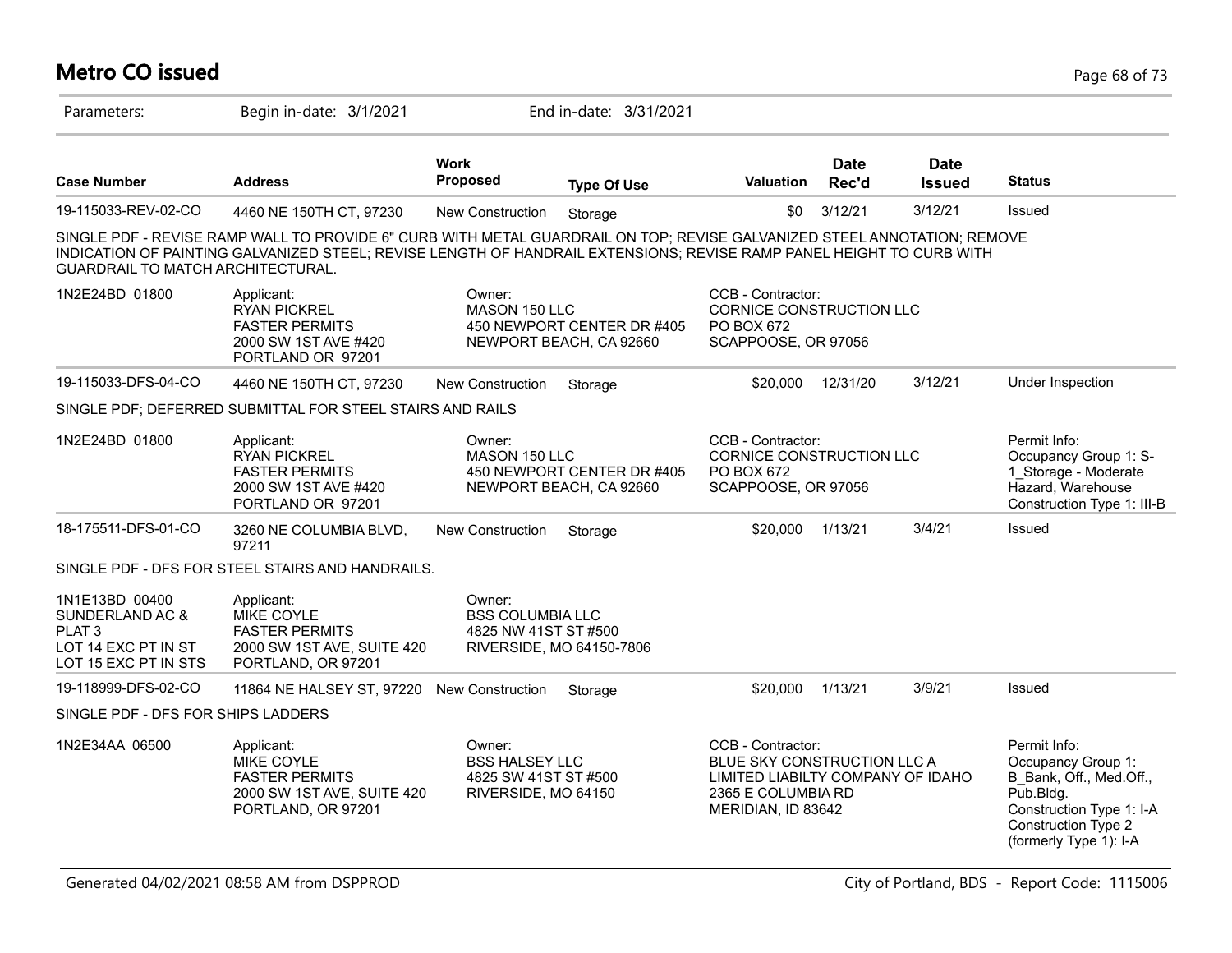# **Metro CO issued** Page 69 of 73

| Parameters:                                                                        | Begin in-date: 3/1/2021                                                                                                                                                                                                                          |                                                          | End in-date: 3/31/2021                                |                                                                                           |                      |                              |                                                                                                                                                           |
|------------------------------------------------------------------------------------|--------------------------------------------------------------------------------------------------------------------------------------------------------------------------------------------------------------------------------------------------|----------------------------------------------------------|-------------------------------------------------------|-------------------------------------------------------------------------------------------|----------------------|------------------------------|-----------------------------------------------------------------------------------------------------------------------------------------------------------|
| <b>Case Number</b>                                                                 | <b>Address</b>                                                                                                                                                                                                                                   | <b>Work</b><br><b>Proposed</b>                           | <b>Type Of Use</b>                                    | <b>Valuation</b>                                                                          | <b>Date</b><br>Rec'd | <b>Date</b><br><b>Issued</b> | <b>Status</b>                                                                                                                                             |
| 18-162599-DFS-26-CO                                                                | 7200 NE AIRPORT WAY,<br>97218                                                                                                                                                                                                                    | <b>New Construction</b>                                  | Storage                                               | \$10,000                                                                                  | 2/16/21              | 3/1/21                       | Issued                                                                                                                                                    |
|                                                                                    | PACR - DFS-26 - Metal railings - P3 east ramp cane rail                                                                                                                                                                                          |                                                          |                                                       |                                                                                           |                      |                              |                                                                                                                                                           |
| 1N2E08B 00400                                                                      | Applicant:<br><b>MIKE COYLE</b><br><b>FASTER PERMITS</b><br>2000 SW 1ST AVENUE, SUITE 420 PORTLAND, OR 97208-3529<br>PORTLAND, OR 97201                                                                                                          | Owner:<br>PORT OF PORTLAND<br>PO BOX 3529                |                                                       | CCB - Contractor:<br>JE DUNN CONSTRUCTION COMPANY<br>1001 LOCUST<br>KANSAS CITY, MO 64106 |                      |                              | Permit Info:<br>Occupancy Group 1:<br>B Bank, Off., Med.Off.,<br>Pub.Bldg.<br>Construction Type 1: II-B<br>Construction Type 2<br>(formerly Type 1): II-B |
| 19-115009-REV-03-CO                                                                | 4465 NE 150TH CT, 97230                                                                                                                                                                                                                          | <b>New Construction</b>                                  | Storage                                               | \$0                                                                                       | 3/12/21              | 3/12/21                      | Issued                                                                                                                                                    |
| <b>GUARDRAIL TO MATCH ARCHITECTURAL.</b>                                           | SINGLE PDF - REVISE RAMP WALL TO PROVIDE 6" CURB WITH METAL GUARDRAIL ON TOP; REVISE GALVANIZED STEEL ANNOTATION; REMOVE<br>INDICATION OF PAINTING GALVANIZED STEEL; REVISE LENGTH OF HANDRAIL EXTENSIONS; REVISE RAMP PANEL HEIGHT TO CURB WITH |                                                          |                                                       |                                                                                           |                      |                              |                                                                                                                                                           |
| 1N2E24BD 01700                                                                     | Applicant:<br><b>RYAN PICKREL</b><br><b>FASTER PERMITS</b><br>2000 SW 1ST AVE #420<br>PORTLAND OR 97201                                                                                                                                          | Owner:<br>MASON 150 LLC                                  | 450 NEWPORT CENTER DR #405<br>NEWPORT BEACH, CA 92660 | CCB - Contractor:<br>CORNICE CONSTRUCTION LLC<br>PO BOX 672<br>SCAPPOOSE, OR 97056        |                      |                              |                                                                                                                                                           |
| 20-153137-REV-01-CO                                                                | 1610 NE MULTNOMAH ST,<br>97232                                                                                                                                                                                                                   | New Construction                                         | Utility                                               | \$0                                                                                       | 2/11/21              | 3/9/21                       | Issued                                                                                                                                                    |
|                                                                                    | SINGLE PDF - REVISION TO CHANGE THE BIKE SHELTER LAYOUT, TO CORRESPOND TO PREVIOUS ARCHITECTURAL SITE PLAN REVISIONS. W/<br>20-153098/131/103/133/137/139/140/142-REV-01-CO                                                                      |                                                          |                                                       |                                                                                           |                      |                              |                                                                                                                                                           |
| 1N1E35A 00100<br><b>HOLLADAYS ADD</b><br><b>BLOCK</b><br>180&181&192&193 TL<br>100 | Applicant:<br><b>CHARLES KIDWELL</b><br><b>LEEB ARCHITECTS</b><br>308 SW FIRST AVE #200<br>PORTLAND OR 97204                                                                                                                                     | Owner:<br><b>GPAI RIDGE LLC</b><br>DENVER, CO 80237-2639 | 4582 S ULSTER ST PKWY #1200                           | CCB - Contractor:<br><b>LMC INC</b><br>19200 SW TETON AVE<br>TUALATIN, OR 97062           |                      |                              | Permit Info:<br>Occupancy Group 1:<br>U Private Garage\Utility<br>Misc.<br>Construction Type 1: V-B                                                       |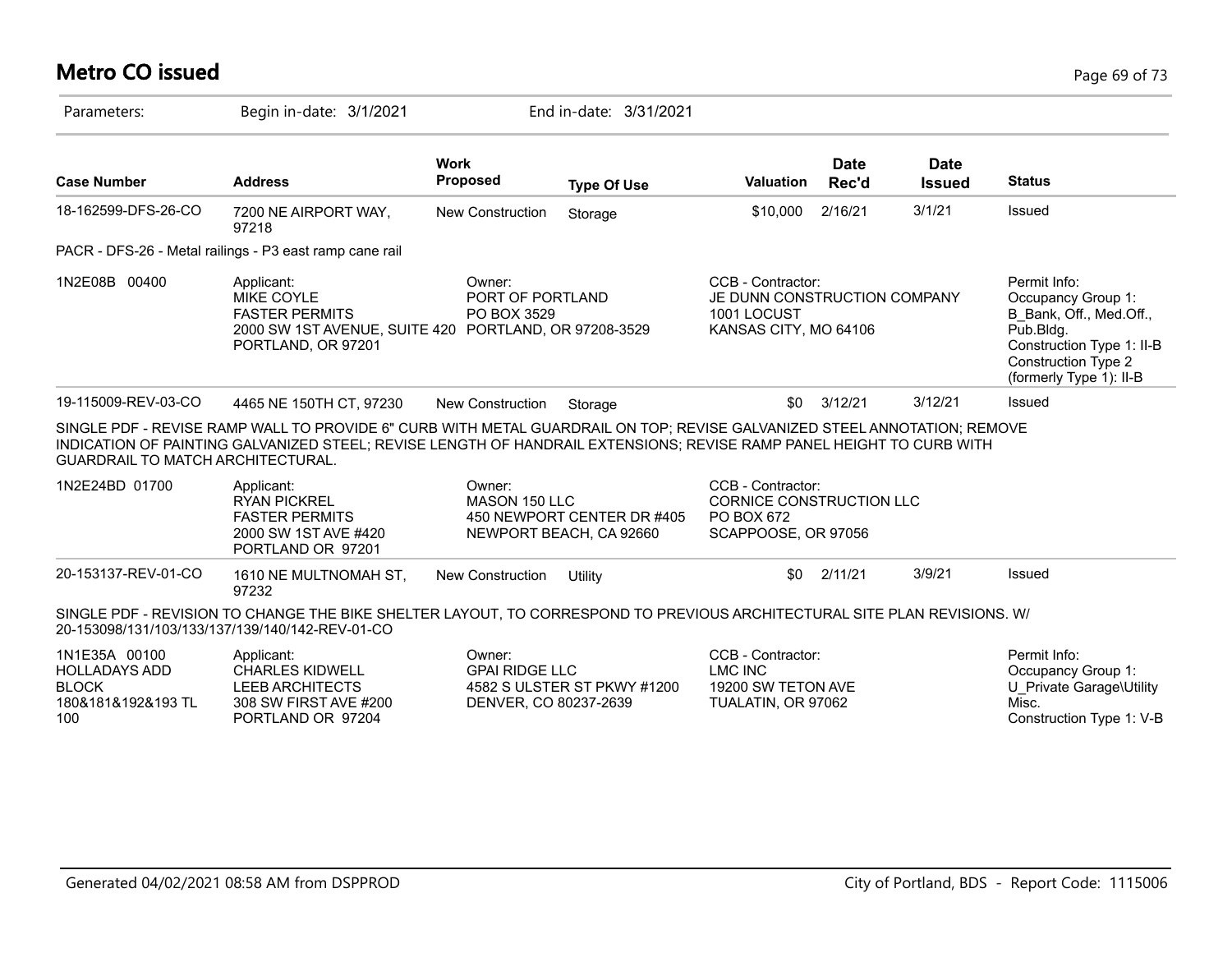| <b>Metro CO issued</b><br>Page 70 of 73                                            |                                                                                                                                                                             |                                                          |                             |                                                                                 |                      |                              |                                                                                                     |  |  |
|------------------------------------------------------------------------------------|-----------------------------------------------------------------------------------------------------------------------------------------------------------------------------|----------------------------------------------------------|-----------------------------|---------------------------------------------------------------------------------|----------------------|------------------------------|-----------------------------------------------------------------------------------------------------|--|--|
| Parameters:                                                                        | Begin in-date: 3/1/2021                                                                                                                                                     |                                                          | End in-date: 3/31/2021      |                                                                                 |                      |                              |                                                                                                     |  |  |
| <b>Case Number</b>                                                                 | <b>Address</b>                                                                                                                                                              | <b>Work</b><br><b>Proposed</b>                           | <b>Type Of Use</b>          | <b>Valuation</b>                                                                | <b>Date</b><br>Rec'd | <b>Date</b><br><b>Issued</b> | <b>Status</b>                                                                                       |  |  |
| 20-153133-REV-01-CO                                                                | 1610 NE MULTNOMAH ST,<br>97232                                                                                                                                              | New Construction                                         | Utility                     | \$0                                                                             | 2/11/21              | 3/9/21                       | Issued                                                                                              |  |  |
|                                                                                    | SINGLE PDF - REVISION TO CHANGE THE BIKE SHELTER LAYOUT, TO CORRESPOND TO PREVIOUS ARCHITECTURAL SITE PLAN REVISIONS. W/<br>20-153098/131/103/133/137/139/140/142-REV-01-CO |                                                          |                             |                                                                                 |                      |                              |                                                                                                     |  |  |
| 1N1E35A 00100<br><b>HOLLADAYS ADD</b><br><b>BLOCK</b><br>180&181&192&193 TL<br>100 | Applicant:<br><b>CHARLES KIDWELL</b><br>LEEB ARCHITECTS<br>308 SW FIRST AVE #200<br>PORTLAND OR 97204                                                                       | Owner:<br><b>GPAI RIDGE LLC</b><br>DENVER, CO 80237-2639 | 4582 S ULSTER ST PKWY #1200 | CCB - Contractor:<br><b>LMC INC</b><br>19200 SW TETON AVE<br>TUALATIN, OR 97062 |                      |                              | Permit Info:<br>Occupancy Group 1:<br>U Private Garage\Utility<br>Misc.<br>Construction Type 1: V-B |  |  |
| 20-153142-REV-01-CO                                                                | 1610 NE MULTNOMAH ST,<br>97232                                                                                                                                              | New Construction                                         | Utility                     | \$0                                                                             | 2/11/21              | 3/9/21                       | Issued                                                                                              |  |  |
|                                                                                    | SINGLE PDF - REVISION TO CHANGE THE BIKE SHELTER LAYOUT, TO CORRESPOND TO PREVIOUS ARCHITECTURAL SITE PLAN REVISIONS. W/<br>20-153098/131/103/133/137/139/140/142-REV-01-CO |                                                          |                             |                                                                                 |                      |                              |                                                                                                     |  |  |
| 1N1E35A 00100<br><b>HOLLADAYS ADD</b><br><b>BLOCK</b><br>180&181&192&193 TL<br>100 | Applicant:<br><b>CHARLES KIDWELL</b><br><b>LEEB ARCHITECTS</b><br>308 SW FIRST AVE #200<br>PORTLAND OR 97204                                                                | Owner:<br><b>GPAI RIDGE LLC</b><br>DENVER, CO 80237-2639 | 4582 S ULSTER ST PKWY #1200 | CCB - Contractor:<br><b>LMC INC</b><br>19200 SW TETON AVE<br>TUALATIN, OR 97062 |                      |                              | Permit Info:<br>Occupancy Group 1:<br>U Private Garage\Utility<br>Misc.<br>Construction Type 1: V-B |  |  |
| 20-153131-REV-01-CO                                                                | 1610 NE MULTNOMAH ST,<br>97232                                                                                                                                              | New Construction                                         | Utility                     | \$0                                                                             | 2/11/21              | 3/9/21                       | Issued                                                                                              |  |  |
|                                                                                    | SINGLE PDF - REVISION TO CHANGE THE BIKE SHELTER LAYOUT TO CORRESPOND TO PREVIOUS ARCHITECTURAL SITE PLAN REVISIONS. W/<br>20-153098/131/103/133/137/139/140/142-REV-01-CO  |                                                          |                             |                                                                                 |                      |                              |                                                                                                     |  |  |
| 1N1E35A 00100<br><b>HOLLADAYS ADD</b><br><b>BLOCK</b><br>180&181&192&193 TL<br>100 | Applicant:<br><b>CHARLES KIDWELL</b><br><b>LEEB ARCHITECTS</b><br>308 SW FIRST AVE #200<br>PORTLAND OR 97204                                                                | Owner:<br><b>GPAI RIDGE LLC</b><br>DENVER, CO 80237-2639 | 4582 S ULSTER ST PKWY #1200 | CCB - Contractor:<br><b>LMC INC</b><br>19200 SW TETON AVE<br>TUALATIN, OR 97062 |                      |                              | Permit Info:<br>Occupancy Group 1:<br>U Private Garage\Utility<br>Misc.<br>Construction Type 1: V-B |  |  |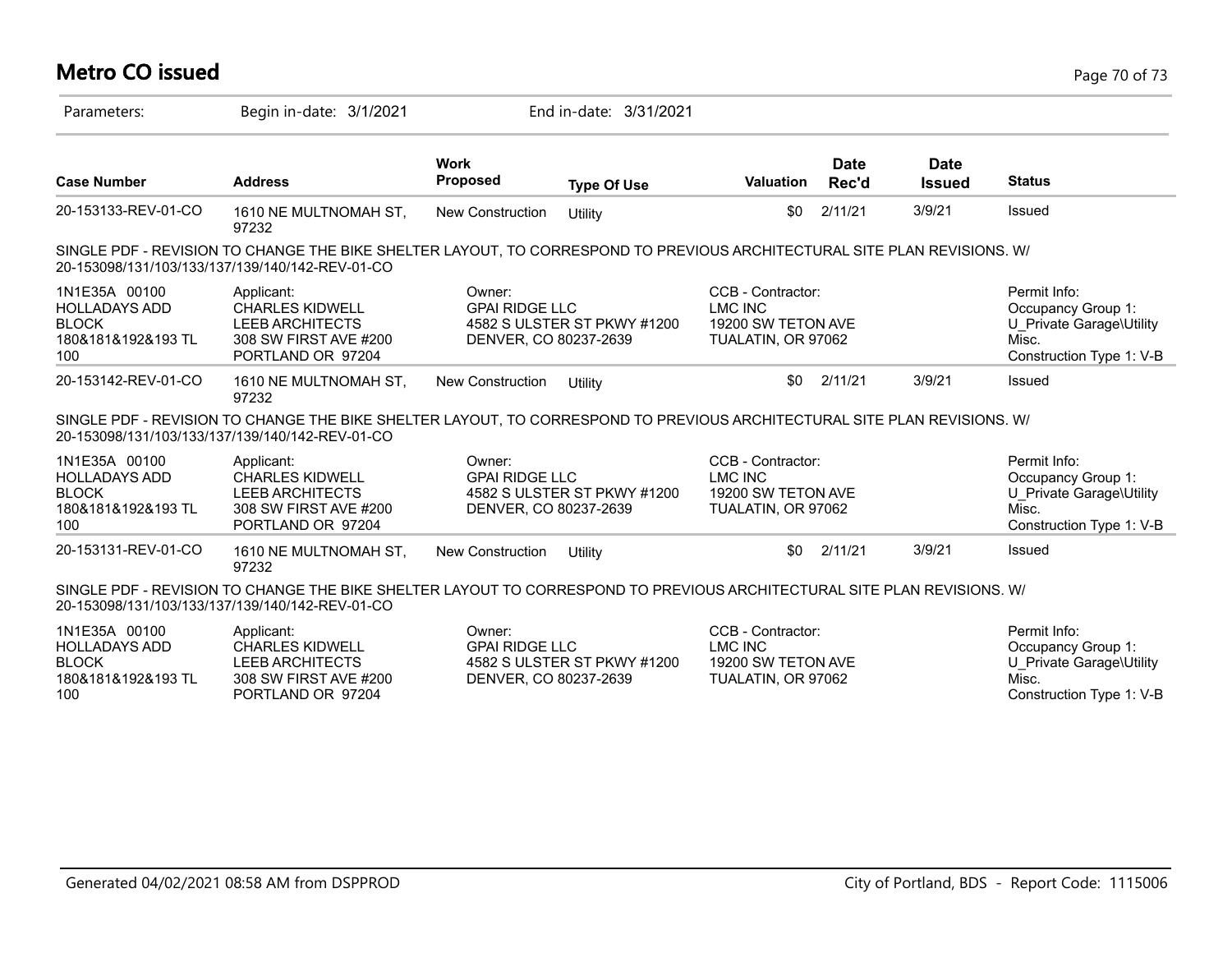# **Metro CO issued** Page 71 of 73

| Parameters:                                                                                                                                                                              | Begin in-date: 3/1/2021                                                                               |                                                                          | End in-date: 3/31/2021                                    |                                                                                                                  |                      |                              |                                                                                                                                                    |
|------------------------------------------------------------------------------------------------------------------------------------------------------------------------------------------|-------------------------------------------------------------------------------------------------------|--------------------------------------------------------------------------|-----------------------------------------------------------|------------------------------------------------------------------------------------------------------------------|----------------------|------------------------------|----------------------------------------------------------------------------------------------------------------------------------------------------|
| <b>Case Number</b>                                                                                                                                                                       | <b>Address</b>                                                                                        | <b>Work</b><br><b>Proposed</b>                                           | <b>Type Of Use</b>                                        | Valuation                                                                                                        | <b>Date</b><br>Rec'd | <b>Date</b><br><b>Issued</b> | <b>Status</b>                                                                                                                                      |
| 20-179236-000-00-CO                                                                                                                                                                      | 3841 N COLUMBIA BLVD,<br>97217                                                                        | <b>New Construction</b>                                                  | Utility                                                   | \$180,000                                                                                                        | 8/24/20              | 3/25/21                      | Issued                                                                                                                                             |
|                                                                                                                                                                                          | SINGLE PDF - INSTALL 7'-11" HIGH FENCE AROUND PERIMETER OF PROPERTY TO SECURE SITE.                   |                                                                          |                                                           |                                                                                                                  |                      |                              |                                                                                                                                                    |
| 1N1E05DD 00800<br>SECTION 05 1N 1E<br>TL 800 9.13 ACRES<br><b>LAND &amp; IMPS SEE</b><br>R314536 (R941050041)<br><b>FOR OTHER IMPS &amp;</b><br>R646176 (R941050042)<br>FOR MACH & EQUIP | Applicant:<br><b>COLLEEN RUIZ</b><br><b>STANTEC</b><br>3133 W FRYE RD SUITE 300<br>CHANDLER, AZ 85226 | Owner:<br>DALLAS, TX 75254-1327                                          | <b>COPART OF WASHINGTON INC</b><br>14185 DALLAS PKWY #300 | CCB - Contractor:<br><b>JOSEPH A HARRIS</b><br>4491 DOYLE ST<br><b>EUGENE, OR 97404</b>                          |                      |                              | Permit Info:<br>Occupancy Group 1:<br>U Private Garage\Utility<br>Misc.<br>Construction Type 1: V-B                                                |
| 20-181904-000-00-CO                                                                                                                                                                      | 12001 N PORTLAND RD,<br>97203                                                                         | <b>New Construction</b>                                                  | Utility                                                   | \$20,000                                                                                                         | 8/24/20              | 3/8/21                       | Issued                                                                                                                                             |
|                                                                                                                                                                                          | SINGLE PDF - NEW CONCRETE PAD WITH FUEL TANK                                                          |                                                                          |                                                           |                                                                                                                  |                      |                              |                                                                                                                                                    |
| 1N1E05B 00800<br>SECTION 05 1N 1E<br>TL 800 2.98 ACRES                                                                                                                                   | Applicant:<br>DALE SWANSON<br><b>SPACE AGE FUEL</b><br>15525 SE FOR MOR COURT<br>CLACKAMAS, OR 97203  | Owner:<br><b>CUONG NGUYEN</b><br>7932 NE HALSEY ST<br>PORTLAND, OR 97213 |                                                           |                                                                                                                  |                      |                              | Permit Info:<br>Occupancy Group 1:<br>U Private Garage\Utility<br>Misc.<br>Construction Type 1: V-B<br>Total Square Footage -<br>Display Only: 300 |
| 19-148978-DFS-02-CO                                                                                                                                                                      | 1900 N INTERSTATE AVE,<br>97227                                                                       | <b>New Construction</b>                                                  | Utility                                                   | \$312,225                                                                                                        | 1/29/21              | 3/15/21                      | Issued                                                                                                                                             |
|                                                                                                                                                                                          | SINGLE PDF - DFS FOR UNDERGROUND FUEL TANK AND ANCHORAGE SYSTEMS.                                     |                                                                          |                                                           |                                                                                                                  |                      |                              |                                                                                                                                                    |
| 1N1E27CD 00200<br><b>ALBINA</b><br><b>BLOCK 94 TL 200</b>                                                                                                                                | Applicant:<br>Michael Williams<br>Otak, Inc.<br>700 Washington<br>Vancouver, WA 98660                 | Owner:<br>PORTLAND CITY OF<br>1120 SW 5TH AVE #405                       | PORTLAND, OR 97204-1912                                   | CCB - Contractor:<br>ANDERSON ENVIRONMENTAL<br><b>CONTRACTING LLC</b><br>705 COLORADO ST<br>KELSO, WA 98626-2213 |                      |                              | Permit Info:<br>Occupancy Group 1:<br>M Store, Service Station<br>Construction Type 1: V-B                                                         |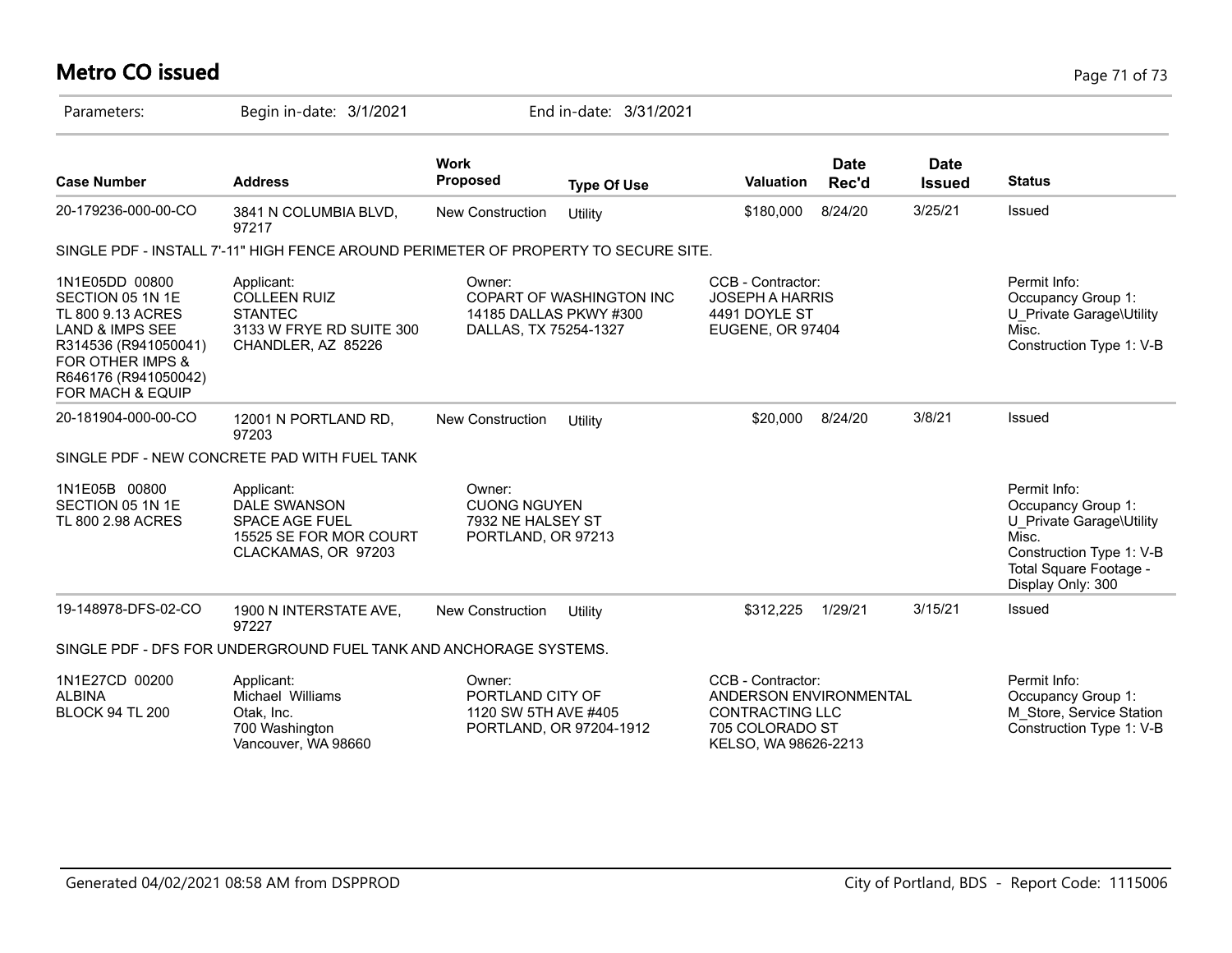# **Metro CO issued** Page 72 of 73

| Parameters:                                                                        | Begin in-date: 3/1/2021                                                                                                                                                     |                                                                      | End in-date: 3/31/2021      |                                                                                                                                                                        |                      |                              |                                                                                                                                                               |
|------------------------------------------------------------------------------------|-----------------------------------------------------------------------------------------------------------------------------------------------------------------------------|----------------------------------------------------------------------|-----------------------------|------------------------------------------------------------------------------------------------------------------------------------------------------------------------|----------------------|------------------------------|---------------------------------------------------------------------------------------------------------------------------------------------------------------|
| <b>Case Number</b>                                                                 | <b>Address</b>                                                                                                                                                              | <b>Work</b><br><b>Proposed</b>                                       | <b>Type Of Use</b>          | <b>Valuation</b>                                                                                                                                                       | <b>Date</b><br>Rec'd | <b>Date</b><br><b>Issued</b> | <b>Status</b>                                                                                                                                                 |
| 20-196937-000-00-CO                                                                | 401 N SCHMEER RD, 97217                                                                                                                                                     | <b>New Construction</b>                                              | Utility                     | \$35,000                                                                                                                                                               | 3/23/21              | 3/23/21                      | Issued                                                                                                                                                        |
|                                                                                    | PROLOGIS MEADOWS LOT F - Trash Enclosure for new tilt up distribution building***Review with 20-174521-CO                                                                   |                                                                      |                             |                                                                                                                                                                        |                      |                              |                                                                                                                                                               |
| 1N1E10<br>00200                                                                    | Applicant:<br>DALE POPPE<br><b>MACKENZIE</b><br>1515 SE WATER AVENUE, SUITE<br>100<br>PORTLAND OREGON 97214                                                                 |                                                                      |                             | CCB - Contractor:<br><b>GUY BLANCHARD</b><br>SIERRA CONSTRUCTION COMPANY INC A<br>CORPORATION OF WASHINGTON<br>14800 NE NORTH WOODINVILLE WAY<br>WOODINVILLE, WA 98072 |                      |                              | Permit Info:<br>Occupancy Group 1: S-<br>1 Storage - Moderate<br>Hazard, Warehouse<br>Construction Type 1: V-B<br>Total Square Footage -<br>Display Only: 242 |
| 20-125030-REV-01-CO                                                                | 9475 N HORSESHOE AVE,<br>97217                                                                                                                                              | <b>New Construction</b>                                              | Utility                     | \$0                                                                                                                                                                    | 2/26/21              | 3/1/21                       | Issued                                                                                                                                                        |
|                                                                                    | PROLOGIS LOT D - REV-01- Remove Electrical Vehicle (EV) infrastructure. No change in scope- fleet delivery vehicles. No Public Parking Allowed.                             |                                                                      |                             |                                                                                                                                                                        |                      |                              |                                                                                                                                                               |
| 1N1E10 00200                                                                       | Applicant:<br>ANNA CUNNINGHAM<br>Dowl LLC<br>720 SW WASHINGTON ST, STE<br>750<br>PORTLAND, OR 97205                                                                         | Owner:<br>PROLOGIS LP<br>1800 WAZEE ST #500<br>DENVER, CO 80202-2526 |                             | CCB - Contractor:<br>PERLO CONSTRUCTION LLC<br>11450 SW AMU STREET<br>TUALATIN, OR 97062                                                                               |                      |                              | Permit Info:<br>Occupancy Group 1:<br>U Private Garage\Utility<br>Misc.                                                                                       |
| 20-153140-REV-01-CO                                                                | 1610 NE MULTNOMAH ST,<br>97232                                                                                                                                              | <b>New Construction</b>                                              | Utility                     | \$0                                                                                                                                                                    | 2/11/21              | 3/9/21                       | Issued                                                                                                                                                        |
|                                                                                    | SINGLE PDF - REVISION TO CHANGE THE BIKE SHELTER LAYOUT, TO CORRESPOND TO PREVIOUS ARCHITECTURAL SITE PLAN REVISIONS. W/<br>20-153098/131/103/133/137/139/140/142-REV-01-CO |                                                                      |                             |                                                                                                                                                                        |                      |                              |                                                                                                                                                               |
| 1N1E35A 00100<br><b>HOLLADAYS ADD</b><br><b>BLOCK</b><br>180&181&192&193 TL<br>100 | Applicant:<br><b>CHARLES KIDWELL</b><br><b>LEEB ARCHITECTS</b><br>308 SW FIRST AVE #200<br>PORTLAND OR 97204                                                                | Owner:<br><b>GPAI RIDGE LLC</b><br>DENVER, CO 80237-2639             | 4582 S ULSTER ST PKWY #1200 | CCB - Contractor:<br><b>LMC INC</b><br>19200 SW TETON AVE<br>TUALATIN, OR 97062                                                                                        |                      |                              | Permit Info:<br>Occupancy Group 1:<br>U Private Garage\Utility<br>Misc.<br>Construction Type 1: V-B                                                           |